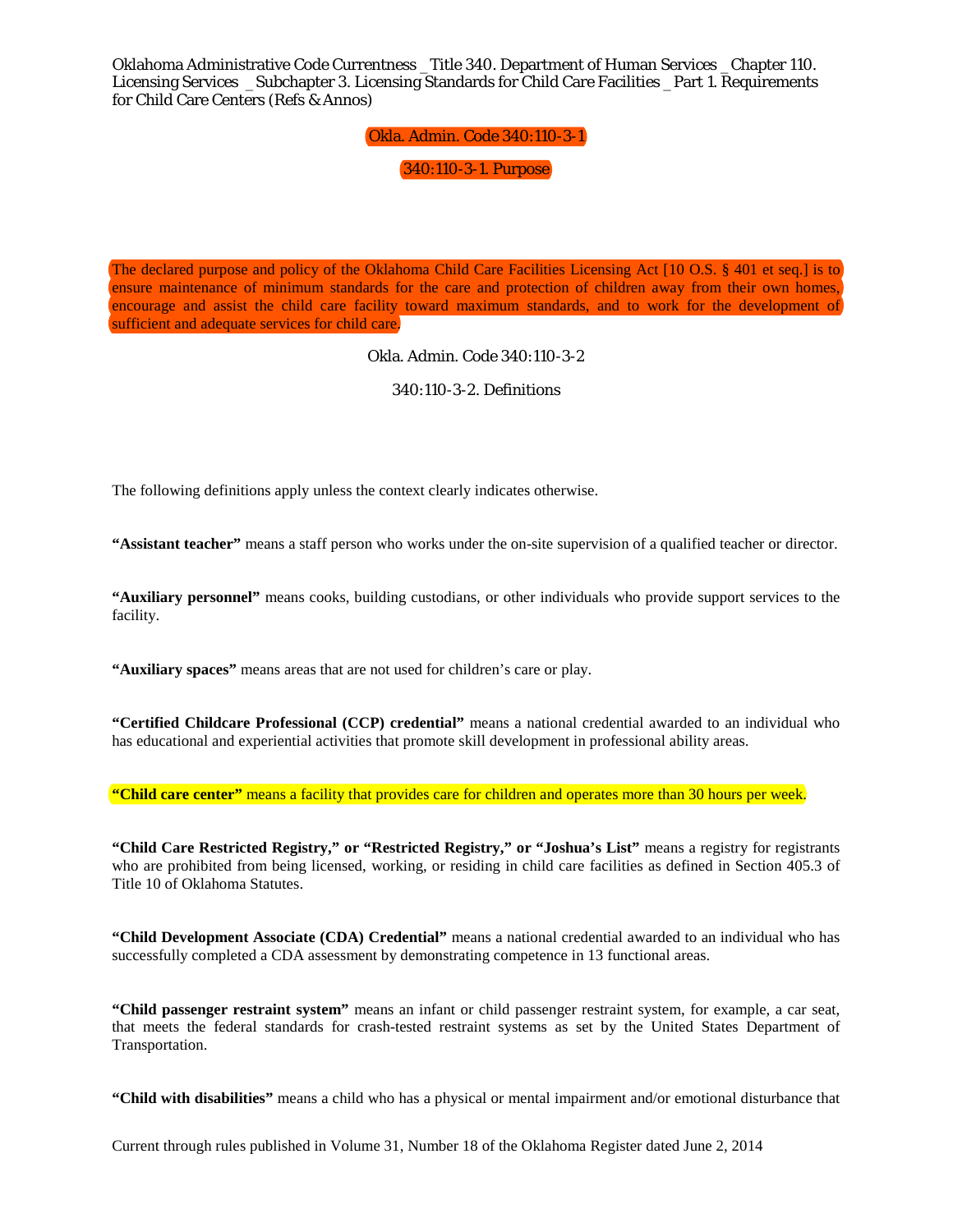results in substantial limitations in areas such as self-care, language, learning, mobility, or self-direction.

**"Day camp"** means a program that serves only school-age children and operates during regular school vacations for no more than 12 hours per day.

**"Department"** means the Oklahoma Department of Human Services (OKDHS).

**"Drop-in program"** means a child care program that provides care for children on an occasional basis where no child attends more than six hours per day for a maximum of 24 hours a week with an allowance for six extra hours per child three times per year.

**"Fall zone"** means the surface under and around a piece of equipment onto which a child falling from or exiting from the equipment would be expected to land.

**"Infant"** means a child from birth up to 12 months of age.

**"Infection control"** means the policies, procedures, and techniques used to control and prevent the spread of infection, for example, hand-washing, sanitizing, personal hygiene, diapering and toileting, appropriate handling and disposal of soiled or contaminated items, sick child exclusion policies, and immunization policies.

**"Limited food service"** means the preparation or serving of only non-potentially hazardous foods for immediate consumption using single-service articles.

**"Master teacher"** means a staff person who supports other teaching staff with responsibilities such as program development, weekly lesson plans, use of space and equipment, interactions with parents, and program evaluation.

**"Non-registrant"** means an individual that is not recorded on the Child Care Restricted Registry.

**"Parent"** means a child's father, mother, or other person who has legal custody or guardianship of the child.

**"Permanent substitute"** means a substitute teacher who has worked more than 40 hours at the child care center.

**"Potentially hazardous foods"** means any food that contains milk or milk products, eggs, meat, poultry, fish, shellfish, crustacean, or other ingredients in a form capable of supporting rapid and progressive growth of harmful microorganisms.

**"Preschool child"** means a child age three to five years who has not entered kindergarten.

**"Registrant"** means an individual that is recorded on the Child Care Restricted Registry.

**"School-age child"** means a child who is at least five years of age and who is attending or has completed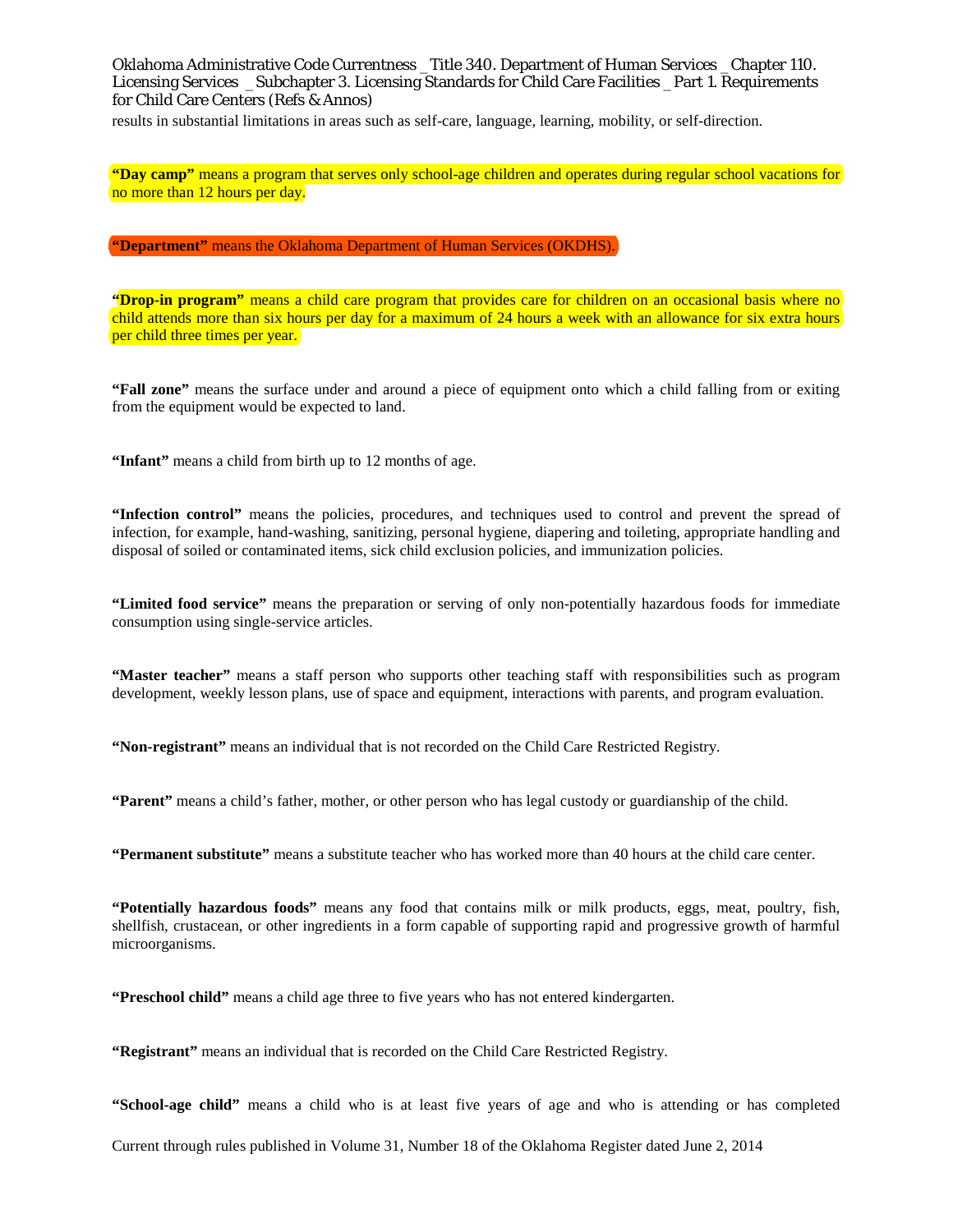**"Supervision of children"** means the function of observing, overseeing, and guiding a child or group of children. This includes awareness of and responsibility for the ongoing activity of each child and being near enough to intervene if needed. It requires physical presence, knowledge of activity requirements and children's needs, and accountability for their care.

**"Teen aide"** means a 13- to 15-year-old who works under the direct supervision of a master teacher and is not considered in the staff-child ratio as a staff or as a child.

**"Temporary substitute"** means a substitute teacher who has worked 40 hours or less at the child care center.

**"Toddler"** means a child who is 12 months to 24 months of age.

**"Tribal country land"** means land that is tribally owned, considered trust or restricted land, and some dependent Indian communities over which the tribe has exclusive jurisdiction.

**"Unitary materials"** means rubber mats or a combination of rubber like materials held in place by a binder, glue, that may be poured in place at the playground site and when cured forms a unitary shock absorbing surface.

**"Unsupervised access"** means a person being present with children without a staff member being present.

**"Volunteer"** means a person who provides services to the center without cost or compensation.

#### Okla. Admin. Code 340:110-3-3

#### 340:110-3-3. Necessity and issuance of license

(a) In accordance with Section 401 of Title 10 of the Oklahoma Statutes, no child care facility may be operated or maintained after June 30, 1964, unless licensed by the Oklahoma Department of Human Services (OKDHS).

(b) Child care facilities that are required to be licensed by OKDHS do not include programs that operate:

(1) 15 hours or less per week;

(2) during typical school hours by a public or private school that offers elementary education from kindergarten through third grade; or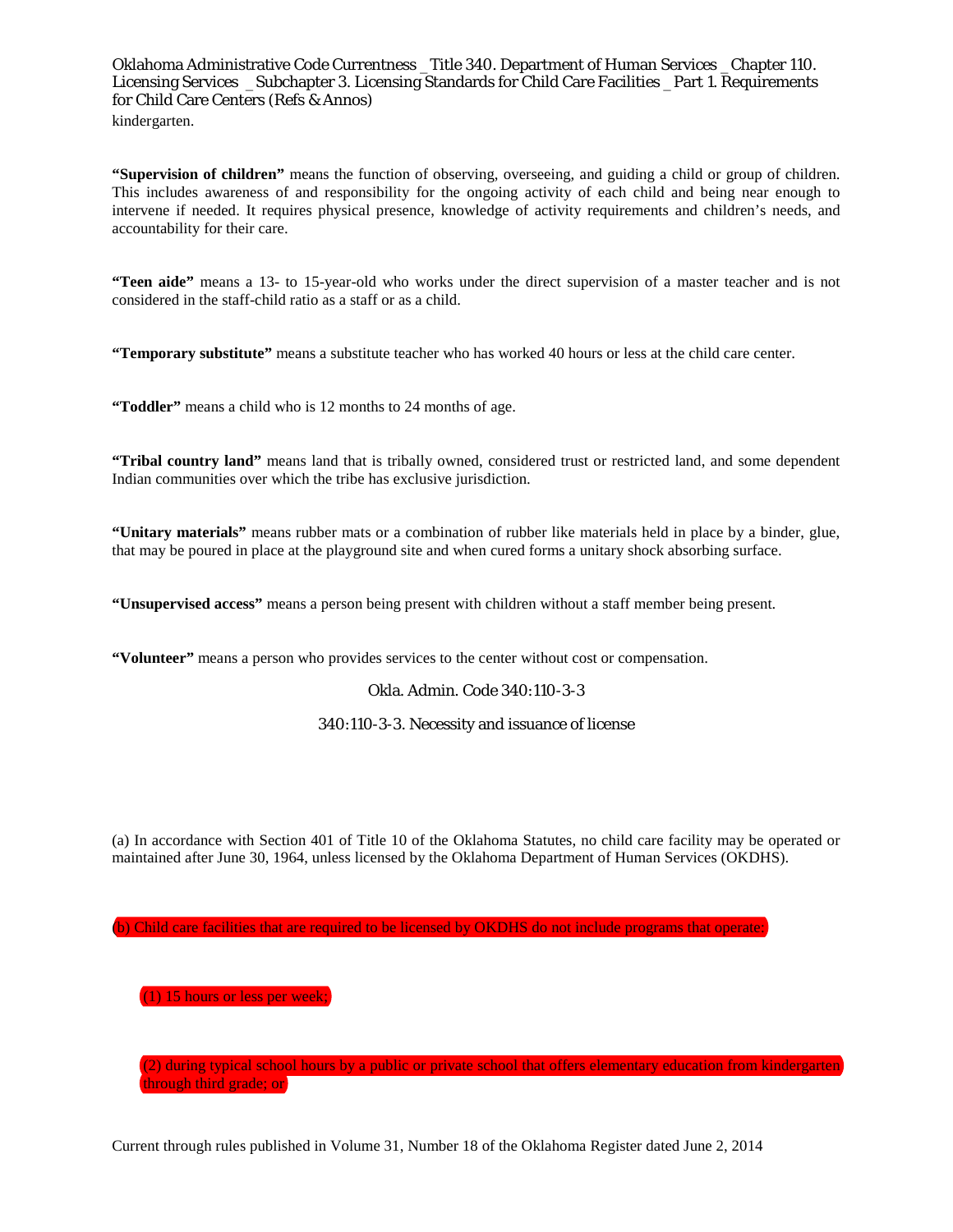(3) on tribal country land or federal property.

(c) An application for a license is made on forms provided by OKDHS in the manner prescribed.

(d) Pursuant to the Oklahoma Child Care Facilities Licensing Act [10 O.S. § 401 et seq.], persons identified as a registrant on the Child Care Restricted Registry are prohibited from:

(1) licensure as a child care facility;

(2) employment in a child care facility; and/or

(3) residing in a child care facility.

(e) An unlicensed child care center may not advertise as licensed.

(f) Children are not accepted into care until permission is obtained from OKDHS.

(g) No other activity or business unrelated to child care is permitted in the child care center during the time child care is provided. A business located in the same building as the center is required to have its own entrance, bathrooms, and proper fire rated separation.

(h) OKDHS may deny an application or revoke a license if a licensee violates any provisions of the Oklahoma Child Care Facilities Licensing Act. [10 O.S. § 401 et seq.] No application is denied or license revoked unless the license holder is given 30-day notice in writing of the grounds for the proposed revocation or denial. If the revocation or denial is protested within 30 days of receipt of the written notice, a hearing is conducted.

(i) When OKDHS denies or revokes a child care center's license, the responsible entity cannot make application for a new child care facility license within Oklahoma for five years following notification to the responsible entity of the license revocation or denial and during an appeal process.

Okla. Admin. Code 340:110-3-4

340:110-3-4. Requirements [REVOKED]

Okla. Admin. Code 340:110-3-5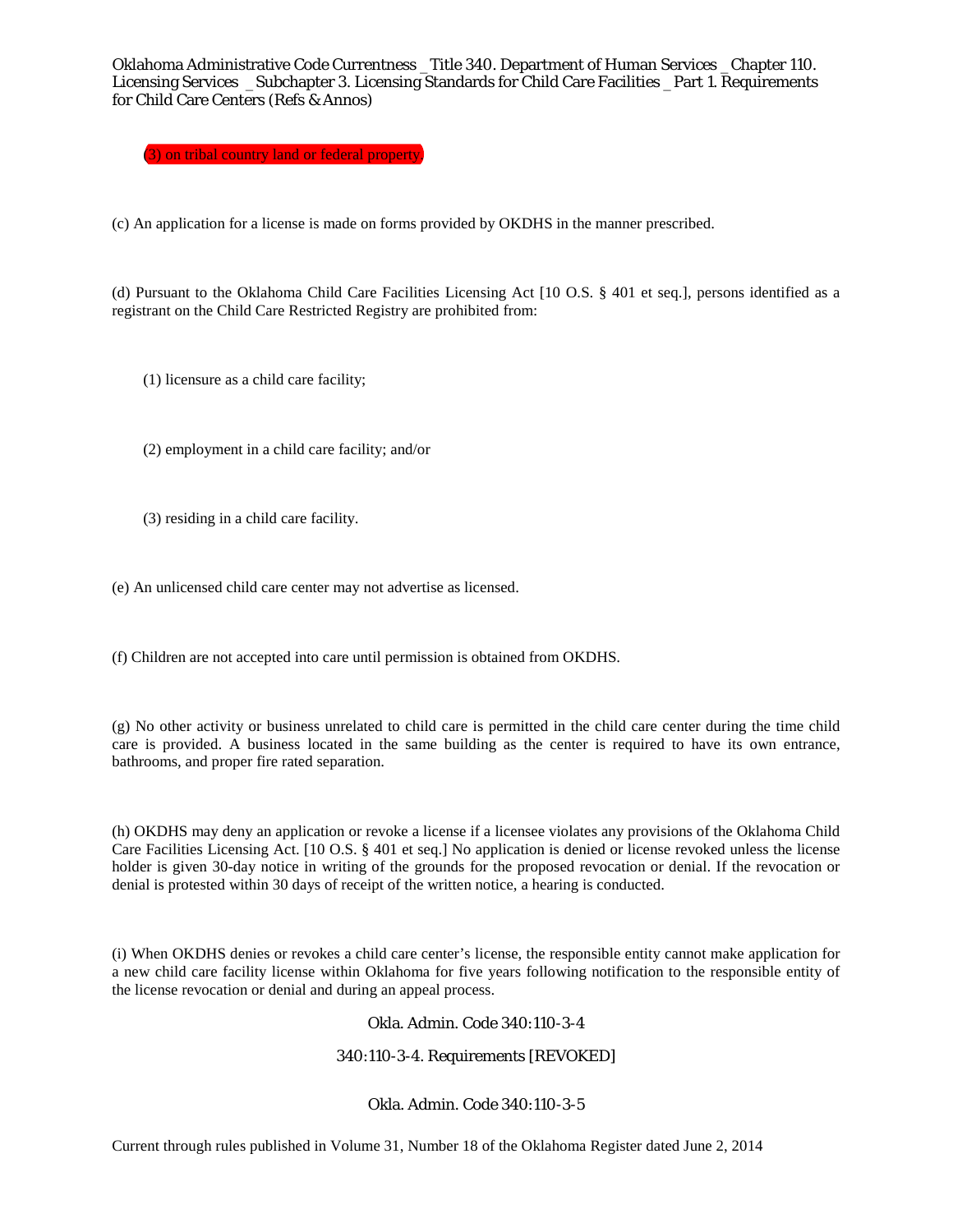## 340:110-3-5. Organization

(a) **Responsible agent.** A child care center is operated by a public or private organization or an individual.

(1) A public child care center is created and exists by an act of the state, county, city, or other political subdivision and operated under the control of a governmental agency.

(2) A not-for-profit center operates under a governing board responsible for developing policies and establishing and maintaining a sound financial structure.

(3) A proprietary child care center's owner is responsible for the policy and financial structure of the child care center.

(b) **Purpose.** A statement defining the purpose or function of the child care center is filed with the Oklahoma Department of Human Services (OKDHS) and includes:

(1) ages of children accepted;

(2) hours of operation; and

(3) type of care and services offered.

(c) **Notifications.** Requirements pertaining to notifications are contained in this subsection.

green and burgundy

(1) The items posted in a prominent place where staff, parents, and others may view them are the:

(A) center's license, permit, or notice of denial or revocation of license;

(B) name of the person responsible for the center during the director's absence;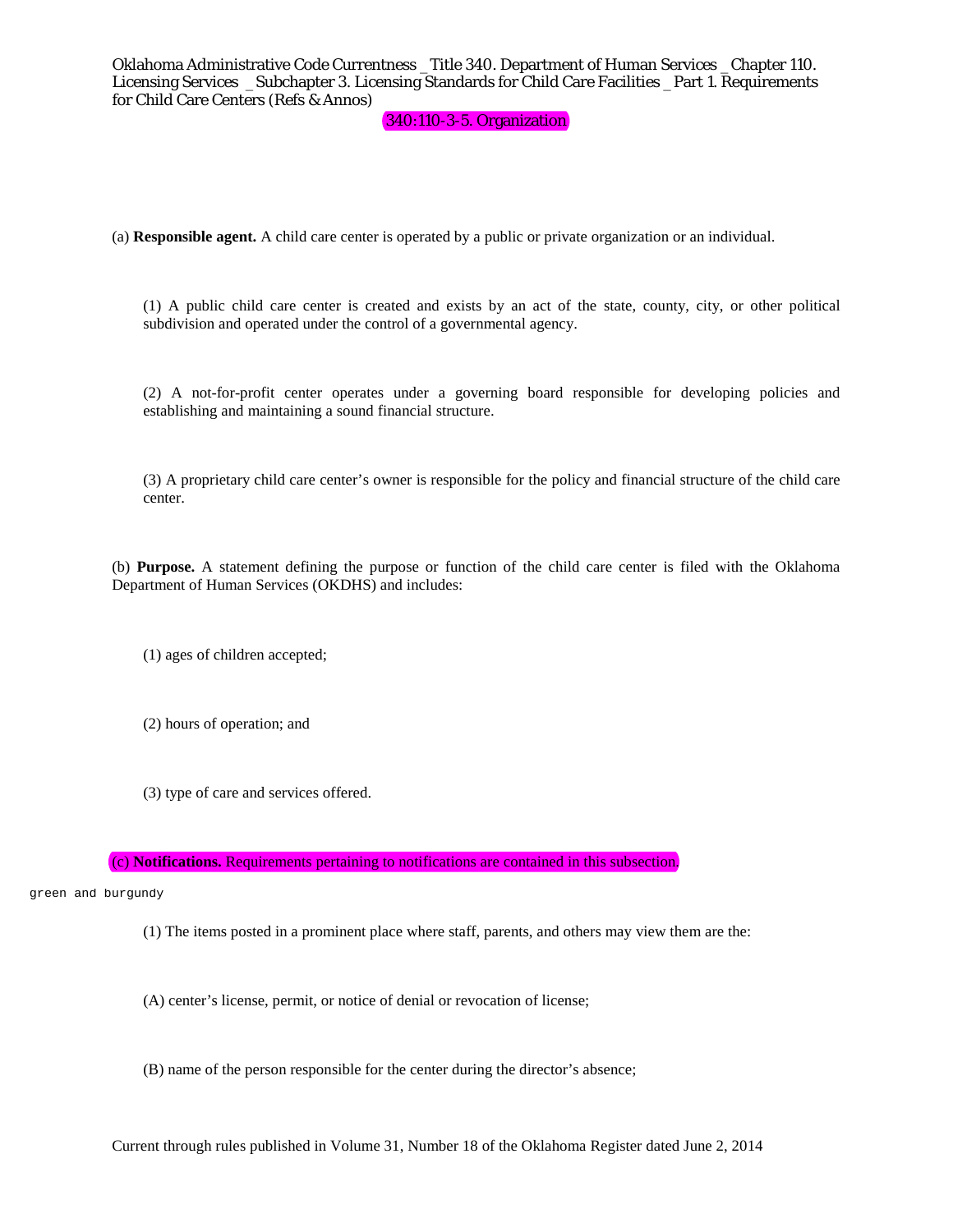(C) notice of the requirement to report suspected child abuse and neglect;

(D) notice prohibiting smoking anywhere in the facility while children are in care;

(E) emergency procedures;

(F) weekly menu of all food provided by the center; and

(G) evacuation plan.

(2) The items accessible in a place where staff, parents, and others may easily view them are:

(A) the daily program schedule;

(B) record of dates when fire and tornado drills were conducted, per OAC 340:110-3-11(c)(2);

(C) a time schedule for use of outdoor play space if the center is licensed for 24 or more children and has outdoor play space of less than 75 square feet per child, per OAC 340:110-3-11(d)(2); and

(D) a certificate of One Star Plus, Two Star, or Three Star status, if applicable.

(3) Form 07LC093E, Insurance Exception Notification, if applicable per OAC 340:110-3-5.1(c). is posted in clear view of the main entrance to the facility.

(4) A notice of staff-child ratios and group size is posted in every room where children are in care.

(5) In accordance with Section 7103 of Title 10 of the Oklahoma Statutes, any person who has reason to believe a child has been abused or neglected is required to report the matter promptly to the statewide toll-free Child Abuse Hot Line, 1-800-522-3511. It is a misdemeanor for any person to fail to report.

(6) The center is required to notify the OKDHS Oklahoma Child Care Services (OCCS) Licensing Services (Licensing) on the next working day of: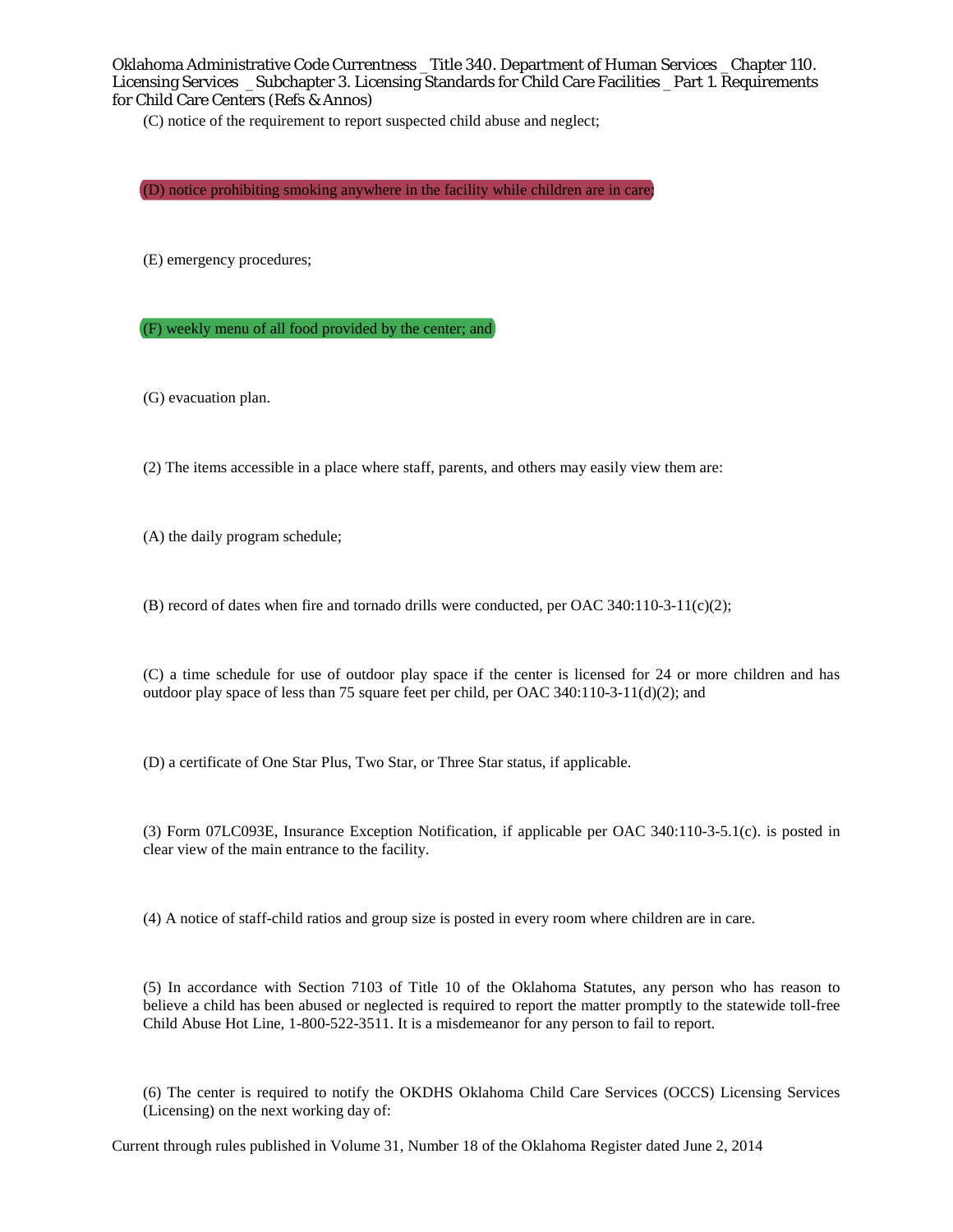(A) a temporary, unscheduled, or permanent closing of the center;

(B) a change in the director;

(C) changes in liability insurance coverage;

(D) any damage to the facility that affects the amount of usable square footage or compliance with any requirement;

(E) legal action against a center or staff person that involves or affects a child in care or the operation of the center;

(F) any known criminal charges or child abuse investigations involving staff that are pending or have had a disposition;

(G) an accident involving transportation unless there were no injuries and only minor damage to the vehicles;

(H) any injury to a child requiring emergency medical attention; and

(I) the death of a child that occurred while the child was in care.

(7) The center is required to notify Licensing at least 30 days prior to:

(A) a change in ownership or sponsorship;

(B) a change in name of the center;

(C) any change or alteration to the physical facility that affects the amount of usable square footage or compliance with any requirements;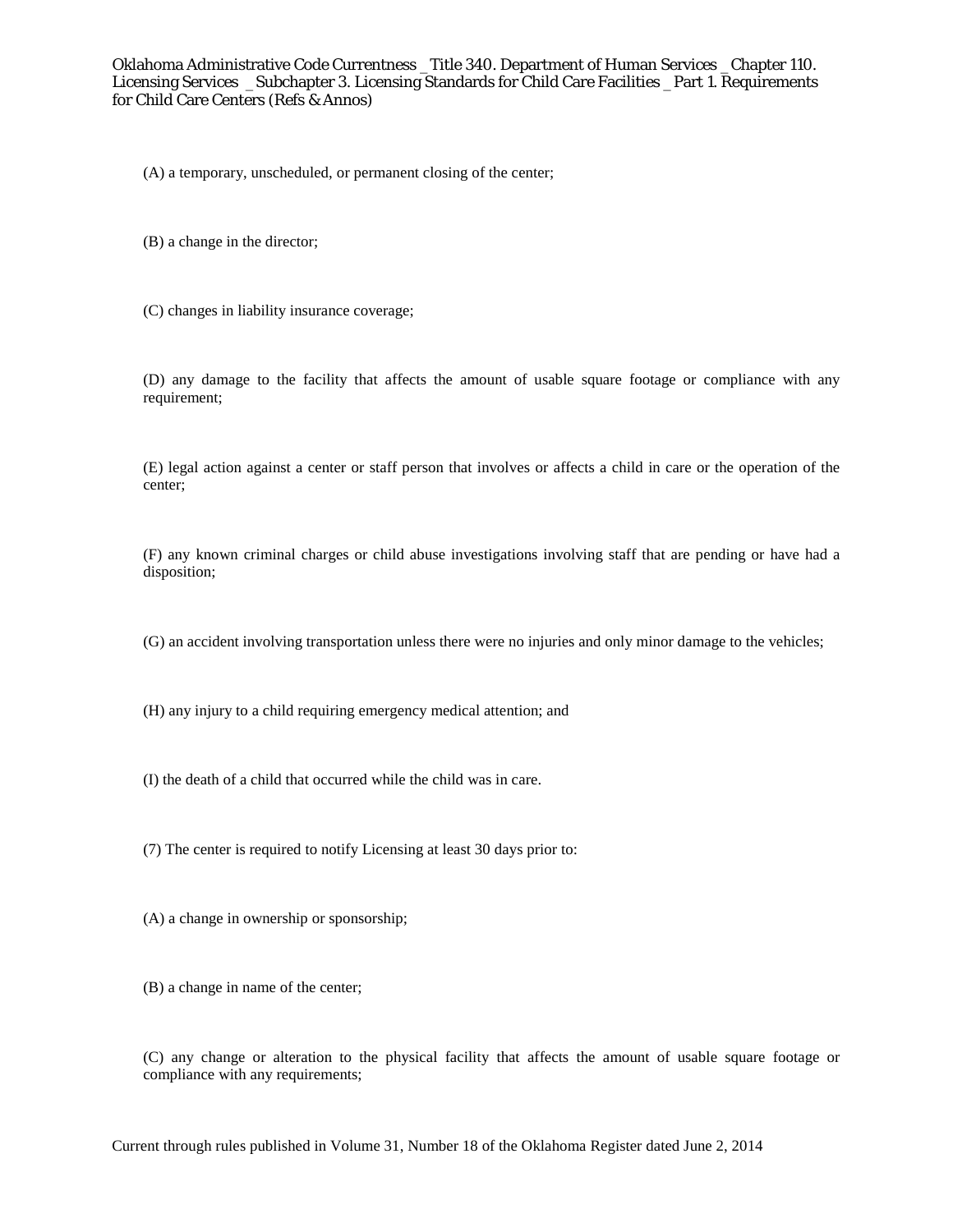(D) the anticipated closing or relocation of the child care center; and

(E) a proposed change in the licensed capacity.

## (d) **Public access to records-Compliance Posting.**

- (1) Items posted within clear view of the main entrance are:
- (A) OKDHS provided "Notice to Parents"; and

(B) Form 04CP004E, Child Welfare Investigative Summary Notification to (OCCS), with confirmed or substantiated findings for 120 days from the completion of the investigation.

(2) The granted waiver notification for individuals who have criminal histories as defined in Section OAC 340:110-3-7.1(c) are posted in a prominent place for as long as they are employed or living in the facility.

(e) **Compliance file.** A compliance file that is accessible to staff, parents, and others contains:

(1) the most recent child care licensing monitoring report provided by the licensing specialist;

(2) the following documents issued by Licensing within the last 120 days:

(A) child care licensing monitoring reports and licensing correspondence;

(B) Form 07LC037E, Notice to Comply;

(C) licensing complaints; and

(D) Form 04CP004E, Child Welfare Investigative Summary Notification to (OCCS), with findings of unconfirmed or unsubstantiated to include findings of services not needed, ruled out, or services recommended; and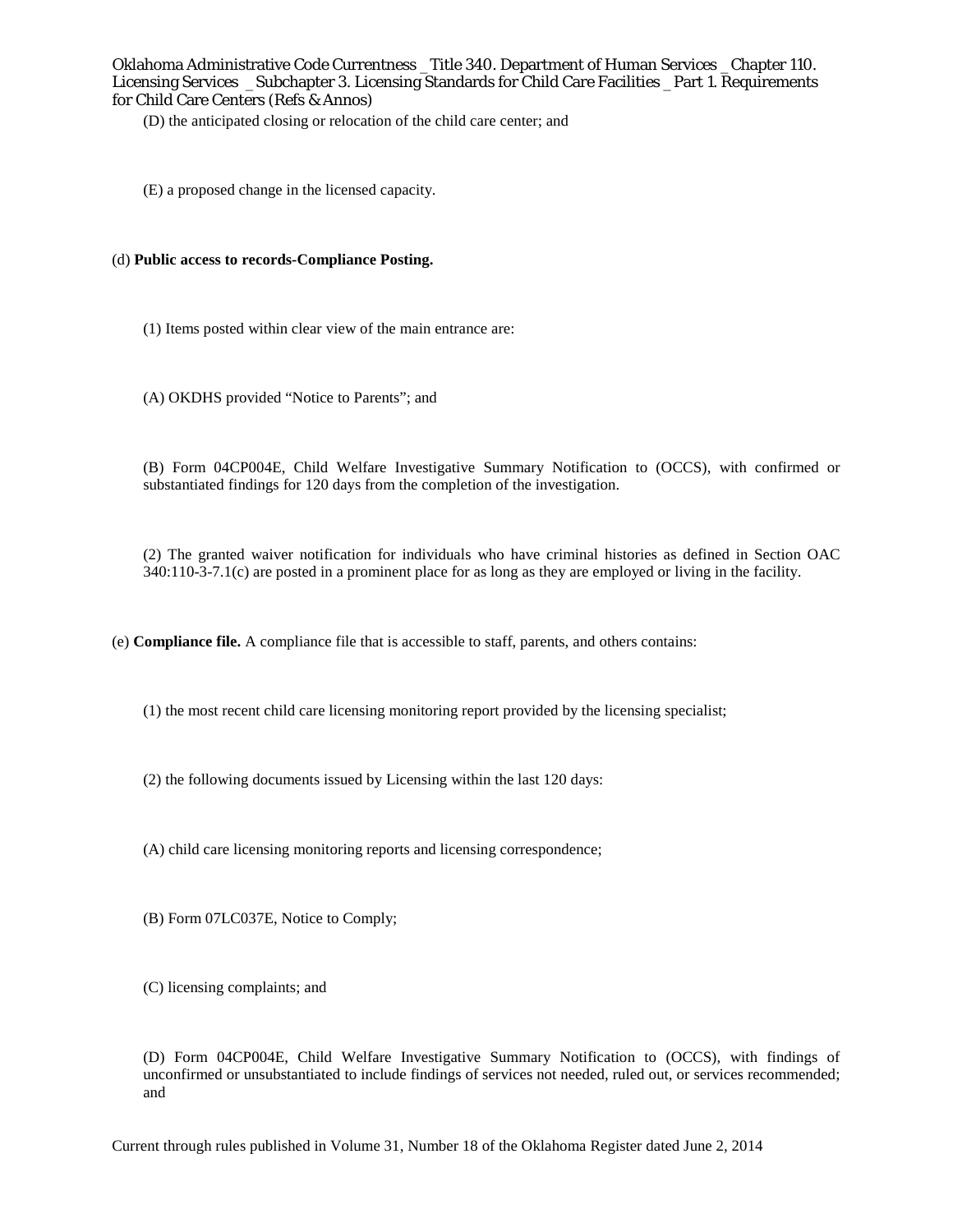(3) Form 04CP004E with findings of confirmed or substantiated, for one year from the completion of the investigation.

(f) **Effect of change in ownership or location on license.** When a center changes ownership or location:

(1) the license is not transferable and is returned to OKDHS; and

(2) the center is required to meet current licensing requirements.

#### Okla. Admin. Code 340:110-3-5.1

## 340:110-3-5.1. Policy and procedure

(a) **Content.** A written statement of the child care center's policy and procedure is available to staff and parents and includes, but is not limited to the:

(1) ages of children accepted;

(2) days and hours of operation including the holidays the program is closed;

(3) location and accessibility of the licensing compliance file;

(4) procedure for:

(A) receiving and releasing a child from the center, including a method of verifying the identity of a caller or person who picks up a child and prompt notification of parents when a child does not arrive as scheduled;

(B) handling illnesses and injuries, including procedures when away from the child care center;

(C) storing and administering children's medicines;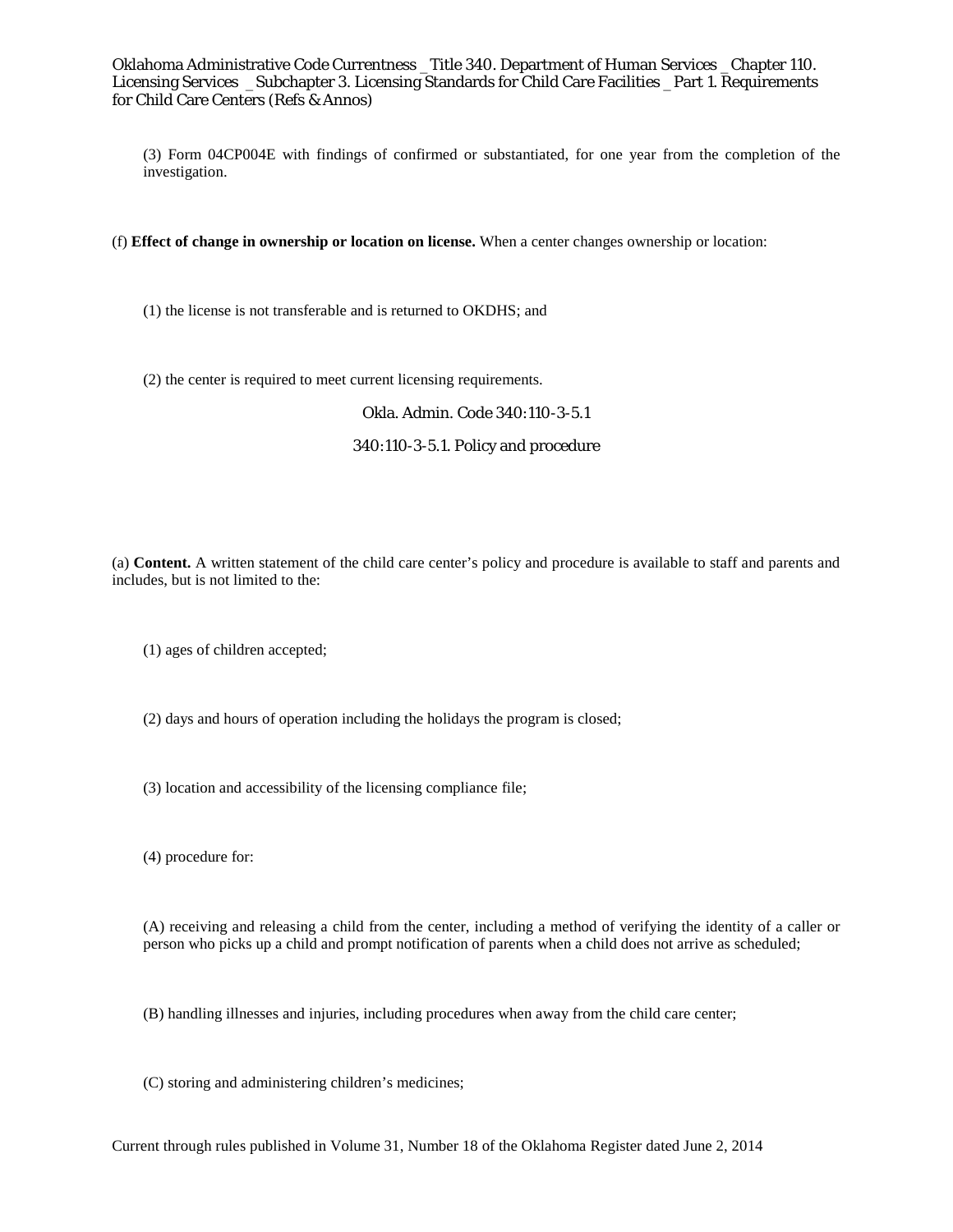(D) notifying parents of field trips; and

(E) transportation of children;

(5) mandatory reporting of child abuse; and

(6) discipline policy.

(b) **Personnel policy.** When there are more than four staff persons, the child care center is required to provide written personnel policy to staff that includes:

(1) essential job functions, qualifications, and lines of authority; and

(2) staff performance evaluation and termination procedure.

(c) **Insurance.** A child care facility shall maintain liability insurance in accordance with Section 404.3 of Title 10 of the Oklahoma Statutes.

(1) When liability insurance is maintained, Form 07LC092E, Insurance Verification, that includes a certificate of insurance obtained from the insurance agent is completed annually, maintained at the facility, and made available to licensing.

(2) When liability insurance is not maintained, or the facility reports they are self-insured, Form 07LC093E, Insurance Exception Notification, is posted at the facility.

Okla. Admin. Code 340:110-3-6

## 340:110-3-6. Records

(a) **Center records.** Oklahoma Department of Human Services (OKDHS) staff have access to all records and reports addressed in this Section.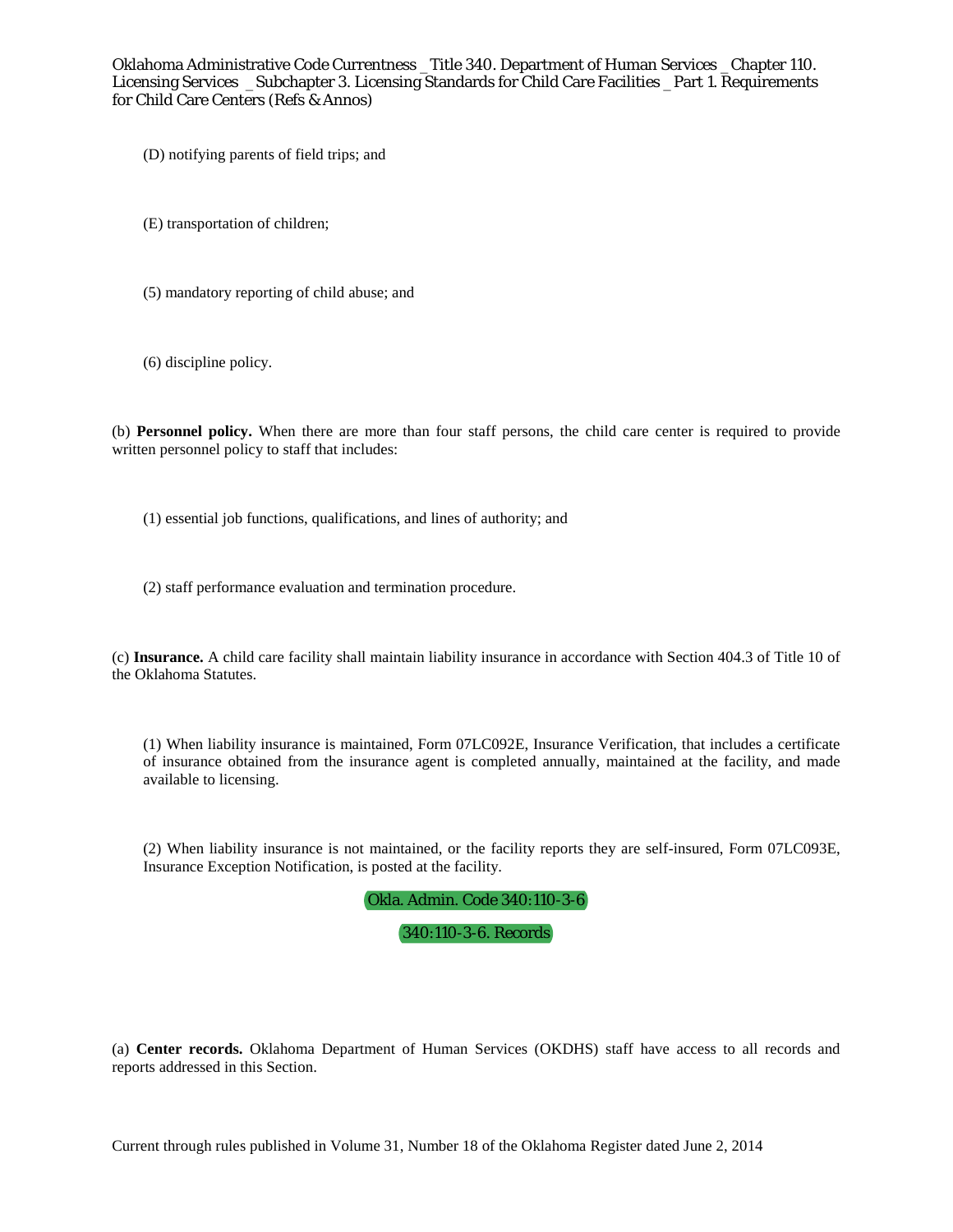(b) **Children's records.** Records are obtained at the time of admission for each child in care, including teen aides, regardless of the length of time the child is in care.

(1) Children's records are kept at the center, available to staff during all hours of child care, and are kept current.

(2) Identification and health records are collected and maintained on file at the child care center via forms provided by OKDHS or on other forms that contain:

(A) the child's name, date of birth, name of parent(s), home address, parent(s)' places of employment, and telephone numbers;

(B) the name and telephone number of a responsible person to contact in an emergency if the parent(s) cannot be located promptly;

(C) permission of the parent authorizing the center to transport the child for emergency medical care;

(D) name of the person(s) permitted to pick up the child;

(E) health information. The center is prohibited from obtaining information or health records from the parent solely for the purpose of screening out or denying care to a child with particular types of disabilities;

(F) routine care, including instructions for eating, sleeping, toileting, or diapering;

(G) individual special needs to the extent voluntarily disclosed by the parent, including:

(i) behavior and guidance;

(ii) communication; and

(iii) positioning;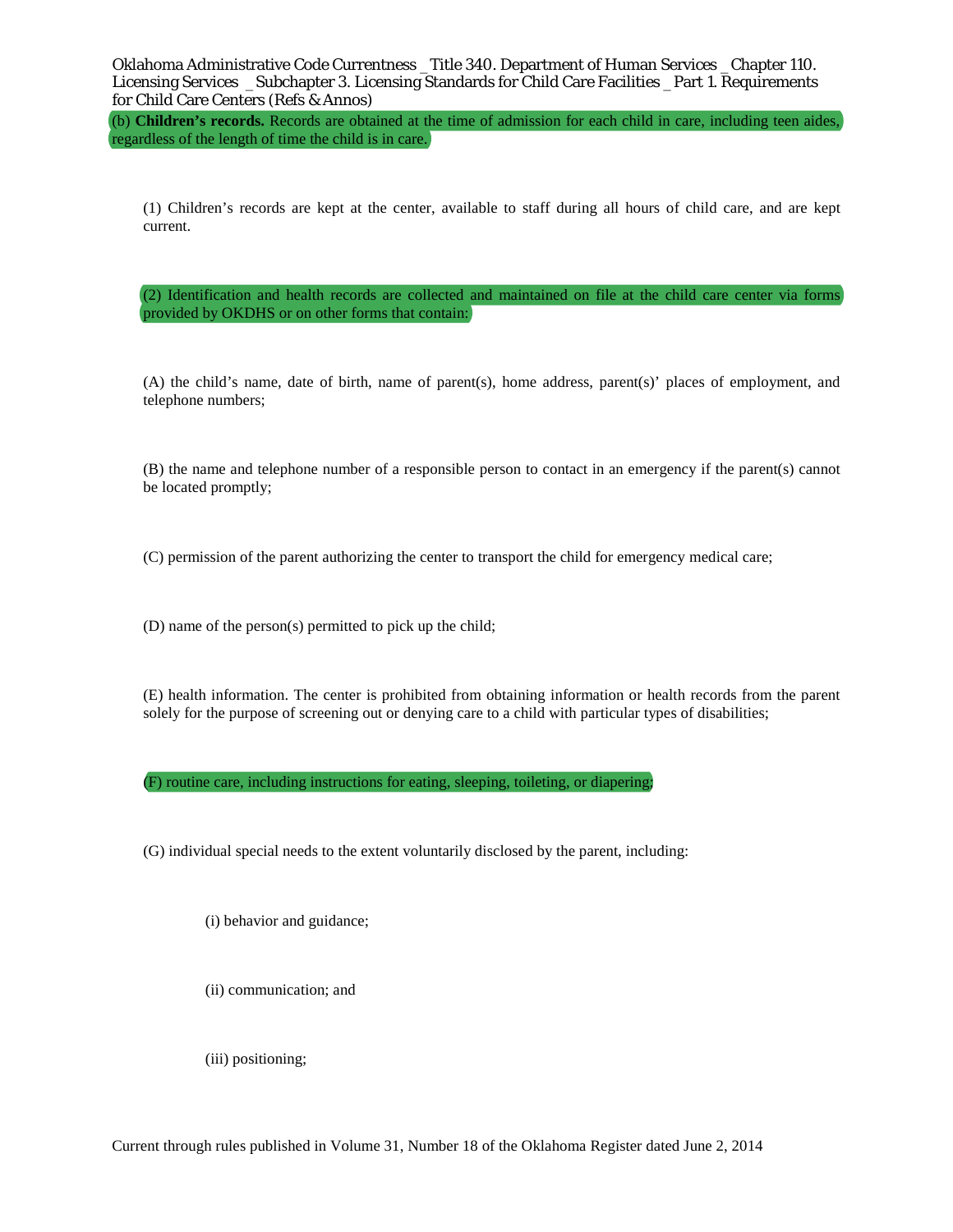(H) parental permission, if given, to consult with appropriate health and child development professionals;

- (I) individual medical emergency plan;
- (J) current immunization record;
- (K) name, address, and telephone number of a physician to call in an emergency;
- (L) date of acceptance and withdrawal from the child care center; and
- (M) medication and transportation permission, if applicable.

(3) The center is required to maintain readily available attendance records including child's arrival time and departure time for a minimum of 120 days.

(c) **Teen aide records.** In addition to the required records for teen aides listed in OAC 340:110-3-6(b), a written agreement signed by the parent or guardian of the teen aide must be maintained on file at the facility. The agreement includes:

(1) the duties and responsibilities of the teen aide;

- (2) the name of the master teacher responsible for supervising the teen aide; and
- (3) the written consent of the parent or guardian for the child to work as a teen aide.

(d) **Staff records.** Records on all employees including substitutes are completed and maintained at the facility or made available to Licensing. Staff records include:

(1) staff information forms provided by OKDHS that are submitted to Licensing within two weeks of employment and include:

(A) name, birth date, address, telephone number, and Social Security number;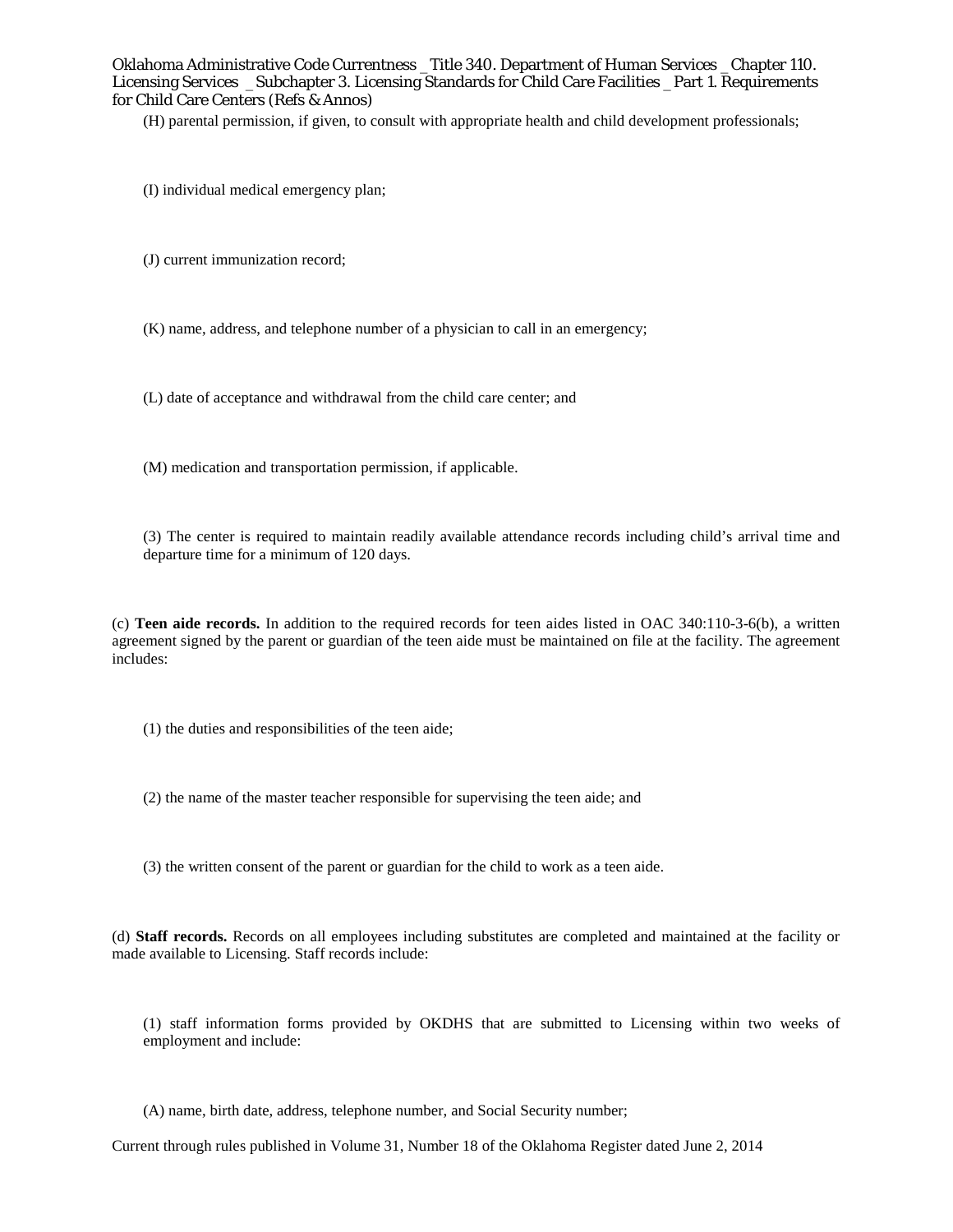(B) education;

(C) references, including previous employers if any, and the name, address, telephone number, and dates of employment; and

(D) a statement regarding criminal history;

(2) criminal history investigations with records maintained in a confidential manner and not made a part of the individual's personnel records pursuant to Section 404.1 of Title 10 of the Oklahoma Statutes;

(3) a report of an examination by a licensed physician or mental health professional when there is concern about an employee's ability to perform normal duties because of a possible physical, mental, or emotional problem;

(4) documentation of orientation and training;

(5) attendance records for each staff person and substitute staff that reflect days and hours worked and that are maintained for 120 days;

(6) documentation of request and/or results of a criminal history review;

(7) documentation that the individual is a non-registrant on the Child Care Restricted Registry; and

(8) when applicable, a criminal history investigation from the previous state(s) of residence if the individual has resided in Oklahoma less than three years.

Okla. Admin. Code 340:110-3-7

340:110-3-7. Staff [REVOKED]

Okla. Admin. Code 340:110-3-7.1

## 340:110-3-7.1. Requirements for child care center employees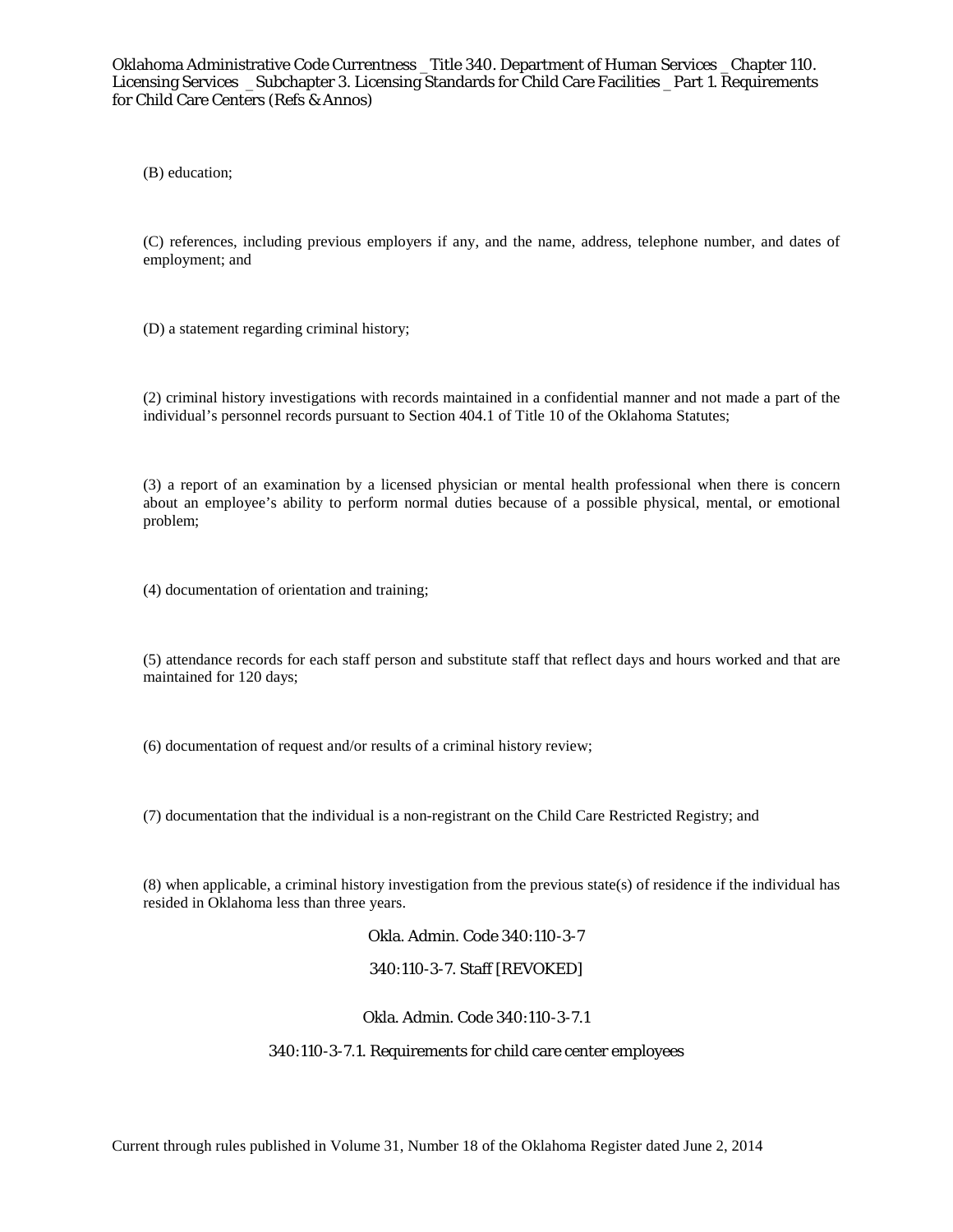(a) **General.** All employees are required to be of good character and possess adequate education, training, and experience to provide them with the skills to perform the essential functions of the job with or without reasonable accommodation. Each employee:

(1) provides annual documentation that he or she meets the health and training requirements contained in, Oklahoma Department of Human Services (OKDHS) Publication no. 84-08, Licensing Requirements for Child Care Centers;

(2) demonstrates the ability to perform essential job functions;

(3) recognizes and acts to correct hazards to physical safety, both indoors and outdoors;

(4) works with children without recourse to physical punishment, mistreatment, or child abuse; and

(5) demonstrates good judgment as evidenced by prudent and responsible behavior that reasonably ensures the health and safety of children in care.

(b) **Criminal history investigations.** Requirements for centers pertaining to criminal history investigations are contained in this subsection.

(1) **Owner or director responsibility.** The center's owner or director submits to the licensing records office:

(A) documentation of a search conducted within the last 30 days of the Child Care Restricted Registry;

(B) a completed criminal history investigation conducted within the last 12 months including dispositions on all charges; and

(C) a criminal history review request on a form provided by licensing requesting an Oklahoma State Courts Network (OSCN) search for:

(i) any person making application to establish or operate a child care center;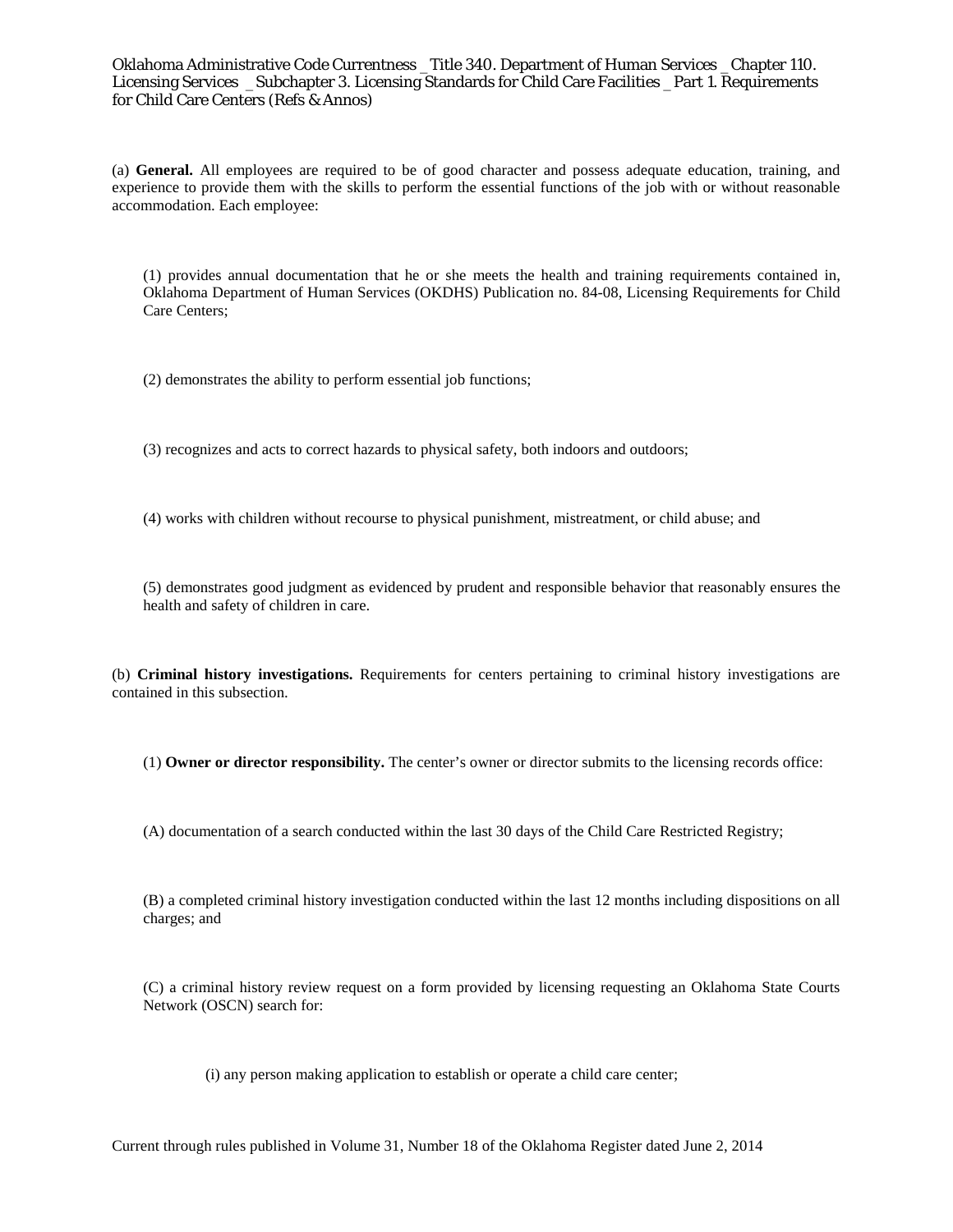> (ii) each applicant prior to employment, including all caregivers, substitutes, auxiliary staff, and any other person employed by the child care facility or program;

(iii) adults, including providers' spouses or adult children, who live in the child care facility; and

(iv) persons age 18 years or older prior to their residence in the facility; and

(D) obtains a completed criminal history investigation for persons who have unsupervised access to children, such as lab students, Work Experience Program (WEP) workers, volunteers, contracted staff, or custodians.

(2) **Exceptions.** Criminal history investigations are not required for:

(A) staff who move to a new center operated by the same organization;

(B) contracted staff who provide transportation, lessons, or other services if facility staff are present with children at all times;

(C) parent volunteers who transport children on an irregular basis; and

(D) providers' children who become adults, age 18, during continuous residence at the licensed facility.

(3) **Authorized agencies.** Criminal history investigations are acceptable only when conducted by the:

(A) Oklahoma State Bureau of Investigation (OSBI); and

(B) authorized agency in the previous state(s) of residence if the individual has resided in Oklahoma less than three years.

(4) **Sex Offender Registry.** The OSBI report must include a search of Oklahoma Department of Corrections files maintained by the OSBI pursuant to the Sex Offender Registration Act.

#### (5) **Verification of records search.**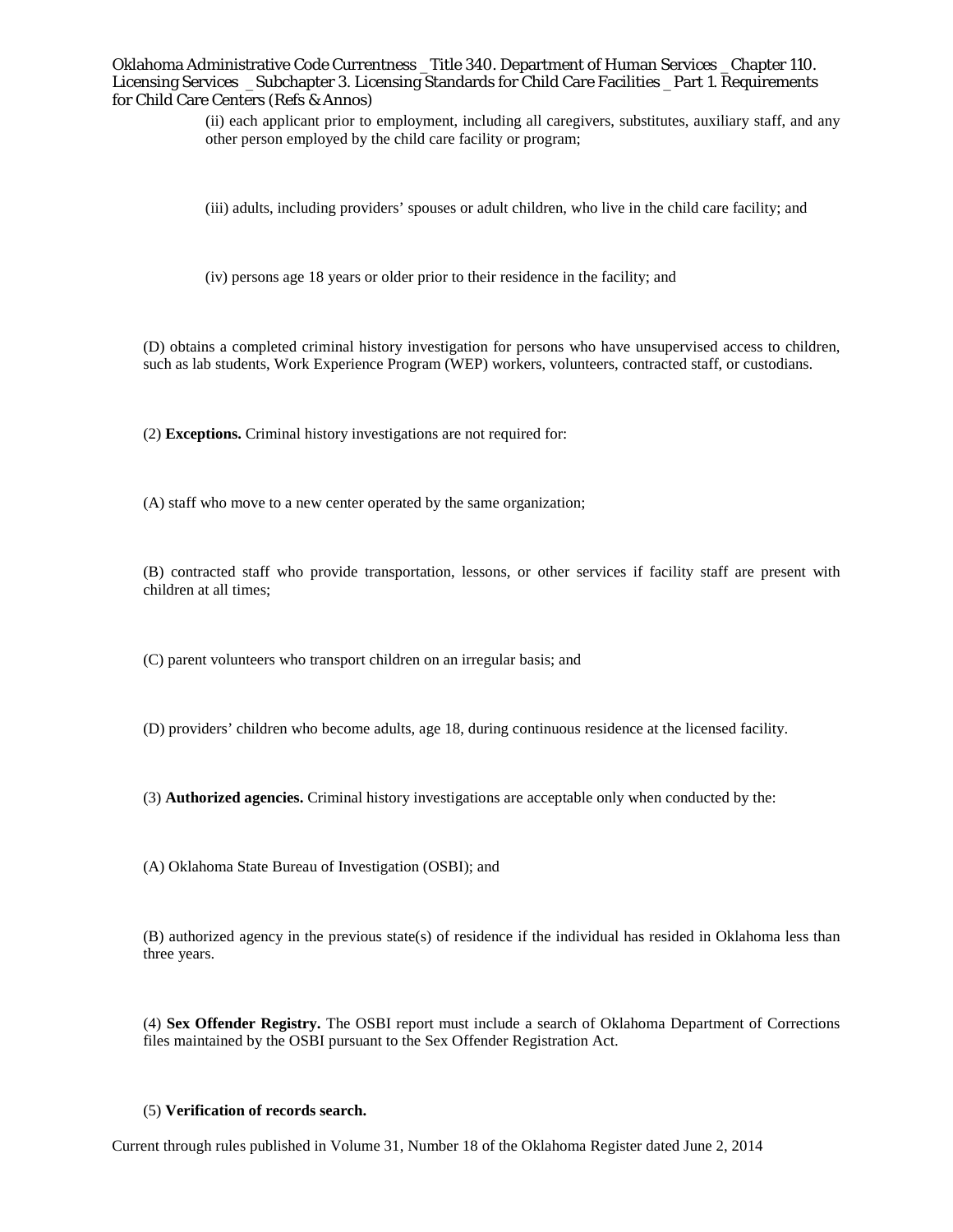(A) **Prior to issuance of initial permit or change of ownership.** The facility must receive criminal history review results from the Oklahoma Child Care Services (OCCS) licensing records office for all employees and/or any persons 18 years of age or older who live in the facility.

(B) **Existing facilities**. The facility must submit a criminal history review request on a form provided by OKDHS to the OCCS licensing records office for all employees prior to employment and prior to any persons 18 years of age or older being allowed to live in the facility. This request for review must be maintained on file at the facility while awaiting the results.

(c) **Restrictions.** Center requirements contained in this subsection restrict certain individuals from employment.

(1) The child care center is restricted from knowingly employing a person who:

(A) has pending charges, unless waived by OCCS, has entered a plea of guilty or nolo contendere, no contest, or been convicted of:

(i) any criminal activity involving violence against a person;

(ii) child abuse or neglect;

(iii) possession, sale, or distribution of illegal drugs;

(iv) sexual misconduct; or

(v) an act of gross irresponsibility or disregard for the safety of others or a pattern of criminal activity; or

(B) is required to register pursuant to the Sex Offender Registration Act or any person required to register under the Mary Rippy Violent Crime Offenders Registration Act.

(2) The child care center is restricted from knowingly employing or allowing a registrant to reside in the facility.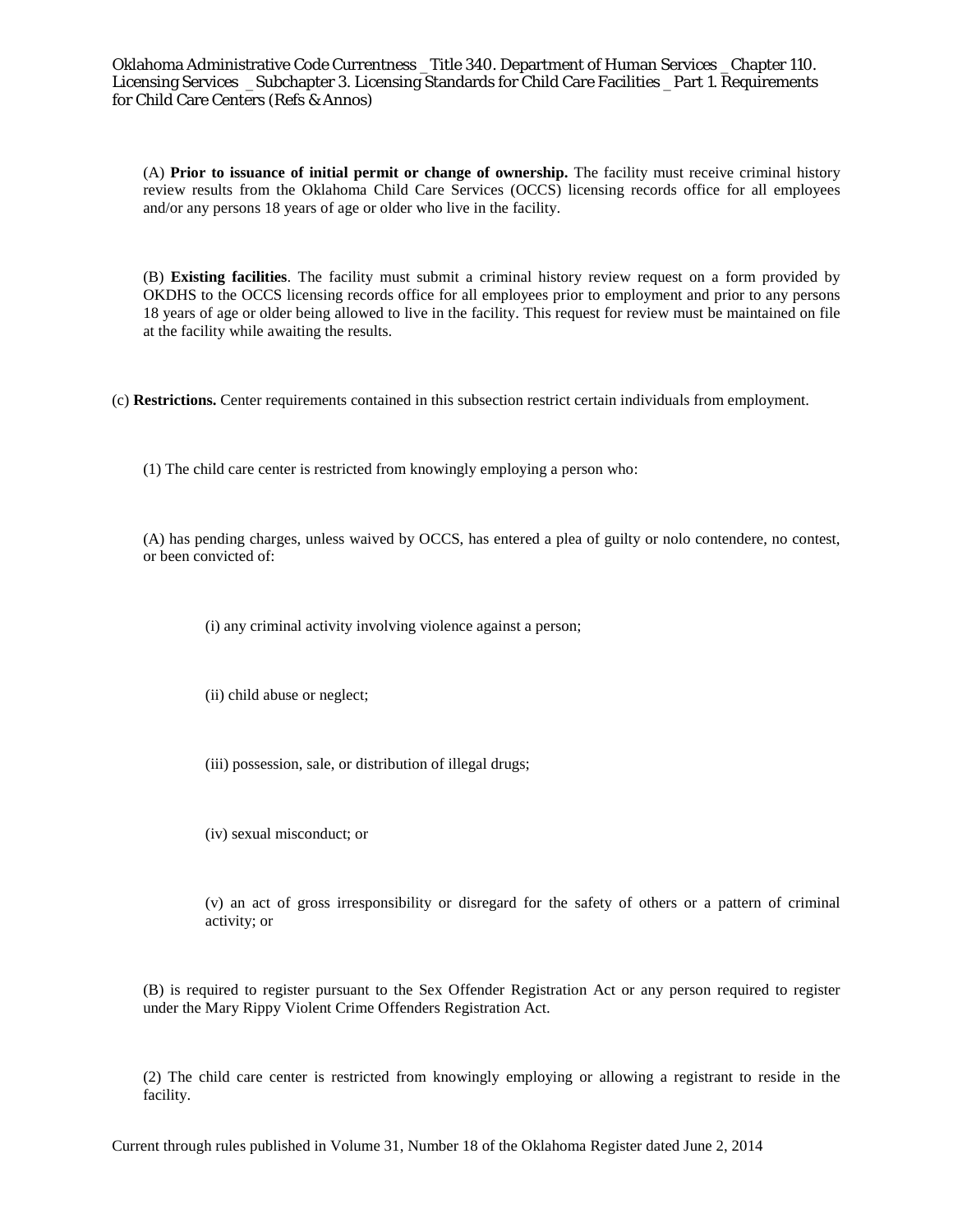(3) The center director may request a waiver from the restrictions in  $(c)(1)(A)$  of this Section.

(A) The waiver request is made in writing to OKDHS and considered by the waiver review committee.

(B) The person for whom the waiver is requested cannot be employed until a decision has been made.

(4) A waiver may not be granted to any person:

(A) convicted of a sex offense pursuant to the Sex Offender Registration Act;

(B) required to register under the Mary Rippy Violent Crime Offenders Registration Act; or

(C) identified as a registrant on the Child Care Restricted Registry.

(5) Any person whose health or behavior could endanger the health, safety, or well-being of children is prohibited from the child care center premises and contact with children in care.

(6) An employee under the effects of alcohol, illegal drugs, or medication that impairs functioning is prohibited from providing child care services.

(d) **Child abuse.** The requirements pertaining to child abuse are contained in this subsection.

(1) Any caregiver who has reason to believe that a child has been abused is required to promptly contact the statewide toll-free Child Abuse Hot Line, 1-800-522-3511.

(2) Staff are required to cooperate fully in the investigation of any allegation.

(e) **Health.** Requirements pertaining to employees' health are contained in this subsection.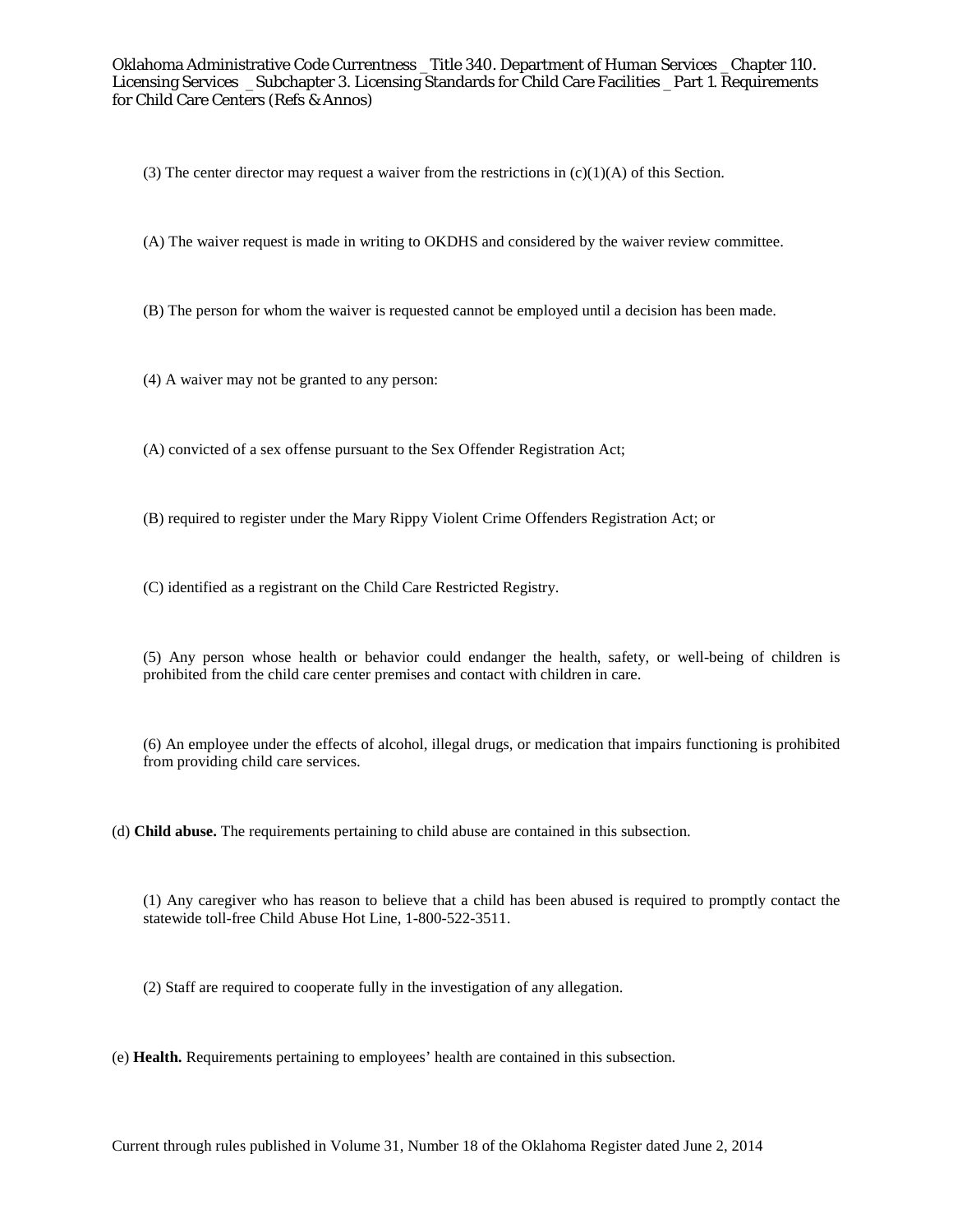(1) **Tuberculosis testing.** The need for tuberculin skin testing of employees is based upon a local identified tuberculosis exposure, the degree of risk of transmission of latent tuberculosis infection, the impact to public health and safety, and the specific recommendations of the Oklahoma State Department of Health.

(2) **Impairment of job performance.** OCCS, Licensing Services may require a report of a physical or psychological examination by a licensed physician or mental health professional if it is reported or observed that an employee has a physical, mental, or emotional condition that impairs the employee's ability to perform assigned job responsibilities.

(f) **Employee qualifications.** Requirements applicable to employee positions are contained in this subsection.

(1) **Director qualifications.** Effective January 1, 2005, all directors of child care centers are required to be at least 21 years of age and have obtained and maintain the Bronze level, in accordance with OKDHS Appendix L-2, Oklahoma Director's Credential.

(2) **Master teacher qualifications.** Effective January 1, 2005, all master teachers are required to:

(A) be at least 18 years of age and have obtained the qualifications at Level III or higher of OKDHS Appendix L-3, Professional Development Ladder; or

(B) in a program where the majority of children are school-age, the master teacher may have 120 clock hours of Tier II or higher school-age training within the last five years, in accordance with OKDHS Appendix L-1, 480 hours of experience in a program where the majority of children are school-age, and every two years a minimum score of 5.0 on the School-Age Environment Rating Scale in a classroom where the master teacher is the lead teacher.

(3) **Teachers.** Teachers hired after July 1, 1995 are required to:

(A) be at least 18 years of age; and

(B) have a high school diploma or General Educational Development (GED); or

(C) have completed the tenth grade and be in the process of obtaining a GED for a period not to exceed 12 months.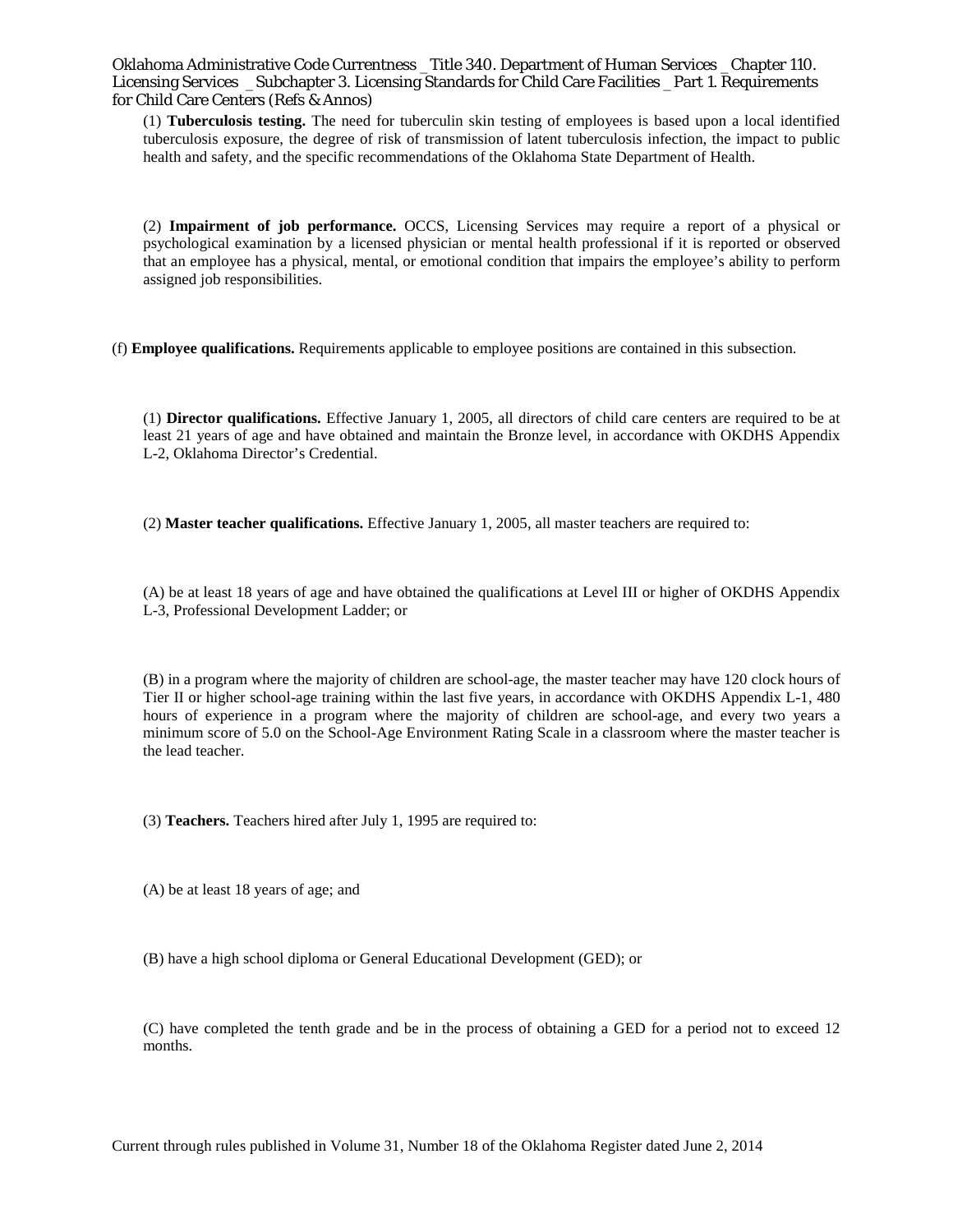(4) **Assistant teachers.** Assistant teachers are at least 16 years of age and required to:

- (A) have a high school diploma or GED;
- (B) have completed the tenth grade and be in the process of obtaining a GED; or
- (C) be currently enrolled in secondary education or the equivalent.

(5) **Permanent substitutes.** Permanent substitutes are required to meet minimum requirements for the position they are filling.

(6) **Temporary substitutes.** Temporary substitutes must be at least 18 years of age.

- (7) **Teen aides.** Teen aides must be 13 through 15 years of age.
- (g) **Responsibilities.** Responsibilities of employees and volunteers are described in this subsection.

(1) **Director.** The director or teacher who meets director's qualifications, is present in the center at least 50 percent of operating hours or a minimum of 30 hours a week and is responsible for the day-to-day operation of the center.

(A) When four or more teachers are needed to meet minimum staff-child ratios, the director is free from direct care responsibilities at least three hours per day during operating hours to provide program oversight and staff supervision.

(B) The director or teacher who meets director's qualifications, is responsible for:

(i) upon employment, providing three references to Licensing, including at least two from the director's most recent employers when applicable. The other reference(s) may be personal, excluding relatives;

(ii) appointing a staff member to take responsibility for the operation of the child care center in his or her absence and posting that person's name in a conspicuous place;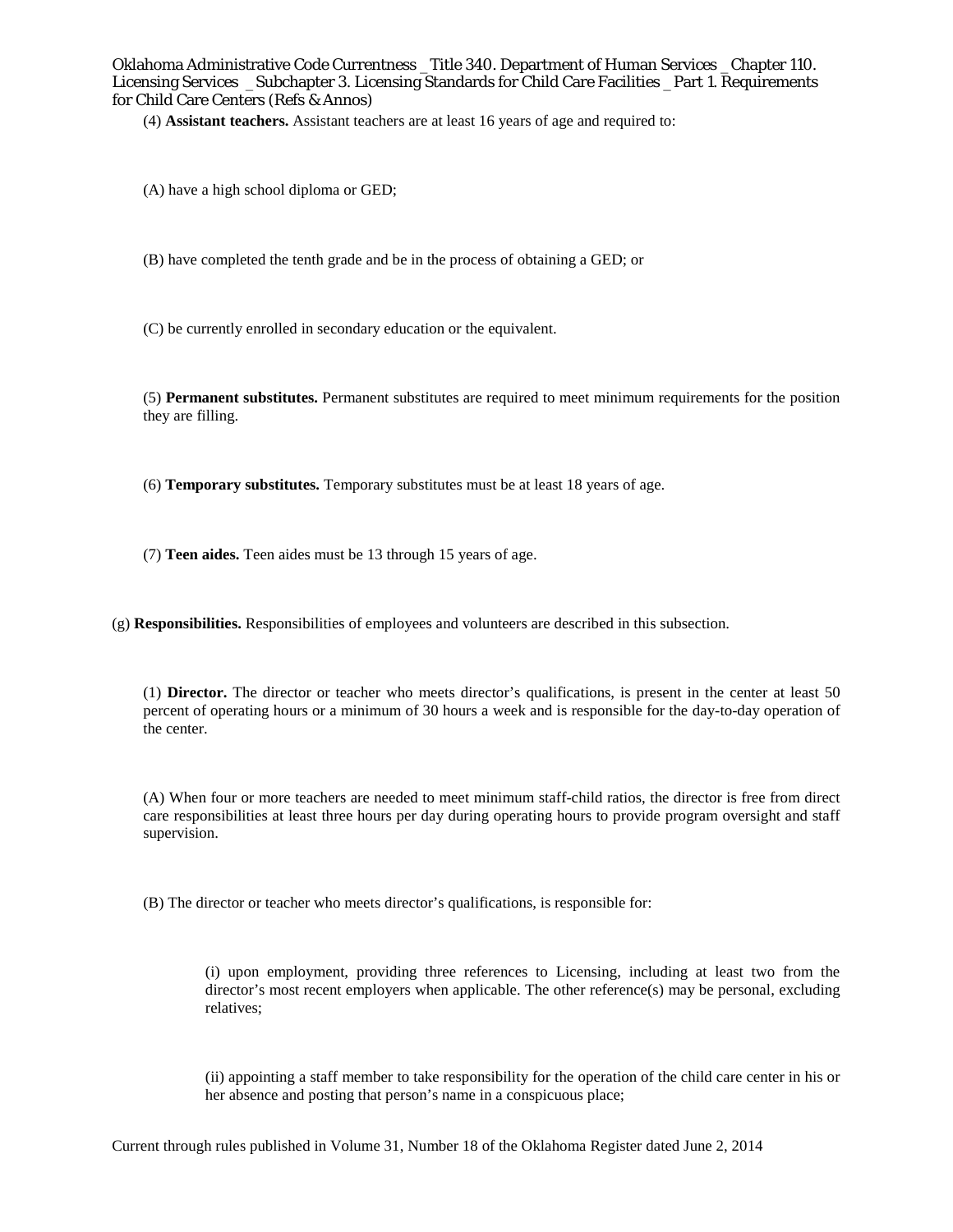(iii) maintaining a child care center that meets the minimum requirements;

(iv) ensuring that a staff member trained to administer first aid including rescue-breathing and chokesaving measures is present at all times;

(v) submitting to OCCS licensing records office criminal history investigations and obtaining dispositions on any charges shown on the report that lack dispositions;

(vi) prior to employing staff, obtaining and documenting three references including at least two from the applicant's most recent employers, when applicable. The other reference(s) may be personal, excluding relatives;

(vii) supervising the conduct of staff, volunteers, substitutes, and others who provide services in the facility; and

(viii) cooperating with licensing staff and other appropriate agencies in maintaining compliance with requirements and in improving the quality of care.

(2) **Master teachers.** At least one full-time master teacher is required for every 60 children for which the center is licensed. The director may be counted as a master teacher if the licensed capacity is 30 or less.

(3) **Teachers.** Teachers have primary responsibility for the direct care of children.

(4) **Assistant teachers.** Assistant teachers work under the on-site supervision of a qualified director or teacher who is readily available at all times.

(A) A director, master teacher, or teacher does not directly supervise more than two assistant teachers.

(B) Assistant teachers are not permitted to have sole responsibility for a group of children for more than three hours per day.

(5) **Auxiliary personnel.** Auxiliary personnel, for example, cooks, building custodians, or other personnel who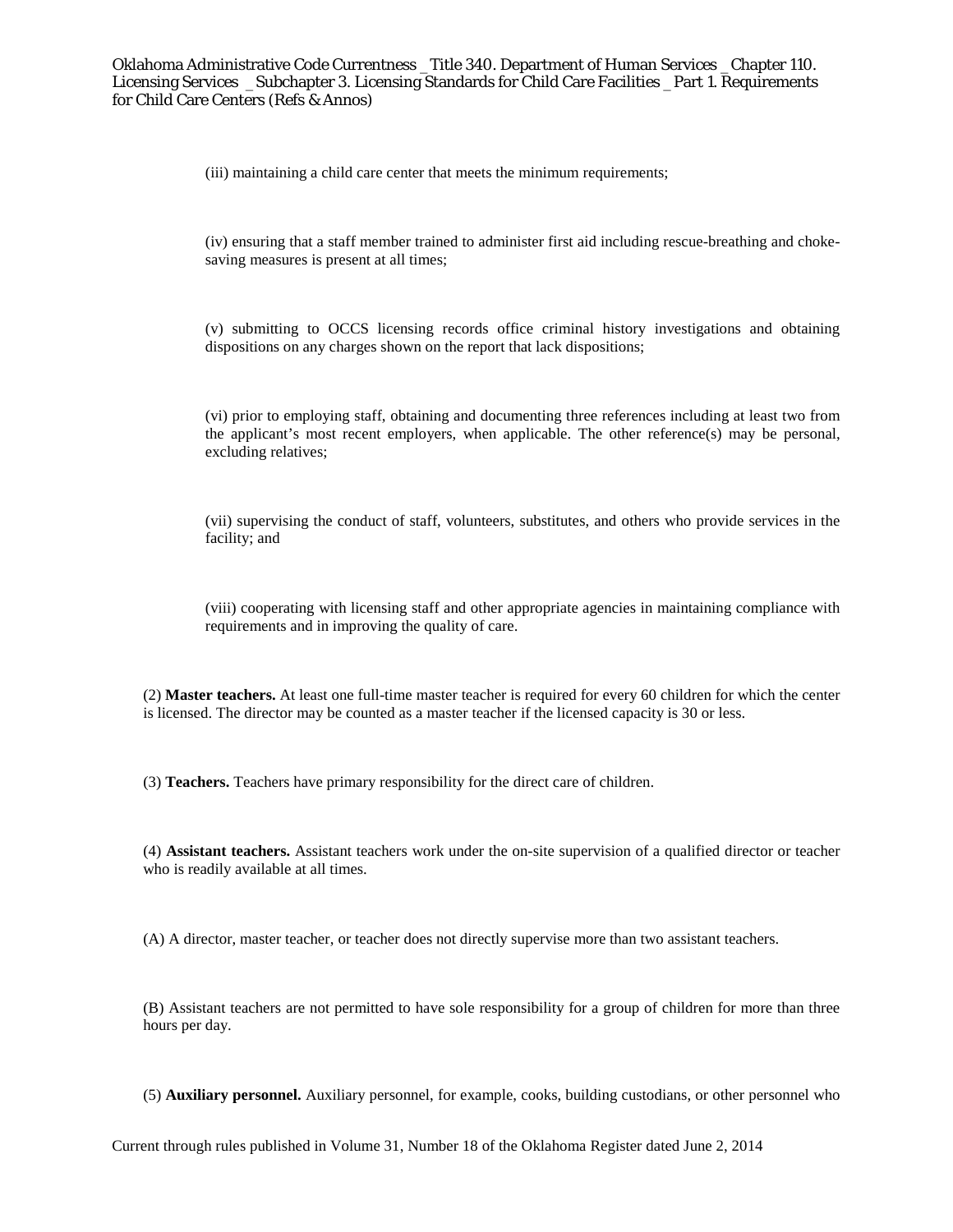provide indirect services to children:

(A) demonstrate knowledge and skills necessary to perform their job responsibilities;

(B) meet applicable requirements for staff caring for children as set forth in this Section if they are responsible for children for any part of the day;

(C) are not included in the staff-child ratio while performing auxiliary functions. Minimal cleaning and food service, for example, light cleaning, picking up toys, sweeping the classroom, and reheating and serving food, are not considered auxiliary functions as long as supervision and program are not adversely affected.

(6) **Volunteers.** Volunteers are required to meet all requirements in this paragraph.

(A) Volunteers and student interns are not included in the staff-child ratio unless they are assigned to the center for at least three consecutive months. Volunteers are permitted to serve as temporary or permanent substitutes.

(B) Volunteers counted in the staff-child ratio meet all requirements in this Part.

(C) Volunteers are under the direct supervision of the director or a designated staff member.

(D) Volunteers who have not met all requirements for teachers are not left in charge of children.

(7) **Substitutes.** Substitutes carry out the assigned responsibilities of the position they are filling.

(8) **Teen aides.** Teen aides:

(A) are not counted toward meeting the staff-child ratio and are not included in the licensed capacity;

(B) must be under the on-site supervision of a master teacher who is at least 18 years of age. One master teacher may supervise no more than two teen aides;

(C) are placed only in groups where at least one staff member is 18 years of age. No more than two teen aides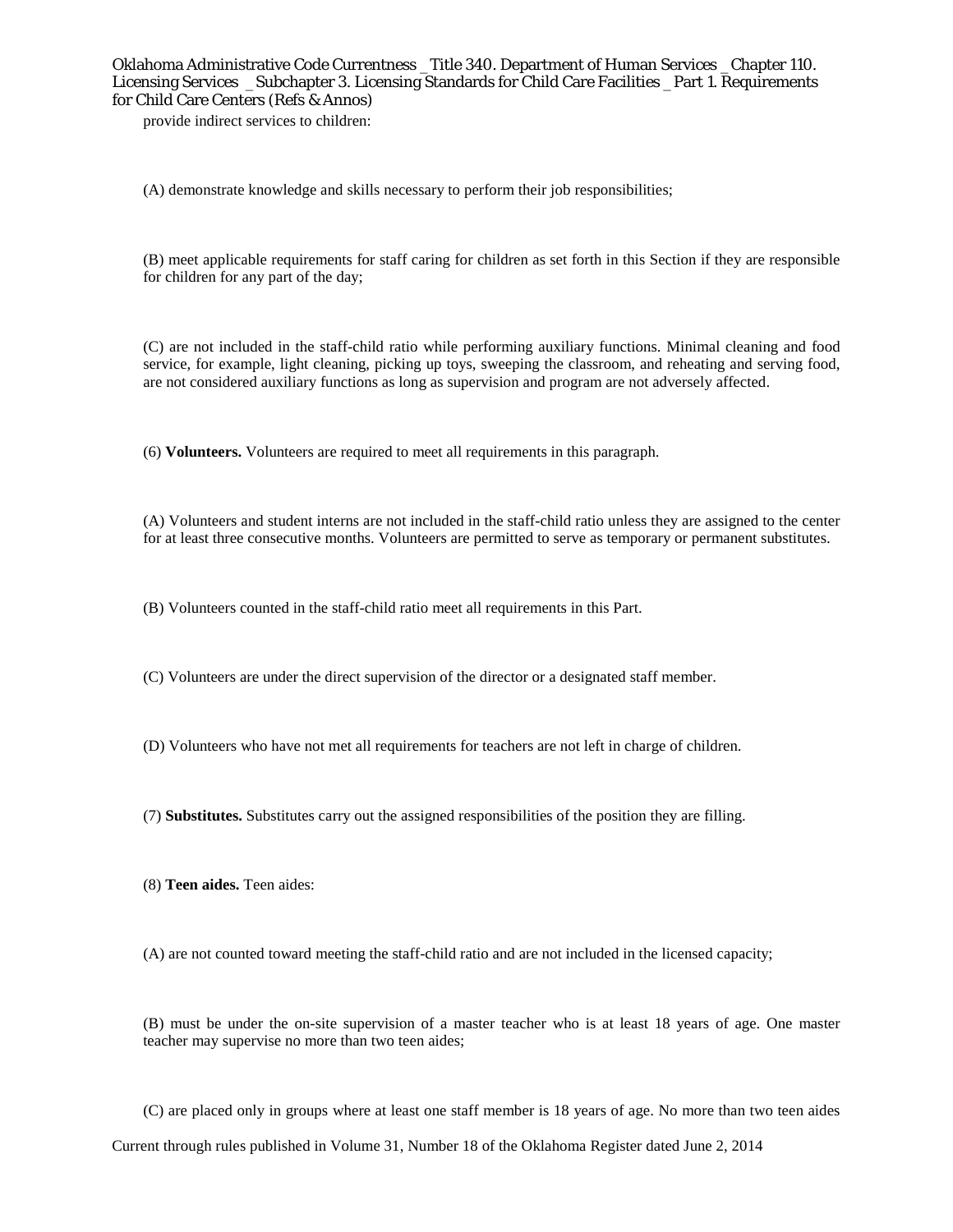may be assigned to a group of children;

- (D) must be at least two years older than the children in the group to which they are assigned;
- (E) must be visibly identifiable through means such as name tags or T-shirts; and
- (F) are never left alone with children.

(h) **Professional development.** Requirements pertaining to professional development are contained in this subsection.

(1) **Orientation.** Within one week of employment and prior to having sole responsibility for a group of children, each staff member, including auxiliary staff and permanent substitutes who have been employed 40 hours, receives orientation.

(A) Orientation includes a review of:

(i) infection control;

(ii) injury prevention;

(iii) handling common childhood emergencies, including choking;

(iv) sudden infant death syndrome (SIDS);

(v) shaken baby syndrome;

(vi) the center's policy and procedure and staff responsibility for implementation;

(vii) licensing requirements;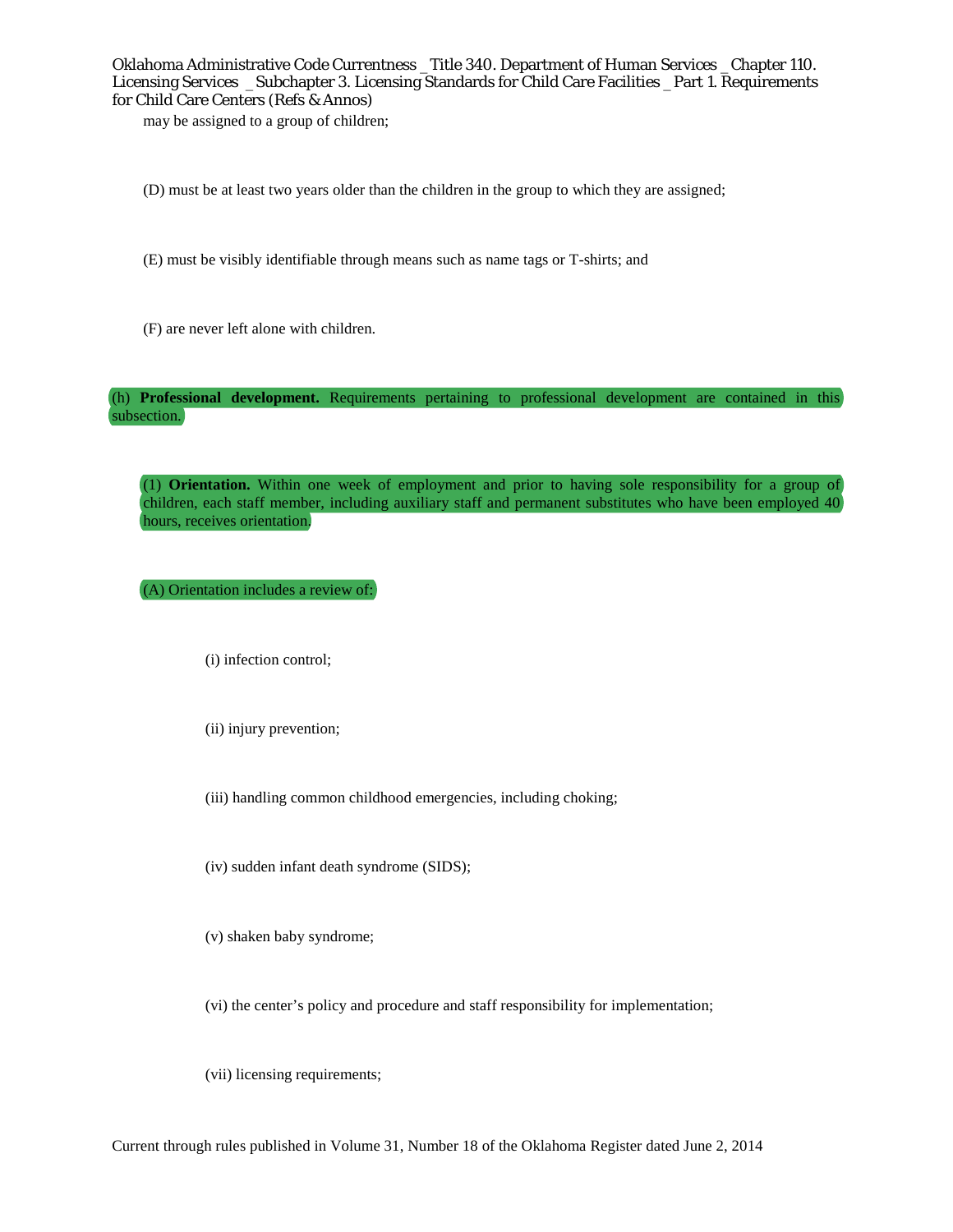(viii) employees' assigned duties and responsibilities;

(ix) emergency procedures in the event of injury, severe weather, or fire, including evacuation procedures and routes and location and use of fire extinguishers;

(x) the definition, identification, and mandatory reporting of child abuse and neglect;

(xi) the daily schedule;

(xii) the methods used to inform staff of any special health, nutritional, or developmental needs of children assigned to the caregiver;

(xiii) confidentiality of information regarding children and their families;

(xiv) appropriate use of discipline; and

(xv) transportation and car seat safety.

(B) Documentation includes a statement, signed by the employee and director, in each employee's personnel file attesting to the orientation and review.

(C) New staff have a probationary period of at least 30 days during which they are closely supervised.

(2) **Entry-level training.** Prior to or within three months of employment, staff counted to meet staff-child ratios participate in a Tier II entry--level training course that provides at least 20 hours of training, in accordance with OKDHS Appendix L-1. Directors are not required to have this training. Staff who have previously received this training are not required to repeat it unless there is a two year break in service.

(3) **Health and safety training.** Staff are required to comply with the health and safety training requirements contained in this paragraph.

(A) When children are in care on or off the program premises, including during transportation, staff are present who have current documentation of certification in age-appropriate first aid and cardio-pulmonary resuscitation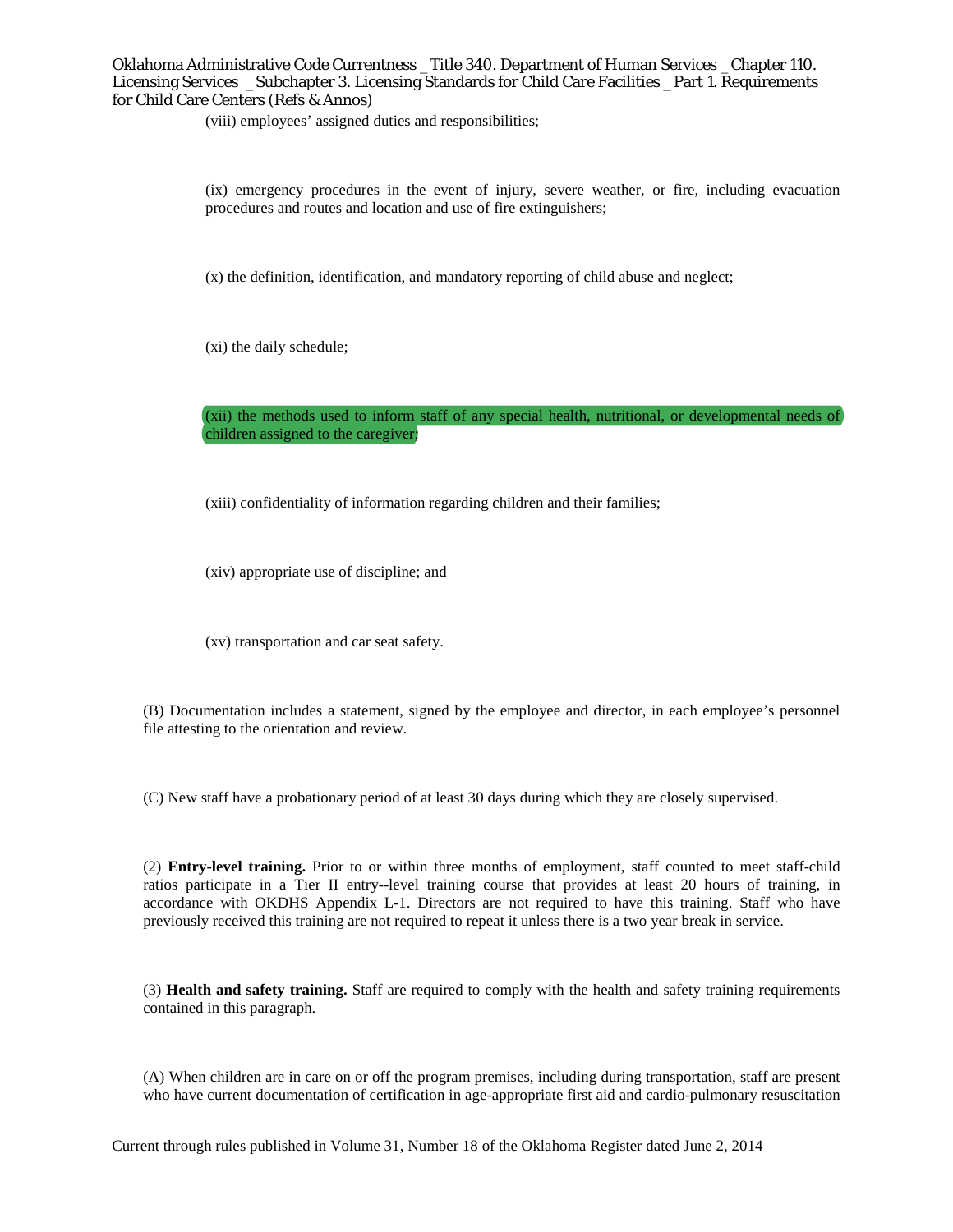(CPR) as approved by OCCS licensing.

(B) The first aid certification includes the emergency management of:

(i) bleeding;

(ii) burns;

(iii) poisoning;

(iv) choking;

(v) injuries, including insect, animal, and human bites;

(vi) shock;

(vii) convulsions or nonconvulsive seizures;

(viii) musculoskeletal injury, such as sprains and fractures;

(ix) dental emergencies;

(x) head injuries;

(xi) allergic reactions;

(xii) eye injuries;

(xiii) loss of consciousness;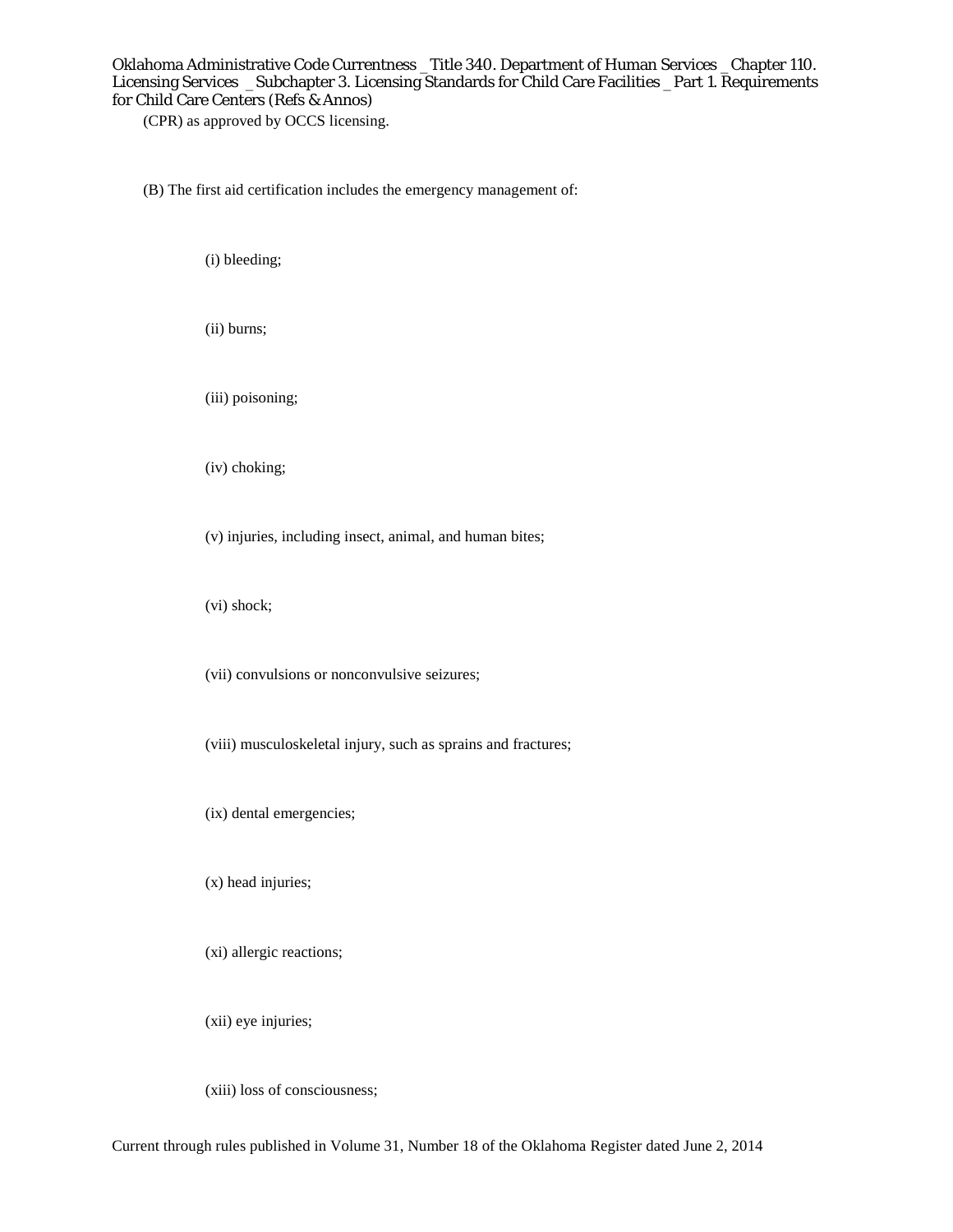(xiv) electric shock; and

(xv) drowning.

(4) **Ongoing training.** Requirements of staff for ongoing training are contained in this paragraph.

(A) **Director.** The director is required to obtain 20 clock hours per employment year of Tier I or higher training, such as professional conferences or from an accredited college, university, or vocational program, in accordance with OKDHS Appendix L-1.

(i) OKDHS approves training upon request.

(ii) Training is relevant to job responsibilities and includes center administration or management, age-appropriate childhood education, and infection control.

(B) **Staff with children.** Each person who is counted toward meeting the staff-child ratio is required to obtain 12 clock hours per employment year of Tier I training, in accordance with OKDHS Appendix L-1, that is relevant to job responsibilities and includes infection control. Formal training is from a source such as professional conferences or from an accredited college, university, or technical school.

(i) The director assists staff in identifying and selecting training that is varied, appropriate, and builds upon previous training.

(ii) No more than six hours of self-directed readings, use of videos, or informal on-site training is counted toward the required annual training hours.

(iii) Reports of self-directed reading are documented and submitted to the director.

(iv) Training repeated during the employment year is only counted once to meet the training requirement.

(5) **Food service training.** Prior to or within three months of employment, the person primarily responsible for food preparation is required to receive training in: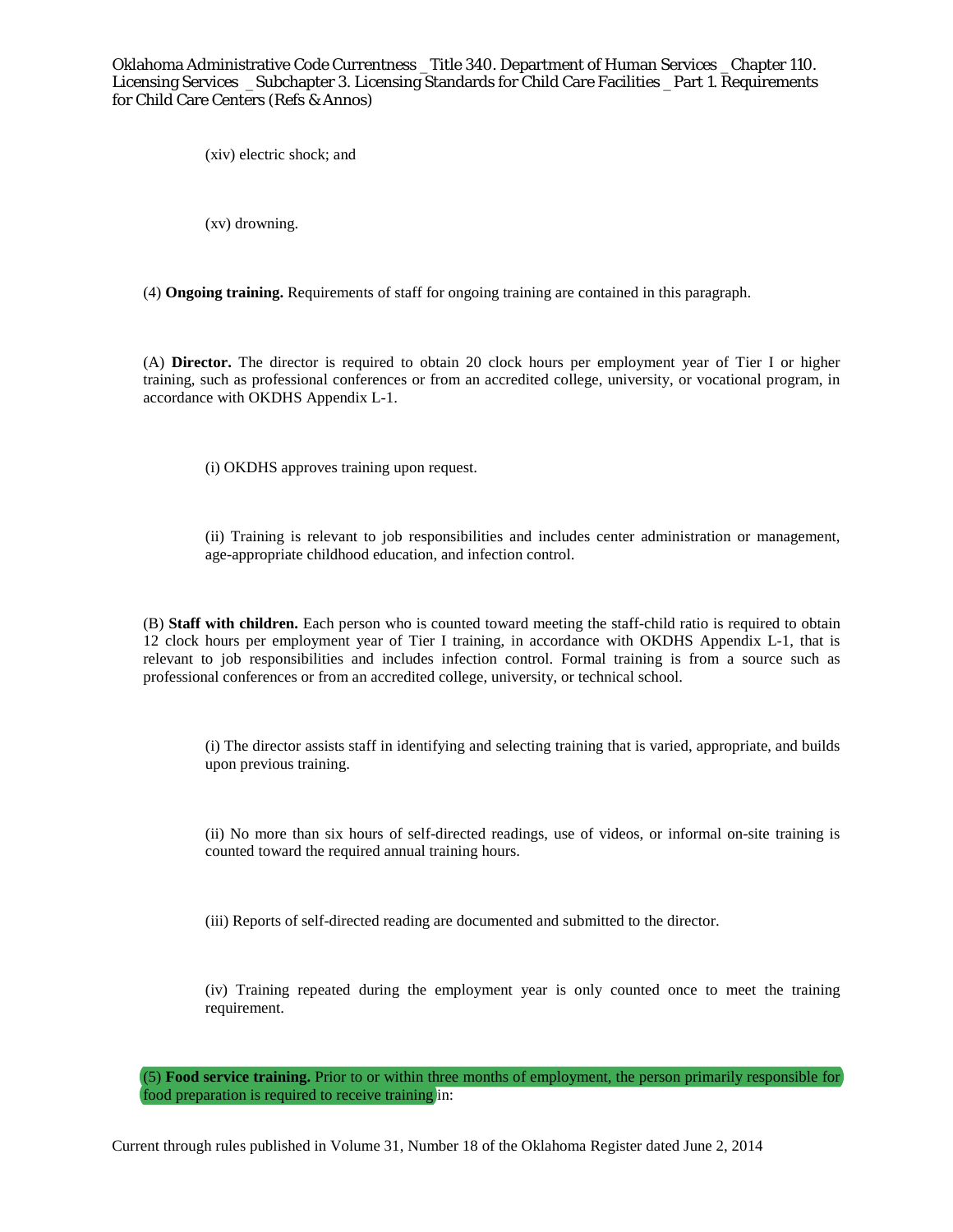(A) nutrition planning;

(B) age-appropriate food selection;

(C) food preparation, service, and storage; and

(D) cleaning and sanitizing equipment and utensils.

(6) **Substitute and volunteer staff training.** Requirements for substitute and volunteer staff are listed in (A) through (C) of this paragraph.

(A) Temporary substitutes are required to be familiar with center policy and procedure before they are left in charge of a group of children.

(B) Permanent substitutes are required to meet the requirements for orientation and ongoing training in  $(h)(1)$ and (4) of this Section.

(C) Volunteers counted toward meeting the staff-child ratio are required to meet the requirements for orientation and ongoing training in (h)(1) and (4) of this Section.

(7) **Documentation of training.** Documentation of training for each staff member is required and includes the topic, source of training, date, and hours.

Okla. Admin. Code 340:110-3-8

340:110-3-8. Staff training [REVOKED]

Okla. Admin. Code 340:110-3-9

340:110-3-9. Tuberculosis testing [REVOKED]

Okla. Admin. Code 340:110-3-9.1

340:110-3-9.1. Supervision of children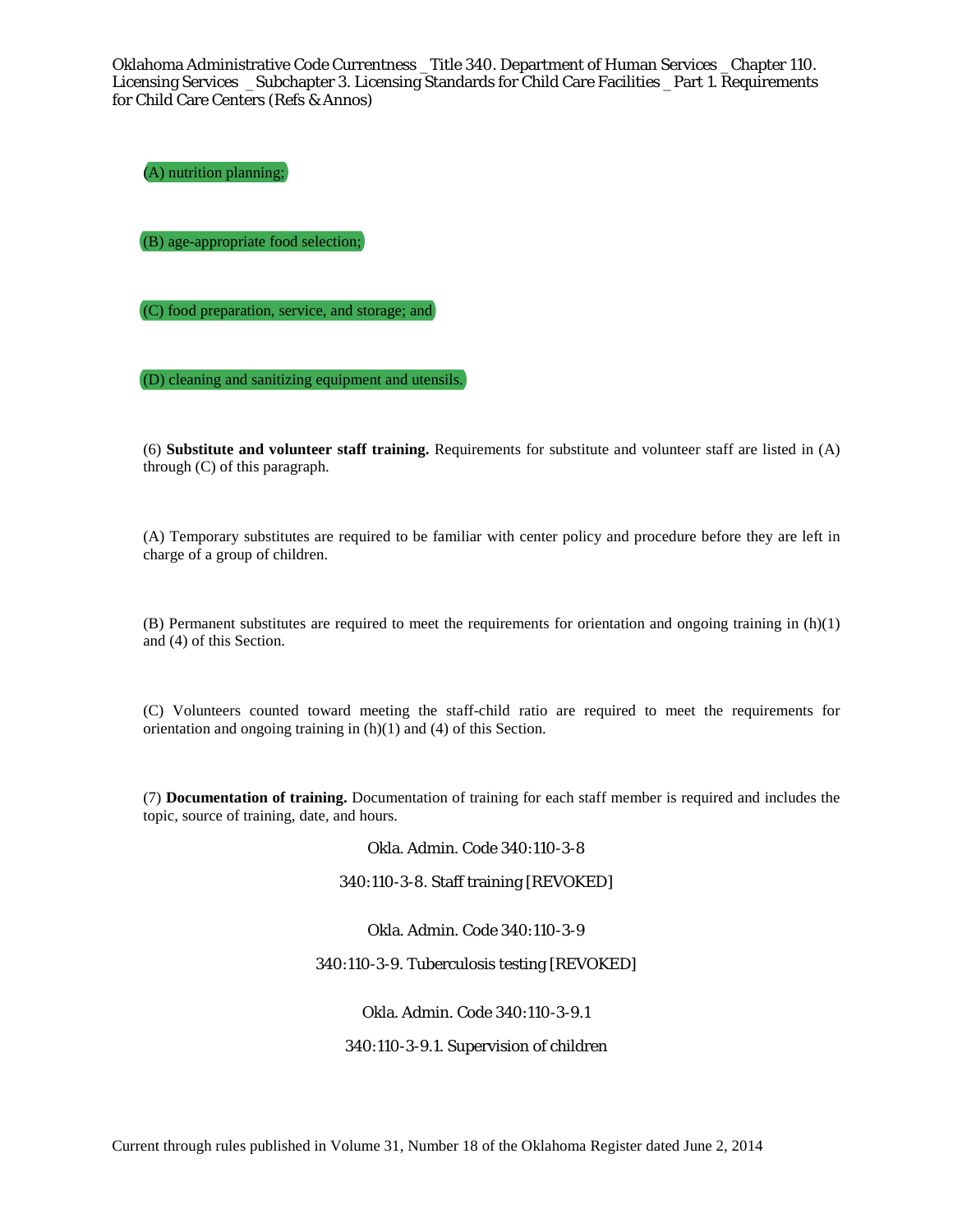(a) **General.** All children are required to be adequately supervised at all times, as defined in OAC 340:110-3-2.

(1) Each child is assigned a staff person responsible for him or her who is aware of the details of the child's habits, interests, and special problems, if any. Staff have access to each child's records at all times.

(2) Children are not allowed in the kitchen except as part of a planned, supervised experience.

(3) When shared play areas are accessible to the public, boundaries are identified to children.

(4) When the child care center provides or arranges for activities off the premises, an adult staff member from the child care center is required to be with each group. Appropriate staff ratios and a written plan of supervision are maintained.

(b) **Infants, toddlers and two-year olds.** Staff required to meet staff-child ratios are present in the room or adjacent bathroom and able to see or hear all infants, toddlers, and two-year-olds at all times, including nap time.

(c) **Preschool-age children.** At nap time when preschool-age children are resting quietly, at least one staff person is required to be within sight and hearing of children. Other staff required to meet staff-child ratios remain in the building.

(d) **School-age children.** School-age children are generally required to be within the sight or hearing of staff. Staff may assess whether a small group of five or fewer children, who have a good understanding of the center's rules and policies regarding appropriate behavior, may be permitted to take part in a short-term activity that is not within the sight or hearing of staff. In these instances, staff make personal contact with the children at least every ten minutes. Staff are required to:

(1) be able to provide immediate intervention if needed;

(2) know the whereabouts of each child at all times and the nature of his or her activities; and

(3) provide supervision when children are playing on stationary playground equipment.

(e) **Staff-child ratios.** The number of children in a group is limited to facilitate staff-child interaction and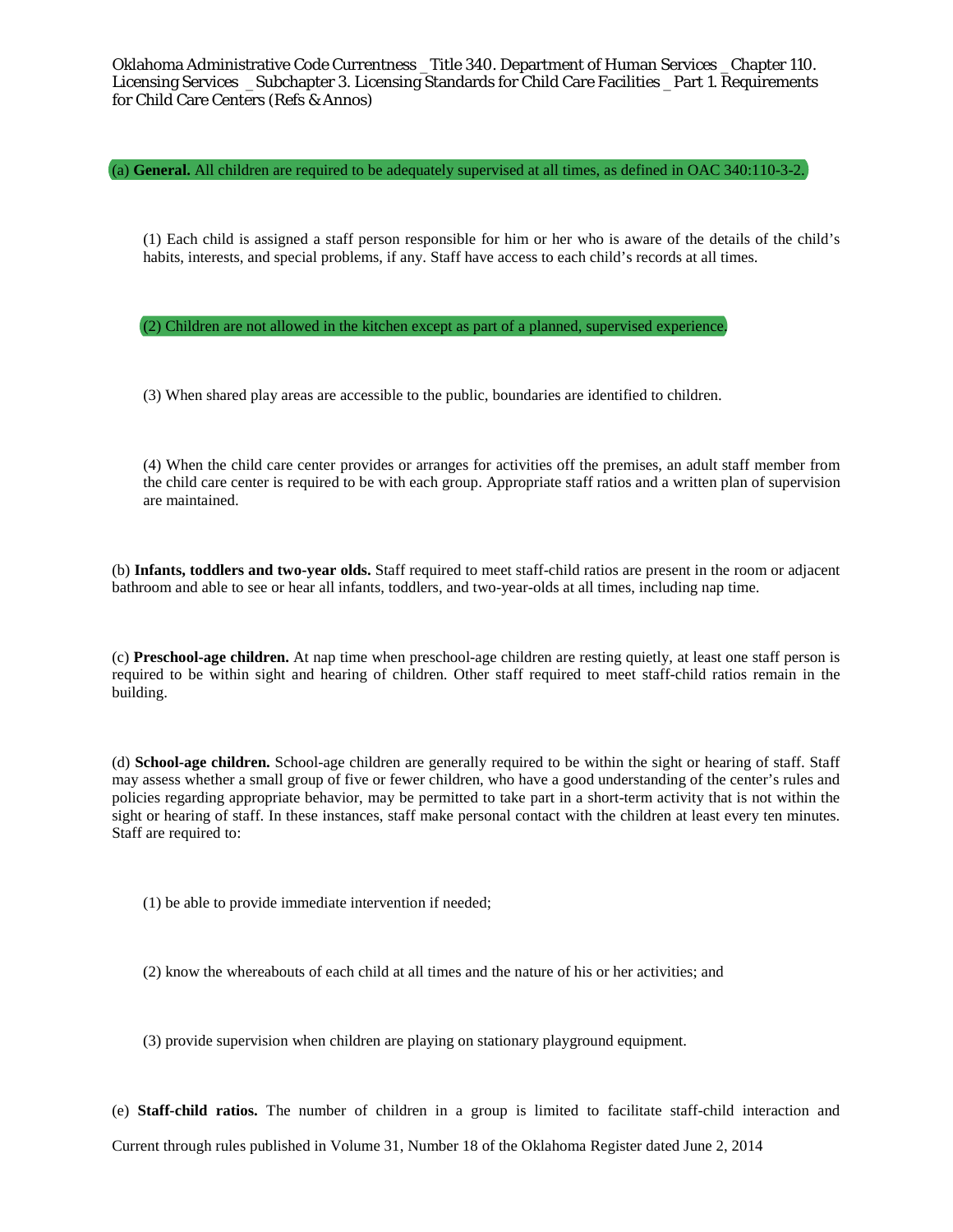constructive activity among children.

(1) Staff are required to be present with the children to correspond with the chronological age and grouping of the children present. A substitute staff member is present in the absence of regular staff.

(2) The staff-child ratio and maximum group size listed in OKDHS Appendix L-4, Child Care Center Staff Ratio, are met for each group of children, using either a single-age grouping or a mixed-age grouping.

(3) The ratio and maximum group size for the age of the youngest child in the group is used for mixed-age groupings not included in OKDHS Appendix L-4.

(4) A group is determined by the number of children cared for by a caregiver or group of caregivers in a designated area not to exceed the maximum group size, in accordance with OKDHS Appendix L-4.

(A) Groups are required to have assigned staff and be recognizable by both staff and children.

(B) When more than one group of children younger than five years of age uses the same room, the room is divided into designated activity areas for each group, using a temporary wall or physical barrier that is at least three feet in height and appropriate for defining limits and reducing distraction.

(C) When more than one group of children five years of age and older uses the same room, the room is divided into designated activity areas for each group using a variety of means appropriate for defining limits and reducing distraction, including but not limited to, a temporary wall or physical barrier.

(D) Groups with their assigned staff may be combined for special group activities, for example, outdoor play, meals, sleeping, or field trips. Designated area requirements do not apply during these activities.

(f) **Swimming guidelines.** Staff-child ratios listed in (1) through (6) of this subsection apply when children are swimming and not participating in swimming lessons with a certified instructor. Safety guidelines for other water activities are in accordance with OAC 340:110-3-25.4. The staff-child ratio that applies when children are swimming is:

(1) 1:1 for children younger than two years of age;

(2) 1:2 for children two years of age;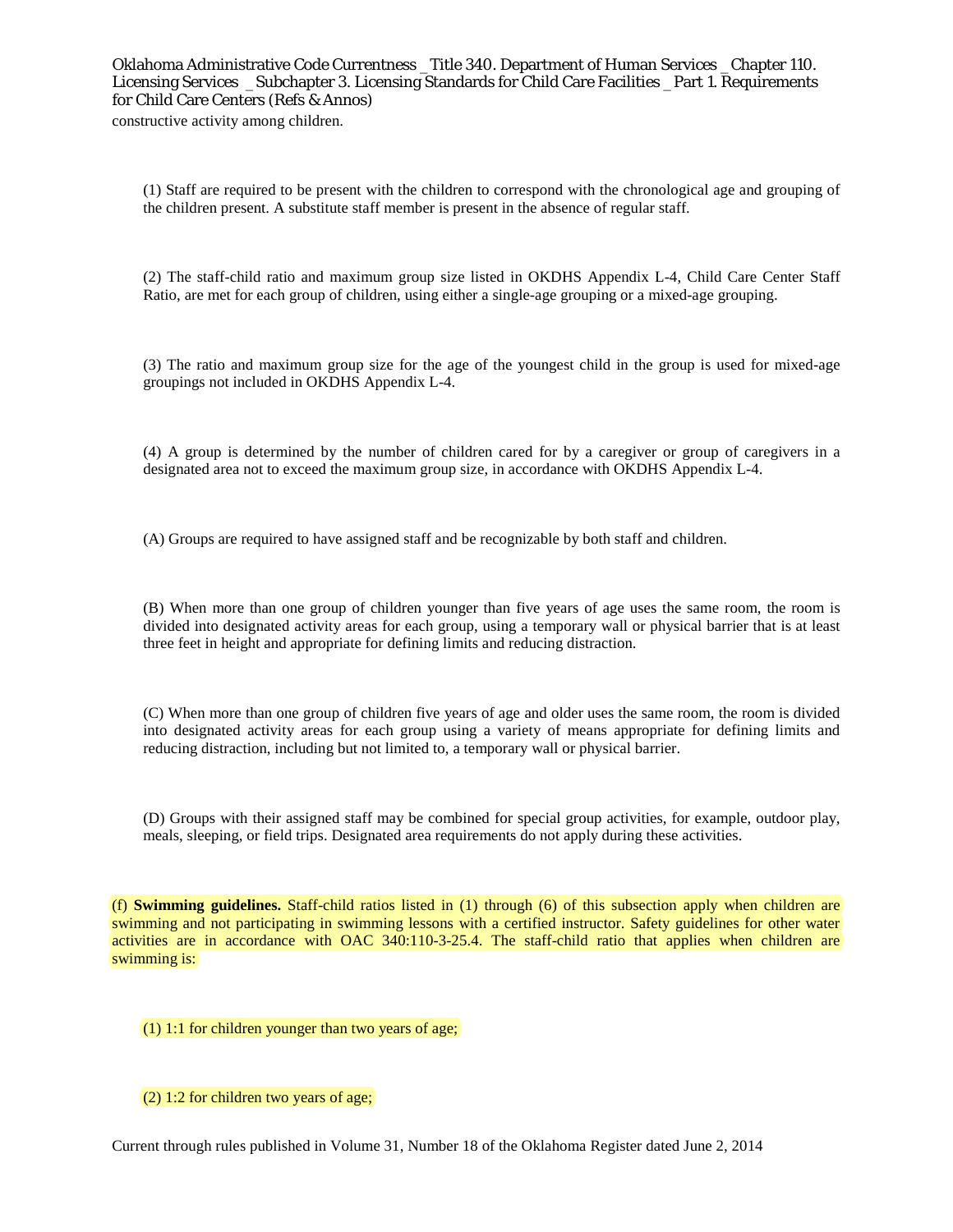(3) 1:6 for children three years of age;

(4) 1:7 for children four and five years of age;

(5) 1:10 for children six years of age and older; and

(6) the staff-child ratio for the youngest child when children of two or more ages are grouped together.

## Okla. Admin. Code 340:110-3-10

# 340:110-3-10. Parent - staff communication

(a) Parents of enrolled children are permitted reasonable access to all parts of the child care center during hours of operation, unless restricted under provisions of OAC 340:110-3-7.1(c)(3).

(b) The Oklahoma Department of Human Services (OKDHS) publication, "The ABC's of Quality Child Care," OKDHS Publication no. 87-91 is made available to parents upon their child's enrollment.

(c) A verbal or written system is used by staff to share day-to-day happenings, changes in a child's physical or emotional state, or information regarding any known cuts, burns, or injuries that may require evaluation by a physician.

(d) Each center is required to provide at least four of the options listed in (1) through (6) of this subsection.

(1) Parents are welcome in the center at all times, for example, to observe, eat lunch with a child, or volunteer in the classroom.

(2) Conferences are held at least once a year and at other times as needed to discuss children's progress, accomplishments, and difficulties.

(3) A parent resource area is available, with books, pamphlets, or articles on parenting.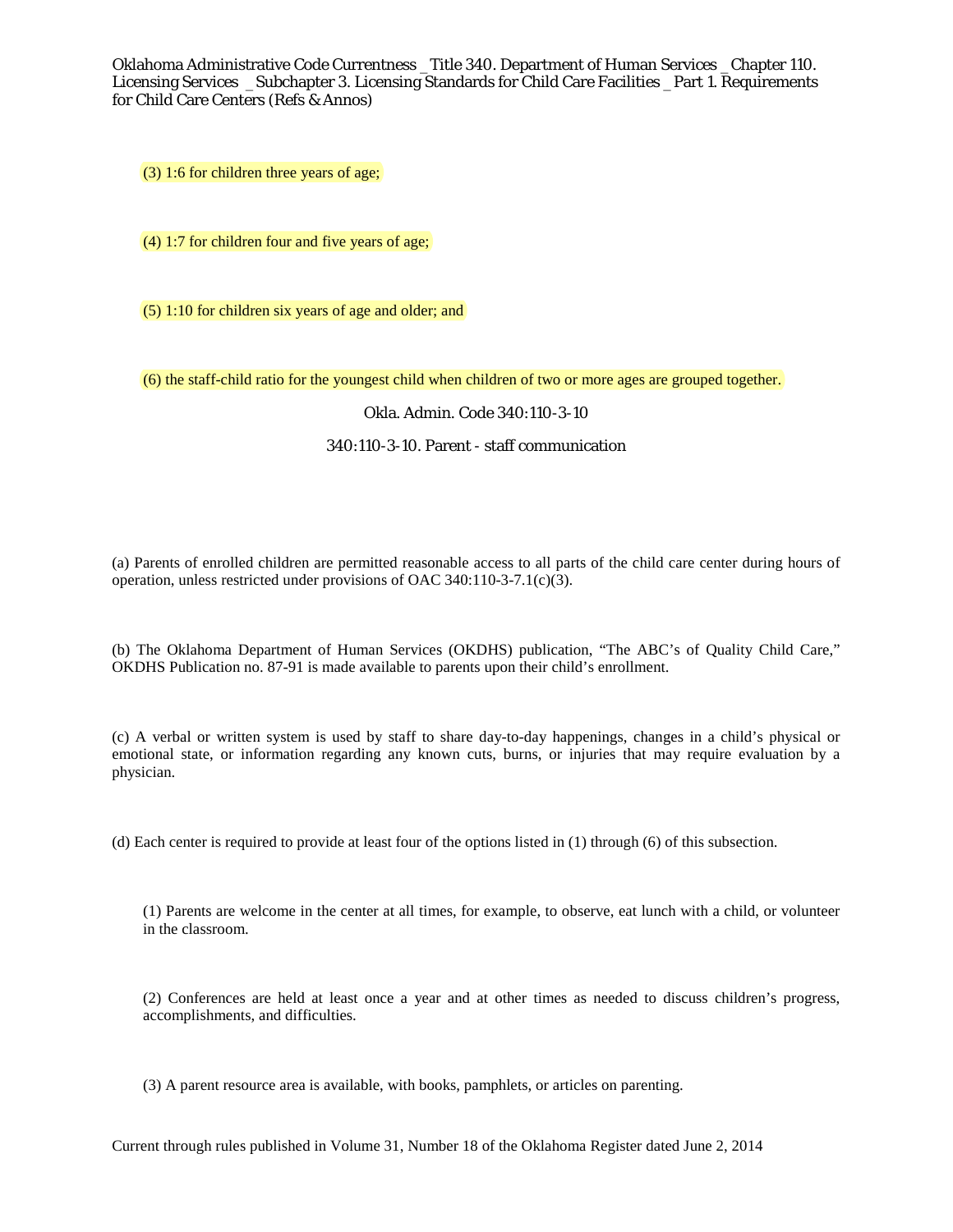(4) Parent meetings are held, with guest speakers or special events, for example, open house, family pot-luck dinners, or children's programs.

(5) Parents are informed of the center's program through a parent's bulletin board, regular newsletter, or parent handbook.

(6) Parents participate in program and policy development through board involvement, planning meetings, or questionnaires.

Okla. Admin. Code 340:110-3-11

340:110-3-11. Physical facilities

(a) **Location and construction.** The child care center location is required to be in an area which offers minimum hazards to the health, safety, and welfare of the children.

(1) The child care center is in compliance with the building codes applicable at the time the license was issued.

(2) Any child care center which operates on a 24-hour per day basis is required to comply with other construction standards required in state adopted codes, as determined by the State Fire Marshal.

(3) No mobile home, whether mobile or permanently situated, is issued a license as a child care center unless it was licensed as a center prior to February 1, 1981.

(4) Heating and cooling systems are operable and pose no risk to children.

(A) Use of open-faced space heaters, unvented space heaters, or electric portable heaters is prohibited throughout the center.

(i) Electric baseboard heat is permissible if it is wired directly into the electrical system, and no objects are in contact with the heating element.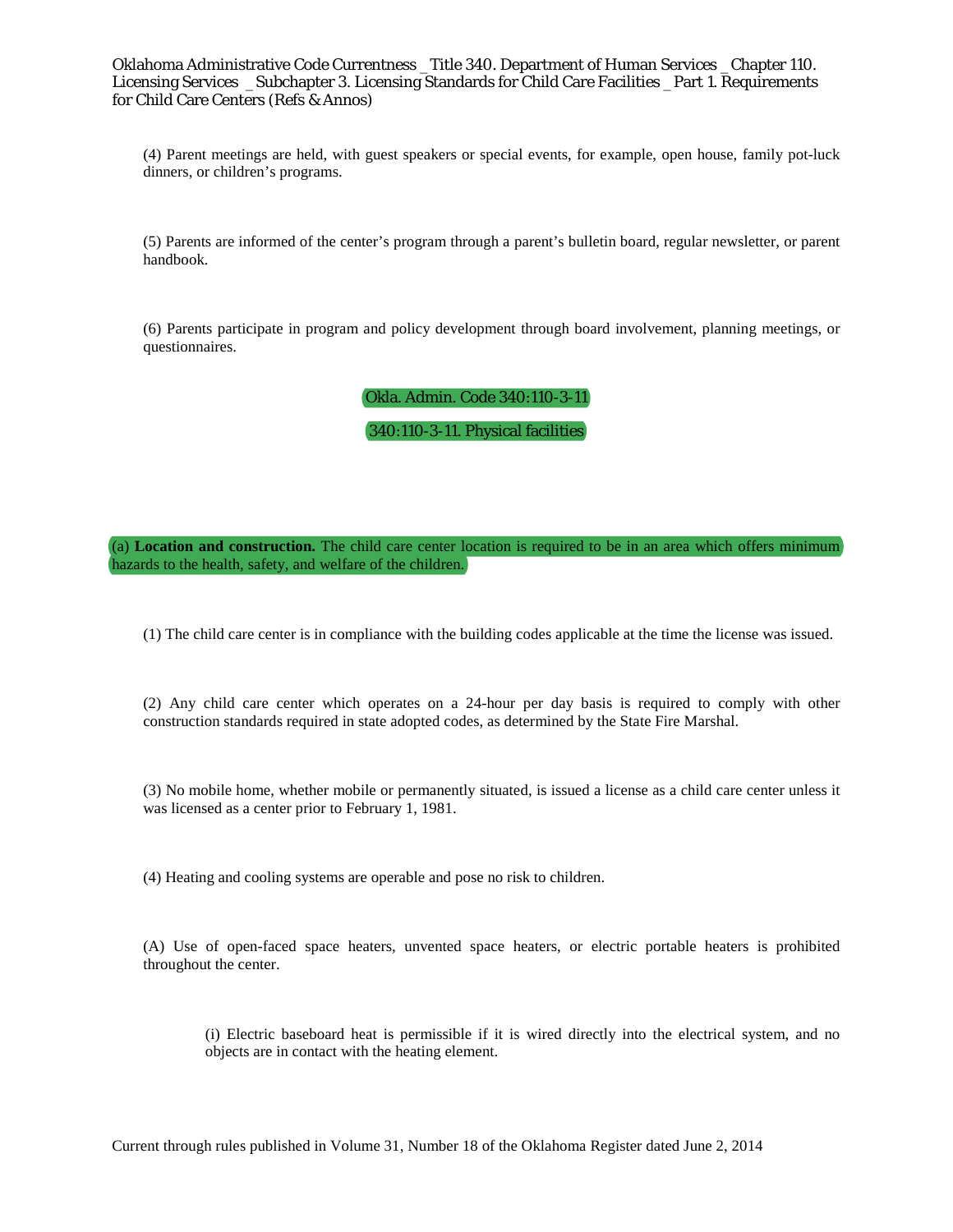> (ii) Use of gas-fed, unvented heaters mounted in the wall is prohibited, and the knobs are removed when children are in care.

(B) Fires in wood-burning fireplaces are prohibited during hours children are in care.

(C) Heaters, including floor furnaces, are enclosed by guards when children need protection from hot surfaces.

(5) A kitchen is a separate area arranged in a way that discourages unsupervised access by children or unauthorized persons.

(6) Any alteration, addition, or new construction must comply with current requirements.

(A) Paint containing lead in excess of 0.06 percent is not used when surfaces are repaired or when any new surfaces accessible to children are painted.

(B) Construction, remodeling, or alteration of structures which occurs during the center's hours of operation is accomplished in a manner that prevents hazards or unsafe conditions, such as fumes, dust, and safety hazards.

(7) Children are not accepted into care until approval is obtained from:

(A) the health department, if meals are prepared and served;

(B) a representative of the Office of the State Fire Marshal or local fire official who has been authorized by the Office of the State Fire Marshal. The State Fire Marshal can be reached at 1-800-522-8666; and

(C) the Oklahoma Department of Human Services (OKDHS) Division of Child Care Licensing Services.

(8) Ongoing approvals by fire and health are required every two years.

## (b) **Toileting and hand-washing facilities:**

(1) are located in the same building where the children's care is provided;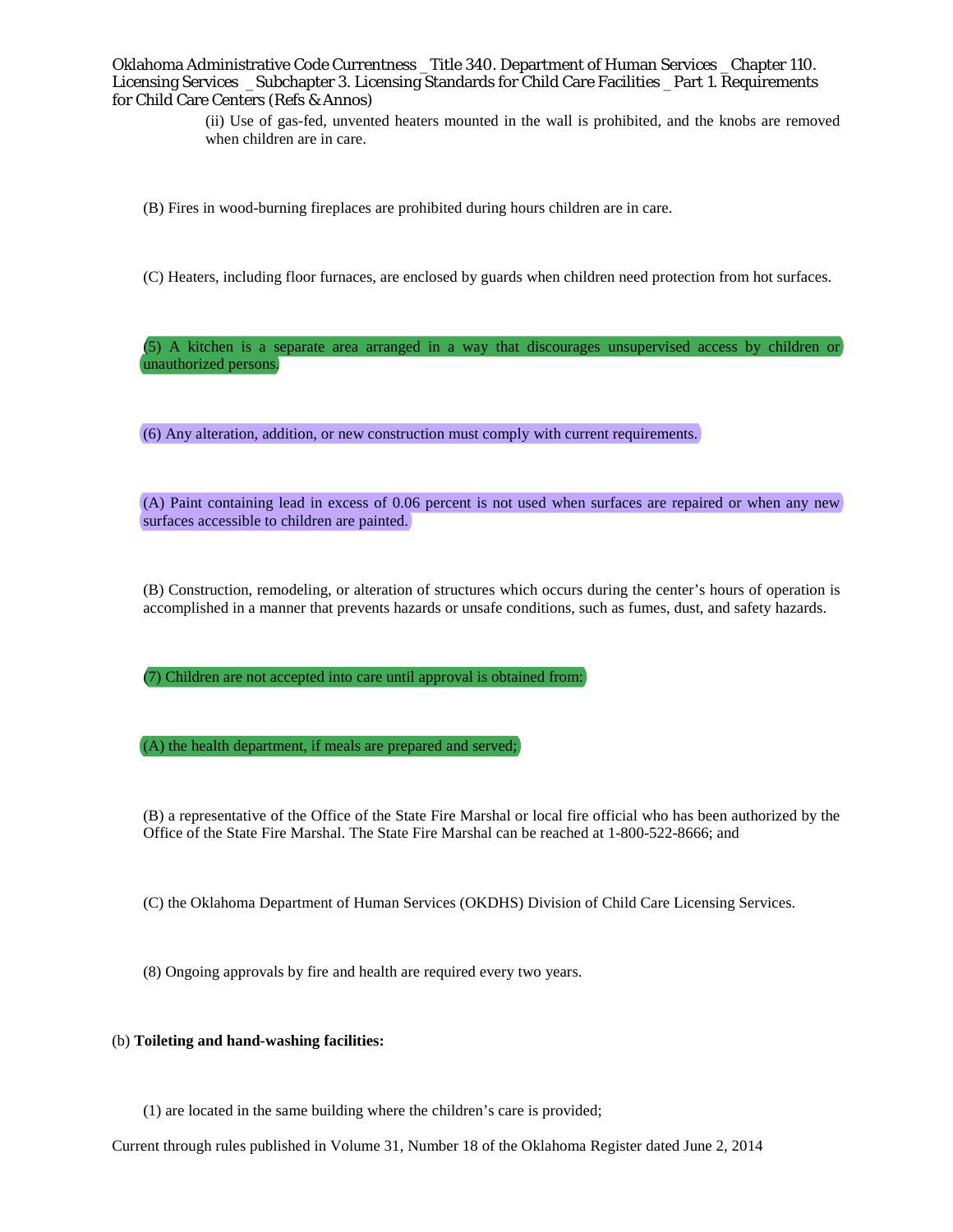(2) are easily accessible to children and staff;

(3) contain operable flushing toilets and hand sinks in good repair;

(4) are maintained in a clean and sanitary condition with adequate ventilation;

(5) contain toilet paper within easy reach of children;

(6) have non-absorbent floor surfaces in toilet areas;

(7) have hand sinks with comfortably warm or tempered running water, with the temperature between 80 and 120 degrees F. If the temperature exceeds 120 degrees, a tempered valve is required;

(8) contain soap for hand-washing, individual-use towels or mechanical hand dryers, and waste containers within easy access of children;

(9) have one toilet and one sink for every 15 children if the center opened or expanded after July 2, 1970.

(A) Urinals are not counted as meeting the required number of toilets.

(B) If potty chairs are used to facilitate toilet training for children, they are emptied and sanitized immediately after each use. Potty chairs are not counted as meeting the required number of toilets;

(10) are not required to have doors ifused only by preschool children. Doors are not required to be self-closing. Every bathroom door is designed to permit opening of the locked door from the outside in an emergency, and the opening device is readily accessible to the staff; and

(11) in rooms for children under three years of age who are in diapers, in accordance with OAC 340:110-3- 25(c), have an operable sink with hot and cold or tempered water with hand-washing soap and individual-use towels, either in the same room or in a bathroom that opens directly into the room.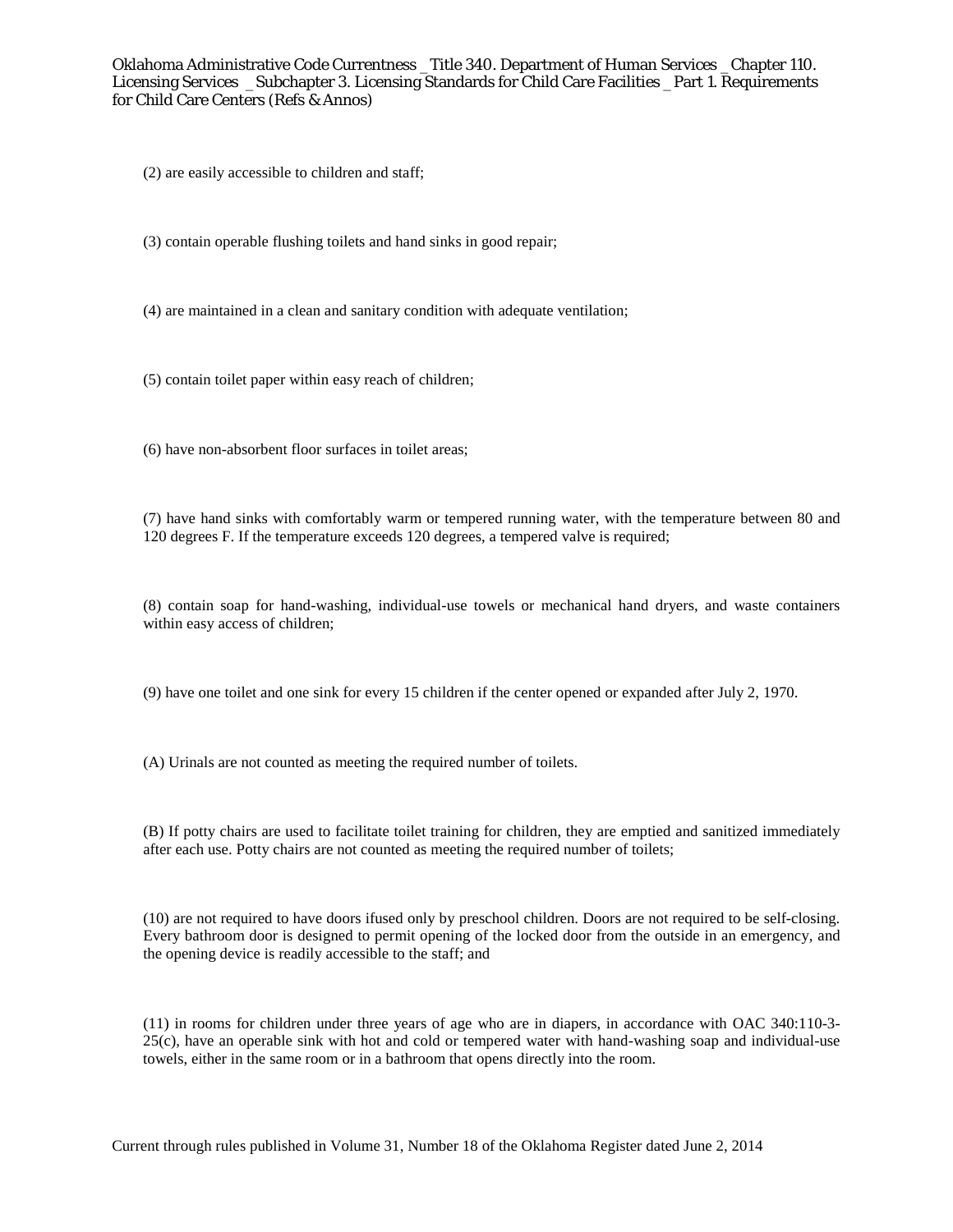(c) **Safety and sanitation.** Safety and sanitation requirements are contained in this subsection.

Green & Burgundy

(1) **Physical environment.** The physical environment of the center includes:

(A) a structurally sound interior and exterior in good repair, for example, walls and ceilings are free from holes and peeling paper and paint;

(B) barriers on porches, elevated walkways, and elevated play areas of more than two feet in height. Barriers are required to have openings of less than 2 and 3/8 inches if accessible to children younger than two years of age, and less than four inches for all other age groups;

(C) railings for stairways of three or more steps both inside and outside;

- (D) floors free of broken tile, torn carpet, and holes;
- (E) windows and doors free of broken glass or other hazards;
- (F) clear glass doors marked at children's eye level;

(G) screens on open windows and doors in food preparation and service areas;

- (H) self-closing apparatus on all screen and storm doors;
- (I) indoor temperature in activity areas maintained between 65 and 80 degrees F;

(J) lighting levels bright enough to accommodate activities with comfort and to allow the caregiver to see children's facial features at all times;

- (K) clean and sanitary areas at all times;
- (L) no vermin infestation, free of rodents and insects;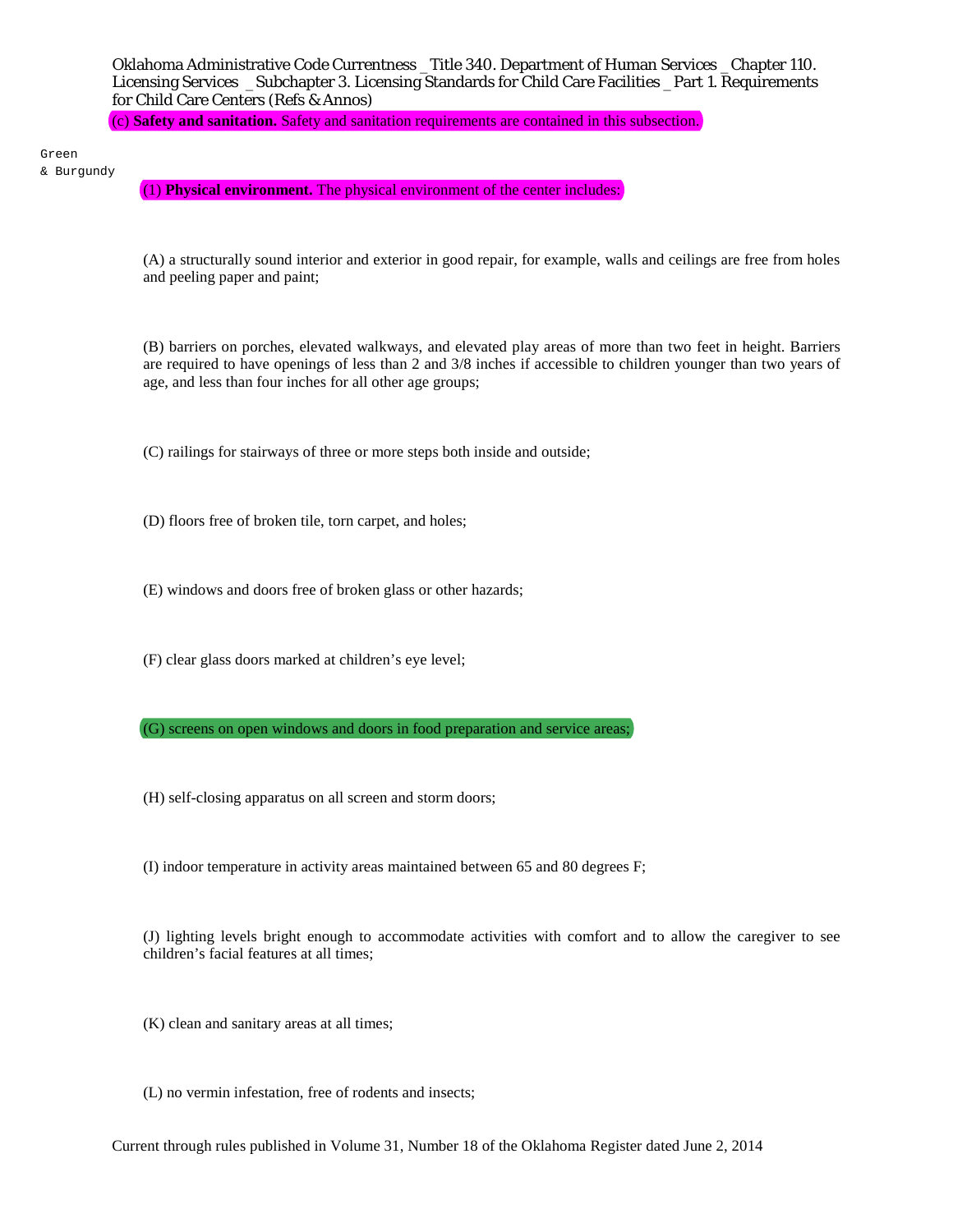(M) a supervised room or space in which children who become ill can be separated from other children; and

(N) prohibiting the use of tobacco products in the facility and on the playground during hours of child care.

(2) **Emergency preparedness.** The center has:

(A) an operable direct-line telephone located within the facility with an extension on each floor and in each building for both incoming and outgoing calls;

(B) posted by each telephone the name and address of the child care center and a list of emergency phone numbers to include the fire department, police department, ambulance service, medical resource to be used, and poison control, 1-800-222-1222;

(C) a record of the fire drill and smoke detector test conducted monthly by each shift of staff;

(D) a record of the tornado drill that is conducted quarterly by each shift;

(E) a written plan for reporting, protecting from outside threats, and evacuating in case of fire, flood, tornado, blizzard, power failure, or other natural or man-made disaster that could create structural damage to the facility or pose health hazards; and

(F) a floor plan posted on each floor and in each classroom showing prime and alternate evacuation routes from each area of the building.

(3) **Smoke detectors and fire extinguishers.**

(A) Operable smoke detectors are in each room in which children are in care.

(B) Smoke detectors are tested at least monthly and if battery operated, batteries are replaced at least semiannually.

(C) Portable fire extinguishers suitable for Class B or Class BC fires are in kitchens and cooking areas, and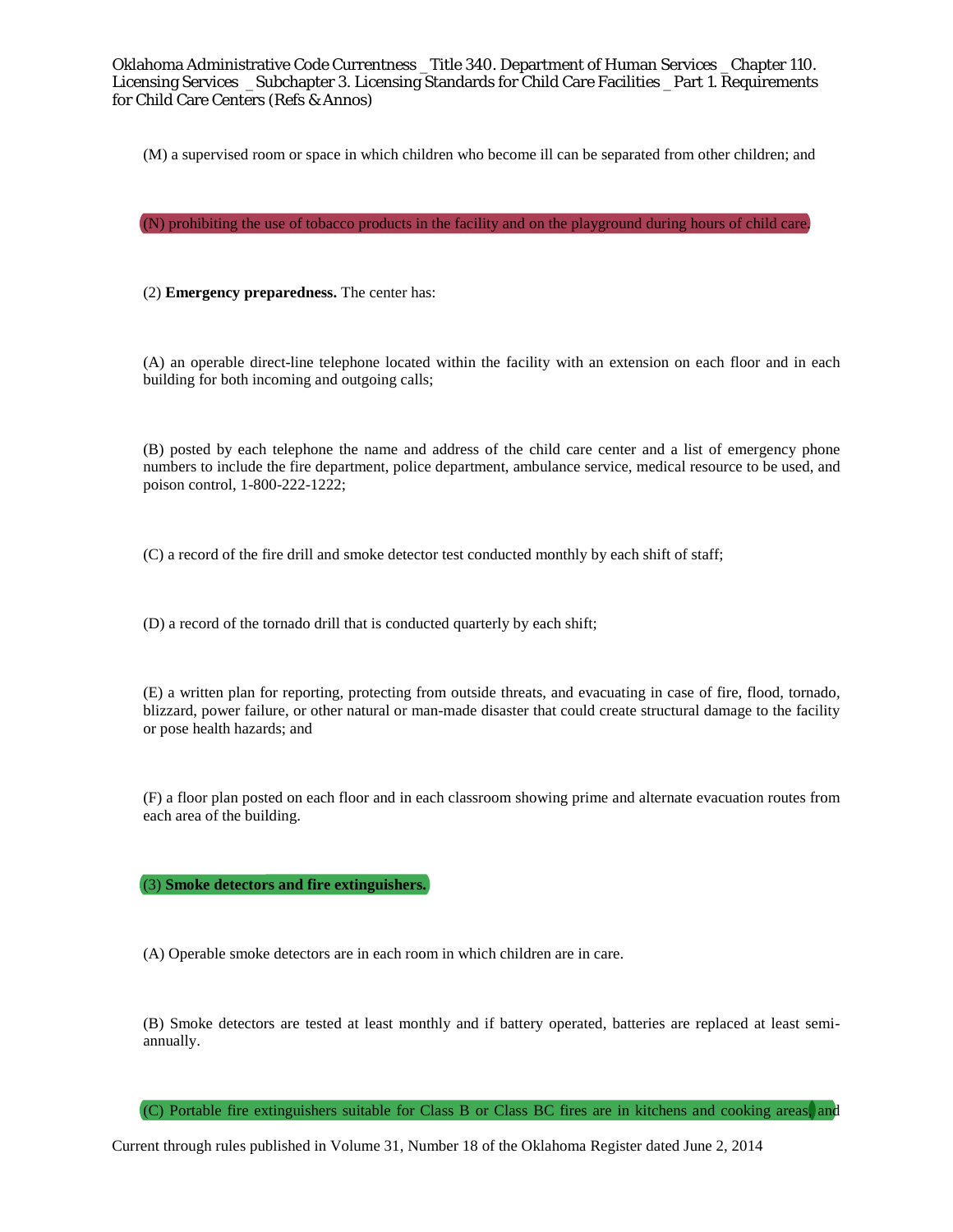additional extinguishers suitable for Class A fires are available throughout the center. The local fire authority or State Fire Marshal may be consulted regarding the number, size, and type of extinguisher installed.

(D) All fire extinguishers are inspected, serviced, and tagged annually by a competent authority; and

(4) **Exits.**

(A) No exit is blocked by equipment, furniture, or other objects.

(B) All exit doors are openable from the inside without the use of a key.

(C) Any exit door that is locked can be unlocked, unlatched, and opened with a single motion.

(5) **Hazards.** The center:

(A) is free of hazards;

(B) has medication, cleaning materials, detergents, aerosol cans, pesticides, health and beauty aids, poisons, and other toxic materials stored in their original labeled containers. Smaller containers may be used for these products if they are properly labeled with the product name, and warning information is maintained at the facility;

(C) has medicines, cleaning solvents, and hazardous items stored so that they are inaccessible to children and in a manner that prevents contamination of food;

(D) is free of illegal drugs and paraphernalia;

(E) has any firearms, pellet or BB guns, bows and arrows, darts, or cap pistols equipped with child protective devices. These items are kept under lock and key in areas that are inaccessible to children. Firearms are stored unloaded in a locked cabinet separate from ammunition. Parents are informed of the presence of firearms and how the center meets this requirement;

(F) has compressed gas cylinders secured to prevent them from falling over;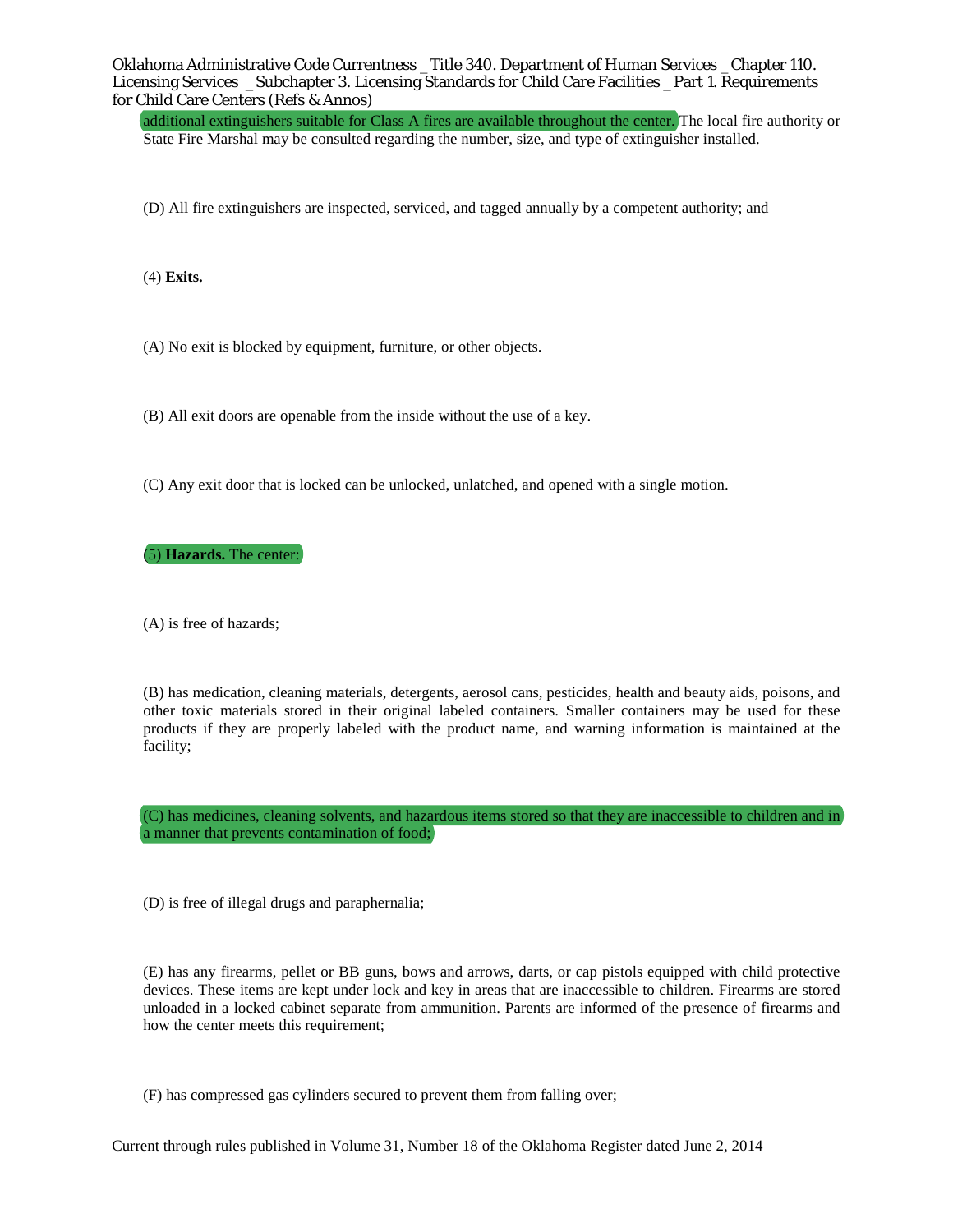(G) makes electrical cords inaccessible to infants and toddlers;

(H) does not use temporary wiring or extension cords as permanent wiring. Extension bars are permitted if there is documentation of a circuit-breaker or fuse that is built into the unit;

(I) covers electrical outlets that are not in use with safety devices, unless they are not within reach of children, or are in areas not used by children;

(J) does not have any toxic plant in any area accessible to children;

(K) ensures pesticides or other toxic chemicals are used in strict compliance with label instruction and are applied when children are not present; and

(L) ensures containers or buckets of standing liquid are inaccessible to children unless used as a part of a planned and supervised learning activity.

(6) **Animals.** If animals are kept on the premises, compliance with the rules in this paragraph is required.

(A) Parents are advised of the presence of animals.

(B) Any pet or animal is in good health, does not show evidence of carrying disease, is friendly toward children, and does not present a threat to the health, safety, and well-being of children.

(C) Animals are maintained in a visibly clean manner.

(D) Any animal, including birds, hamsters, dogs, cats, and the like, that has symptoms of disease, such as diarrhea, skin infection, severe loss of appetite, weight loss, lethargy, or any unusual behavior or symptoms, is isolated and examined by a licensed veterinarian.

(E) Local ordinances pertaining to animals on the premises are followed.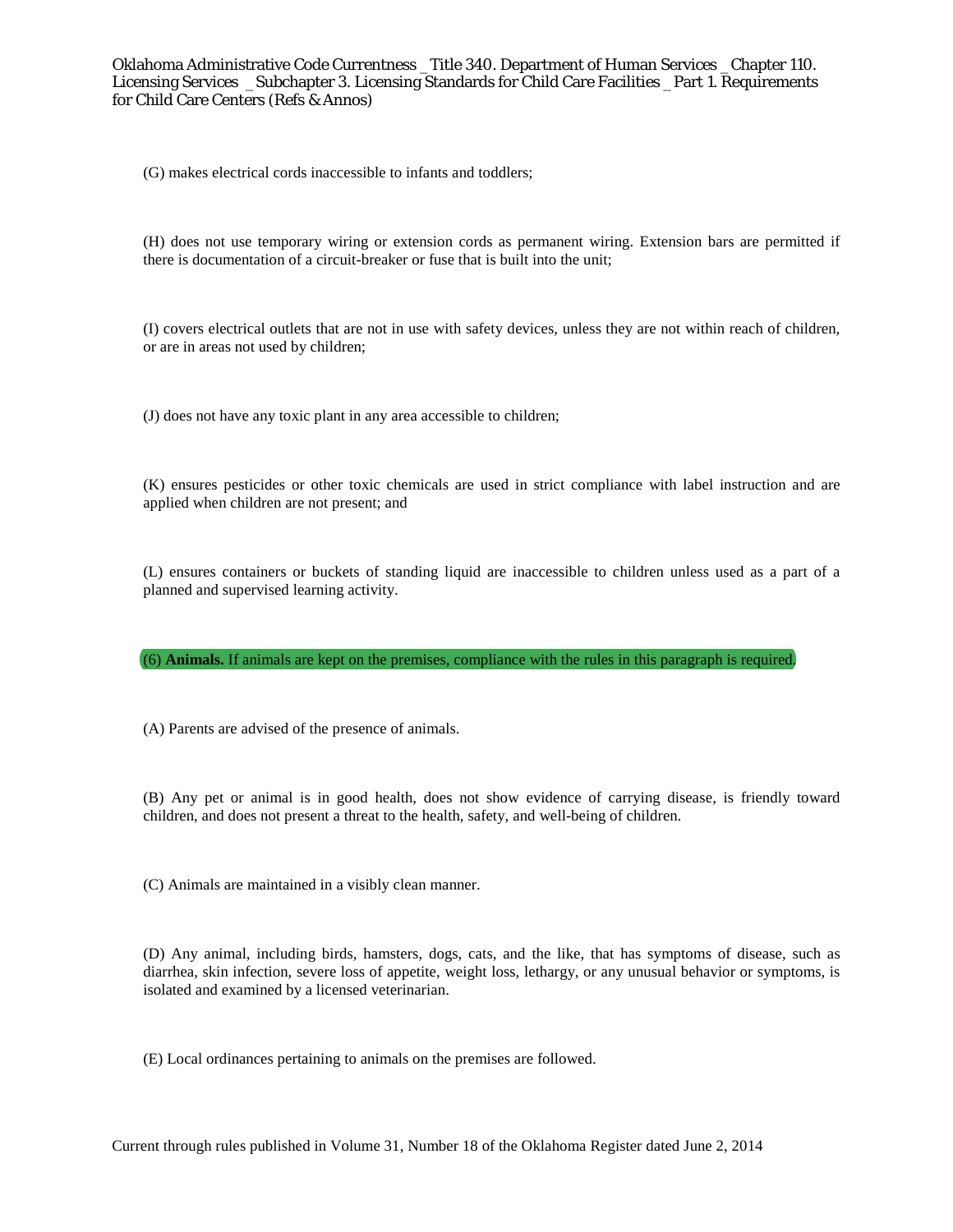(F) Dogs and cats are vaccinated for rabies by a licensed veterinarian and are free of fleas, ticks, and worms.

- (G) Proof of current compliance is kept on file at the center when vaccinations are required.
- (H) Ferrets, turtles, birds of the parrot family, or any wild or dangerous animals are not allowed at the center.
- (I) Animals that are common carriers of rabies, but cannot be vaccinated for that disease, are prohibited.

(J) Newly acquired birds are quarantined and observed for signs of illness for 30 days before they are brought to the center.

(K) All reptiles are inaccessible to children.

(L) Animals are restricted from areas where food is stored, prepared, or served.

(M) Areas of confinement, such as cages and pens, are cleaned of excrement daily.

(N) Animal litter boxes are not located in kitchens or areas accessible to children.

(O) Outdoor play areas are cleaned of excrement daily or more often as needed.

(P) If an animal bites a child and the skin is broken, the child's parent and the county or state health department are immediately notified and the incident is documented in the Injury Log.

(d) **Licensed capacity.** The total licensed capacity of a child care center is determined by computing the capacities for indoor space, outdoor space and bathroom facilities. The licensed capacity cannot exceed the lowest computed capacity for indoor space, outdoor space, and bathroom facilities. The maximum number of children in care at one time, whether on or off the premises, does not exceed the number of children specified on the license.

(1) **Indoor play space.** Indoor play space requirements are contained in this paragraph.

(A) Centers opened or expanded after July 2, 1970 have a minimum indoor play space, for routine use by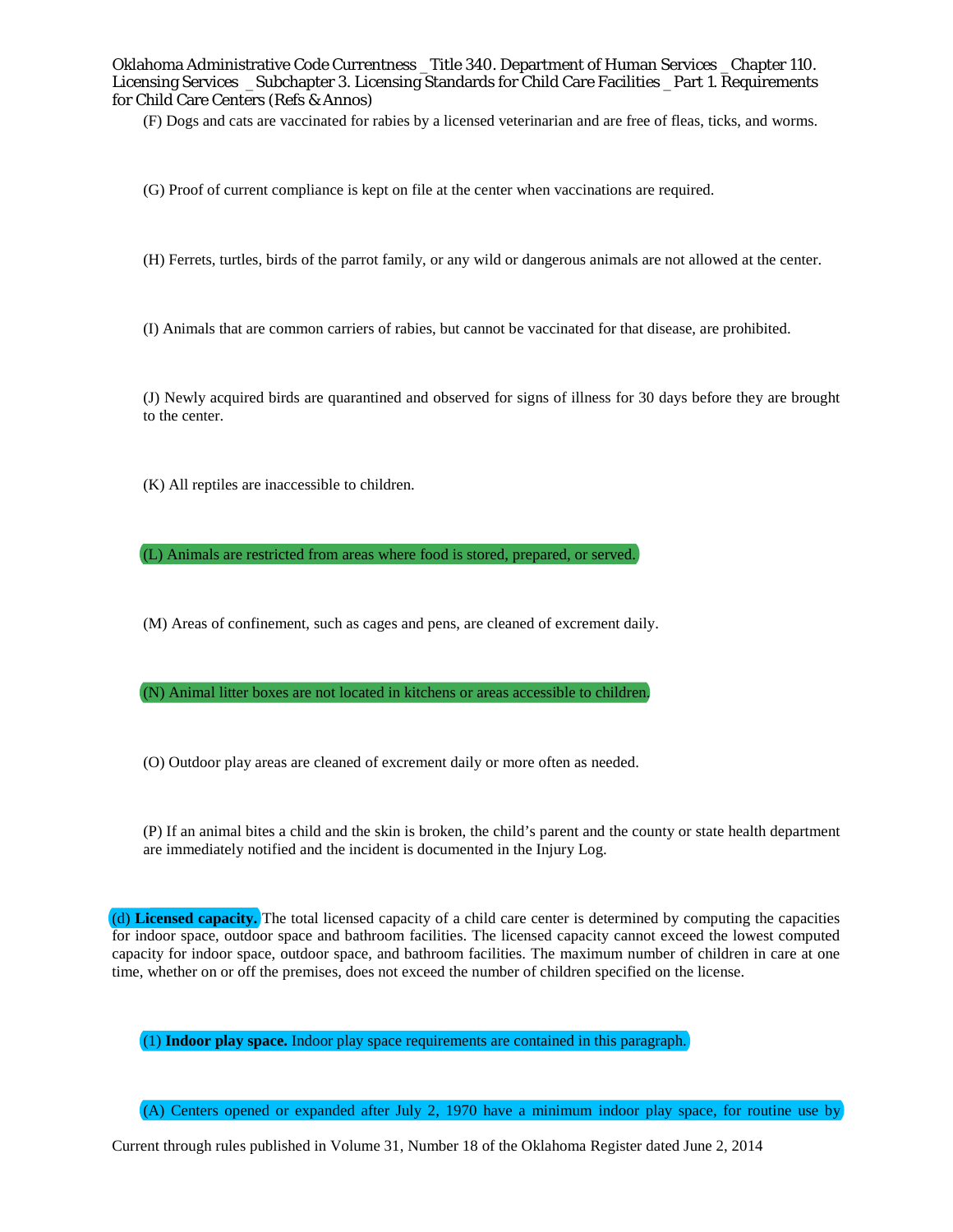children, of 35 square feet of floor area per child. New construction and existing space not previously licensed for child care after January 1, 2005 is required to have 40 square feet of floor area per infant in rooms occupied only by infants. The areas not counted in determining the capacity of the center are:

(i) bathrooms, kitchens, and hallways;

(ii) offices, teachers' lounges, and work rooms;

(iii) rooms used exclusively for the care of ill children;

(iv) areas used exclusively for eating, napping, or large-muscle play;

(v) storage closets and supply rooms;

(vi) space occupied by furniture not for children's use; and

(vii) basement areas having one-half or more of the clear height below ground level. A warm, dry, properly ventilated basement may be used for short periods of time as an accessory play space if adequate provision is made for fire prevention and protection.

(B) Centers licensed prior to July 2, 1970 are required to provide 30 square feet of floor area per child. If additional play space is added, it is computed at 35 square feet per child.

(C) No room is routinely occupied by more children than can be accommodated at 35 square feet per child.

(D) A large area, such as a gymnasium, may be used in addition to other space. However, it may be counted toward the licensed capacity for preschool and school-age children only if it is divided into well-defined areas that are appropriately equipped.

(2) **Outdoor play space.** The requirements for outdoor play space are contained in (A) through (C) of this paragraph.

(A) When a center is licensed for less than 24 children, there is a minimum outdoor play space of 75 square feet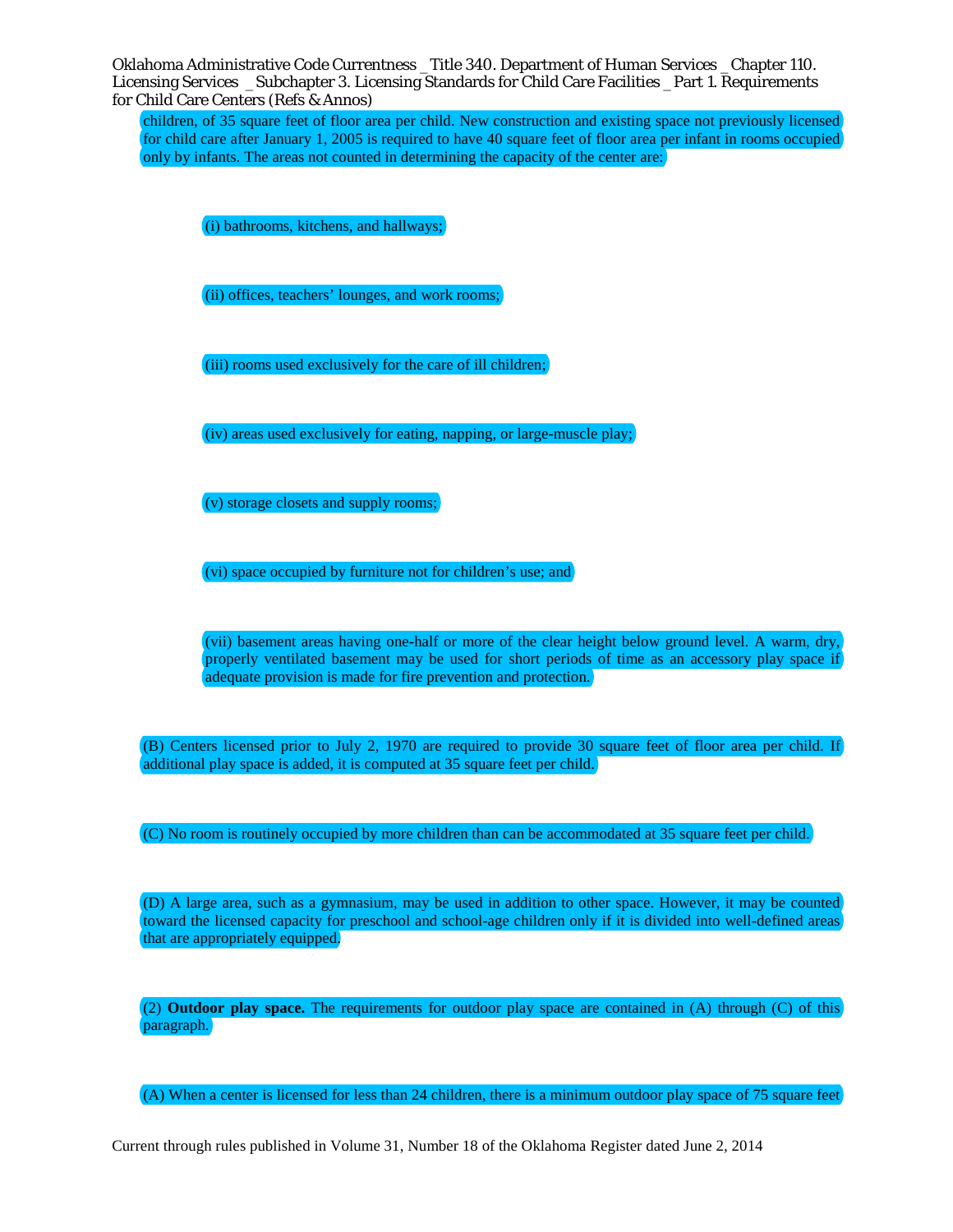per child for the total licensed capacity.

(B) When a center is licensed for 24 or more children, there is 75 square feet of outdoor play space per child for at least one-third of the total number for which the center is licensed, provided that the minimum amount of outdoor space will accommodate 24 children, which is 1800 square feet. In addition:

(i) a time schedule is planned to ensure that, weather permitting, every child has an opportunity for outdoor play each day;

(ii) a copy of the current schedule is submitted to OKDHS; and

(iii) a copy of the current schedule is accessible so that parents and staff members are aware of the outdoor play periods.

Okla. Admin. Code 340:110-3-12

340:110-3-12. Safety and sanitation [REVOKED]

Okla. Admin. Code 340:110-3-13

340:110-3-13. Licensed capacity [REVOKED]

Okla. Admin. Code 340:110-3-14

pale yellow and purple

340:110-3-14. Indoor equipment

(a) **General.** The equipment required in this subsection assists the caregiver in providing for each child's physical, cognitive, emotional, and social development.

(1) A variety of equipment is accessible to all children on a daily basis and can be rotated for children's use.

(2) Equipment is:

(A) complete, sturdy, and in good working condition;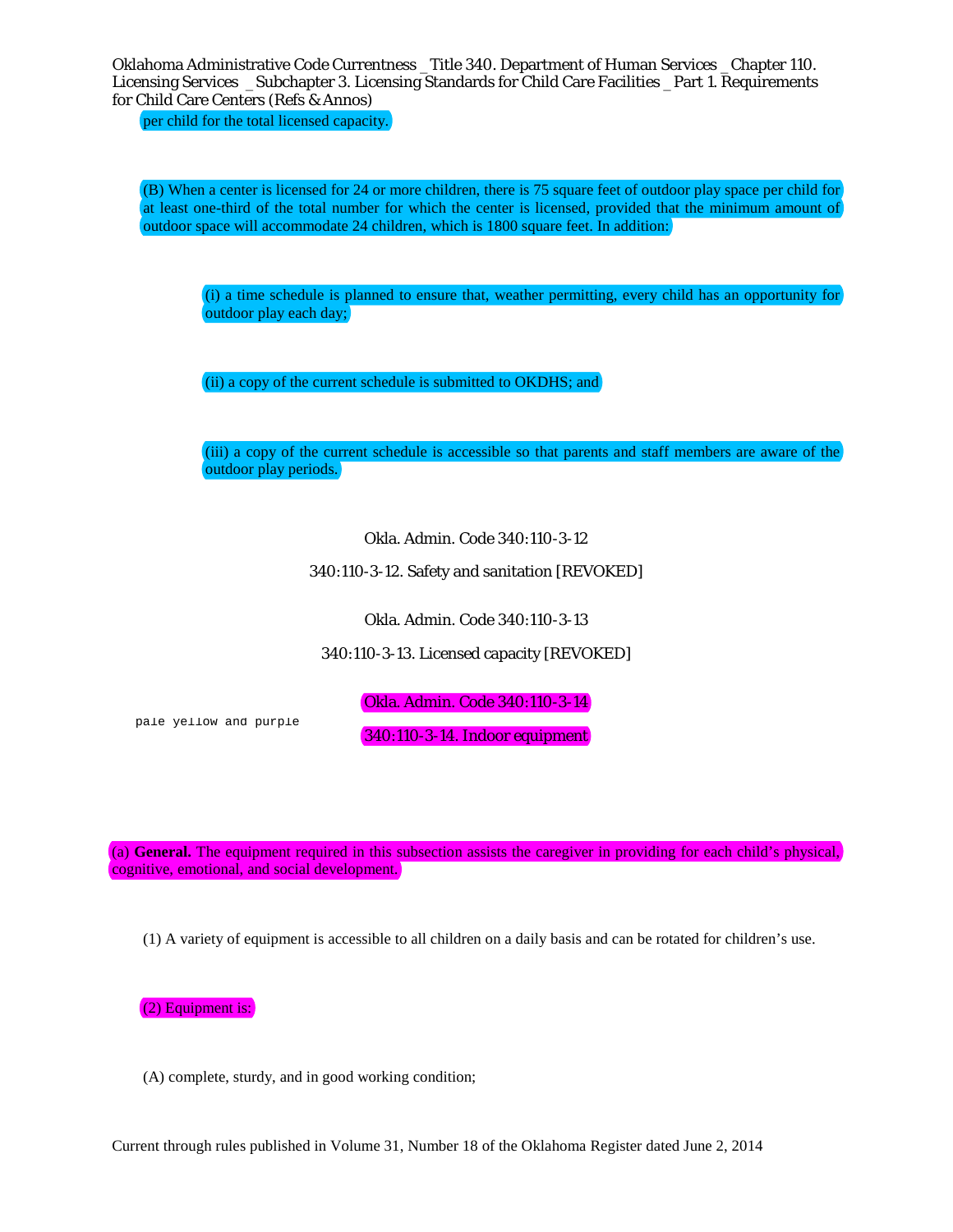(B) maintained in a safe and sanitary condition;

(C) lead free, as in crayons and paint;

(D) of appropriate size and type to meet the developmental needs of the age group; and

(E) provided in quantities proportionate to the number of children in each age group and the number of children for which the center is licensed.

(3) Sleeping equipment and bedding complies with the requirements in OAC 340:110-3-25.5.

(4) Indoor climbing equipment over four feet high has impact-absorbing mats in fall zones that extend a minimum of six feet in all directions from the perimeter of the equipment.

(5) Caregivers monitor play equipment for potential hazards, for example, splinters, loose parts, and sharp edges.

(6) Toys or objects with removable parts with a diameter less than 1-1/4 inches, toys with sharp points or edges, toys with strings, plastic bags, Styrofoam? objects, and rubber balloons are not accessible to children younger than three years of age.

(7) Infant walkers are prohibited.

(8) The director constantly reevaluates equipment as enrollment varies. When the number of children in an age group increases, additional equipment is provided in accordance with the ratios and developmental levels of the children in care per OAC 340:110-3-14(b) through (g) requirements.

(b) **Minimum equipment for infants.** When infants are in care, the requirements listed in this subsection are met.

(1) Basic items required are:

(A) one crib, port-a-crib, or playpen with a mattress or playpen pad for each child up to ten months of age.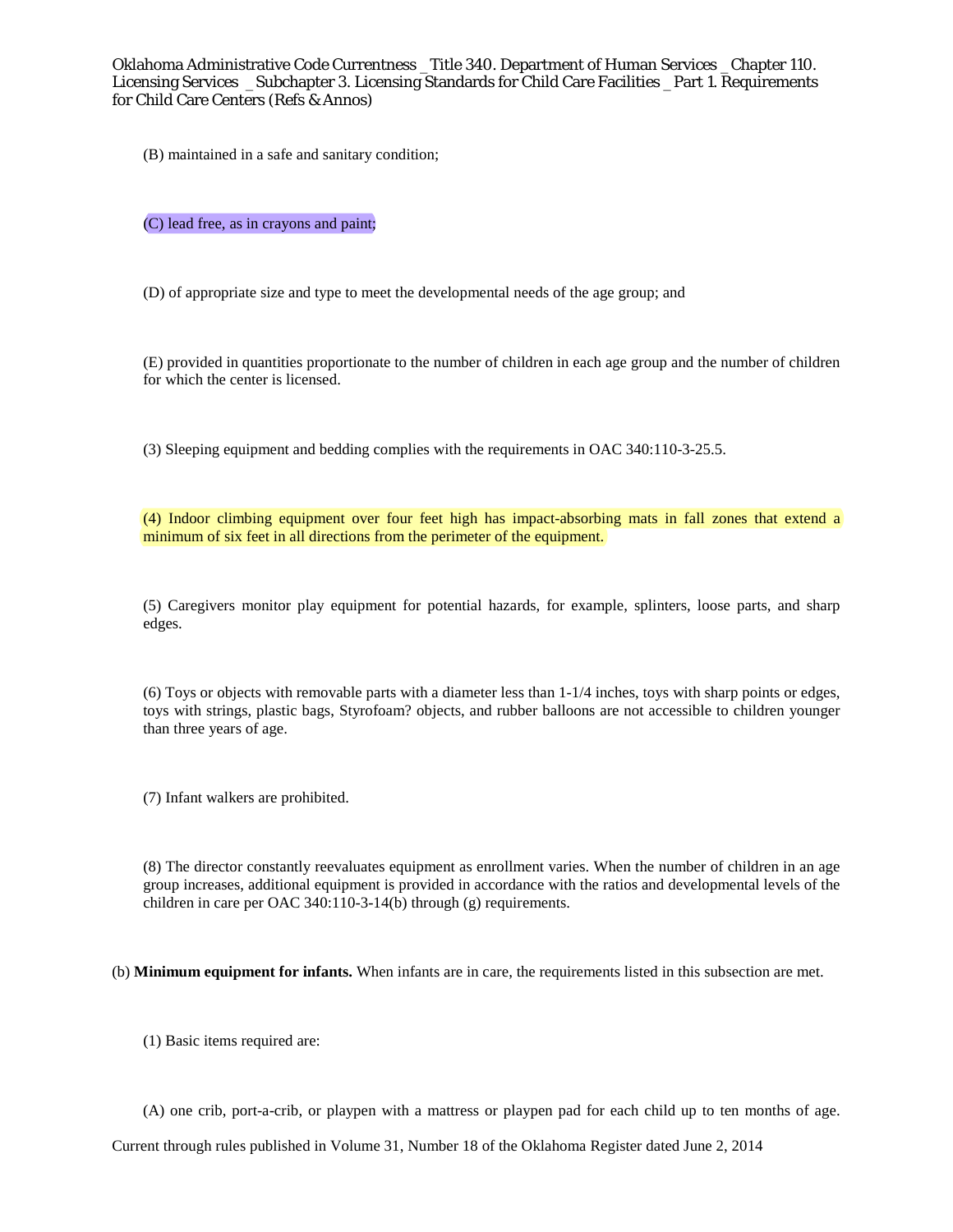Mats or cots may be used for children ten months of age and older;

- (B) fitted crib sheets, one per child;
- (C) diaper-changing table;
- (D) adult-height shelf;
- (E) individual, adult-size chair for each caregiver;
- (F) separate, individual space for personal belongings;
- (G) adequate containers with tight-fitting lids or moisture-proof bags for soiled or wet diapers or clothing;
- (H) adequate supply of diapers, facial tissue, disposable wipes, bath towels, and wash cloths;
- (I) extra supply of sheets; and
- (J) sufficient clothing in various sizes in case of accidents.
- (2) Cribs meet the requirements for safety contained in (A) through (C) of this paragraph.

(A) Cribs, including portable cribs that can be folded or collapsed without being disassembled, meet the current Consumer Product Safety Commission (CPSC) full-size and non-full size crib standards per Sections 1219 and 1220 of Title 16 of the Code of Federal Regulations.

(B) Verification of compliance with CPSC standards is maintained for duration of crib use.

(C) Mattresses and playpen pads are firm and fit the crib, port-a-crib, or playpen snugly with no more than one inch between the mattress and crib.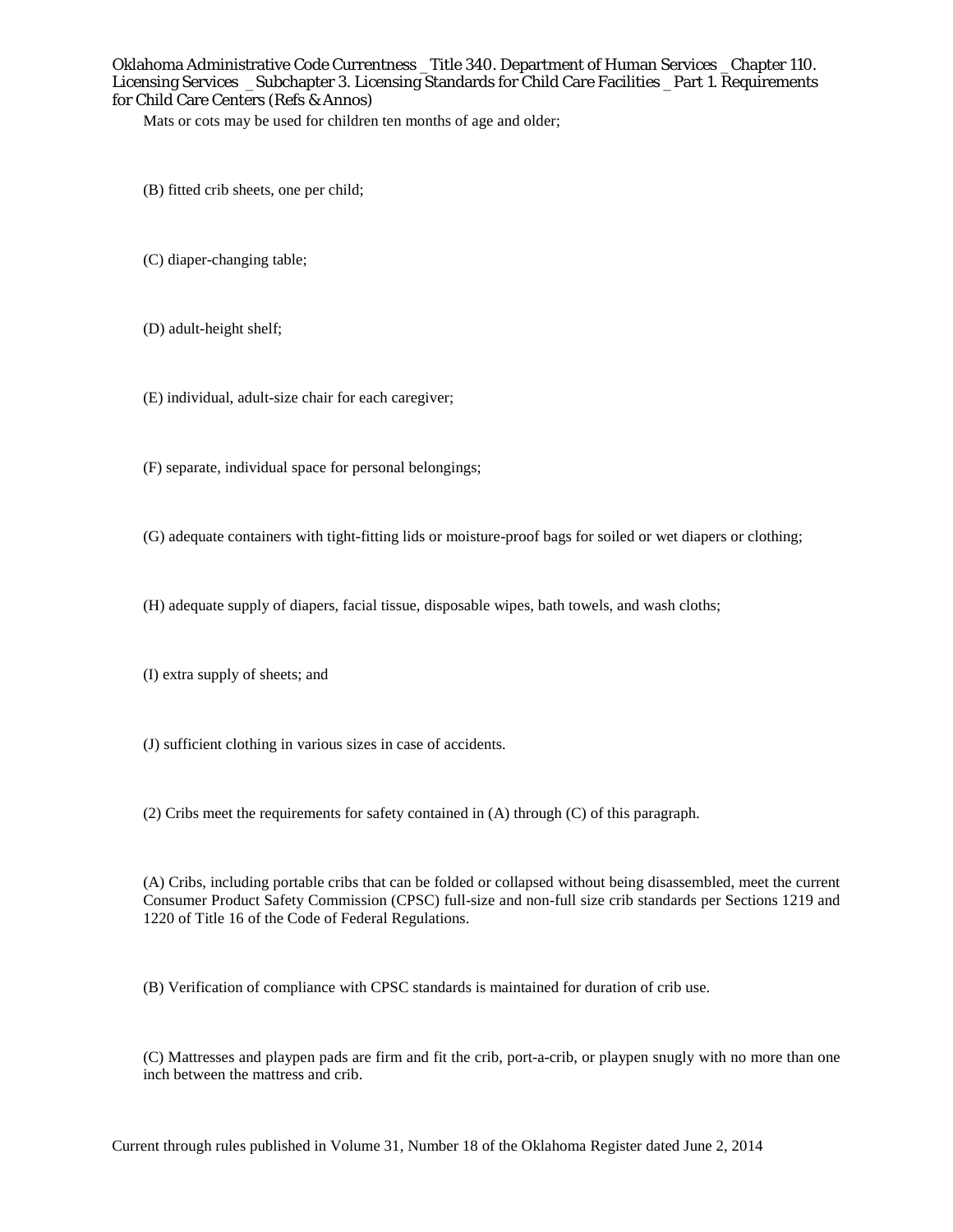(3) Mattresses and playpen pads are covered with a durable, washable, waterproof, form-fitting material.

- (4) Mesh-sided cribs and playpens must meet the conditions in (A) through (E) of this paragraph.
- (A) Mesh is less than ª inch in size, smaller than the buttons on a baby's clothing.
- (B) Mesh has no tears, holes, or loose threads that could entangle a child.
- (C) Mesh is securely attached to the top rail and floor plate.
- (D) The top rail cover has no tears or holes.
- (E) If staples are used, they are not missing, loose, or exposed.

(5) Additional equipment is provided per OKDHS Appendix L-5, Child Care Center Minimum Indoor Equipment Requirements.

- (c) **Minimum equipment for toddlers.** When toddlers are in care, the requirements listed in this subsection are met.
	- (1) Basic items required are:
	- (A) one crib or playpen with a mattress, mat, or cot per child;
	- (B) table space with a chair for each child;
	- (C) baskets or low open shelves for toy storage;
	- (D) separate individual space for personal belongings;
	- (E) adult-height shelf;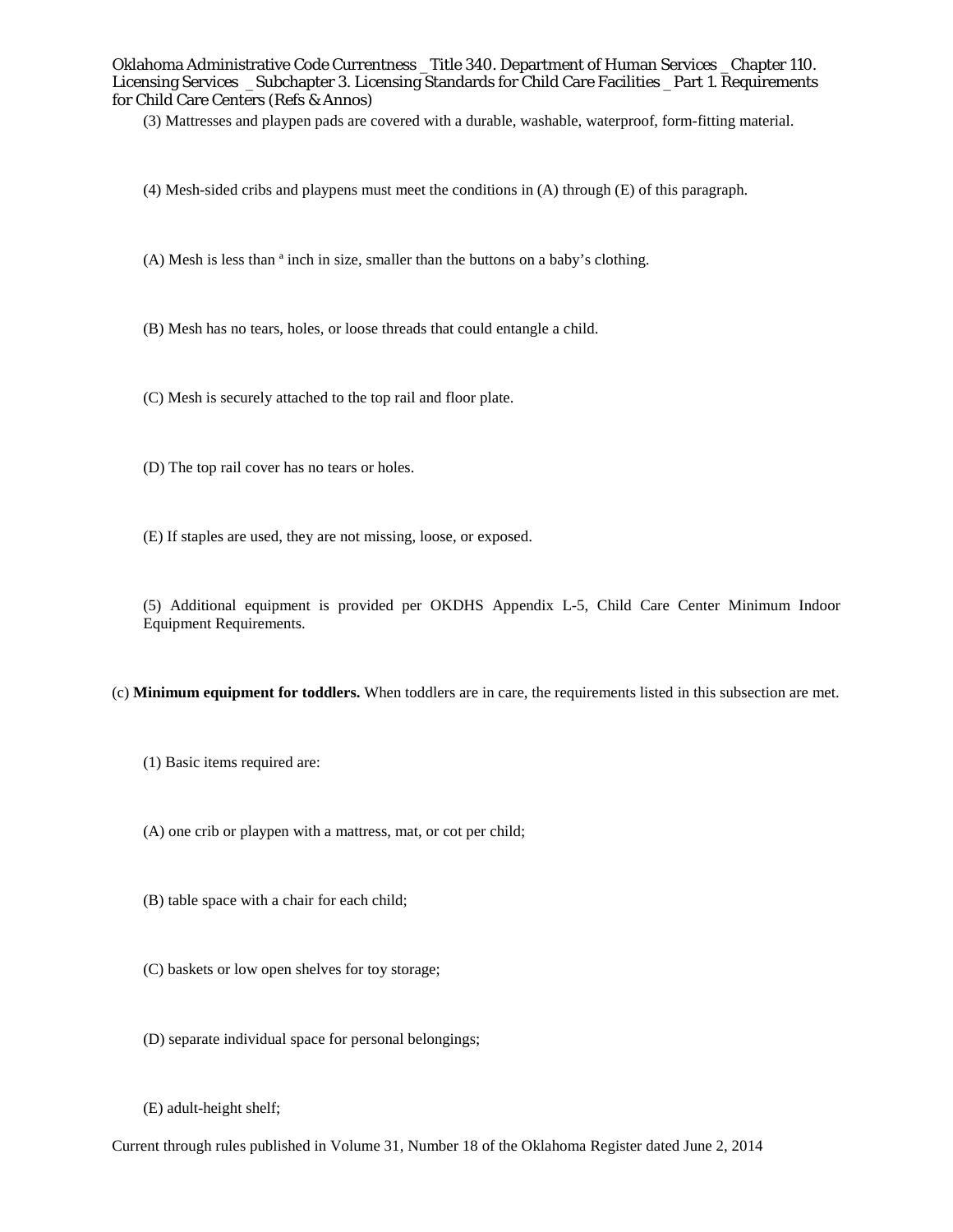(F) diaper-changing table;

(G) adequate containers with tight-fitting lids or moisture-proof bags for soiled or wet diapers or clothing;

(H) sheet and cover, one of each per child;

(I) adequate supply of diapers, facial tissue, disposable wipes, bath towels, and wash cloths;

(J) extra supply of sheets and covers; and

(K) sufficient clothing in various sizes in case of accidents.

(2) Cribs meet the requirements for safety per OAC 340:110-3-14(b)(2).

(3) Mattresses and playpen pads are covered with a durable, washable, waterproof, form-fitting material.

(4) Additional equipment is provided per OKDHS Appendix L-5.

(d) **Minimum equipment for children 2 years of age.** When children 2 years of age are in care the requirements listed in this subsection are met.

- (1) Basic items required are:
- (A) one cot, bed, or mat per child;
- (B) table space with a chair for each child;
- (C) separate, individual space for personal belongings;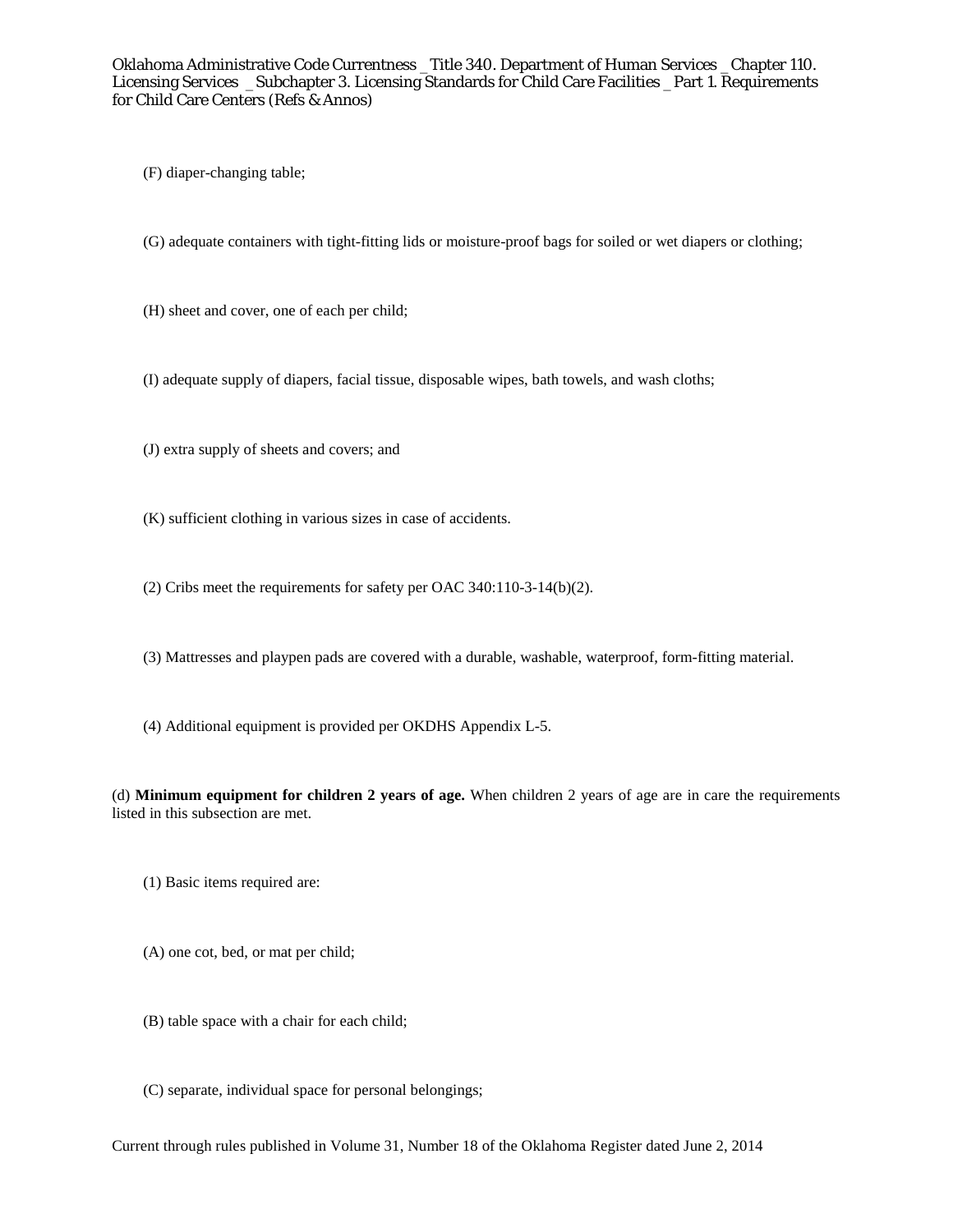- (D) baskets or low open shelves for toy storage;
- (E) adequate containers with tight-fitting lids or moisture-proof bags for soiled or wet diapers or clothing;
- (F) sheet and cover, one per child;
- (G) extra supply of sheets and covers;
- (H) adequate supply of diapers, facial tissue, disposable wipes, bath towels, and wash cloths;
- (I) sufficient clothing in various sizes in case of accidents and
- (J) a place to go, for example, a barrel, tented area, playhouse, or designated quiet area.
- (2) Additional equipment is provided per OKDHS Appendix L-5.

(e) **Minimum equipment for children 3 years of age.** When children 3 years of age are in care the equipment requirements listed in this subsection are met.

- (1) Basic items required are:
- (A) one cot, bed, or mat per child;
- (B) separate individual space for personal belongings;
- (C) table space with a chair for each child;
- (D) two linear feet of low open shelves per child in each room for play equipment;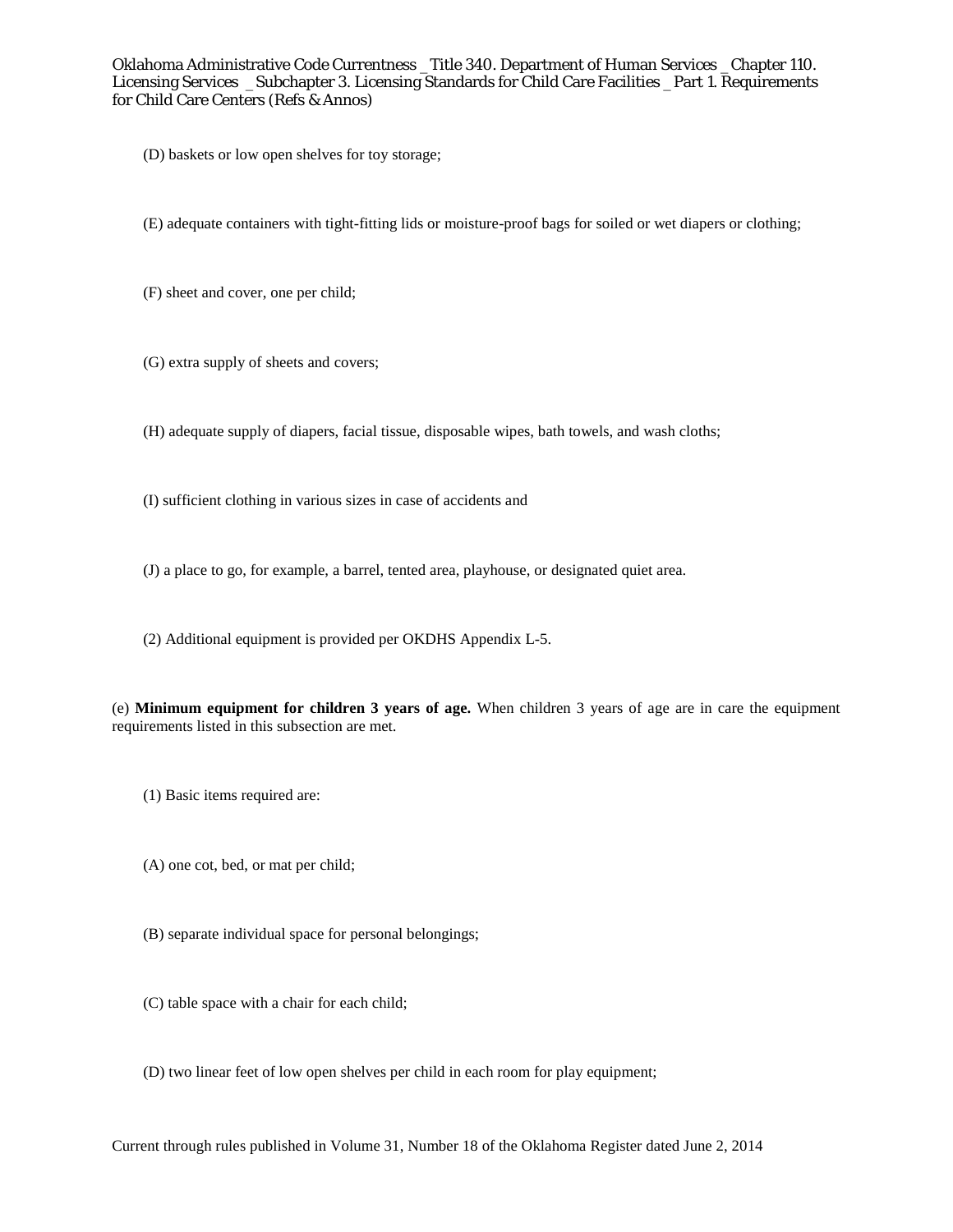(E) sheet and cover, one per child;

- (F) extra supply of sheets and covers;
- (G) adequate supply of facial tissue, bath towels, wash cloths, and soap;
- (H) sufficient clothing in various sizes in case of accidents; and
- (I) a place to go, for example, a barrel, tented area, playhouse, beanbag chair, or designated quiet area.
- (2) Additional equipment is provided in accordance with OKDHS Appendix L-5.

(f) **Minimum equipment for children 4 and 5 years of age.** When children 4 and 5 years of age are in care the requirements listed in this subsection are met.

- (1) Basic items required are:
- (A) one cot, bed, or mat per child;
- (B) separate, individual space for personal belongings;
- (C) table space with a chair, stool, or bench that allows 18 inches for each child;
- (D) two linear-feet of low open shelves per child in each room for play equipment;
- (E) sheet and cover, one per child;
- (F) extra supply of sheets and covers;
- (G) adequate supply of facial tissue, bath towels, wash cloths, and soap;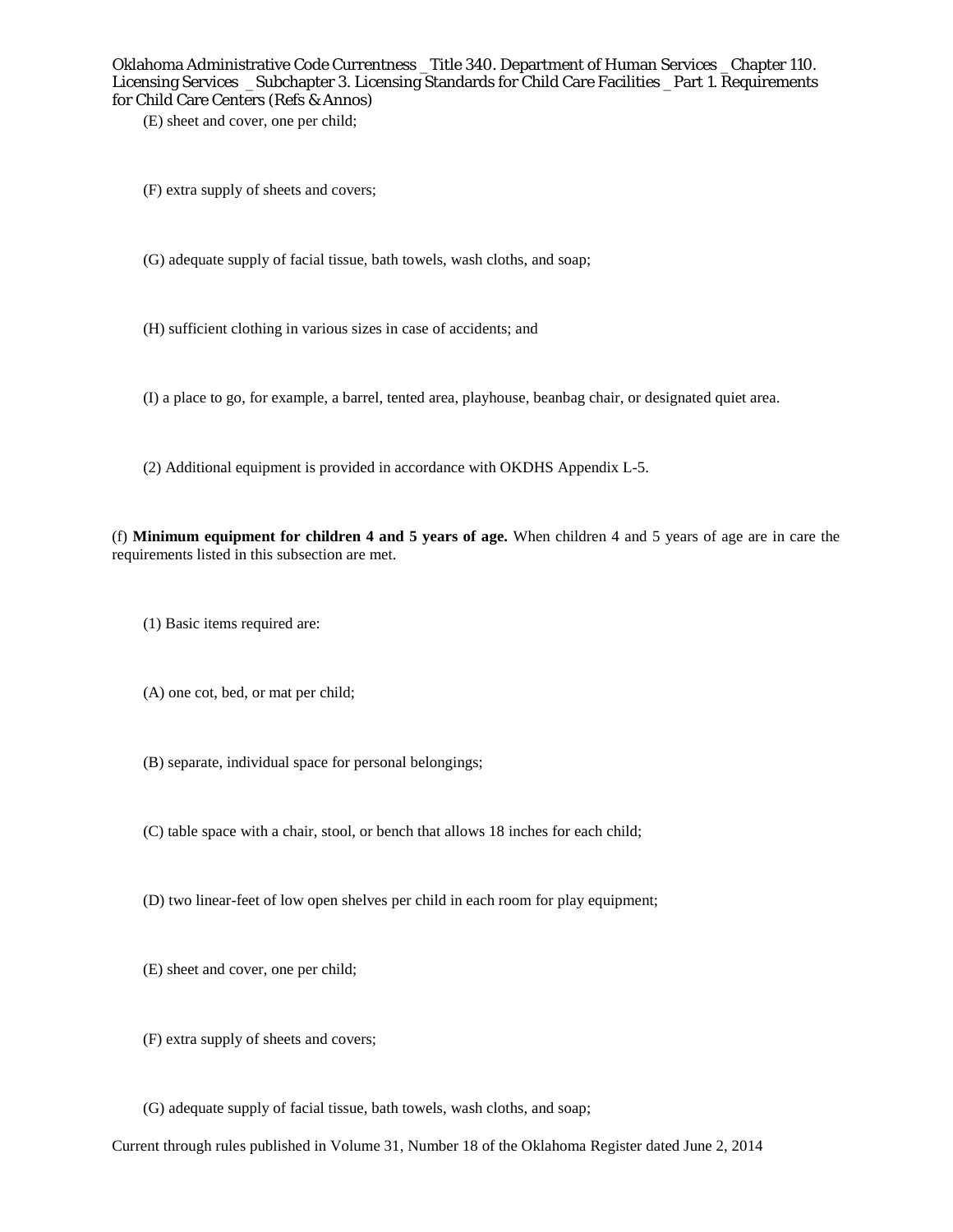- (H) sufficient clothing in various sizes in case of accidents; and
- (I) a place to go, for example, a barrel, tented area, playhouse, bean-bag chair, or designated quiet area.
- (2) Additional equipment is provided per OKDHS Appendix L-5.

(g) **Minimum equipment for school-age children.** When school-age children are in care the requirements listed in this subsection are met.

- (1) Basic items required are:
- (A) one cot, bed, or mat with a sheet and cover for children with scheduled nap times or an ill child;
- (B) adequate table and chair space available at any given time;
- (C) assigned, individual space for personal belongings;
- (D) two linear-feet of shelf space per child that may be at various heights if accessible to children;
- (E) safe storage for ongoing projects and small items;
- (F) adequate supply of facial tissue, bath towels, wash cloths, soap, and feminine hygiene products; and
- (G) sufficient clothing in various sizes in case of accidents.
- (2) Additional equipment is provided per OKDHS Appendix L-5.

Okla. Admin. Code 340:110-3-15

# 340:110-3-15. Minimum equipment and supplies [REVOKED]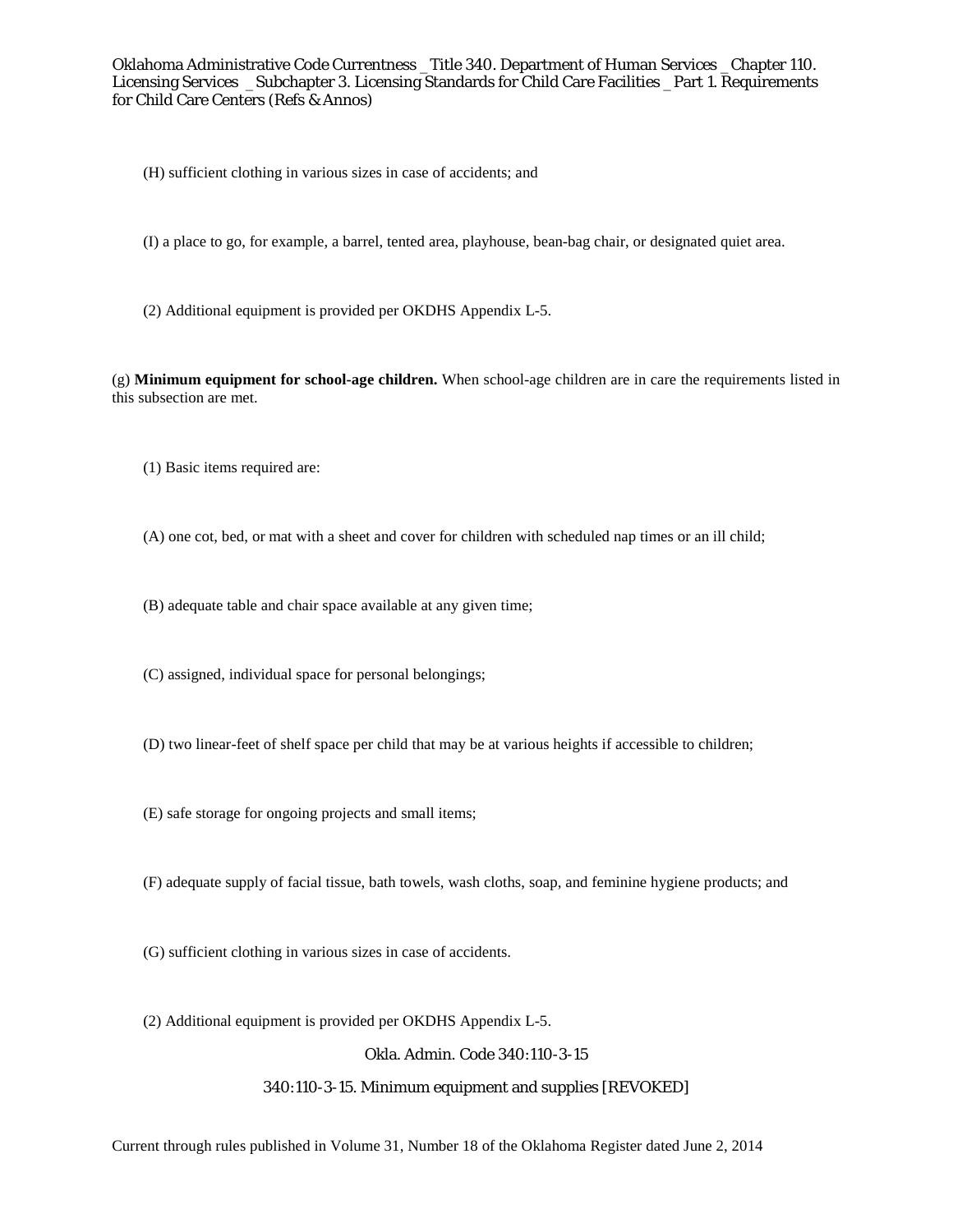Okla. Admin. Code 340:110-3-16

340:110-3-16. Minimum equipment and supplies for each group of four infants [REVOKED]

Okla. Admin. Code 340:110-3-17

340:110-3-17. Minimum equipment and supplies for each group of six toddlers [REVOKED]

Okla. Admin. Code 340:110-3-18

340:110-3-18. Minimum equipment and supplies for each group of eight 2-year-old's [REVOKED]

Okla. Admin. Code 340:110-3-19

340:110-3-19. Minimum equipment and supplies for each group of 12 three-year-old's [REVOKED]

Okla. Admin. Code 340:110-3-20

340:110-3-20. Minimum equipment and supplies for each group of 15 four- and five-year old's [REVOKED]

Okla. Admin. Code 340:110-3-21

340:110-3-21. Minimum equipment and supplies for each group of 20 children age six and older [REVOKED]

Okla. Admin. Code 340:110-3-22

340:110-3-22. Outdoor safety and play equipment

(a) **Play space.** Play space requirements are contained in this subsection.

(1) Play space is situated to:

(A) permit children to reach it safely;

(B) provide a shaded area during scheduled outdoor play times; and

(C) allow supervision of areas where children cannot be easily seen.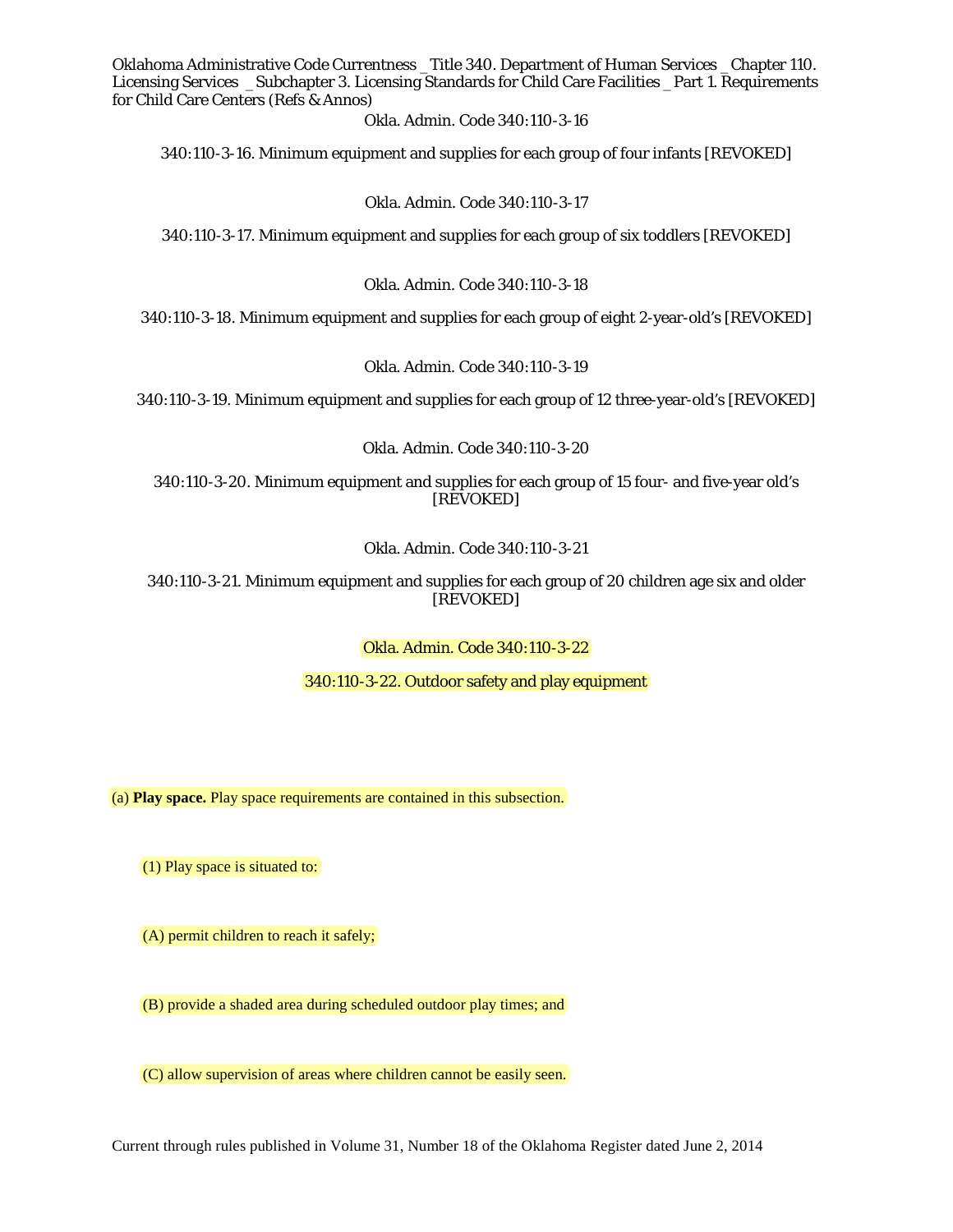(2) Space is enclosed by a building or fence at least four feet high with at least one exit which is away from the building. School-age children may play in an unfenced area as part of a scheduled supervised activity if the area is properly protected from traffic and other hazards.

(3) The fence:

(A) begins at ground level;

(B) is at least 48 inches high; and

(C) is maintained in a stable, secure, upright and good condition and poses no risk to children.

(4) Gates are kept closed while children are outside. Outside play areas that are fenced provide a gate to use in the event of an emergency that does not require children to re-enter the building.

(5) Play space is maintained:

(A) in a safe and clean condition;

(B) free of hazards; and

(C) free from weeds, tall grass, untrimmed shrubbery, standing water, and litter, to prevent vermin and insect infestation.

(b) **Surfaces.** Requirements pertaining to surfaces in play areas in this subsection are met. If the center shares playground space that does not comply with playground safety requirements in (1) through (5) of this subsection, the center submits a plan to Licensing for approval for children at least four years of age. The plan includes a description of playground space to be used and methods to ensure that children do not play in the area that does not meet the requirements.

(1) Outdoor play areas have more than one type of surface.

(2) If used, climbers, swings, slides, or revolving equipment have impact-absorbing surfaces under them and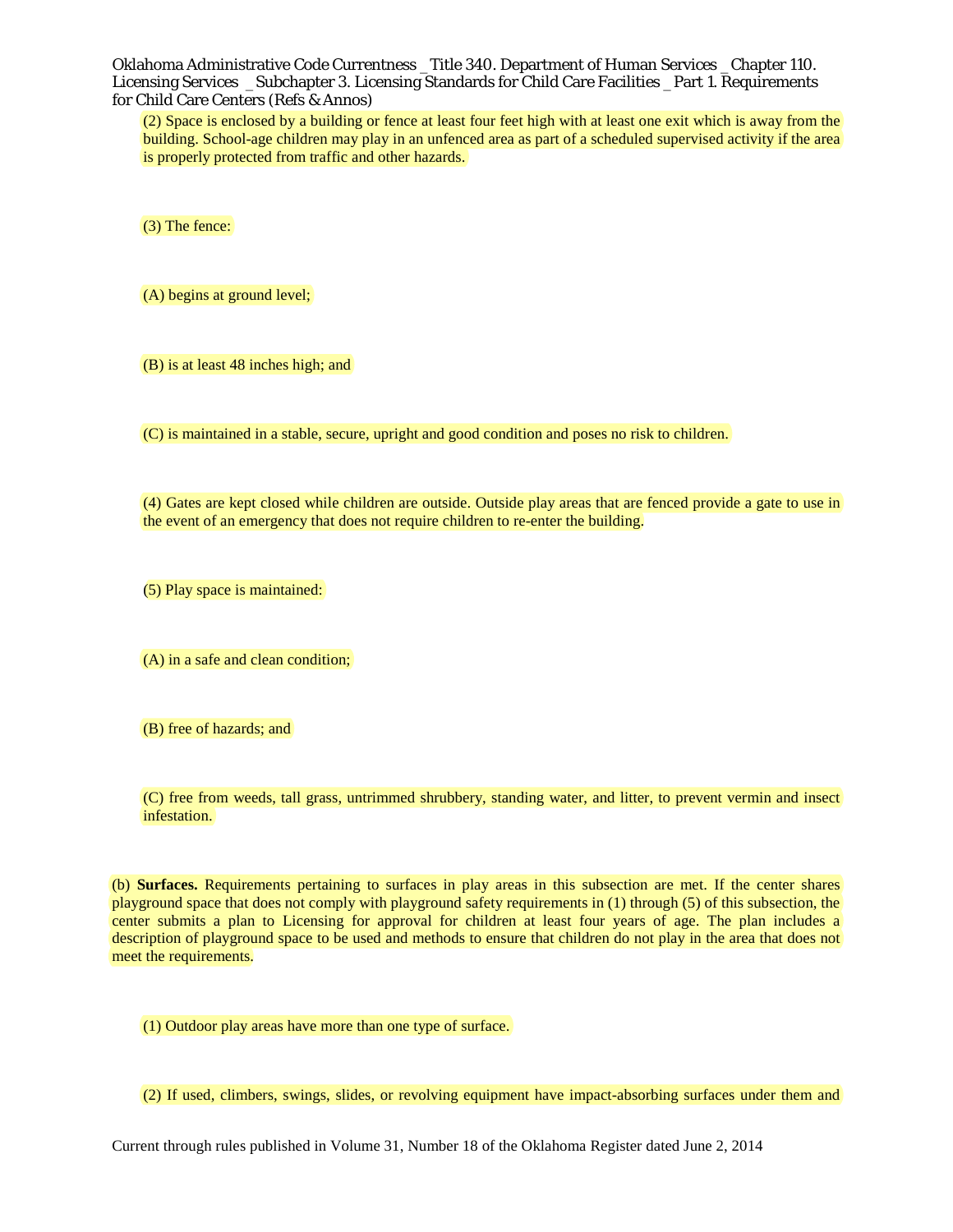throughout the fall zones.

(A) Impact-absorbing materials include loose materials or unitary materials. All impact absorbing materials purchased or replaced after August 1, 2003, meet the criteria in (i) through (iii) of this subparagraph.

(i) Materials meet the standard requirement for the Consumer Product Safety Commission.

(ii) All unitary materials must be appropriate for the height and type of equipment.

(iii) Documentation of prescribed cushioning properties is maintained and accessible to OKDHS. Sand and pea gravel that meet the requirements in (i) of this subparagraph do not require documentation.

(B) Grass is acceptable as impact-absorbing material only if the highest accessible part of the equipment is four feet or less.

(3) Fall zones extend a minimum of six feet in all directions from the perimeter of the equipment. Fall zones for adjacent equipment may overlap for existing equipment that is permanently anchored. However, when equipment is moved or added, or change of ownership occurs, the fall zones for adjacent equipment do not overlap and the requirements in (A) through (C) of this paragraph are met.

(A) The fall zone for single-axis swings that move forward and backward extend to the front and rear of the swing a distance of two times the length of the swing's chain.

(B) The fall zone for swings secured by a bar or strap which are used by children younger than age three extend to the front and rear of the swing a distance of six feet from the midpoint.

(C) The fall zone for multi-axis swings or tire swings, extends a distance of six feet plus the length of the chain in every direction. A 30-inch clearance between a fully extended tire swing seat and the support structure is required.

(D) Fall zones on the sides of equipment may not be necessary if the potential for falls in that direction is minimal, for example, the sides of a swinging structure.

(4) Surfaces made of loose materials are maintained at a depth of at least six inches by replacing, leveling, or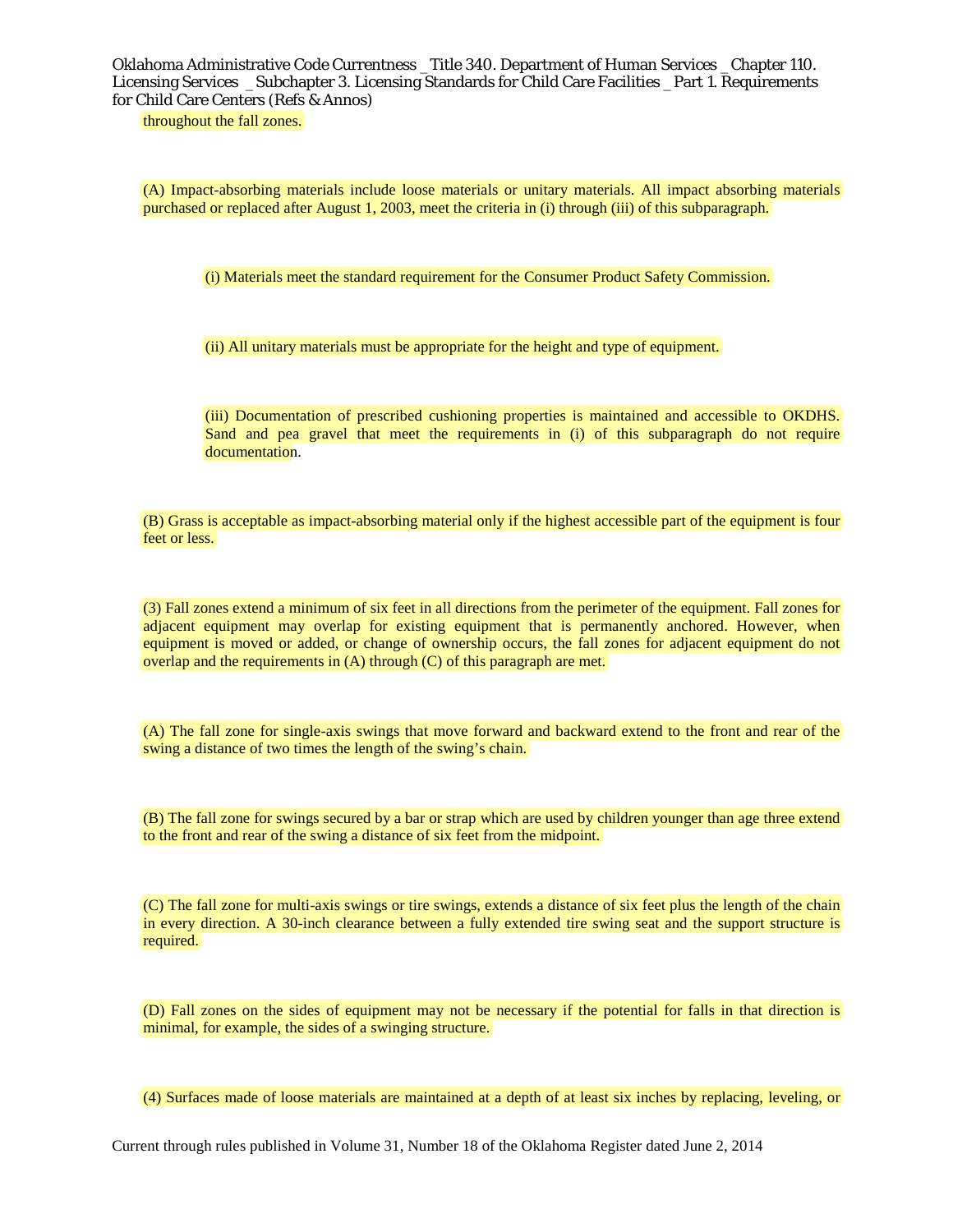raking.

(5) Turf and matting are maintained by repairing rips, tears, and loose seams.

(c) **Playground safety.** The requirements regarding playground safety are in this subsection. Green & Pale Yellow

(1) Children play outdoors daily when weather conditions do not pose a significant health risk.

(2) Before physical activity, children are well-hydrated and encouraged to drink water during the activity.

(3) Equipment is of sturdy, safe construction, easy to clean, free of hazards, and kept in good repair.

(A) Equipment does not have angles or openings greater than three and one-half inches or less than nine inches that could entrap any part of a child's body or head.

(B) Equipment does not have pinch, crush, or shear points, for example, exposed or open gears on rotating devices or underneath equipment such as axle assembles on rotating devices.

(C) Equipment does not have protrusion hazards.

(D) Equipment is installed, maintained, and used in accordance with the manufacturer's instructions.

(E) Unless portable by design, equipment is securely anchored, and anchors pose no hazard to children.

(F) Swing seats are constructed of durable, lightweight, relatively pliable material, for example, nylon webbing, rubber, or plastic.

(4) Play space and equipment are arranged to prevent hazards from conflicting activities.

(5) There is a minimum of 25 percent of the required outdoor play space that is an open, continuous, uninterrupted, and unobstructed area.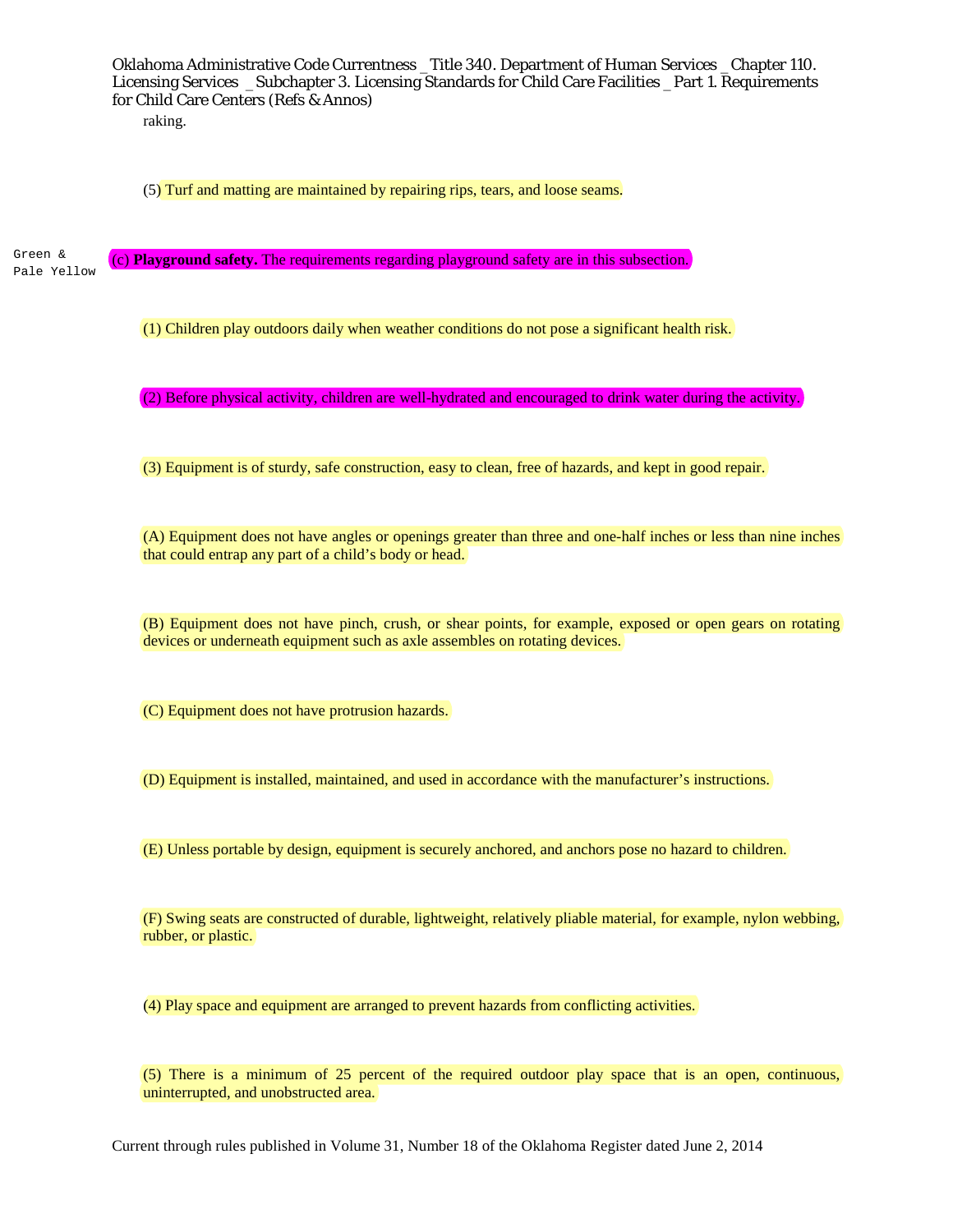(6) Fall zones are free of all obstacles with the exception of support structures for swings.

(d) **Outdoor play equipment.** Outdoor play equipment requirements to which the center shall comply are contained in this subsection.

(1) Equipment provided is age-appropriate and varied to meet the developmental needs of the children present.

(2) The center has a minimum of one item from five of the equipment categories in this paragraph; and two items from (H) through (K) may be counted, provided they are dedicated for outdoor use. Equipment categories are:

(A) climbing apparatus sized to the age of children in care;

(B) swinging apparatus;

(C) crawl-through apparatus;

(D) wheeled or riding toys;

(E) balance apparatus;

(F) balls, bean bags, and Frisbees;

(G) sand and water play with accessories;

(H) music equipment;

(I) dramatic play and dress up;

(J) blocks or loose parts; and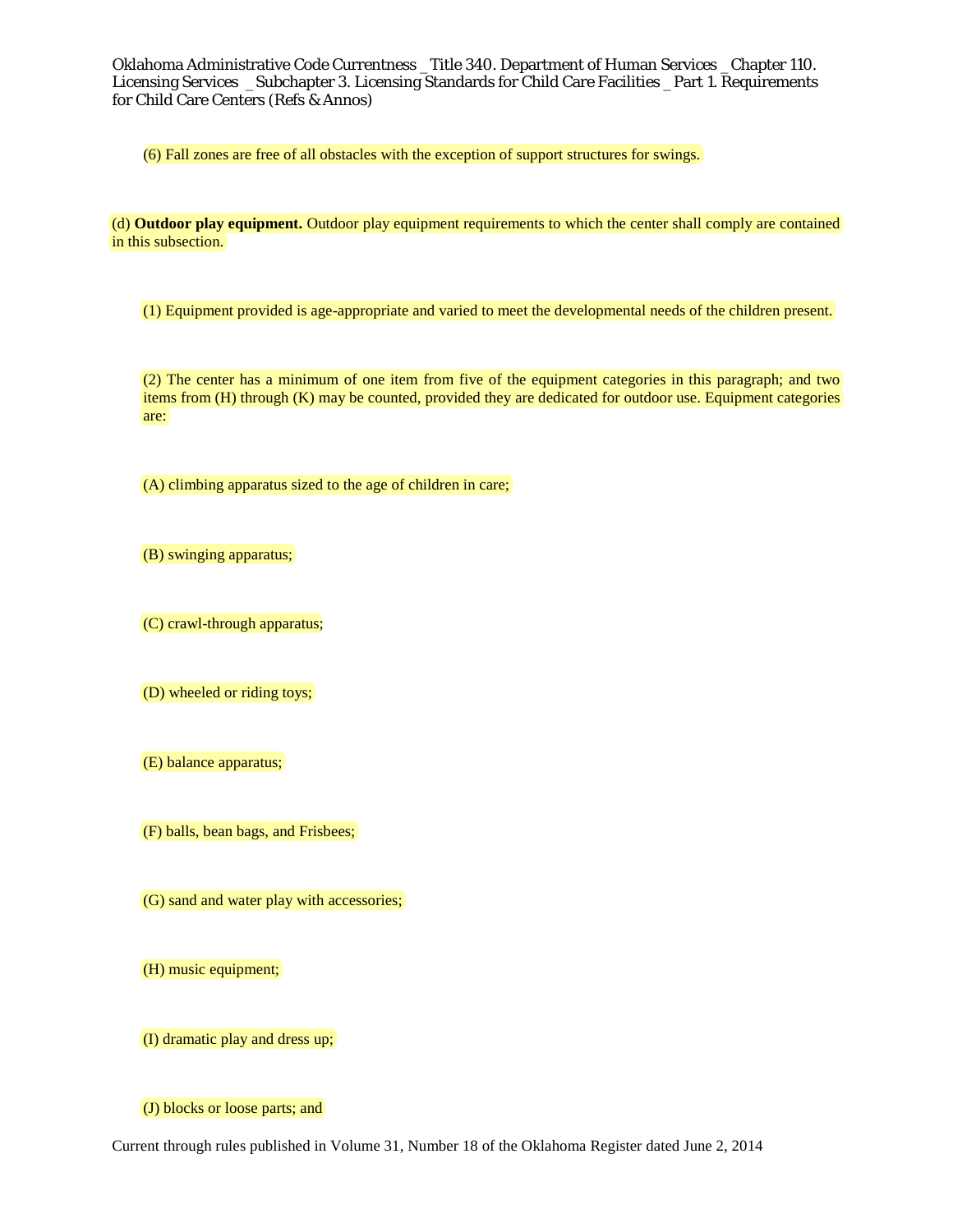(K) outdoor arts and crafts.

(3) Trampolines of any kind are prohibited.

Okla. Admin. Code 340:110-3-23

340:110-3-23. Program [REVOKED]

Okla. Admin. Code 340:110-3-24

340:110-3-24. Suggested full-day program [REVOKED]

Okla. Admin. Code 340:110-3-25

340:110-3-25. Care of infants, toddlers, and two-year-olds

(a) **Environment.** Infants, toddlers, and two-year-olds shall be in an environment which protects them from physical harm and stimulates physical, cognitive, emotional, and social development. A written record of the infant and toddler's feeding, diapering, and naps is available daily for parents to see.

Green & Pink (b) **Feeding.** Infants and toddlers are fed in accordance with their needs. Infants and toddlers are fed the infant formula or breast milk and diet prescribed by the child's physician or authorized by the child's parent. Parents may be requested to provide infant formula and baby food.

(1) When a child has a special dietary need, parents may be requested to supplement the center's food service.

(2) When infants and toddlers show evidence of wanting to feed themselves, they are allowed to do so.

(3) The child's hands are washed with soap and water, disposable diaper wipe, or a damp paper towel with a drop of liquid soap before and after self-feeding.

(4) Infants shall be held while being bottle-fed unless they are able to hold their bottles securely without assistance.

(5) Bottles are not propped at any time.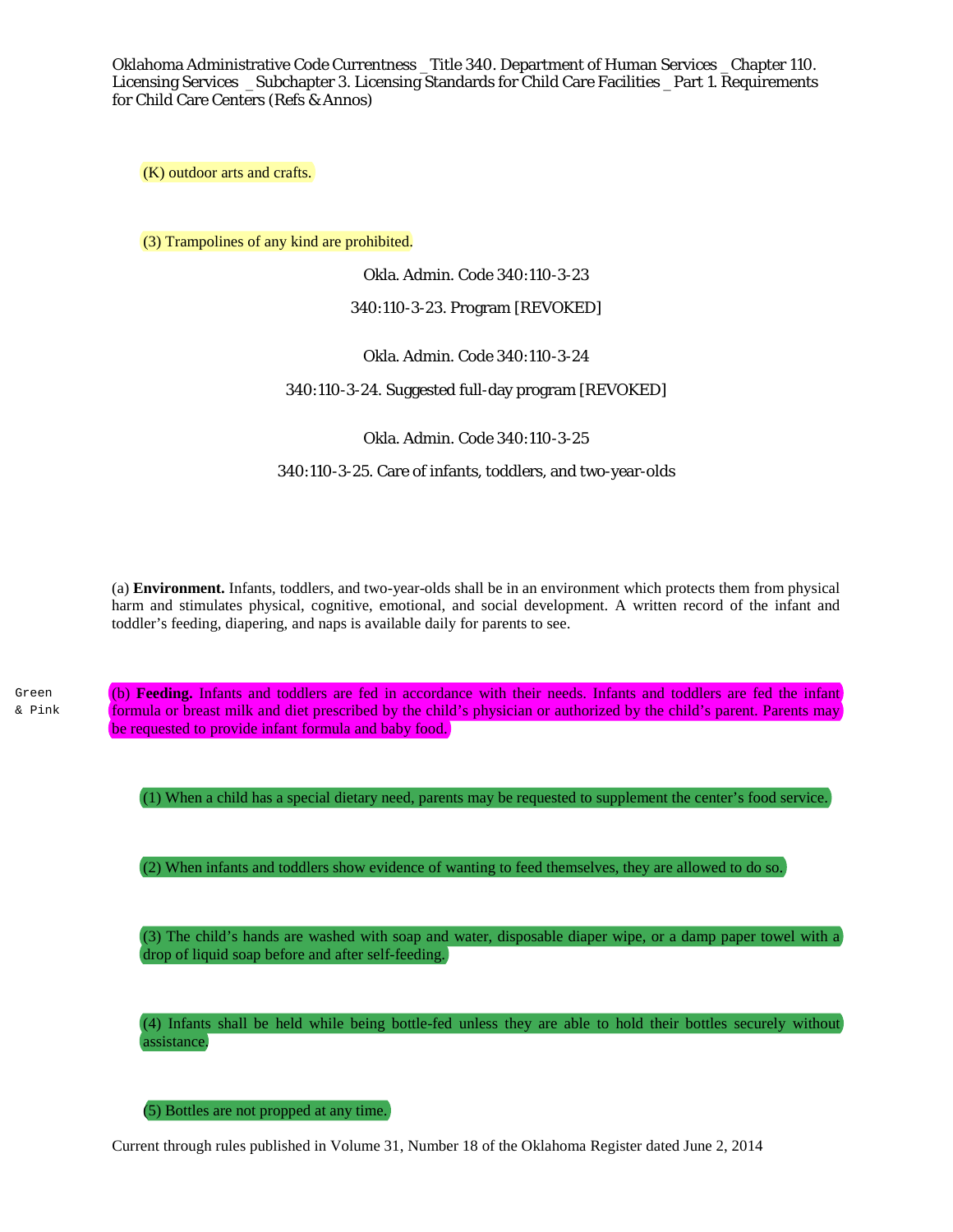(6) Children are not given bottles in cribs or moving swings due to increased risk of choking, ear infections, and tooth decay.

(7) Infants and toddlers who are not held for feeding have a designated place for eating.

(8) Children younger than two years of age shall not be fed candies, gum, marshmallows, raw carrots, celery, raw peas, whole grapes, nuts, seeds, popcorn, or chips as these foods may cause choking. If served, peanut butter must be spread thinly. All other foods shall be cut up into small pieces no larger than ¼ inch cubes for infants and no larger than ½ inch cubes for toddlers.

(9) Staff members wash their hands thoroughly with soap and water before feeding children, including bottlefeeding.

(10) Bottles and baby food provided by parents are labeled with the child's name. Previously opened baby food jars are not accepted from parents.

Green & Pink (11) Bottles of formula or breast milk shall be refrigerated until immediately before feeding and immediately after feeding. At the end of the day, bottles and opened baby food jars are either sent home with parents or the contents are discarded.

(12) Baby food is served from a separate dish and spoon for each child. Baby foods that have come into contact with the feeding spoon are discarded and not served again.

(13) Bottles of formula or breast milk are not warmed in a microwave oven. If microwave ovens are used to warm food:

(A) staff are trained to assess safe temperatures; and

(B) a warning to check food temperature before feeding children is posted on all microwave ovens.

(c) **Diaper changing.** Rooms in which children under three years of age are in diapers have an operable sink with hot and cold running water, hand-washing soap, and individual-use towels either in the same room or in a bathroom that opens directly into the room.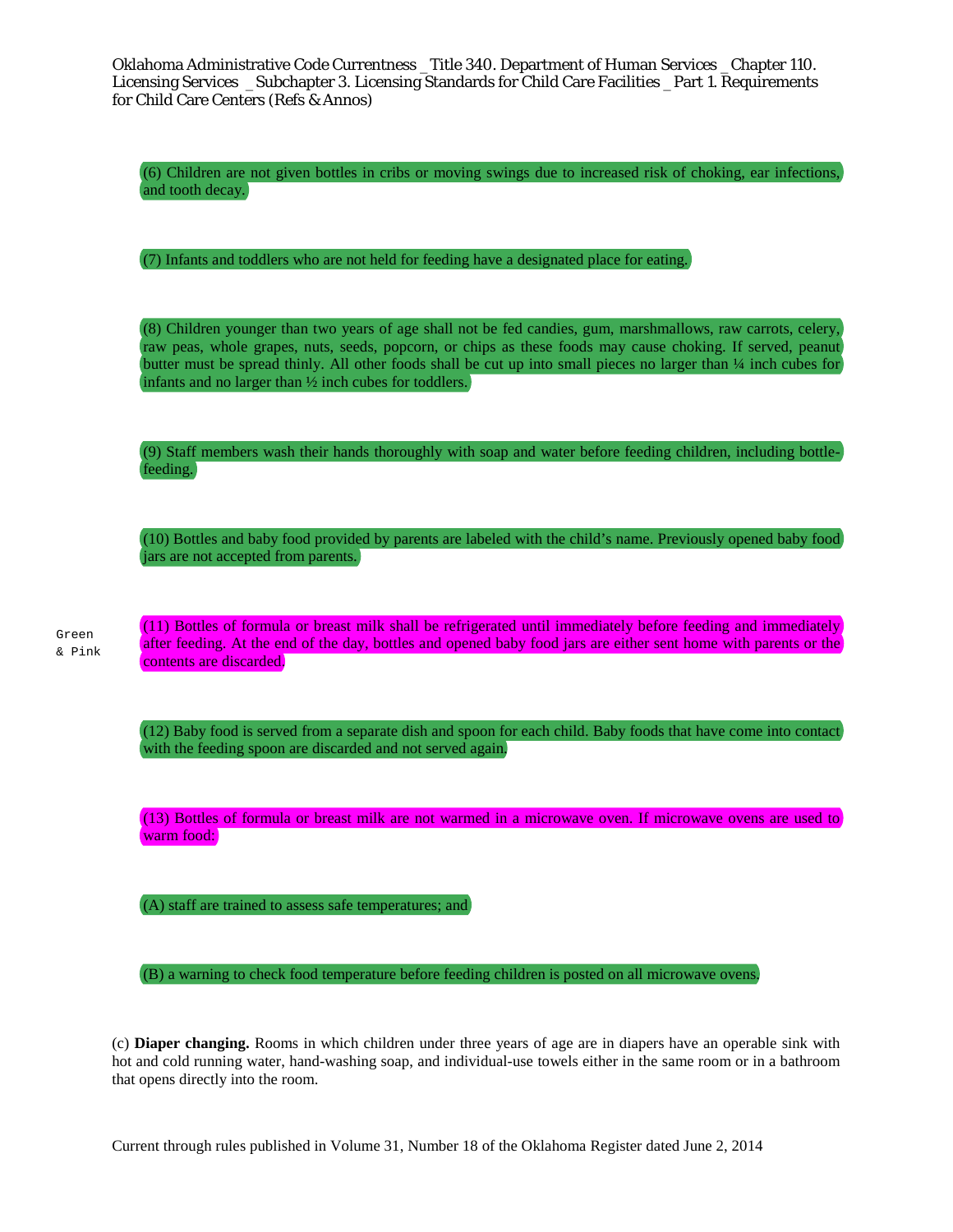(1) The requirement in this subsection does not include:

(A) rooms in which children, who are at least two years of age, are in disposable or cloth training pants if adequate provisions are made for supervision and sanitation; and

(B) centers licensed for 15 or fewer children in buildings originally designed as a family residence if:

(i) there is a centrally located bathroom sink with a changing table nearby; and

(ii) children in diapers play throughout the house rather than in an assigned room.

(2) The diaper-changing table shall be:

(A) adjacent to or near the sink with a clean, moisture-proof surface;

(B) sturdy and maintained in good repair;

(C) a minimum of 28 inches above the floor; and

(D) kept free of all objects except those used for diaper changing.

(3) Staff are instructed in the proper procedure for diaper changing in a child care setting.

(4) The procedure for diaper changing is posted in the diaper-changing area.

(5) If cloth diapers and training pants are used, they shall be able to contain urine and stool and minimize fecal contamination of the environment. Cloth diapers and training pants are not rinsed when soiled. Fecal content may be disposed of in a toilet, but soiled diapers or training pants are not rinsed in the toilet.

(6) Diapers are checked hourly and whenever the child indicates discomfort or exhibits behavior that suggests a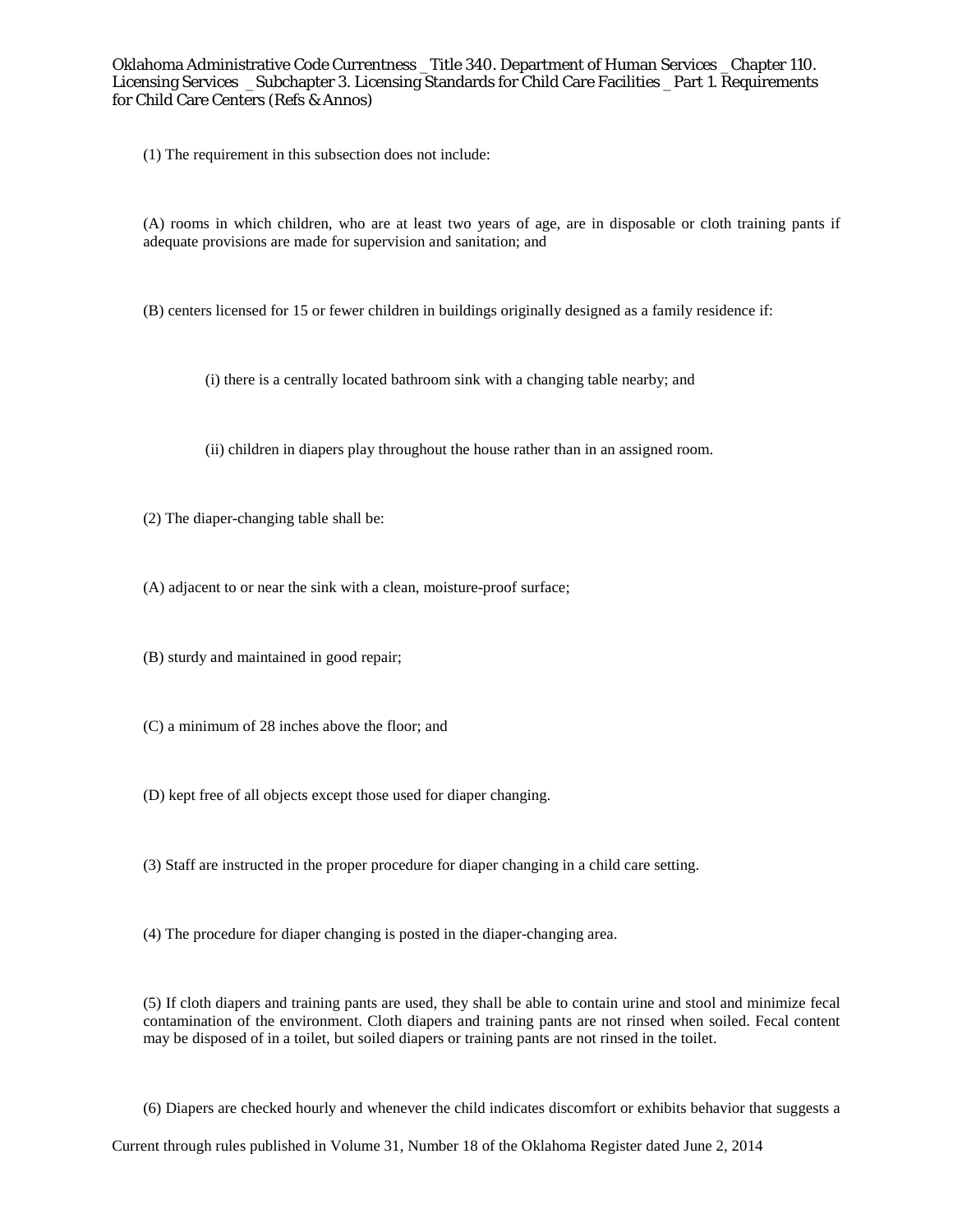soiled or wet diaper.

(7) Diapers are changed promptly when wet or soiled.

(8) A child's diaper or soiled underwear is changed in the diaper-changing area. Diapering is not done on surfaces used for other purposes.

(9) Clean cloth diapers or clean disposable diapers are used.

(10) Children are not left unattended on the diaper-changing table.

(11) Disposable towelettes are used to thoroughly cleanse the child and are discarded after one use.

(12) The surface is sanitized after each diaper change. Any sanitizing agent other than bleach must be approved by local or state health official and must be used according to manufacturer's instruction. If moisture-proof, disposable surface products are used, they are discarded immediately after each diaper change, and the surface is sanitized.

(13) Staff members are required to wash and scrub their hands thoroughly for at least ten seconds with soap and warm, running water after each diaper change.

(14) If used, disposable gloves are discarded before a clean diaper is applied.

(d) **Toilet learning.** The plan and progress in toilet learning are discussed with the parents.

(1) Toilet learning is relaxed and pressure free.

(2) A child is encouraged through regular use of a toilet or potty chair for short periods of time not to exceed ten minutes.

(3) Staff are required to respond promptly when a child requests toileting assistance.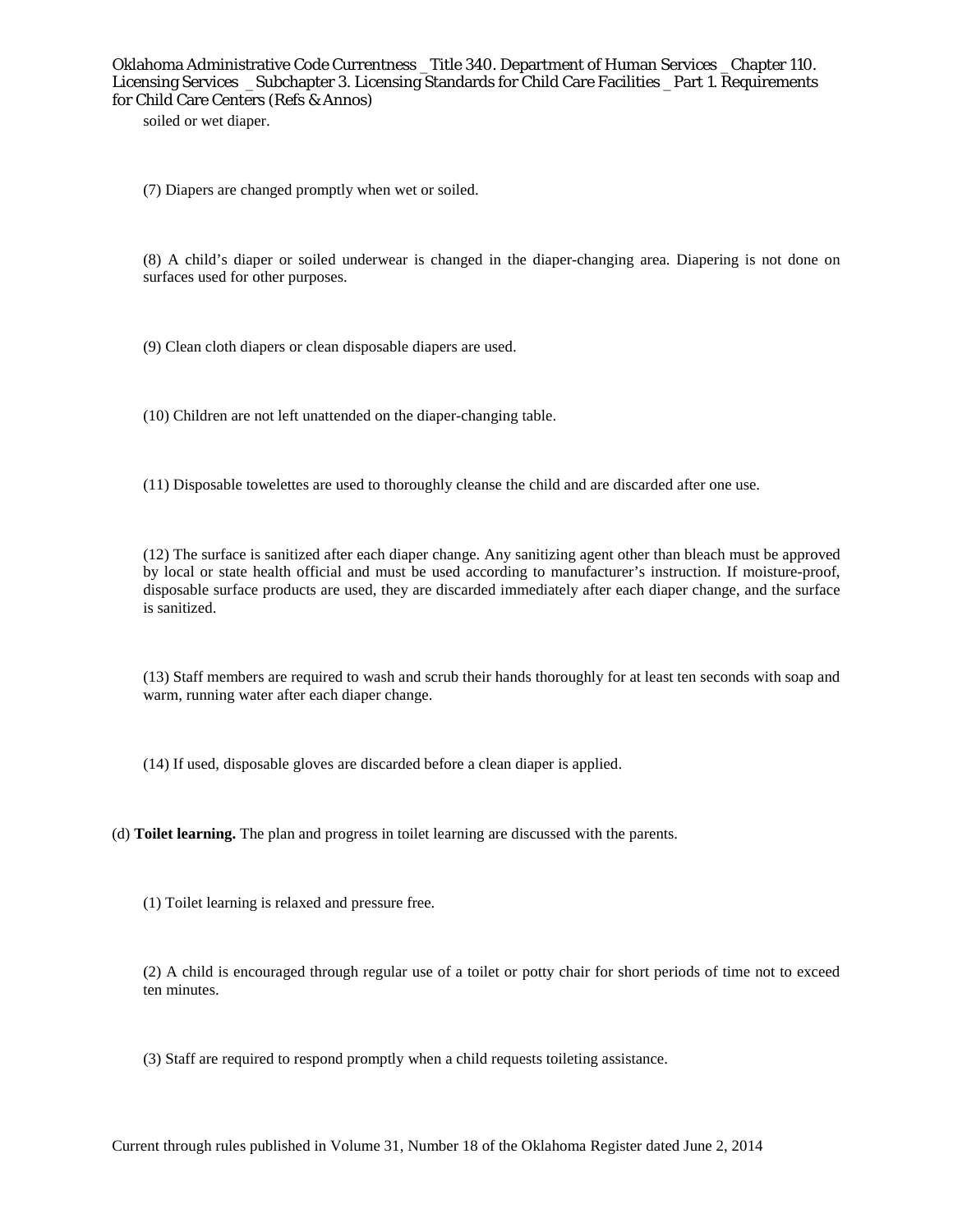(4) Staff do not show disapproval or punish children for accidents.

(5) A child's clothing is changed immediately following a toileting accident. Soiled clothing is placed in a sealed, labeled, moisture-proof bag and sent home.

(6) Potty chair receptacles are emptied, rinsed, and sanitized after each use.

(7) Staff are required to wash their hands with soap and water after each toileting and assist children with hand washing, using soap and water.

(e) **Program.** Each child is assigned a primary staff person. Staff are required to be present at all times in each room or adjacent bathroom when it is occupied by children.

# (1) Children are:

(A) removed from their cribs often when not sleeping;

(B) not left for more than 30 minutes while awake in playpens, swings, high chairs, or stationary activity centers; and

(C) provided opportunities to play freely on a clean, safe floor.

(2) Staff provide frequent stimulation in a variety of ways including talking to, playing with, and holding and rocking children.

(3) Language development is encouraged by staff members through individual interaction with each child, for example, singing, talking, reacting to the child's sounds, naming objects, describing events, reading stories, and playing musical games.

(4) Infants and toddlers spend time outdoors daily when weather permits.

(5) For awake infants who cannot move about the room, the staff shall hold, rock and/or carry the child frequently to change the place and position of the child and the selection of toys available.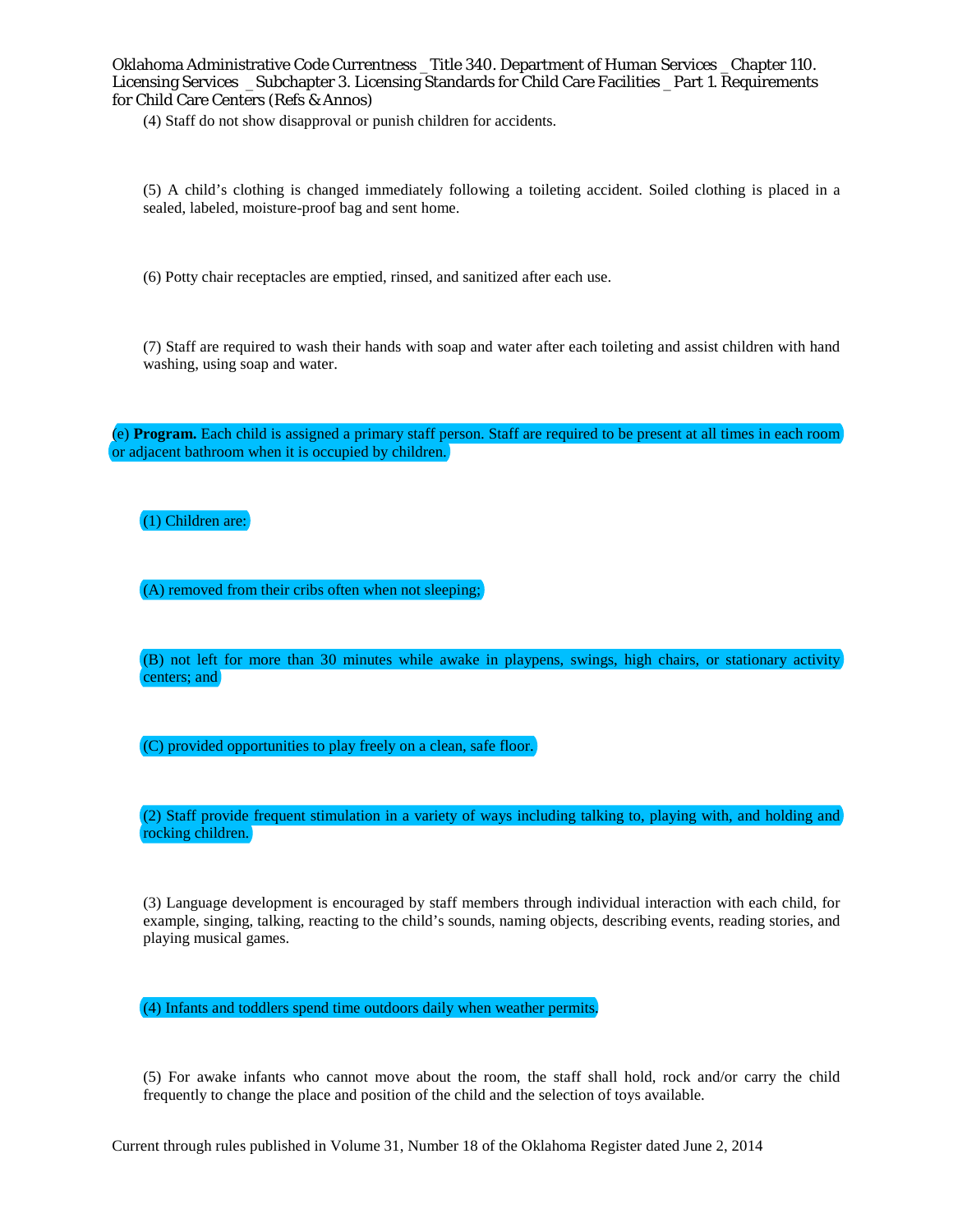(6) Caregivers communicate and interact with children at the child's eye level as they feed, change, and cuddle them.

(7) Toys that children have placed in their mouths or that are otherwise contaminated shall be cleaned and sanitized before being reused.

(8) Additional requirements regarding equipment and rest time for infants, toddlers, and two-year-olds are found in OAC 340:110-3-14(a) through (d) and 340:110-3-25.5.

#### Okla. Admin. Code 340:110-3-25.1

#### 340:110-3-25.1. Care of preschool children

(a) **Program.** Staff shall plan and provide experiences that meet children's needs and stimulate learning in all developmental areas, including physical, social, emotional, and cognitive, regardless of gender.

(1) The center has current weekly lesson plans appropriate for the developmental needs of each group of children.

(2) Each child is viewed by staff as a unique person with an individual pattern of growth and development.

(3) The center has a variety of learning areas, for example, areas for dramatic play, blocks, books, art, and science.

(4) Children are provided opportunities to work individually or in small, informal groups most of the day and permitted to choose staff-directed or self-selected activities or not to participate.

(5) If preschool children are involved in potentially dangerous activities, all requirements contained in OAC 340:110-3-25.2(c)(5) are met.

# (6) Television and videos, if used, are age-appropriate and used with discretion and selectivity.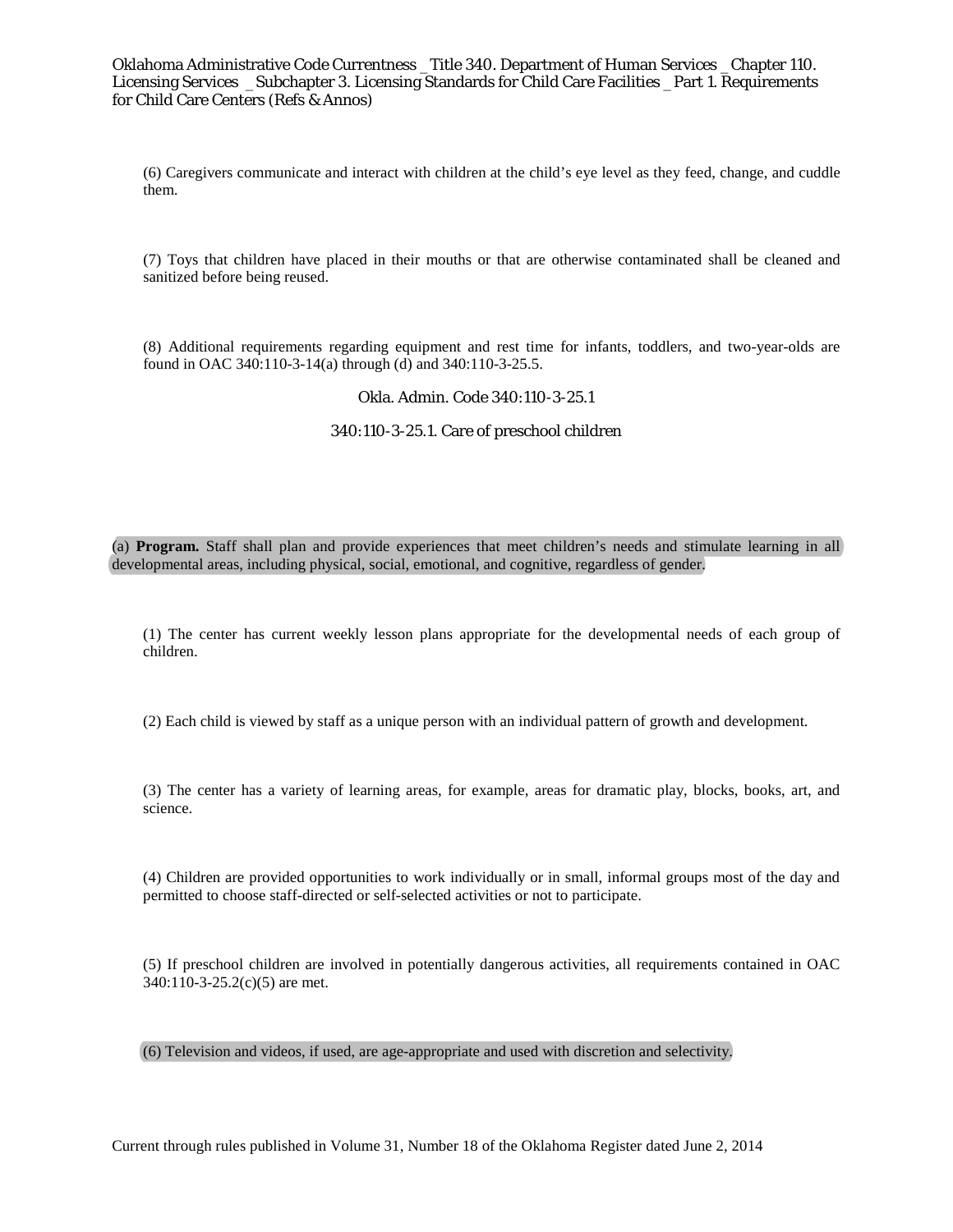Green & Blue

(b) **Schedule.** To ensure a flexible program, a variety of activities are chosen that includes time for indoor and outdoor play, rest periods, and meals. A daily schedule is posted and followed with reasonable regularity.

#### (c) **Interactions between staff and children.** Staff:

(1) actively seek meaningful conversations with children and talk about events of importance;

(2) are available and responsive to children, for example, encouraging them to share experiences, ideas, and feelings, and listening to them with attention and respect; and

(3) describe problem situations to encourage children to evaluate a problem rather than imposing an adult solution.

# Okla. Admin. Code 340:110-3-25.2

# 340:110-3-25.2. Care of school-age children

(a) **Characteristics and needs.** School-age children bring special characteristics and needs to a child care program, and staff obtain the skills and training to respond appropriately.

(b) **Interactions between staff and children.** Because staff interactions with older children differ significantly from those with preschoolers, staff:

(1) actively seek meaningful conversations with children and talk about events of importance;

(2) are available and responsive to children, for example, encouraging them to share experiences, ideas, and feelings, and listening to them with attention and respect;

(3) describe problem situations to encourage children to evaluate a problem rather than imposing an adult solution;

(4) have developmentally appropriate expectations of school-agers' social behavior; and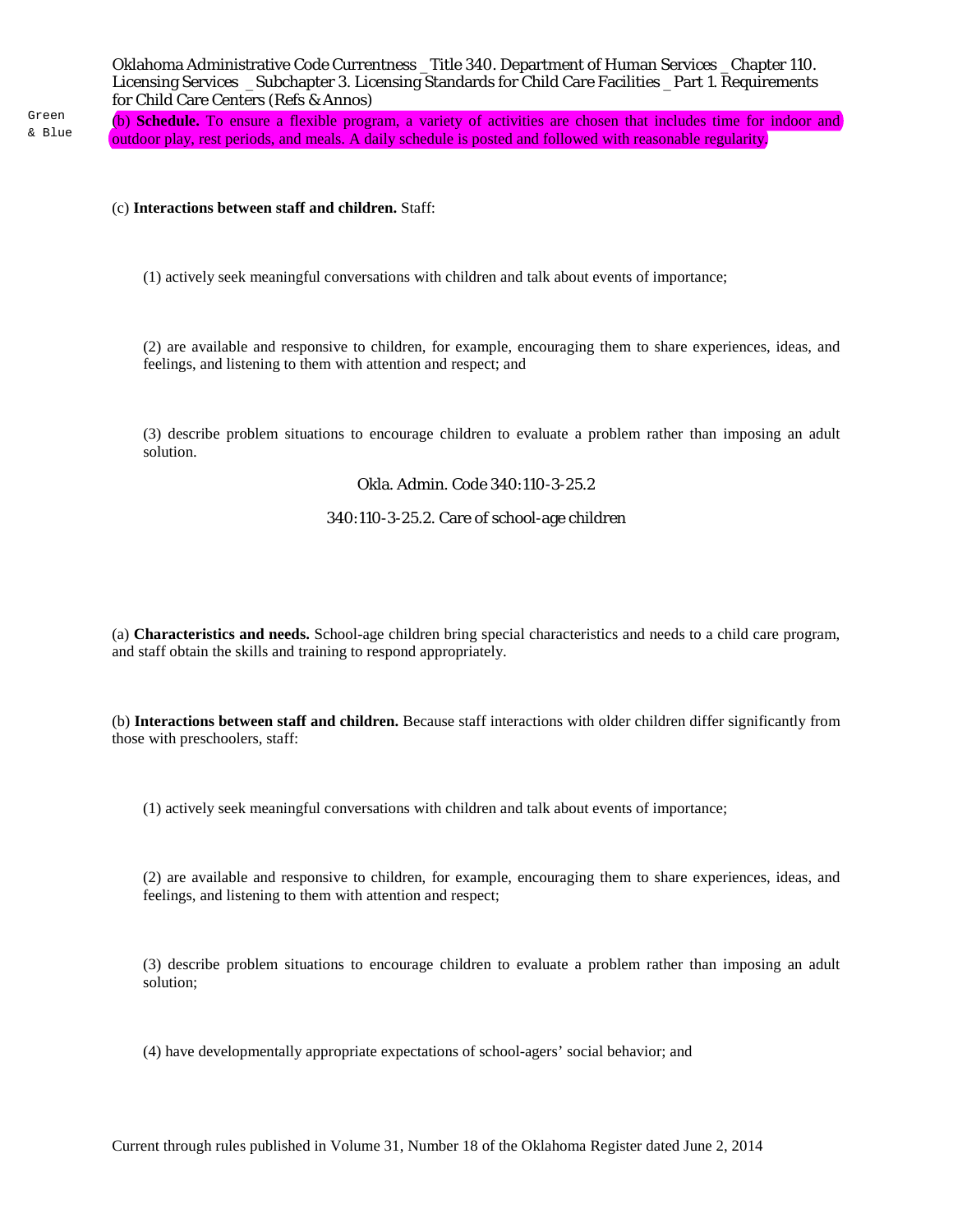(5) facilitate rather than instruct, for example, offer suggestions, provide positive reinforcement, encourage and recognize efforts and accomplishments.

(c) **Activities and program.** Requirements pertaining to school-age children's activities and program are listed in this subsection. Blue, Gray, & Pale Yellow

(1) **Program.** The program is designed to provide a balance of activities that includes:

(A) opportunities for alternating periods of indoor and outdoor play, weather permitting;

(B) alternating periods of quiet and active play;

(C) a balance of large muscle and small muscle activities;

(D) more than one option for an activity, including individual, small group, or large group, for children most of the day; and

(E) a variety of developmentally and age-appropriate activities and materials.

(2) **Lesson plans.** The center has current weekly lesson plans appropriate for the developmental needs of each group of children.

(3) **Media use.** Television, videos, video games and computer software, if used, are age-appropriate and used with discretion and selectivity.

(4) **Schedule.** The daily schedule is posted.

(5) **Special activities.** If the center engages in potentially dangerous activities, for example, water activities, archery, gymnastics, or karate, the requirements listed in this paragraph are met.

(A) **Written plan.** A written plan, which is provided to parents and kept on file at the center, includes at a minimum: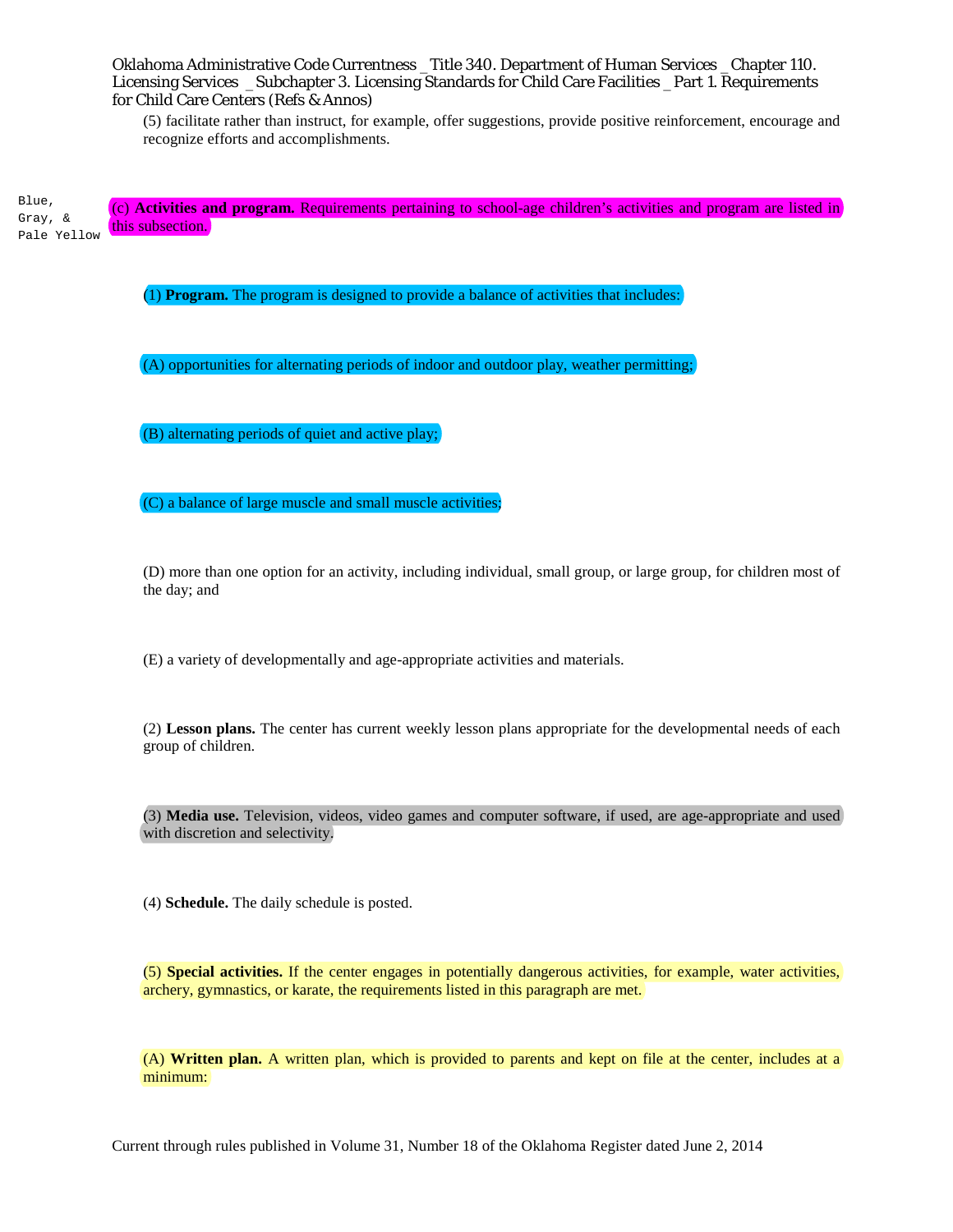(i) qualifications of the supervisor of the activity;

(ii) qualifications of any other staff members necessary for proper supervision;

(iii) number of staff members needed to supervise the activity;

(iv) conditions under which a child may participate in the activity, for example, the age and skill of the child;

(v) any special equipment necessary, for example, life jackets, including the supply and condition; and

(vi) safety practices that must be followed.

(B) **Parental permission.** Written permission from the parent shall be on file with the center.

(C) **Staff requirements.** Staff requirements include a staff member or other designated individual responsible for the activity who:

(i) has documentation of appropriate experience, training, or certification in the program specialty;

(ii) has verification of experience or certification available at the center's office; and

(iii) is present at the site of the activity when it is being carried out by a contracted instructor.

Okla. Admin. Code 340:110-3-25.3

340:110-3-25.3. Care of children with disabilities

(a) **Program.** When children with known disabilities are in care, the program requirements listed in this subsection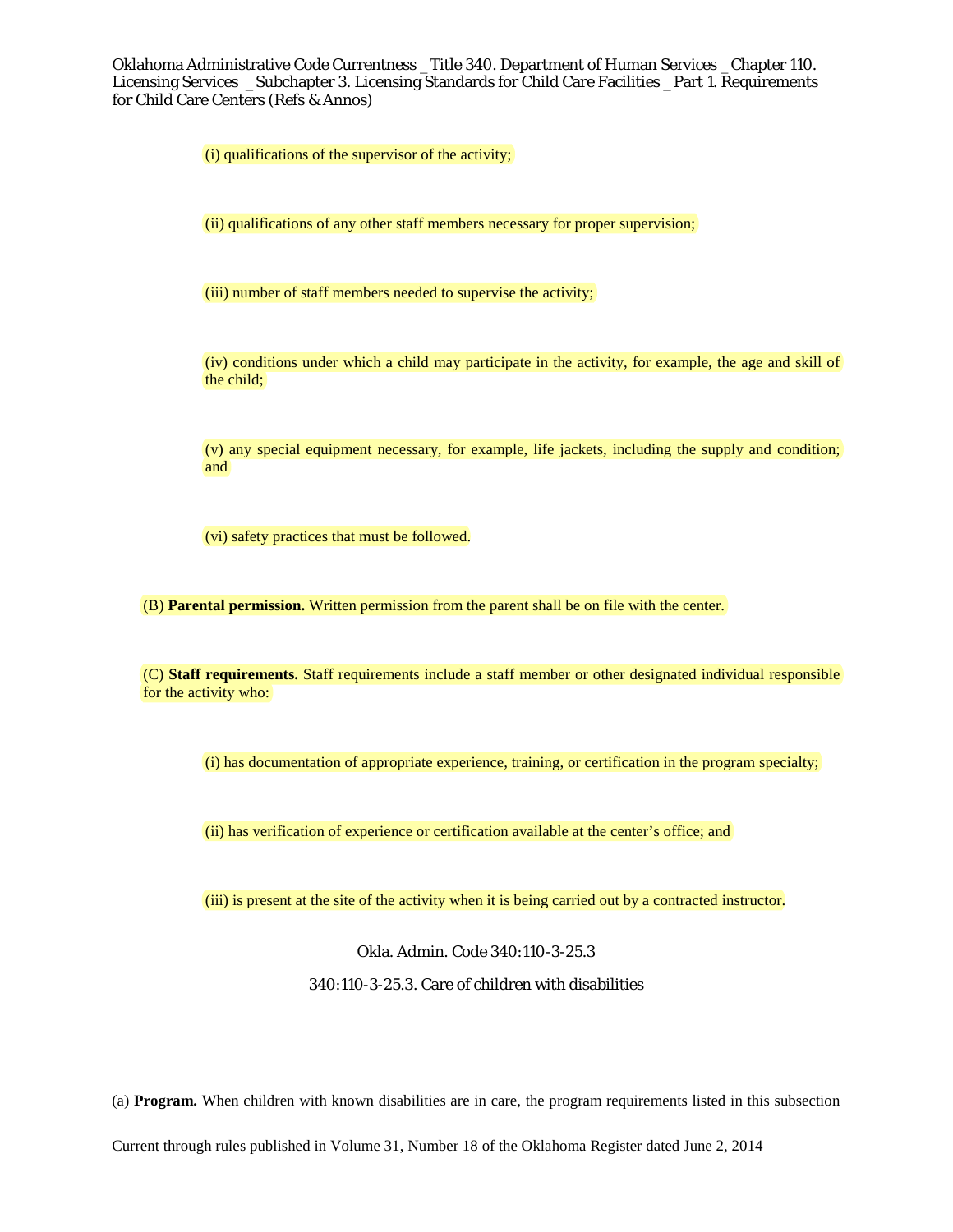(1) **Staff-child ratios.** Additional staffing may be required to ensure the proper supervision and care of all children at the center.

(2) **Activities.** Reasonable accommodations are made to enable a child with disabilities to participate in program activities.

(3) **Placement of children with disabilities.** When placing a child with disabilities in an age group, all areas of the child's development are considered.

(4) **Behavior and guidance.** Guidance of children with disabilities is appropriate to the child's developmental age and type of disability rather than chronological age.

(b) **Staff instruction.** Each teacher who cares for a child with a known disability participates in individualized instruction for that child including review of all information provided by the parent.

# Okla. Admin. Code 340:110-3-25.4

#### 340:110-3-25.4. Water activities

(a) **Parental permission.** Written signed permission from parents for all children participating in swimming activities must be on file at the center.

(b) **Supervision.** Any activity which involves water is supervised constantly. This includes supervision of children in dressing areas.

(1) Staff-child ratios for swimming are met, in accordance with OAC 340:110-3-9.1(f).

(2) Staff are in or at the water and prepared to enter it at any time.

(3) When children are using a pool with a depth of 18 inches or less of water, a staff member who has successfully completed training in first aid and cardiopulmonary resuscitation (CPR) appropriate to the ages of the children is present.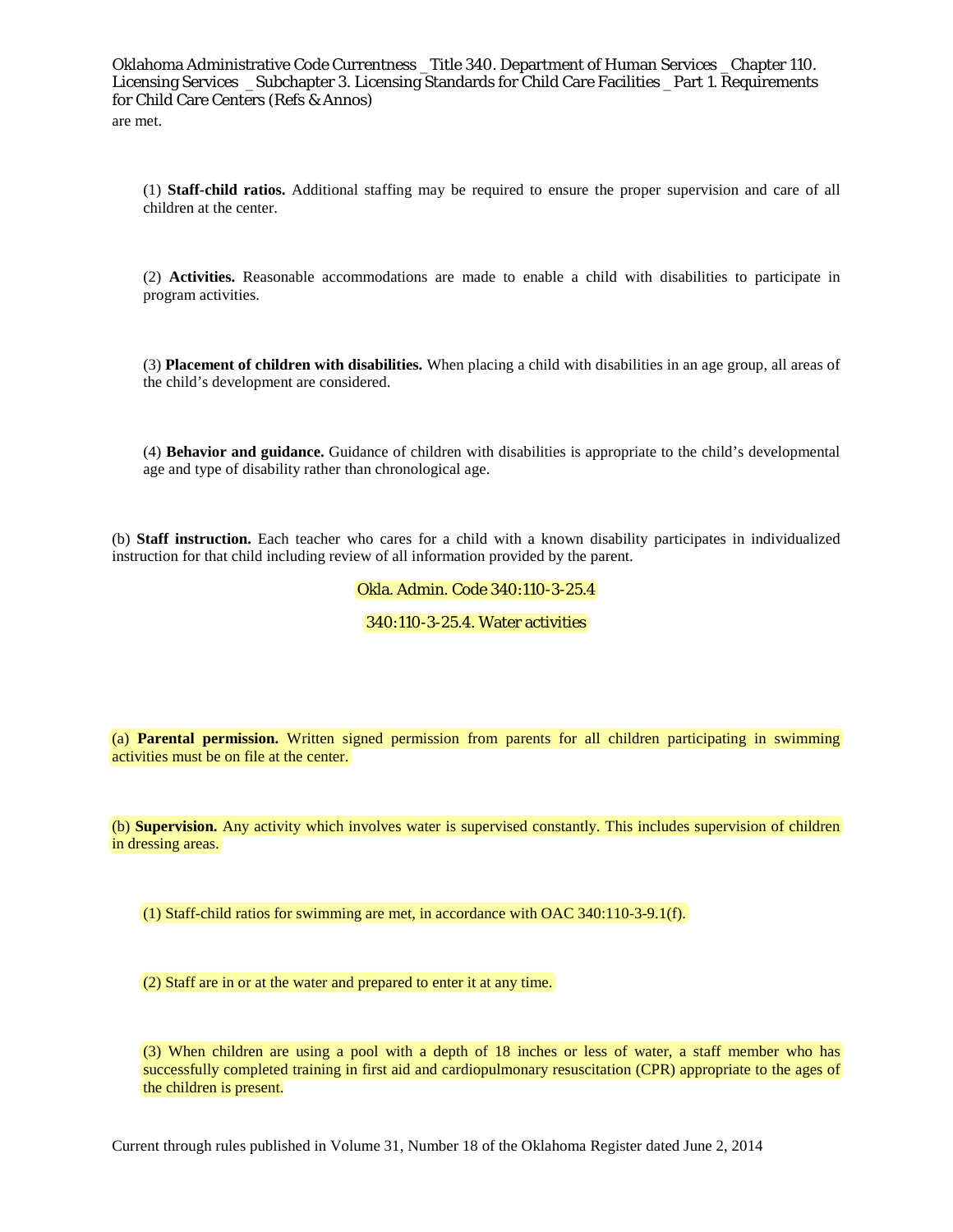(4) When children are using a pool with a depth of more than 18 inches of water, a certified life guard is present.

(c) **Life guard.** If the life guard is a staff member of the center, he or she:

(1) has satisfactorily completed a certified course of instruction in life guarding by or equivalent to that offered by the American Red Cross or YMCA and which includes CPR appropriate to the age of the children;

(2) is not counted in staff-child ratios; and

(3) is responsible for no more than 35 children.

(d) **Safety.** Staff ensures children's safety during water activities. Staff review all swimming and safety rules each time children participate in water activities.

(1) Before children are permitted in water over their shoulders, their swimming skills are tested by a staff member.

(2) There is a system, known to children and staff, for checking to ensure that each child is safe when in the water.

(3) Lifesaving equipment is available at the pool side in accordance with the Oklahoma State Department of Health's Public Bathing Place Regulations, OAC 310:320-3-1.

(e) **Swimming pools.** Swimming pools used by the child care center are considered public bathing places and include permanent wading pools, inground pools, and above-ground pools.

(1) Swimming pools are in compliance with the water quality, occupancy, and fencing standards in Chapter 315, Public Bathing Place Standards and Chapter 320, Public Bathing Place Regulations.

(2) Diving is permitted only when the pool meets design criteria for a diving pool.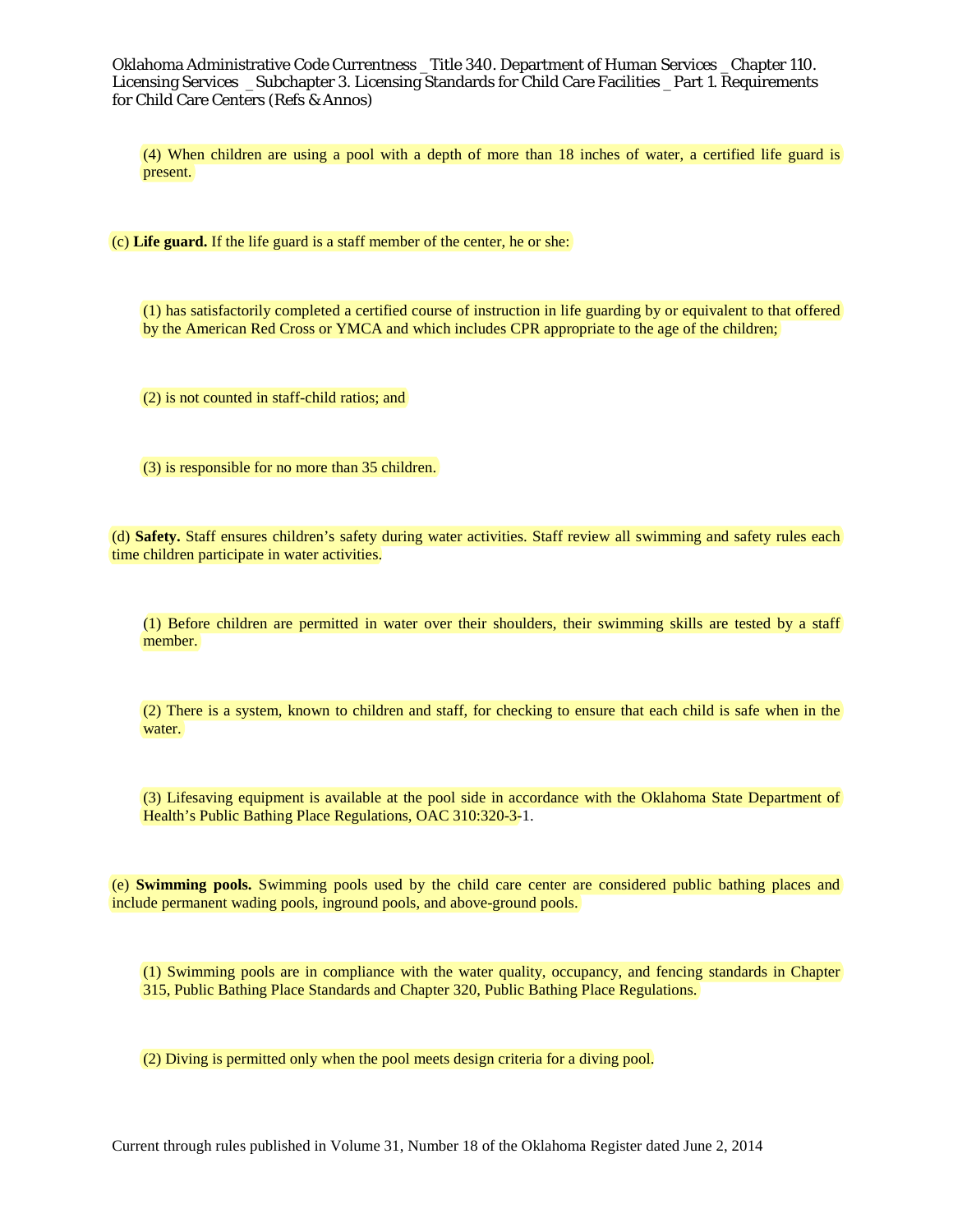(f) **Restrictions.** The center ensures compliance with the requirements in this subsection.

(1) Ponds, pools, hot tubs, stock tanks, or other potential water hazards are inaccessible to children.

(2) Swimming, wading, and boating are not allowed at a lake, pond, or other similar body of water. School-age children may go fishing or boating, if swimming staff-child ratios are met. When boating, appropriately-sized and approved life jackets are worn by children.

(3) Use of saunas, spas, or hot tubs by children is prohibited.

(4) Portable wading pools are prohibited.

Okla. Admin. Code 340:110-3-25.5

340:110-3-25.5. Rest time

(a) **Sleeping space and equipment.** There is an individually assigned sleeping space with bedding for each sleeping child, in accordance with OAC 340:110-3-14.

(1) All sleeping equipment is maintained in good repair, free of holes and tears, in a safe and sanitary condition, and sanitized at least once per week. Cribs, cots, and mats are cleaned and disinfected and sheets are washed before they are used by another child.

(2) Sleeping equipment is of sufficient size to accommodate comfortably the size and weight of the child.

(3) An individual sheet, which covers the entire sleeping surface, and cover for children over 12 months of age are provided. All bedding is in good condition and stored in a sanitary manner.

(4) The cribs, playpens, cots, beds, or mats are spaced to allow easy access by staff and safe evacuation of children.

(5) Each individual mat is at least two inches thick and covered with durable, washable, form-fitting, waterproof material. Inflatable mats are not permitted.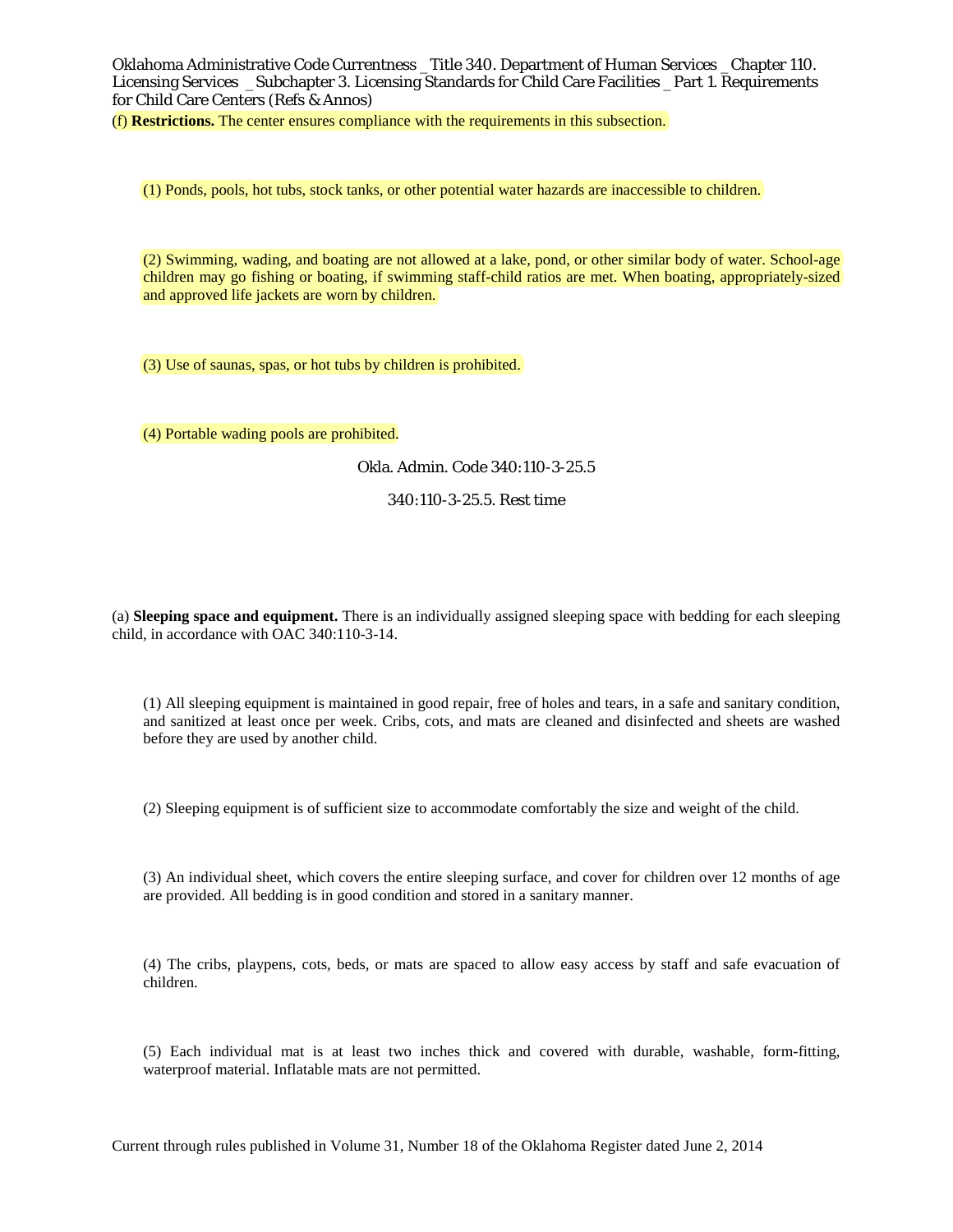(6) Sheets and covers are changed when soiled. Crib sheets are changed at least daily and other bedding at least weekly.

(7) Use of stacked cribs is prohibited.

(8) Infant, toddler, and preschool children are not permitted to sleep on the floor.

(b) **Supervision.** The requirements for supervision of children during rest time in this subsection are met.

(1) Requirements pertaining to number and location of staff during nap time contained in OAC 340:110-3-  $9.1(b)$  and (c) are met.

(2) The light level allows for all children to be observed at all times, in accordance with OAC 340:110-3-  $11(c)(1)(J).$ 

(c) **Rest arrangements for infants, toddlers, and two-year-olds.** Infant rest schedules correspond as closely as possible to the child's individual needs and the schedule established by the parent.

(1) To reduce the risk of Sudden Infant Death Syndrome (SIDS), infants younger than 12 months of age are placed on their back for sleeping unless there is a medical reason the infant should not sleep in this position, as documented by a doctor. This documentation is maintained at the facility.

(2) Infants who are able to turn themselves over are placed initially on their back for sleeping but allowed to sleep in a position they prefer.

(3) Individually assigned cribs, port-a-cribs, or playpens with waterproof mattresses or pads are provided for each infant and toddler. Cribs comply with the safety requirements of OAC 340:110-3-14(b)(2). Children age ten months and older may sleep on low cots or mats when able to stay on them.

(4) Waterbeds, sofas, soft mattresses, pillows, beanbag chairs, and other soft surfaces are prohibited as infant sleeping surfaces.

(5) Pillows, quilts, comforters, sheepskins, stuffed toys, bumper pads, and other soft products are not permitted in infant cribs or playpens. Sheets fit the mattress snugly.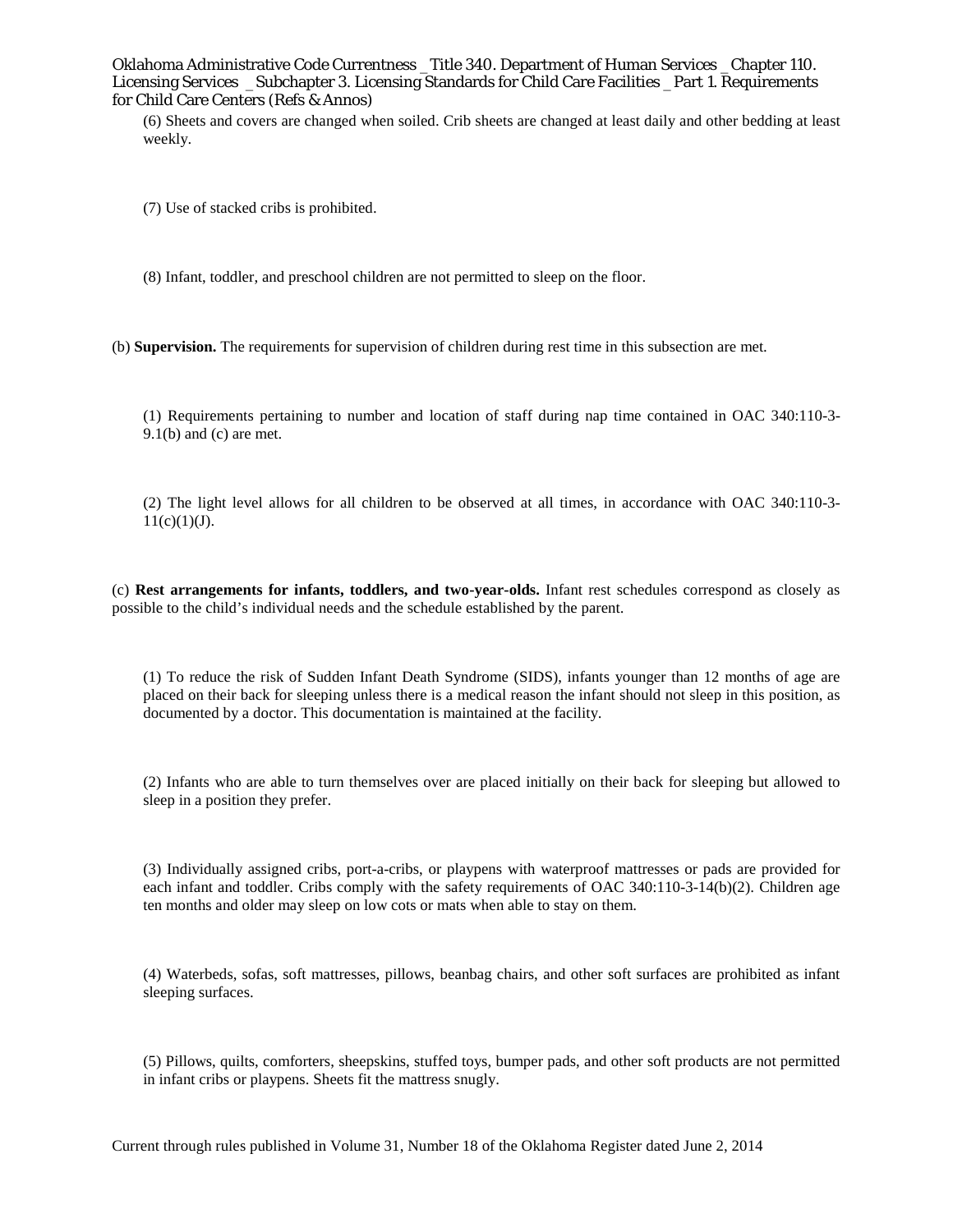(6) Cribs, port-a-cribs, and playpens are placed so that children occupying them do not have access to cords or ropes, such as venetian blind cords.

(7) Only one child occupies a crib, cot, or mat at any time except during an evacuation.

(8) Staff do not cover children's heads with bedding.

(9) Crib railings are fully raised and secured when the child is in the crib.

- (10) No restraining devices of any type are used in cribs.
- (11) Children are not forced to remain on cots once they have rested.

(d) **Rest arrangements for preschool children.** The center complies with the requirements pertaining to rest for preschool children contained in this subsection.

(1) There is an individually assigned cot, bed, or mat with bedding for each preschool child who remains more than five consecutive hours in the child care center.

(2) Children who do not sleep have quiet activities available and are not required to remain on their cots or mats for an entire nap period.

(e) **Rest periods for school-age children.** School-age children are not required to take naps.

(1) On days when school is not in session, quiet activities may be provided instead of rest time.

(2) For children choosing to rest, a cot, bed, or mat with sheet and a cover is provided.

# Okla. Admin. Code 340:110-3-25.6

#### 340:110-3-25.6. Night-time care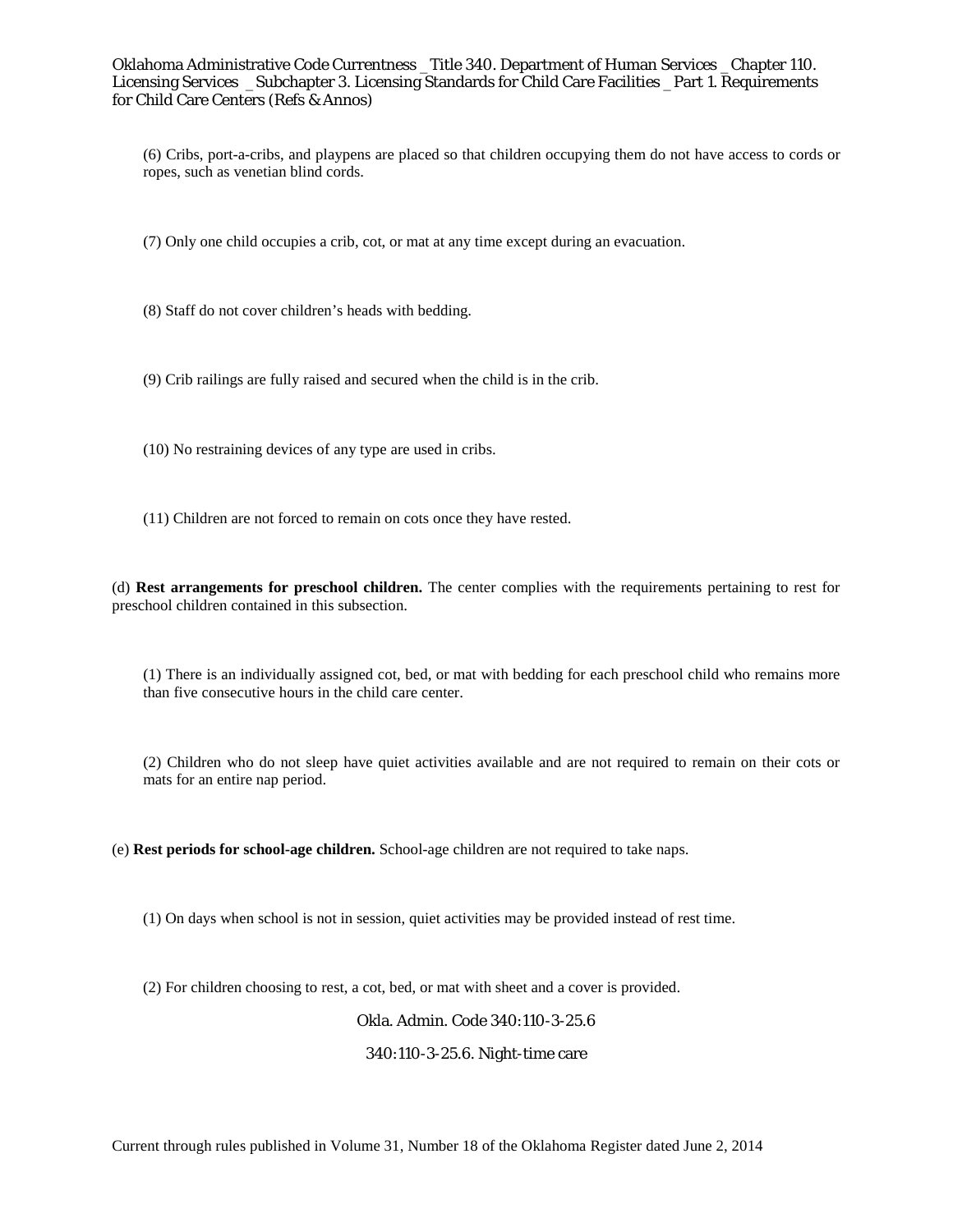(a) **Requirements.** When children spend the night, the center complies with the requirements contained in this Section.

(b) **Maximum time.** Under no circumstance is a child in care for over 24 consecutive hours.

(c) **Supervision of sleeping or resting children.** All staff members required to meet staff-child ratios are awake at all times.

- (1) A staff person remains with each group.
- (2) Other staff required to meet staff-child ratios remain in the building.

(d) **Sleeping space and equipment.** Requirements for sleeping space and equipment contained in OAC 340:110-3- 25.5 are met. Mats are not used for overnight care. Each cot or bed has:

(1) a waterproof pad or mattress, pillow, pillow case, and two sheets;

- (2) the bottom sheet properly secured; and
- (3) additional covers available.
- (e) **Safety.** The center complies with the safety requirements in this subsection.
	- (1) Emergency lighting devices are installed throughout centers that provide night care.

(2) The center maintains lighting levels bright enough to accommodate activities with comfort and allow the caregiver to see resting children's facial features.

(3) Sleeping accommodations are restricted to ground floor areas.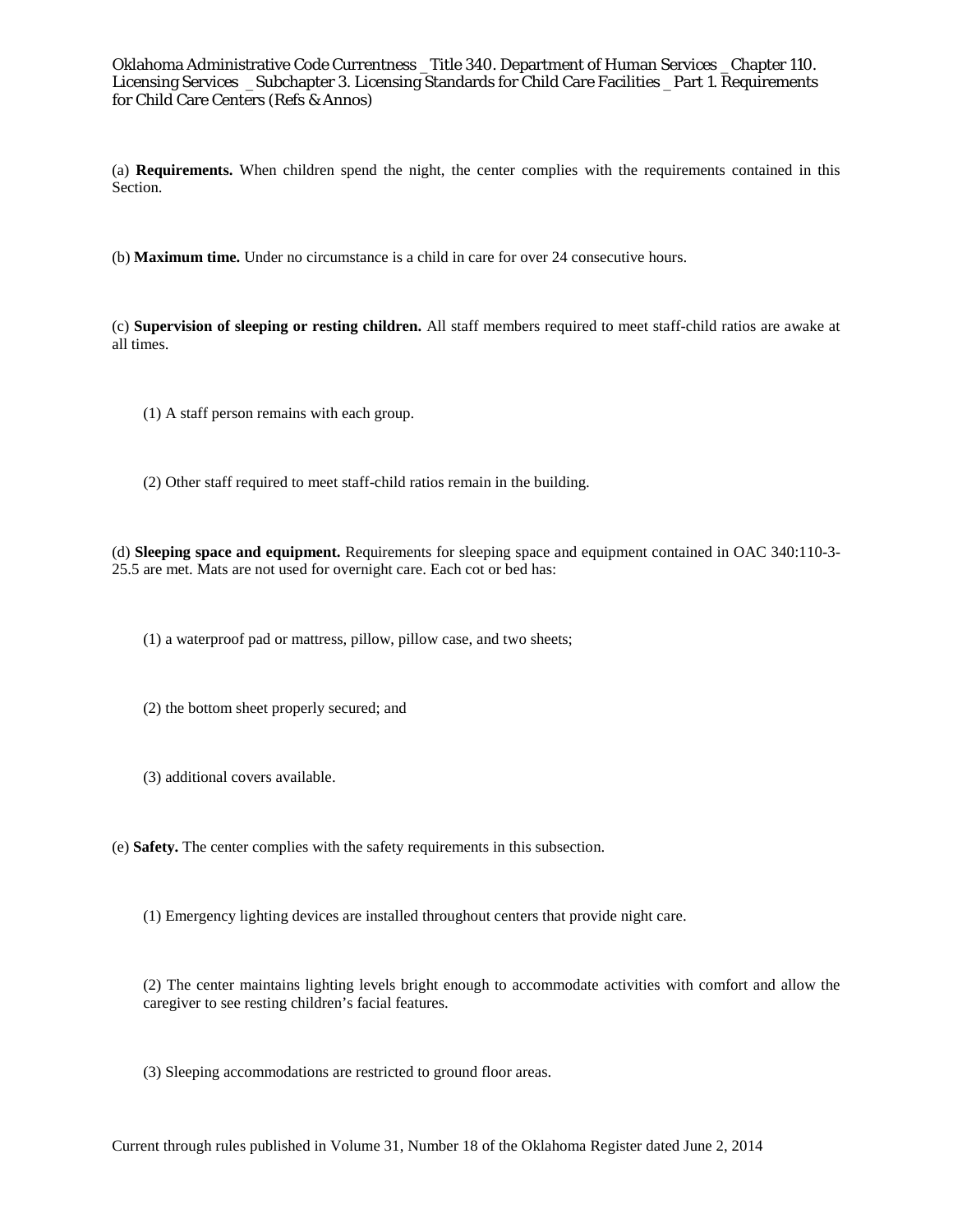(4) Child care centers that operate on a 24-hour per day basis may be required to meet other construction requirements in state-adopted codes as determined by the state or local fire marshal.

(f) **Personal hygiene.** The center provides for children's hygiene needs in accordance with the requirements in this subsection.

(1) Arrangements are made for personal hygiene, including bathing and tooth-brushing. Toothbrushes are stored in a sanitary manner.

(2) Privacy is ensured for children while they are washing and when they are changing clothes.

Okla. Admin. Code 340:110-3-26 340:110-3-26. Behavior and guidance Green & Blue

(a) **Appropriate discipline.** Discipline is required to be constructive and educational and appropriate to the child's age and circumstances.

(b) **Staff requirements.** Staff members:

(1) recognize and encourage acceptable behavior;

(2) teach by example and use fair and consistent rules in a relaxed atmosphere with discipline that is relevant to the child's behavior;

(3) supervise with an attitude of understanding and firmness;

(4) give clear directions and provide guidance appropriate to the child's level of understanding;

(5) redirect children by stating alternatives when behavior is unacceptable;

(6) speak so that children understand that they and their feelings are acceptable but unacceptable action or behavior is not;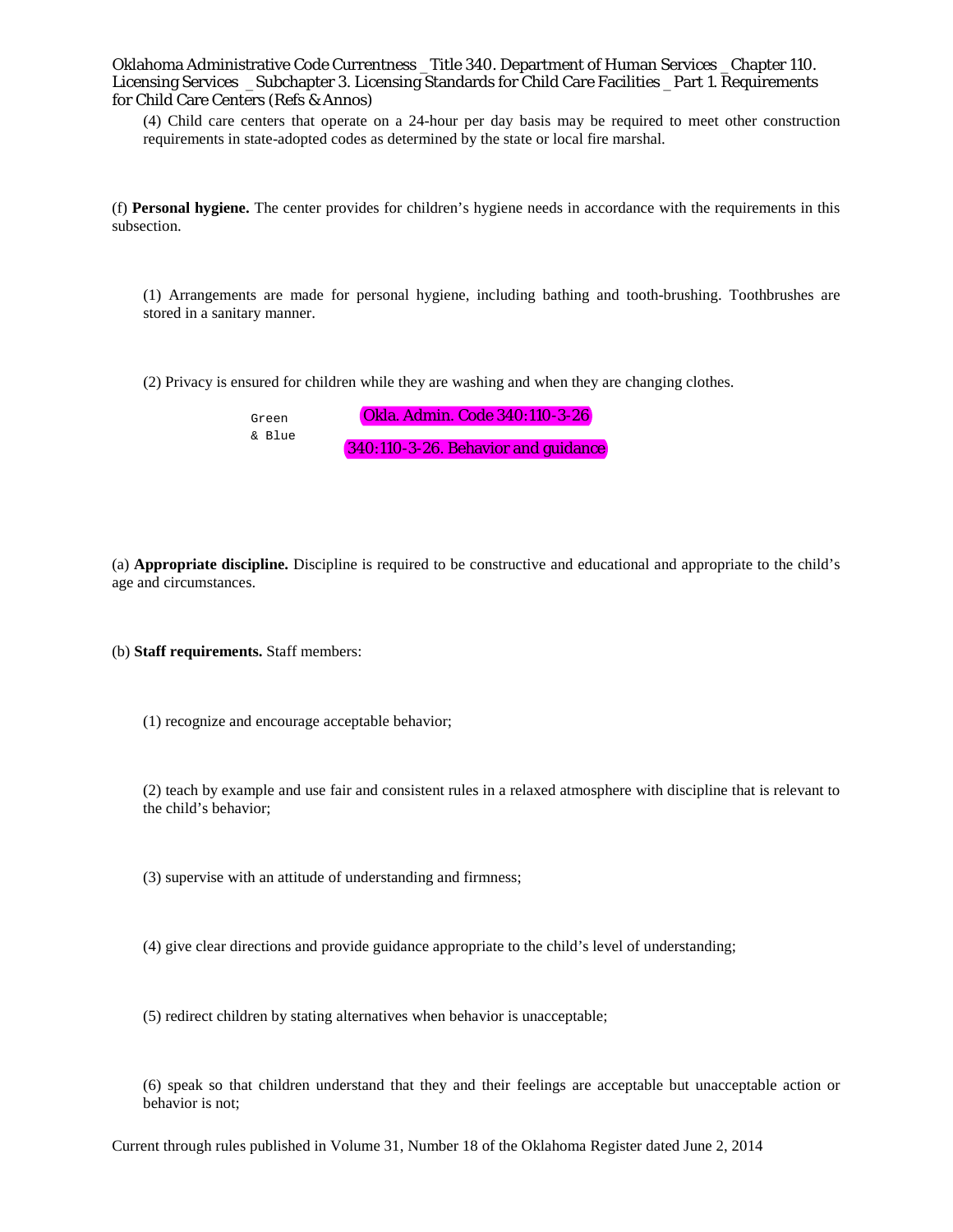(7) encourage children to control their own behavior, cooperate with others, and solve problems by talking things out;

(8) give guidance in activities in an orderly fashion including a choice of interesting planned activities;

(9) help children feel successful at a task and give options for other tasks if the one chosen proves too difficult;

(10) prepare children for the next activity a few minutes ahead and allow them to wind down from one activity before beginning another;

(11) use "time-out" periods only as necessary to enable the child to gain control of himself or herself. Time-out periods do not exceed five minutes. One minute of time-out for each year of a child's age is recommended. The child is allowed to rejoin the group as soon as the child regains control;

(12) use safe, natural, and logical consequences to address inappropriate behavior; (13) maintain perspective about school-agers' misbehavior, recognizing that every infraction does not warrant staff attention or intervention; and

(14) when necessary, intervene as quickly as possible to ensure the safety of all children.

(c) **Restrictions.** Staff are prohibited from: Green & Blue

> (1) subjecting a child to punishment of a physical nature, for example, shaking, striking, spanking, swatting, thumping, pinching, popping, shoving, spatting, biting, hair pulling, yanking, slamming, excessive exercise, or any cruel treatment that may cause pain;

(2) putting anything in or on a child's mouth as punishment;

(3) restraining a child by any means other than holding and then for only as long as is necessary for the child to regain control;

(4) subjecting a child to punishment of a psychological nature, for example, humiliation by derogatory or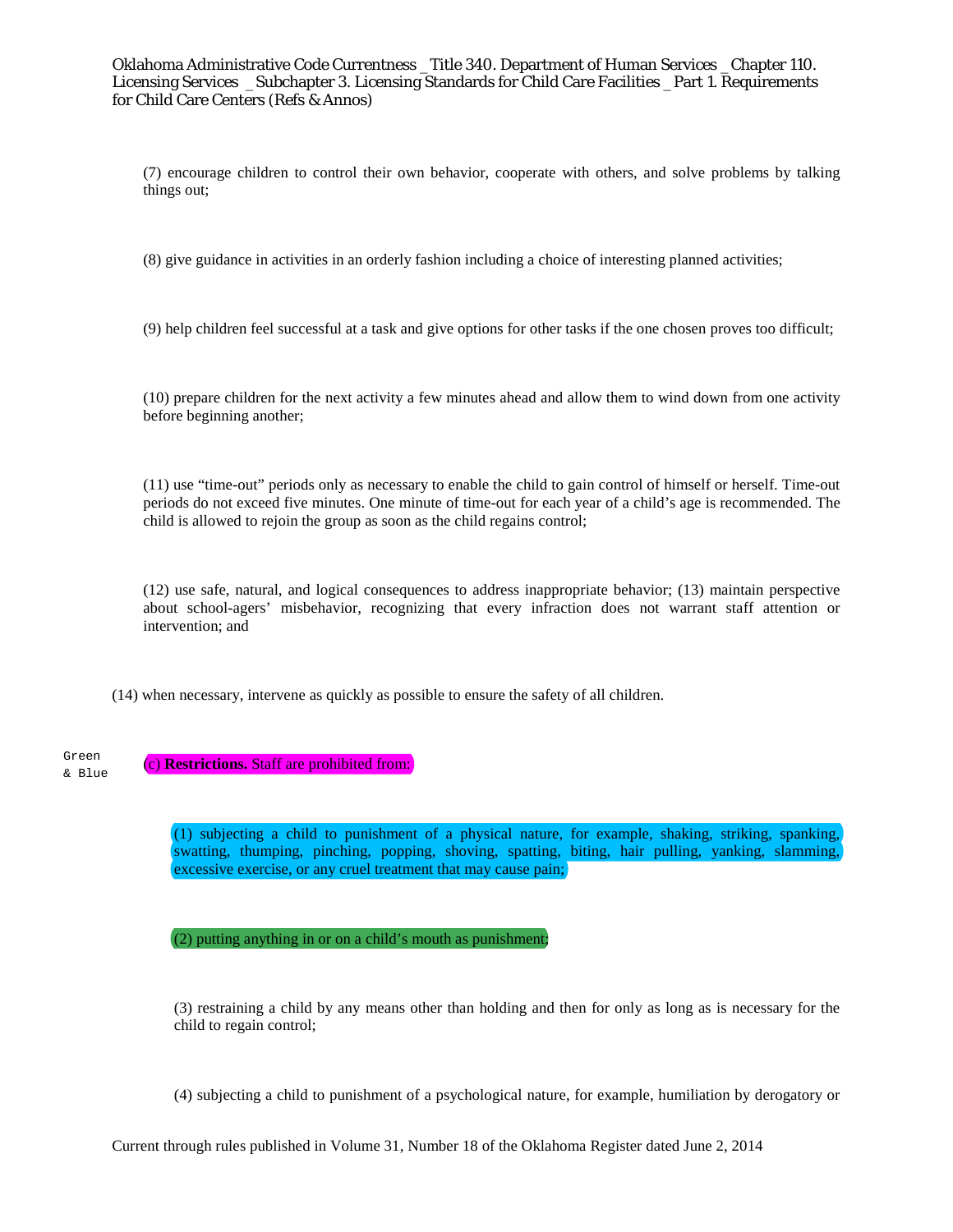sarcastic remarks about the child or the child's family's race, gender, religion, or cultural background;

(5) using harsh or profane language or actual or implied threats of physical punishment;

(6) punishing or threatening a child in association with food, rest, or toilet training;

(7) isolating a child without supervision or placing him or her in a dark area;

(8) permitting a child to discipline other children;

(9) punishing an entire group due to the actions of a few children;

(10) seeking or accepting parental permission to use any punishment or act prohibited by the requirements contained in this subsection; and

(11) participating in personal activities that interfere with the adequate supervision of children, such as visitors and phone calls.

Okla. Admin. Code 340:110-3-27

340:110-3-27. Health

(a) **Cleanliness.** Requirements pertaining to cleanliness are listed in this subsection.

(1) Caregivers attend promptly to children's personal hygiene needs.

(2) Caregivers thoroughly wash their hands with soap and warm, running water:

(A) before handling food;

(B) before feeding children or eating;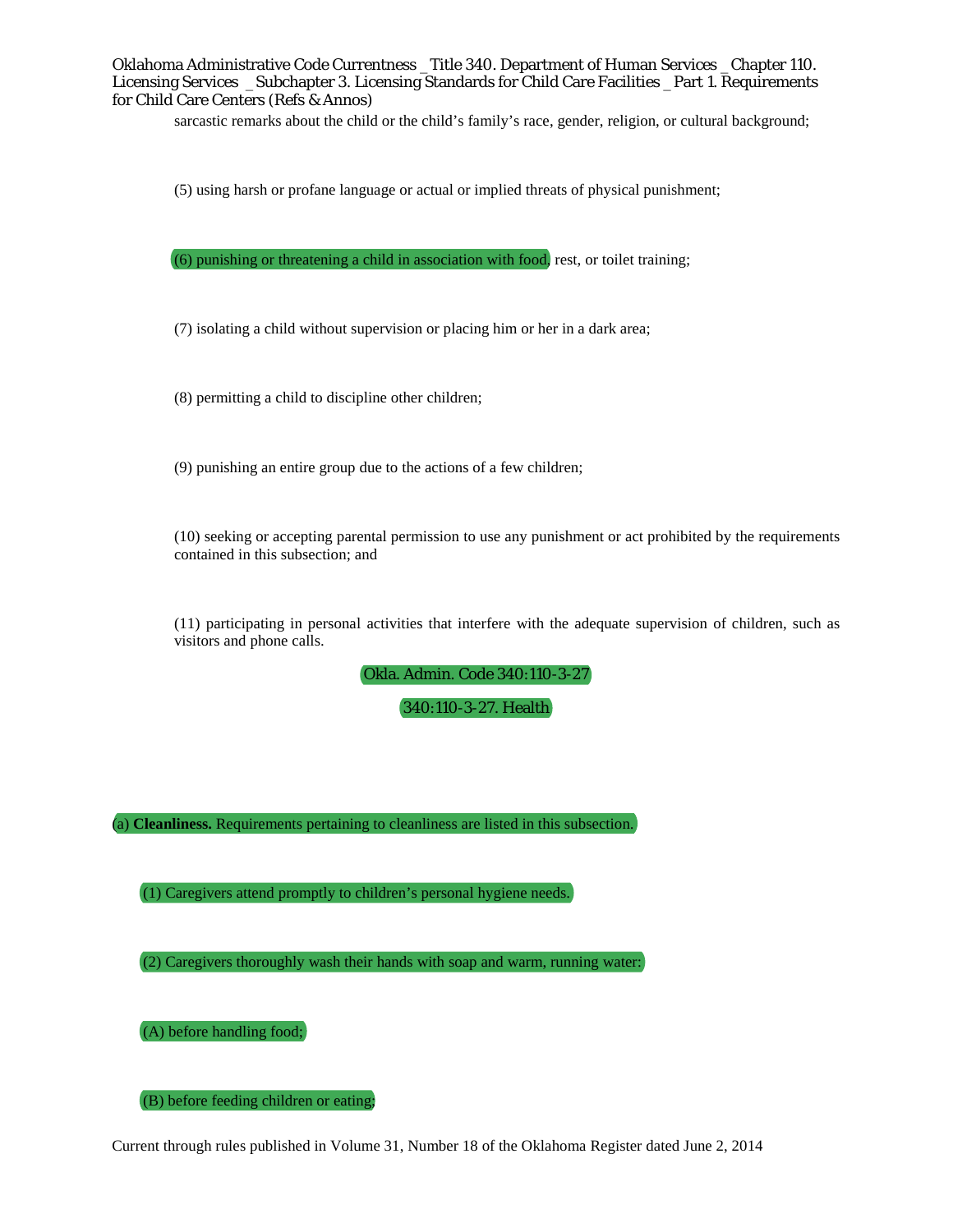(C) after diapering or toileting;

(D) after touching or cleaning up body fluids, including wiping noses;

(E) after handling or feeding pets;

(F) after playing outdoors or in sand or water; and

(G) before medication is dispensed.

(3) Staff ensure that children wash their hands with soap and warm, running water:

(A) before eating;

(B) after toileting;

(C) after handling pets;

(D) after playing outdoors or in sand or water; and

(E) after wiping their noses.

(4) When a child older than three years of age in diapers is cared for in a room without a diaper-changing area, arrangements are made for sanitary diaper changing, hand-washing, and privacy.

(5) A child's wet or soiled clothing is changed immediately, and placed in a labeled, sealed, moisture-proof bag to be sent home. A supply of clean clothing is available.

(6) Toys and items that are in contact with children's mouths are washed and sanitized after each child's use or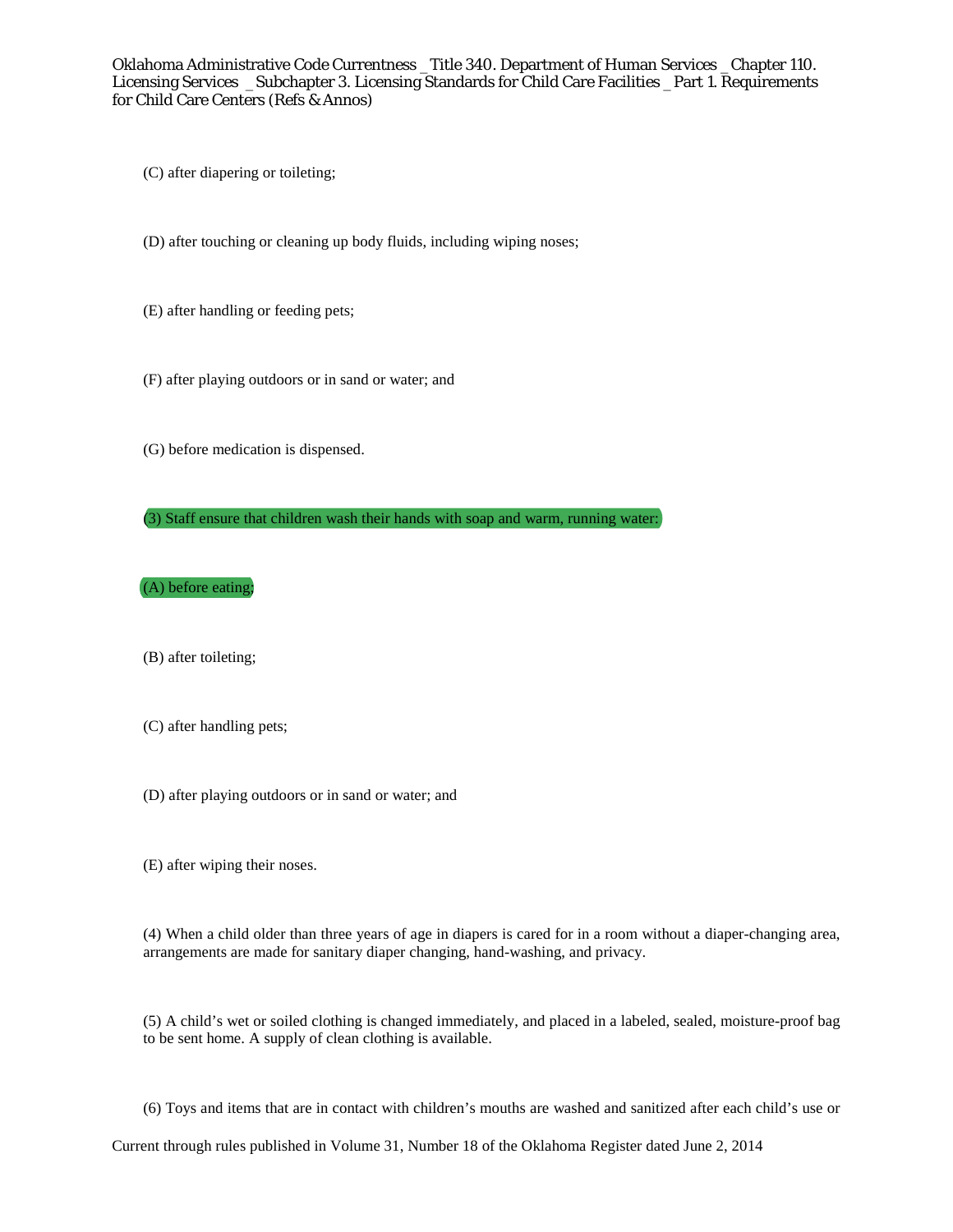as needed; and if contaminated by other body fluids, toys, and equipment are set aside to be washed and sanitized.

(7) Each toilet article, for example, wash cloth, towel, comb, or toothbrush, is individually assigned and stored and is not used jointly by or on children.

(b) **Health records.** Upon admission of a child, parents are required to submit the child's immunization record, a listing of special health needs, and the name of the child's physician.

(c) **Immunizations.** Children have or are in the process of obtaining all required immunizations at the medically appropriate time. If a child is accepted for whom an exemption is claimed, documentation of the exemption is kept on file at the center.

(d) **Disease control.** At the time of enrollment, parents are informed of the center's policy regarding ill children.

(1) Each child is carefully observed by staff members for symptoms of illness or infestation.

(2) Any child showing symptoms of illness or infestation is separated from the group and parents are notified as needed.

(3) The local or state health department is notified upon discovery of any case of hepatitis, meningitis, Shigellosis, Giardiasis, measles, rubella, whooping cough, tuberculosis, E coli 0157:H7, Salmonellosis, or any Haemophilus influenza invasive disease in any person associated with the center. If a center has concerns about the health of a child, the local or state health department may be contacted.

(4) Cots, cribs, bedding, and play equipment are cleaned and sanitized after use by an ill child.

(5) Disposable, nonporous gloves are used to clean up blood, vomit, or body fluids that may contain blood. Disposable gloves are discarded in a closed container immediately after use, and staff wash their hands.

(6) A commercial sanitizer or a bleach solution of one tablespoon of bleach to one gallon of warm water, made fresh daily, is used to sanitize surfaces whenever needed.

(7) For diaper-changing surfaces, the solution used is: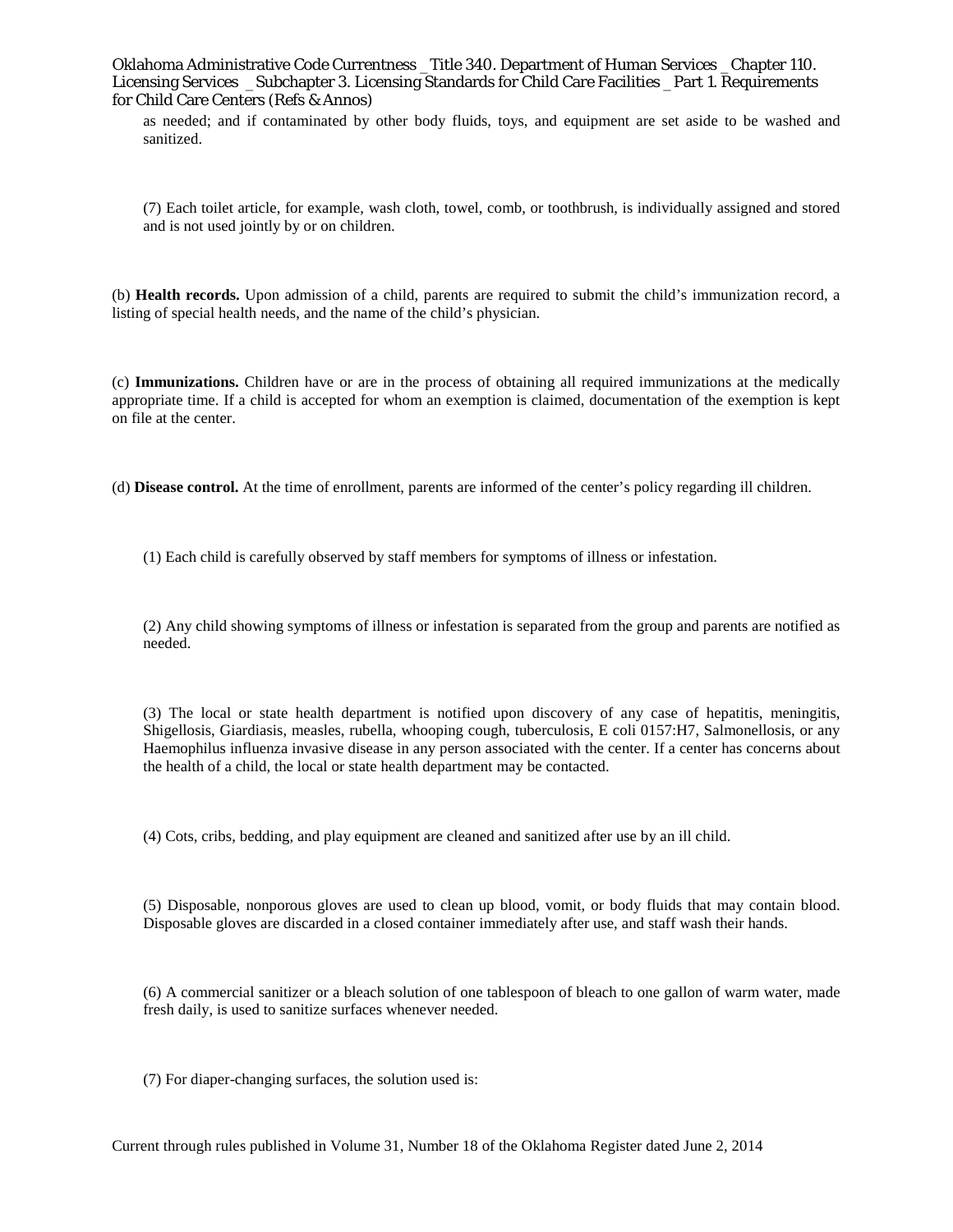(A) one-fourth cup of bleach to one gallon of water;

(B) two tablespoons of bleach to one-half gallon of water;

(C) one tablespoon bleach to one quart of water; or

(D) two teaspoons of bleach to one pint of water.

(8) Parents are notified as soon as possible of children's exposure to a contagious illness or infestation.

(9) Staff with symptoms of a communicable disease or illness are not permitted in the center.

(10) A child's temperature is not taken orally or rectally.

(e) **Medication.** The requirements pertaining to administering medication are contained in this subsection.

(1) The parent signs an authorization for center staff to administer each medication. Directions are recorded for the proper amount (dosage), including time and days medication is to be administered.

(2) If a child has a chronic medical problem, the parent may sign a medication authorization for up to a ninemonth period for prescribed medication to be administered by staff as needed. The child's parents are notified whenever medication is administered.

(3) Prescription medication is not administered unless the medication is a part of a prescribed therapeutic treatment.

(4) Medication is provided by the parent in the original container and labeled with the child's full name.

(5) Staff administers medication according to the label or written doctor's directions and only to the child for whom it is intended.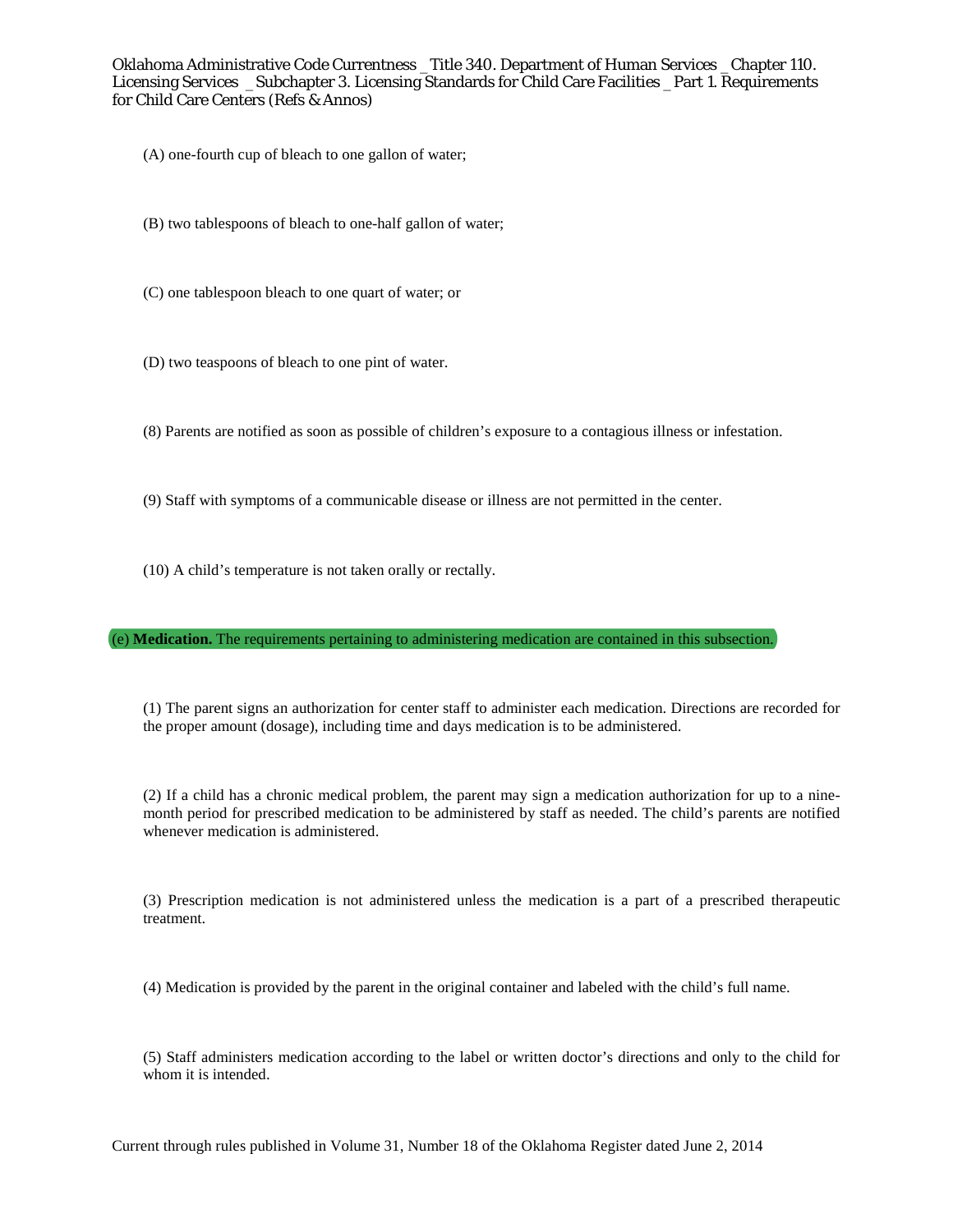(6) To avoid duplication, each dosage administered is recorded on individual medication logs by designated staff. Medication logs are readily available to parents.

(7) All medications are inaccessible to children and stored in a manner which prevents contamination of food.

(8) Medication is either returned to the parent or disposed of properly when it is out-of-date or the child has withdrawn from the center.

(f) **Injuries.** The center:

(1) contacts poison control with any suspected child poisonings;

(2) notifies parents as soon as possible of any known cuts, burns, animal bites, or injuries that may need evaluation by a physician; and

(3) maintains a log or report of all injuries that occur at the program.

(g) **Emergency procedures.** A written emergency procedure for severe injury or acute illness is prominently displayed at the child care center. The emergency procedure includes:

(1) administration of first aid and location of the first aid kit;

(2) name and telephone number of the emergency service, physician and/or clinic;

(3) notification of parent; and

(4) notification of Division of Child Care Licensing Services regarding the death of a child while in care or any injury to a child that requires emergency medical attention, in accordance with OAC 340:110-3-5(c)(5)(G) and (H).

(h) **First aid kits.** Readily available first aid kits are maintained in the center and are taken on each field trip.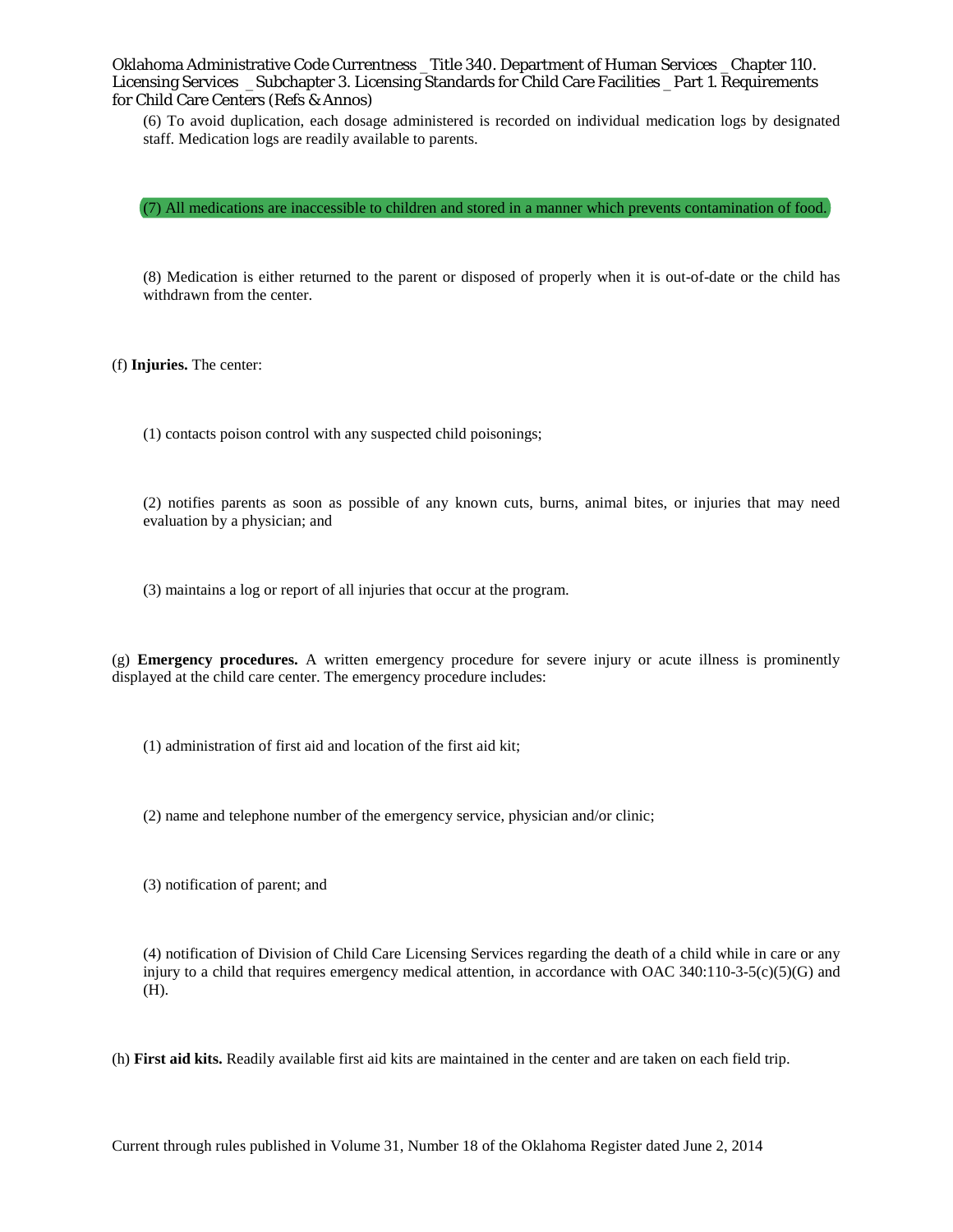(1) Each kit is a closed container for storing first aid supplies which is accessible to staff at all times but inaccessible to children.

- (2) First aid kits are restocked as needed.
- (3) At a minimum, the first aid kit contains:
- (A) disposable nonporous gloves;
- (B) blunt-tipped scissors;
- (C) tweezers;
- (D) a thermometer;
- (E) bandage tape;
- (F) sterile gauze pads;
- (G) rolled flexible or stretch gauze;
- (H) non-medicated adhesive strips; and
- (I) current standard first aid text or equivalent first aid guide.
- (4) First aid kits taken on field trips also include:
- (A) liquid soap and water or individually packaged towelettes;
- (B) pen or pencil and note pad;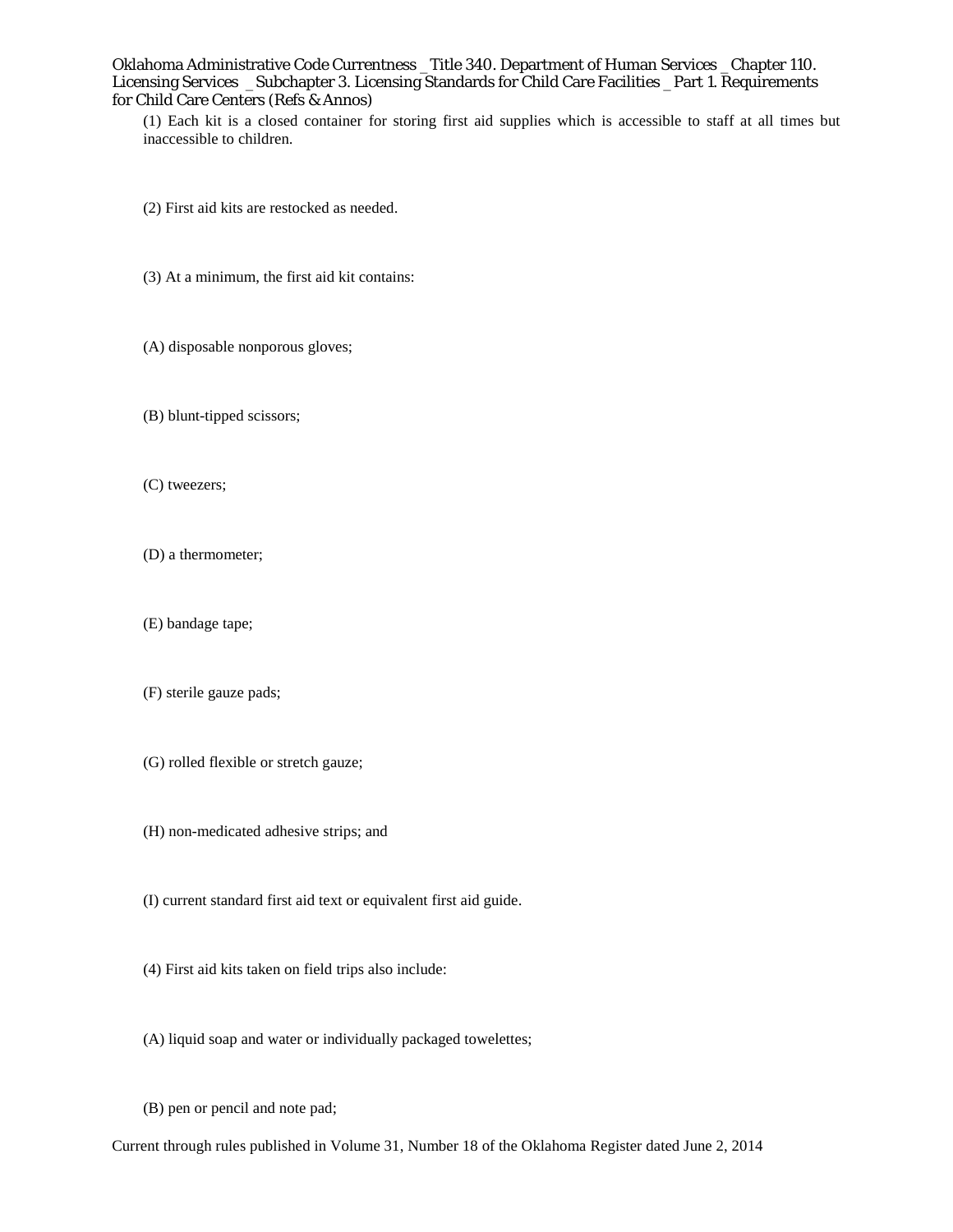(C) cold pack;

(D) coins for use in a pay phone;

(E) the poison control center telephone number, 1-800-222-1222; and

(F) plastic bags for disposal of items contaminated with blood and/or body fluids.

Okla. Admin. Code 340:110-3-28

340:110-3-28. Food and nutrition

(a) **Meals.** Children remaining in the center over a four-hour period are served a balanced meal that provides at least one-third of their total daily nutritional requirements.

(1) Food is provided for all children in care. For infants in care or for a child who has a special dietary need, including health or religious restrictions, parents may be requested to supplement the center's food service.

(2) School-age children may provide their own meals if the requirements contained in this paragraph are met.

(A) All sack lunches containing perishable foods are refrigerated at 41 degrees F or below, and a thermometer is in the refrigerator or ice chest. If an ice chest is used to refrigerate perishable food or milk:

(i) the food or milk is served within four hours and is not re-served or re-refrigerated;

(ii) packaged food is not stored in contact with water or undrained ice;

(iii) self-wrapped sandwiches are not stored in direct contact with ice; and

(iv) ice used for refrigeration is not used for any other purpose.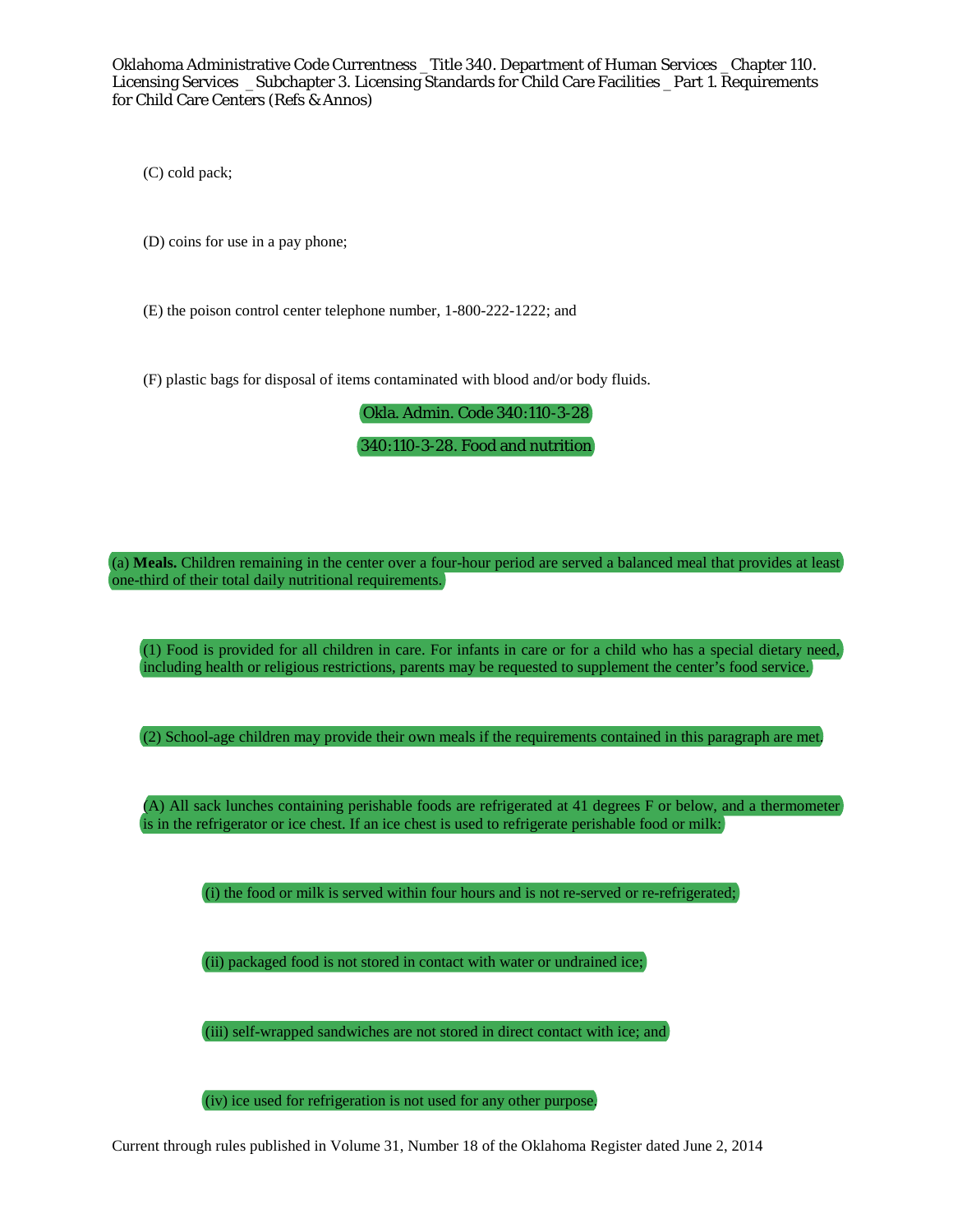(B) Additional food is provided to children who bring a lunch that fails to meet at least one-third of their total daily nutritional requirements.

(C) A meal is provided to a child who fails to bring one.

(D) Milk is provided for all children.

(3) Second servings are available for children.

(4) Children are encouraged, but not forced, to eat.

(b) **Food service plan.** The center's food service plan and sample menu reflecting the required food service are filed with the Oklahoma Department of Human Services (OKDHS).

(1) When all-day care is provided, a breakfast or morning snack, a noon meal, and an afternoon snack are served to children.

(2) When evening care is provided, an evening meal and evening snack are served.

(3) When children remain all night, an evening meal, evening snack, and breakfast are served.

(c) **Menu posting.** Current weekly menus of food provided by the center are posted at all times.

(1) A duplicate menu is posted in the kitchen for the cook's use.

(2) Menus are closely followed, although reasonable substitutions are permissible if posted.

(d) **Food storage and preparation.**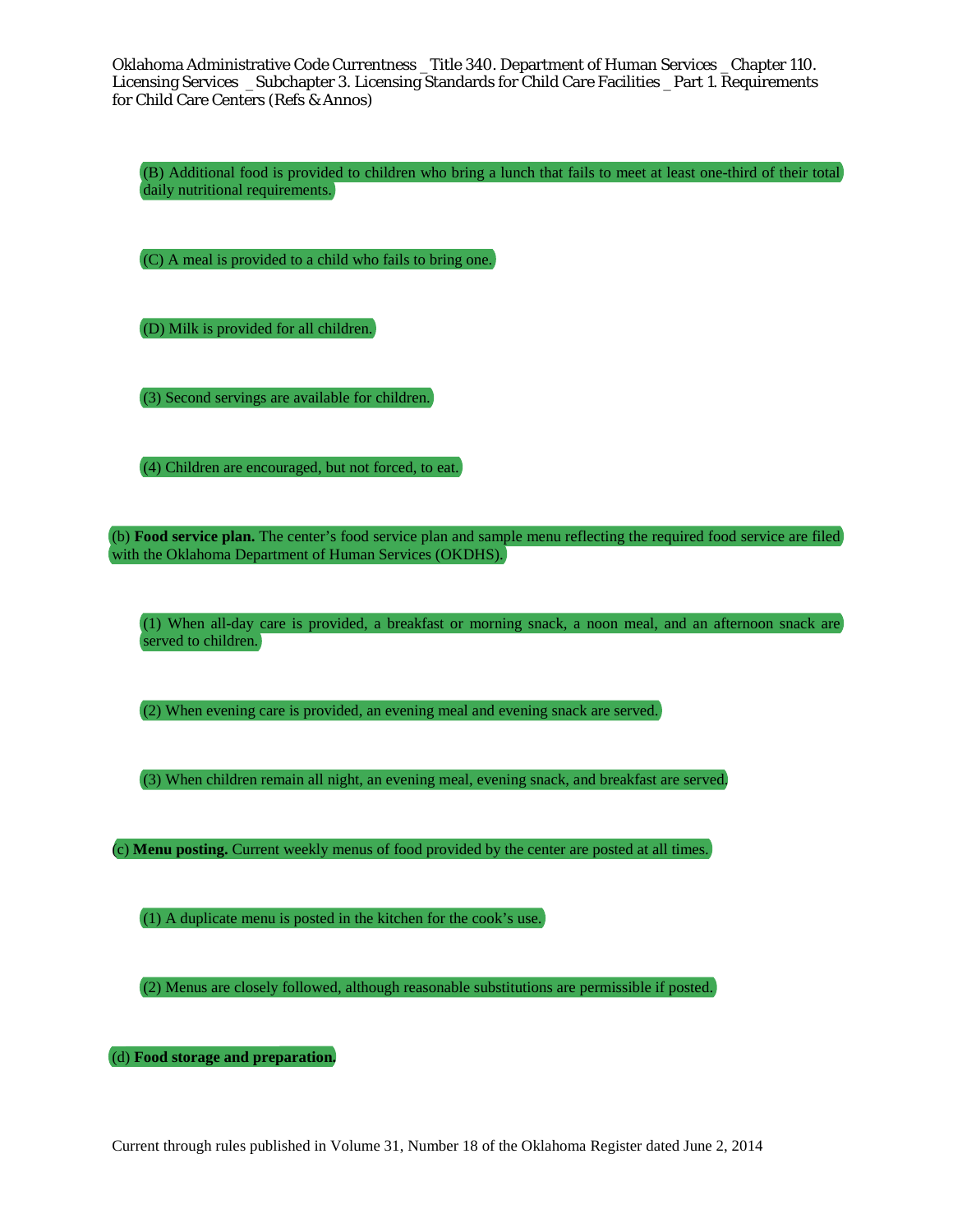(1) Food storage and preparation comply with food service and sanitation requirements in OAC 340:110-3-31.

(2) Only commercially pre-packaged non-potentially hazardous food items may be brought from individual homes for consumption by a group of children.

(e) **Water.** Safe drinking water is freely available to children at all times. Children are encouraged to drink water throughout the day.

Okla. Admin. Code 340:110-3-29

340:110-3-29. Transportation

(a) **Center responsibility.** When transportation, including field trips, is provided by paid staff or volunteers, all requirements regarding transportation are met.

(1) The vehicle and operator of a vehicle used to transport children are in compliance with all applicable state laws.

(2) Written permission from parents or guardian for transportation of their child is on file at the center.

(3) Parents receive prior notification of each field trip. Written parental permission is only required for participation in swimming and other potentially dangerous activities, in accordance with OAC 340:110-3-  $25.2(c)(5)$ .

(4) Supervision of the children begins at the designated pick-up time.

(5) The driver is responsible for leaving the child only with the person or school designated by the parent. Written instructions and approval from the parent for such a plan is required.

(6) Effective June 2007, programs providing transportation for children younger than six years of age must have one staff person with current documentation of training in an Oklahoma Department of Human Services (OKDHS) approved child passenger safety course.

(A) Information from the training is shared with all other staff who transport children.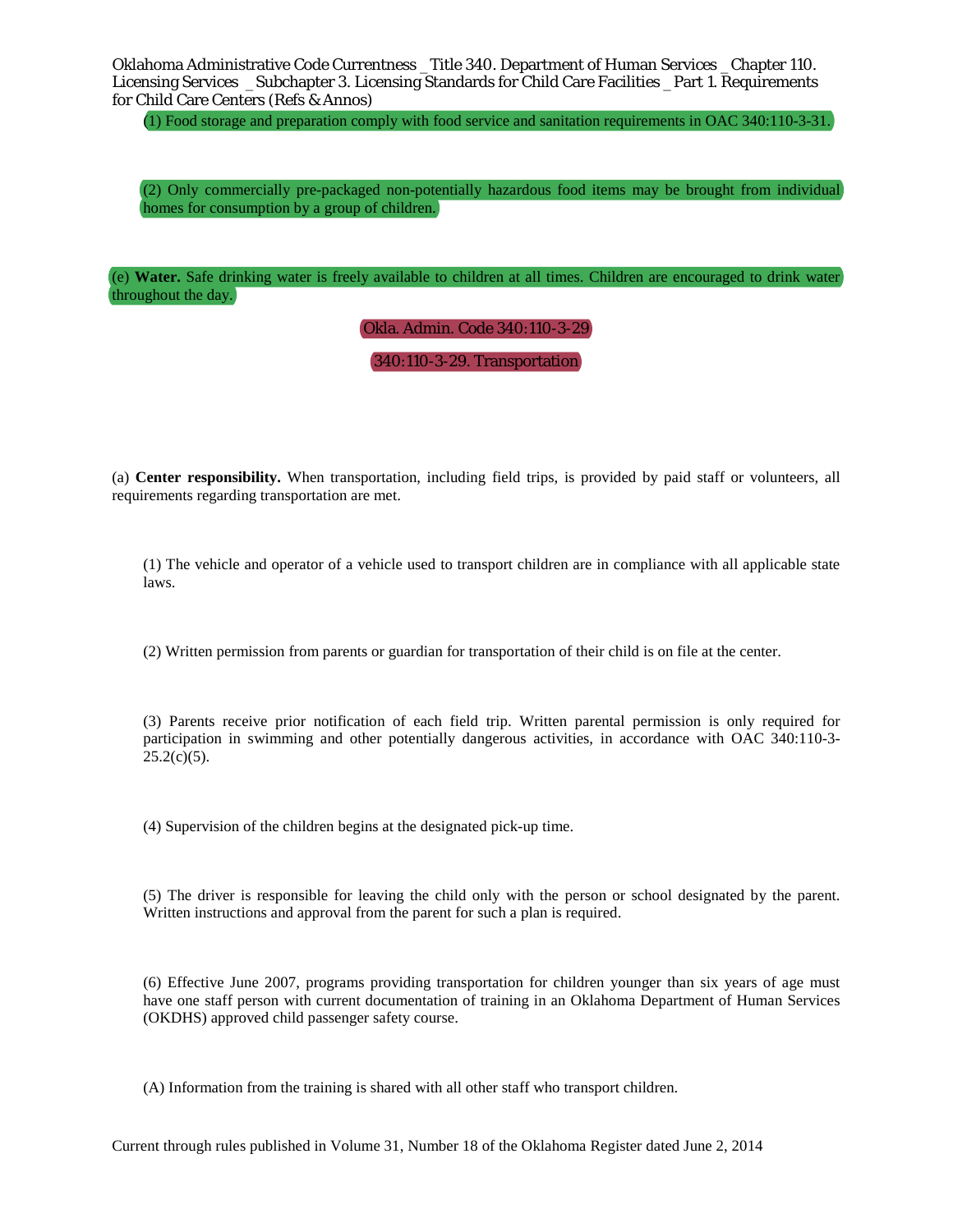(B) After May 2007, any staff used to meet this requirement has 60 days to obtain this training.

- (b) **Driver qualifications.** All drivers, including volunteers, must:
	- (1) be at least 21 years old;

(2) have an operator's license of the type appropriate for the vehicle that is valid in the driver's state of residence;

(3) have no conviction within the last three years of driving under the influence of alcohol or drugs or other impaired driving offense; and

(4) if driving a vehicle designed to transport ten or more passengers, complete training specific to the safe operation of that type of vehicle within three months of providing transportation to children.

#### (c) **Staff-child ratios.**

(1) When transporting children younger than four years of age, proper staff-child ratios are maintained without counting the driver. Centers with only one staff person, or who transport one or two children, may provide transportation locally without a second staff person.

(2) For children four years old and older, the driver may be counted toward meeting the staff-child ratio.

## (d) **Safety procedures.**

(1) A schedule showing accurate route and itinerary is planned and kept at the center to show approximately where the vehicle is at all times. If the vehicle is equipped with a mobile communication system, route information is not required.

- (2) The driver is provided with:
- (A) a copy of the scheduled route;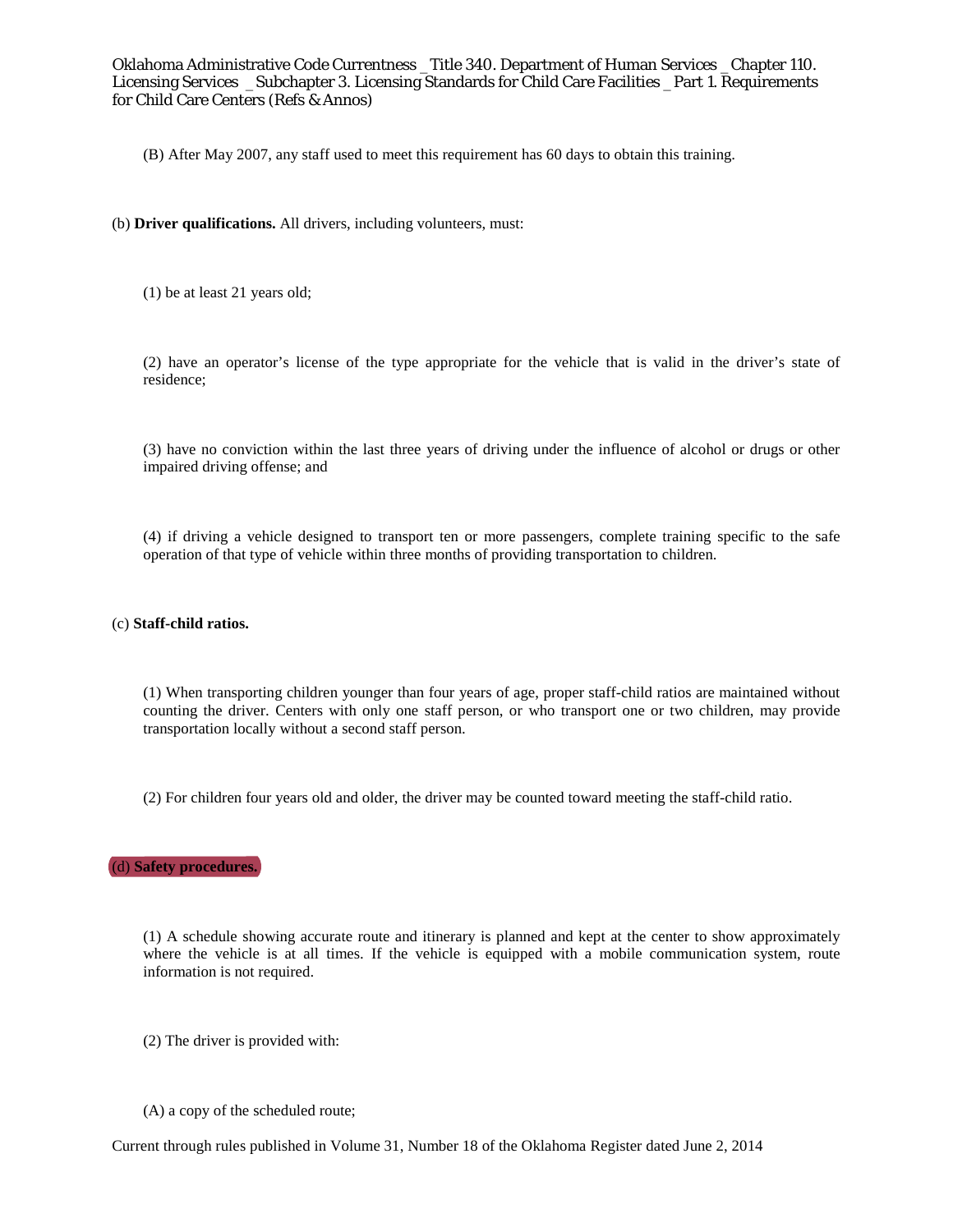- (B) the name, address, and telephone number of the child care center;
- (C) names of children being transported; and
- (D) a method to contact the children's parents in case of an emergency.
- (3) Safe conduct to and from all vehicles and safe off-street loading space is provided to protect children from:
- (A) backing vehicles;
- (B) being between vehicles; and
- (C) all traffic hazards.
- (4) Attendance is checked each time children board and exit the vehicle.

(5) Children are not permitted to ride more than 60 minutes one way. Exceptions for a special field trip may be allowed, but these exceptions are infrequent, and allowance is made for rest and stretch stops during the trip.

- (6) Children remain seated while the vehicle is in motion, and no part of a child's body extends from windows.
- (7) Vehicles containing children are never left unattended.

### (8) Use of tobacco products is prohibited while children are transported.

(e) **Passenger restraints.** Children transported are properly secured in a child passenger restraint system (car seat) or individual seat belt. Buses with a capacity of ten or more passengers that meet state and federal requirements for school buses are exempt from this requirement.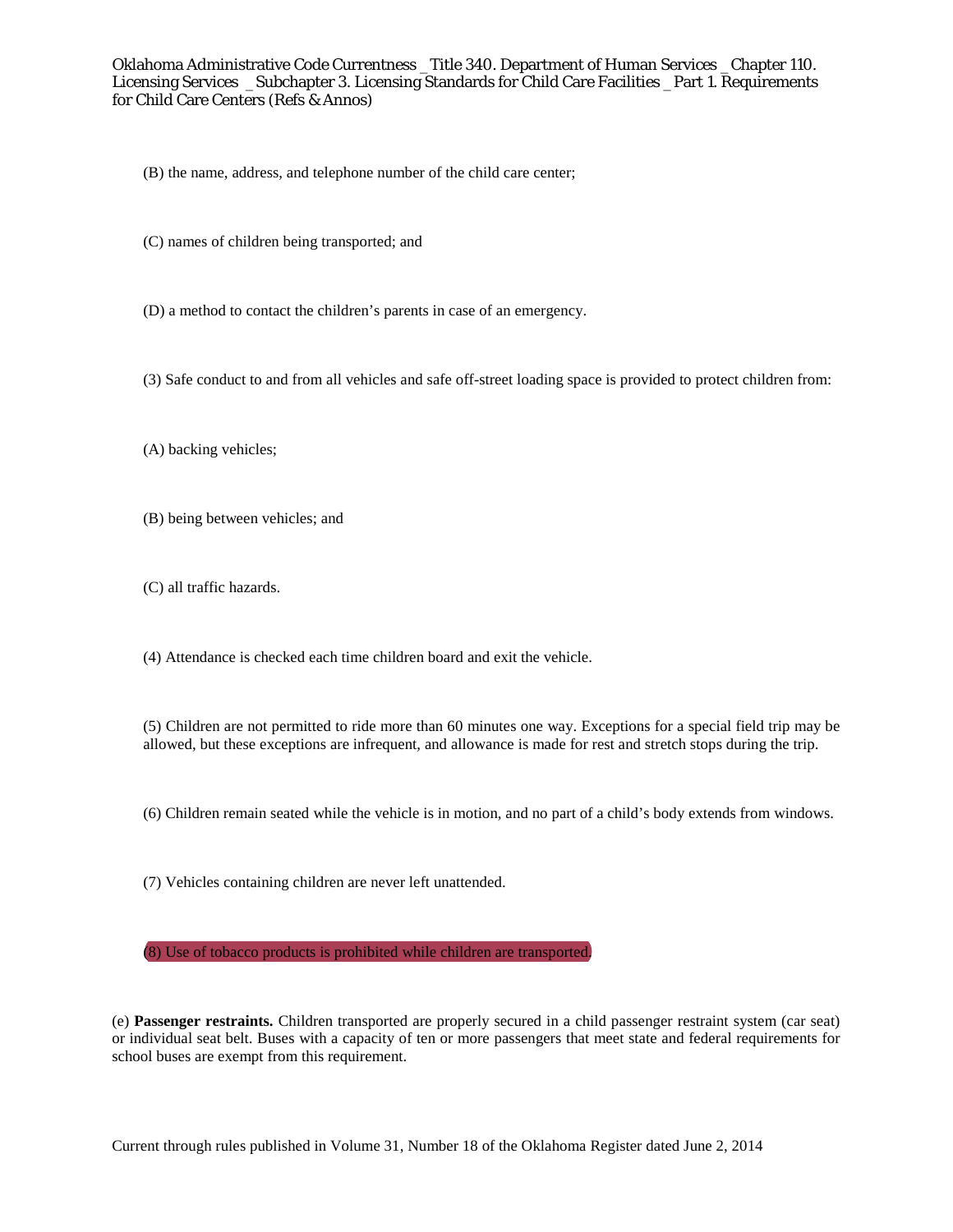(1) Children are transported in compliance with applicable state law, per Section 11-1112 of Title 47 of the Oklahoma Statutes.

(2) The car seat is:

(A) federally approved;

(B) installed according to the manufacturer's instructions;

(C) appropriate to the height, weight, and physical condition of the child, according to the manufacturer's instructions; and

(D) properly maintained.

(3) Each seat belt:

(A) is properly anchored to the vehicle; and

(B) fits snugly across the child's hips or securely anchors the car seat.

(4) All adult passengers, except those in a full-size school bus, and the driver are properly secured by individual seat belts unless the driver or passenger has written verification from a doctor licensed in Oklahoma that the person is unable to use a seat belt for medical reasons.

(5) Children 12 years of age and younger are prohibited from sitting in the front seat of an airbag equipped passenger vehicle unless an airbag cut off switch is installed and activated or the vehicle has airbags equipped with weight sensitive devices. If a child 12 years of age or younger must be placed in front of an air bag because all other positions are taken, it must be a child whose age and weight requires a forward facing harness seat.

(f) **Vehicle requirements.** Any vehicle used to transport children complies with the requirements listed in this subsection.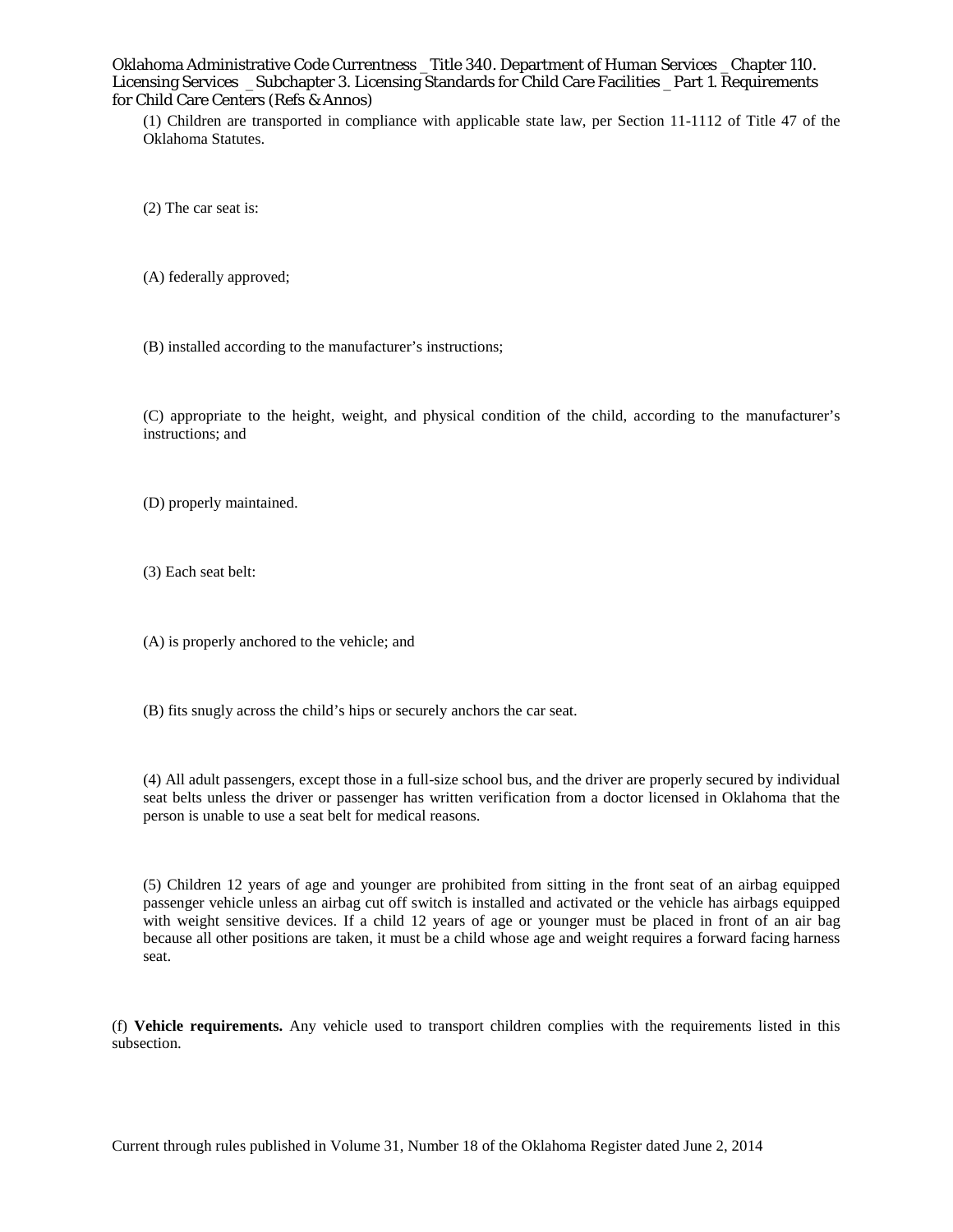(1) The vehicle's maximum seating capacity is not exceeded. Maximum seating capacity of the vehicle is based on the manufacturer's designated seating capacity for children or on a minimum of 13 inches of seating space per child.

(2) All passengers are able to sit comfortably in a stationary padded seat with a back that is properly anchored to the vehicle.

(3) Vehicles used to transport children are maintained in a clean, safe, operating condition, free of hazardous objects or other nonessential items that could injure children.

(4) Children are not transported in vehicles or parts of vehicles that were not designed for the purpose of transporting people, such as truck beds, campers, and trailers.

(5) When transporting children, vehicles, with the exception of public transportation, are visibly marked with the name and telephone number of the facility or sponsoring organization.

(6) Each vehicle operated by a center for transportation of children has door locks. The driver is responsible for keeping the doors locked when the vehicle is moving.

(7) The transporting vehicle is covered by medical and liability insurance as required by Oklahoma laws.

(8) A vehicle used to transport children has an operable heater that is capable of maintaining a temperature of 65 degrees Fahrenheit in the vehicle, and a ventilation system.

(9) A first aid kit described in OAC 340:110-3-27(h) is available in the vehicle at all times.

(10) Written documentation is kept of regular maintenance of all facility vehicles to include quarterly inspection of tire wear and pressure, brakes, lights, and functioning seat belts.

Okla. Admin. Code 340:110-3-30

340:110-3-30. Night time care [REVOKED]

Okla. Admin. Code 340:110-3-31

340:110-3-31. Food service and sanitation requirements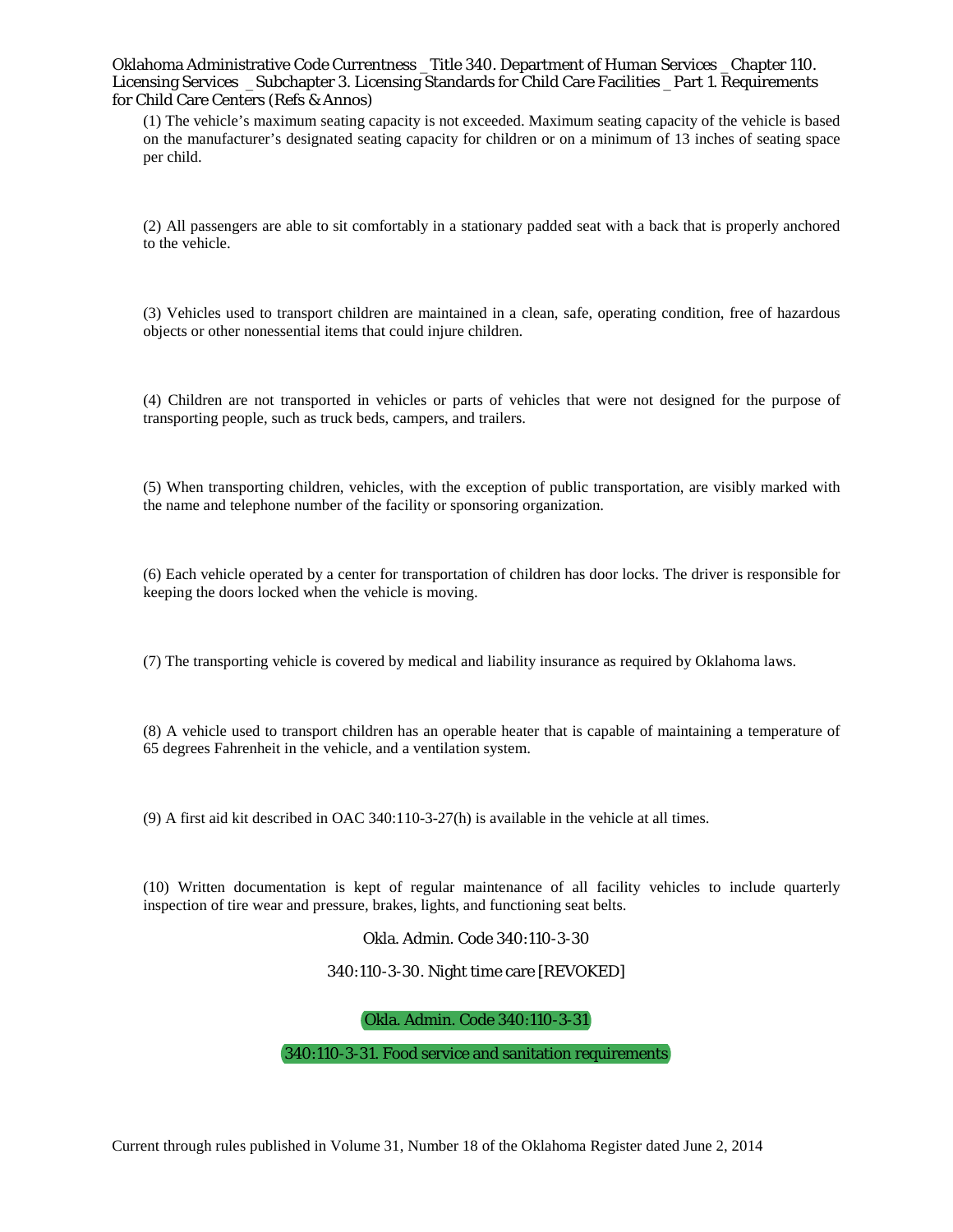(a) **General.** Food service and sanitation requirements are listed in this subsection.

(1) Food is protected at all times from any contamination including cross-contamination between raw and cooked foods, toxic substances, or contamination by insects or rodents while being stored, prepared, displayed, dispensed, packaged, or transported.

(2) Equipment and utensils used for food storage, preparation, and serving are of approved construction and maintained in a sanitary condition.

(b) **Food supplies.** The requirements regarding food supplies are listed in this subsection.

(1) **Food sources.** Food is from sources approved or considered satisfactory by the health authority, is in sound condition, free from spoilage, contamination, filth, adulteration, and misbranding, and is safe for human consumption.

(2) **Home-canned and hermetically sealed food.** Individually home-canned food or use of food in hermetically sealed containers that was not prepared in a food processing establishment is prohibited.

(3) **Milk products.** Requirements pertaining to milk products are listed in (A) through (E) of this paragraph.

(A) Only Grade A pasteurized fluid milk and fluid milk products for drinking are permitted.

(B) Pasteurized dry milk or evaporated milk may be used for cooking purposes only.

(C) Milk and milk products are stored at 41 degrees F. or below.

(D) Milk is stored in the original carton.

(E) Milk may be transferred from the original container to approved pitchers for serving. Milk removed from the original container may not be returned to the original container or stored for later use.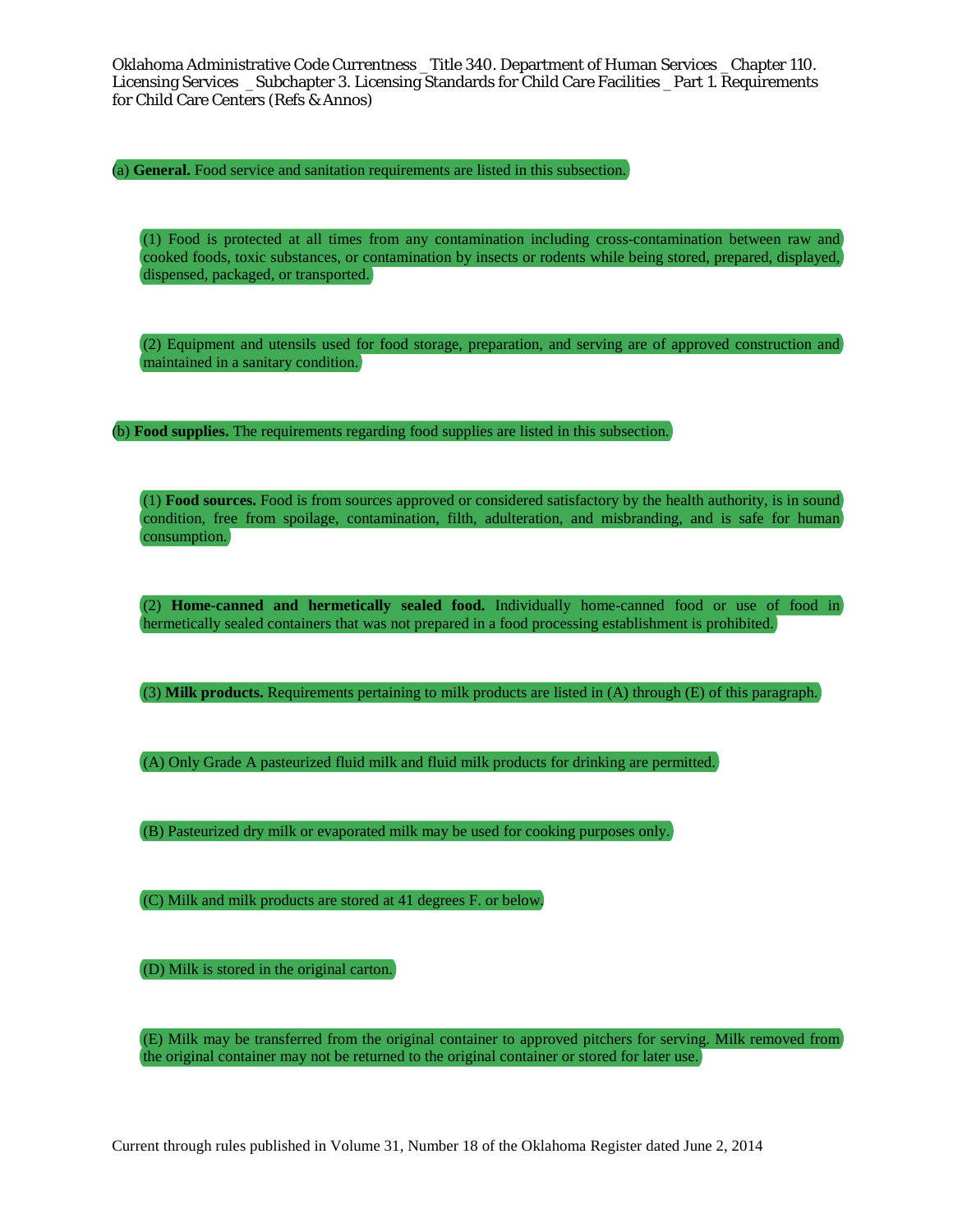(4) **Meat, poultry, and fish.** Meat, poultry, and fish are obtained from approved sources and have been inspected by appropriate governmental authorities.

(5) **Ice.** Ice used for any purpose is made from water that comes from an approved source and was manufactured, stored, transported, and handled in a sanitary manner.

(c) **Potentially hazardous foods.** Requirements pertaining to potentially hazardous foods are listed in this subsection.

(1) **Cooking.** Potentially hazardous foods requiring cooking are cooked so that all parts of the food are heated to a temperature of at least 145 degrees F. for 15 seconds. The requirements in (A) through (C) of this paragraph are also met.

(A) **Ground beef.** Ground beef is cooked thoroughly to at least 155 degrees F. until the juice is clear and the meat is no longer pink.

(B) **Poultry, stuffed meats, and stuffings.** Poultry, poultry stuffings, stuffed meats and stuffings that contain meat are cooked so that all parts of the food are heated to at least 165 degrees F. with no interruption of the cooking process.

(C) **Pork.** Pork and any food containing pork are cooked so that all parts of the food are heated to at least 150 degrees F.

(2) **Egg products.** Only clean, whole-shell eggs without cracks, which meet applicable grade standards and are held at 41 degrees F. during storage, are permitted.

(A) Raw, unpasteurized eggs are not used in uncooked food, such as ice creamand egg nog.

(B) Raw eggs which have been shelled are not held in excess of four hours.

(3) **Reheating foods.** Before being served, potentially hazardous foods that have been cooked and then refrigerated are reheated rapidly throughout to 165 degrees F. or higher before being served.

(d) **Food protection.** Foods are covered and protected from contamination while being stored, prepared, displayed, or transported.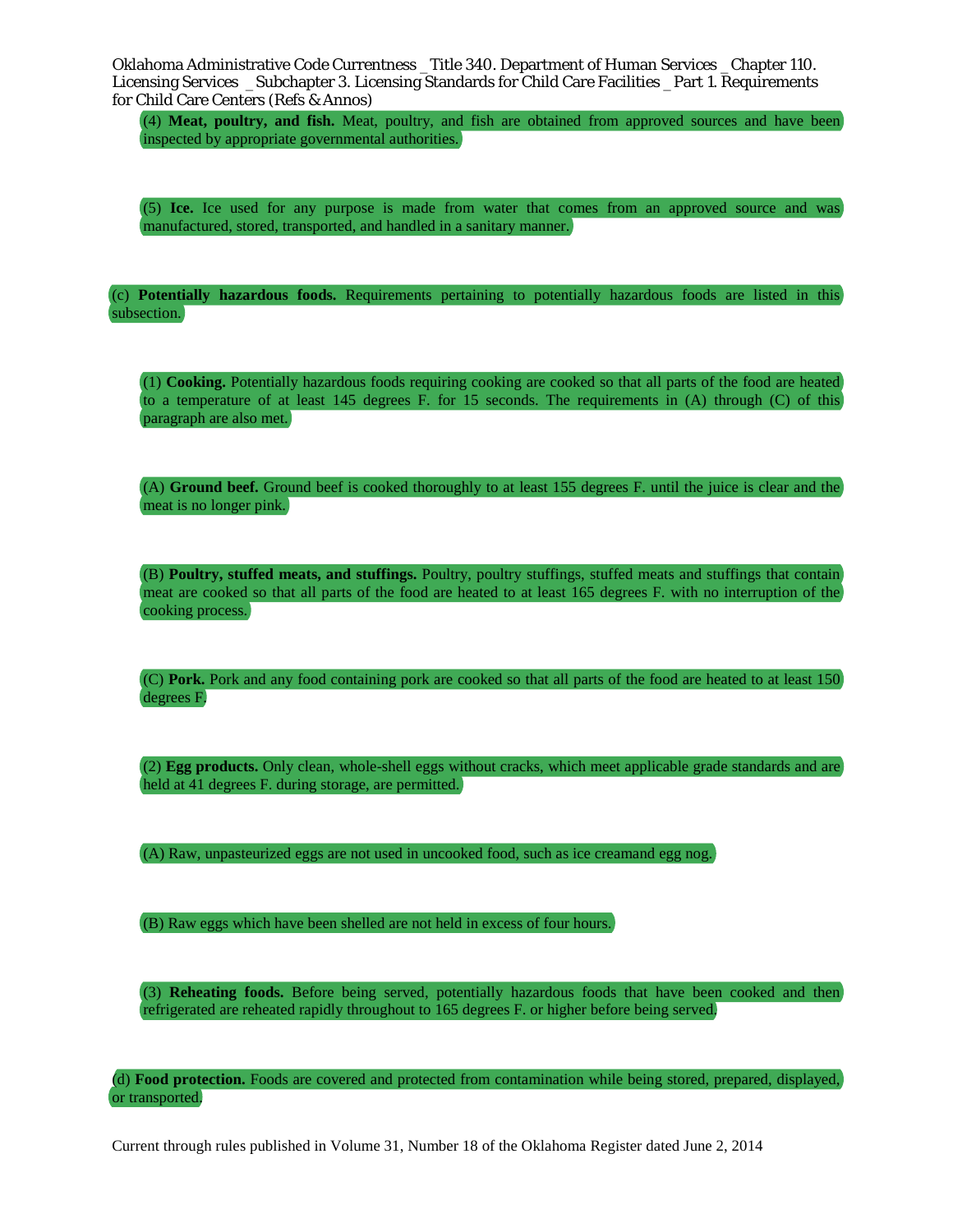(1) Medicines and other hazardous items are stored in a manner which prevents contamination of food.

(2) Refrigeration units and insulated facilities are required to ensure maintenance of all food at 41 degrees F. or below except during preparation and service.

(3) A thermometer is located in a conspicuous place in each refrigerator and freezer.

(4) All perishable foods, including fruits and vegetables, are stored at temperatures that protect against spoilage.

(5) A metal-stem thermometer is available to check food temperatures.

(6) All potentially hazardous foods are maintained at safe temperatures of 41 degrees F. or below or 145 degrees F. or above, except during necessary periods of preparation and service.

(7) Use of food from damaged or unlabeled cans is prohibited.

(8) Frozen food is kept at 0 degrees F. or below, except when being thawed at refrigerator temperature of 41 degrees F. or under cool, potable running water, 70 degrees F. or below.

(9) Containers of food are stored off the floor on clean surfaces in a manner which protects them from splash and other contamination.

(e) **Food preparation.** Food is prepared with a minimum of manual contact on food-contact surfaces and with clean, sanitized utensils.

(1) Whenever there is a change in processing between raw beef, pork, poultry, or seafood, or a change in processing from raw to ready-to-eat foods, each new operation begins with clean, sanitized food-contact surfaces and utensils.

(2) Raw fruits and vegetables are thoroughly washed with potable water before being cooked or served.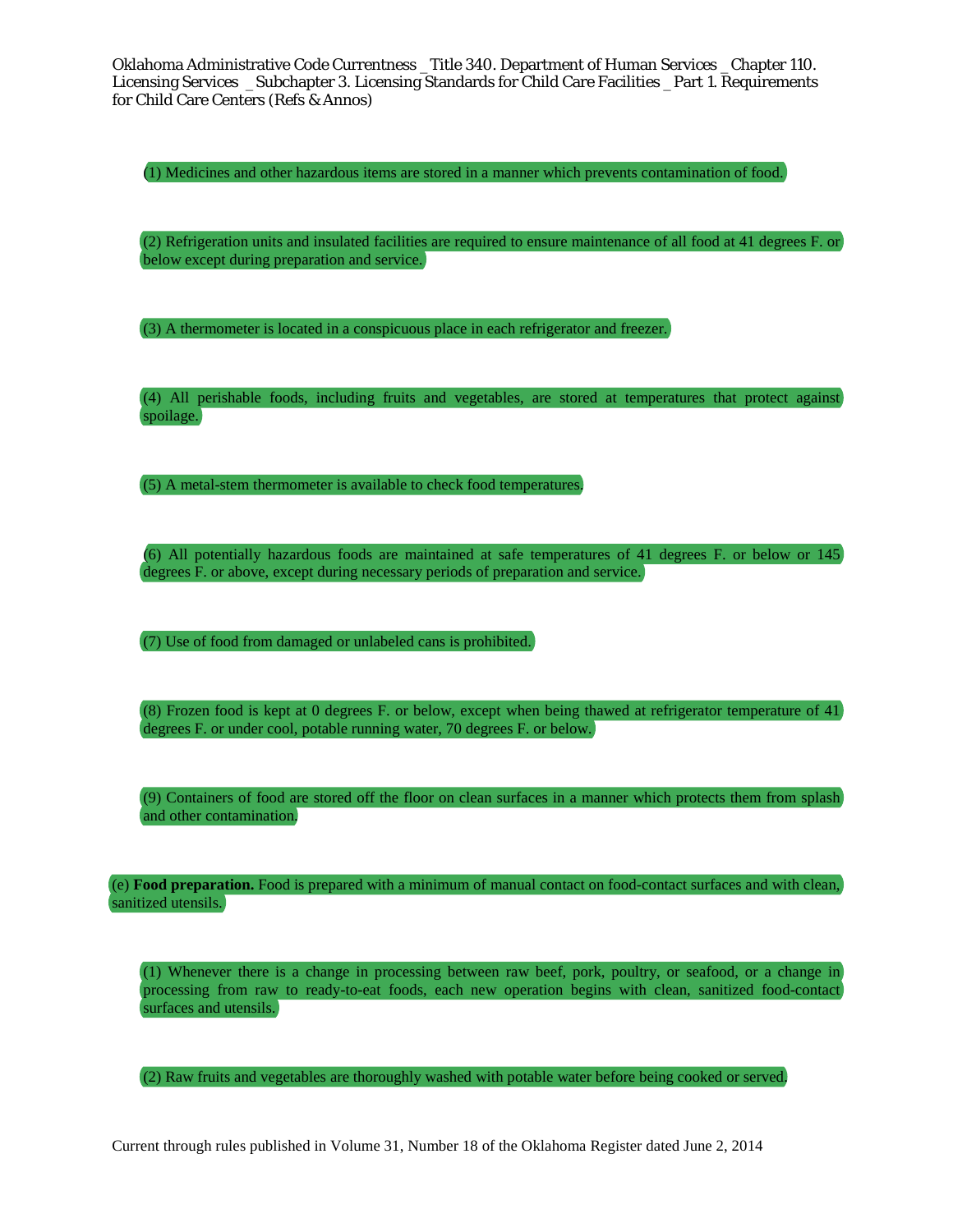(f) **Use of food.** Individual or family-style portions of food once served are not served again. Wrapped food that remains properly stored and has not been unwrapped may be served again.

(g) **Transporting food.** The requirements for storage, display, and general protection against contamination contained in this Section apply to all food that is transported from one location to another for service.

(1) During transportation, potentially hazardous food is kept at 41 degrees F. or below or 140 degrees F. or above.

(2) During transportation, all food is in covered containers or completely wrapped or packaged to protect it from contamination.

(h) **Catering services.** When catering services are used:

(1) meals are obtained from a food service establishment approved by the health department; and

(2) procedures and equipment for transporting meals are approved by the health department.

(i) **Personnel.** Personnel shall comply with the requirements contained in this subsection.

(1) **Health.** Individuals are prohibited from working in any capacity in any area of food service if infected with or a carrier of any disease in a communicable form or while afflicted with boils, infected wounds, sores, an acute respiratory infection, or diarrhea.

(2) **Hygiene.** All employees wear clean outer garments, maintain a high degree of personal cleanliness, and conform to hygienic practices while on duty.

(A) Employees are required to thoroughly wash their hands and the exposed portions of their arms with soap and warm water before starting work, during work as often as necessary to keep them clean, after handling raw food products, and after eating, drinking, using the toilet, or returning from other areas of the center.

(B) Employees who prepare or serve ready-to-eat food wear commercial grade single-use gloves.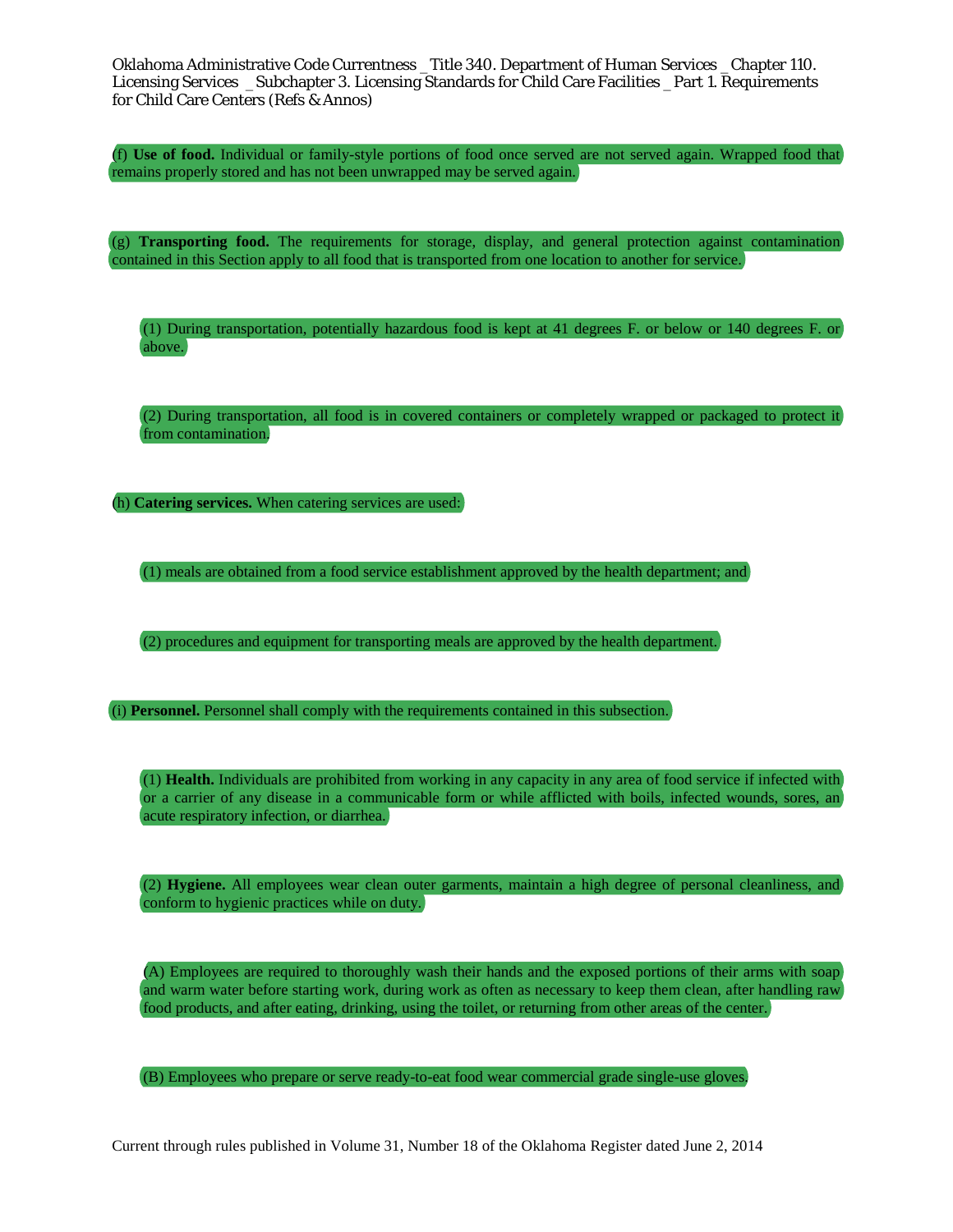(C) Employees are required to keep their fingernails clean and trimmed.

(j) **Food equipment, utensils, and storage items.** All equipment and utensils are designed and constructed of safe, non-toxic materials and are smooth, non-absorbent, easily cleanable, durable, and in good repair.

(1) All equipment is installed to facilitate cleaning of the equipment and adjacent areas.

(2) Adequate food service utensils are provided to ensure complete food service for one meal for the licensed capacity of the center.

(3) Tableware is washed, rinsed, and sanitized after each use.

(4) To prevent cross-contamination, kitchenware, utensils, and food-contact surfaces of equipment are washed, rinsed, and sanitized after each use.

(5) Cooking devices are cleaned as often as necessary and are free of encrusted grease deposits and other soils.

(6) Non-food contact surfaces of all equipment, including tables, counters, and shelves, are cleaned as often as necessary to keep them free of accumulations of dust, dirt, food particles, and other debris.

(k) **Cleaning and sanitizing equipment and utensils.** Equipment, utensils, and service items are maintained in a sanitary condition by use of one of the methods listed in this subsection.

(1) **Dishwashing machines.** Commercial or domestic dishwashing machines are permitted if heat or chemical sanitizing cycles are properly installed and if operated in a manner that allows completion of a sanitizing cycle without opening the machine. Adequacy of the sanitizing cycle is determined by the generally accepted test methods.

(2) **Manual cleaning.** Requirements for manual cleaning are in this paragraph.

(A) If a three-compartment sink or automatic dishwasher is not available, a one or two-compartment, domestictype sink may be used when additional vessels are provided to ensure the rinsing and sanitizing of all equipment, utensils and tableware.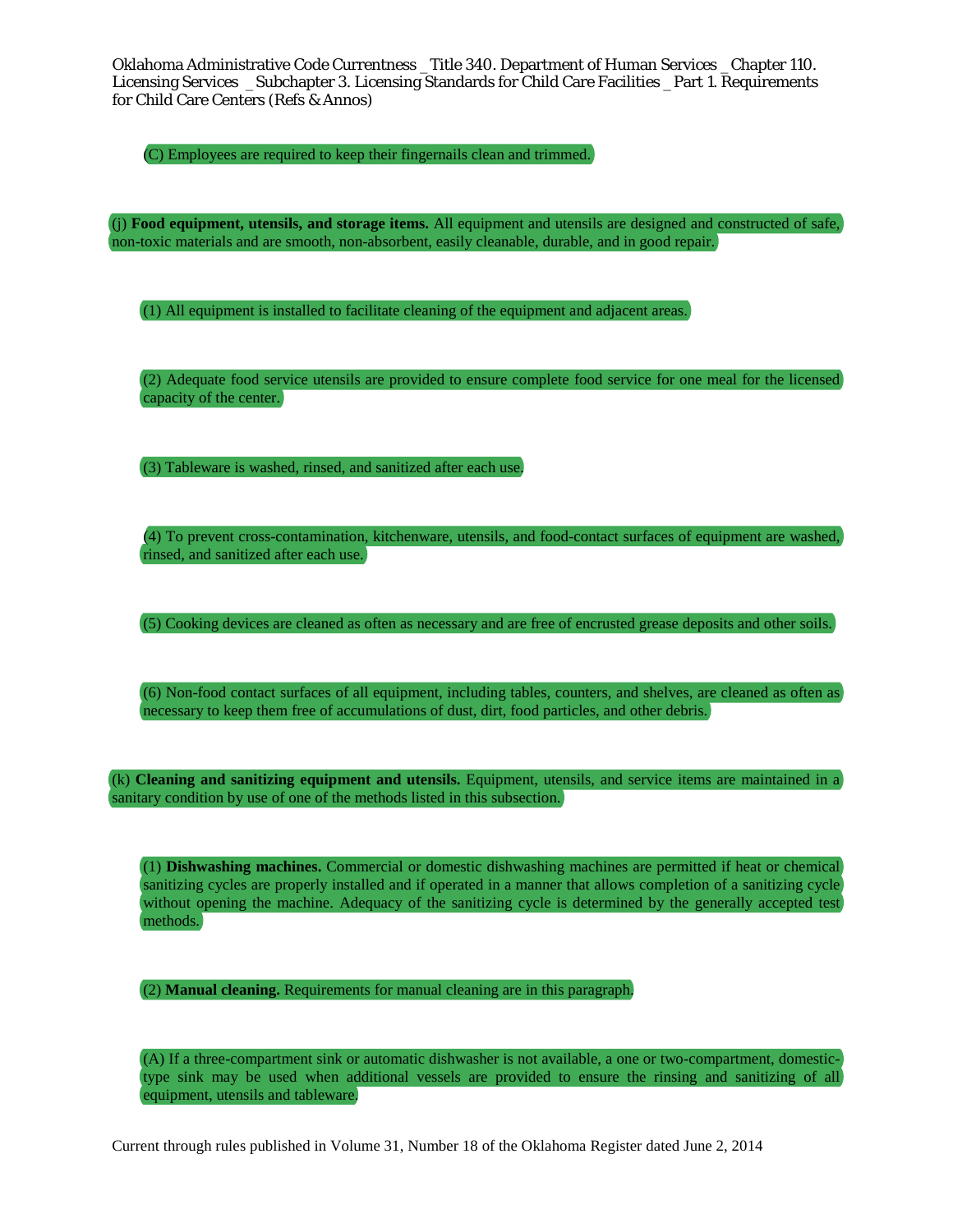(B) Equipment, utensils, and tableware are washed, rinsed, and sanitized in the sequence listed in this subparagraph.

(i) Sinks are cleaned prior to use.

(ii) In the first compartment, items are thoroughly washed with an approved detergent in a solution that is kept clean.

(iii) In the second compartment, equipment items are rinsed with clean water until they are free of detergent and abrasives.

(iv) In the third compartment, items are sanitized.

(C) Food-contact surfaces of all equipment and utensils are sanitized by immersion in a clean solution containing any chemical sanitizing agent, such as bleach, which has been demonstrated to the satisfaction of the health authority to be effective and non-toxic under use conditions.

(D) All items are air-dried in a self-draining position before being stored.

(3) **Use of single-service articles.** Facilities which do not have adequate and effective facilities for cleaning and sanitizing utensils use single-service articles for both preparation and service.

(A) Single-service articles are stored in closed cartons or containers which protect them from contamination.

(B) Single-service articles are used only once.

(l) **Storage area.** Storage areas meet the requirements contained in this subsection.

(1) Adequate space is provided for the storage of sanitized equipment, utensils, and service items.

(2) Items are stored above the floor in a clean, dry location to protect food-contact surfaces from splash, dust,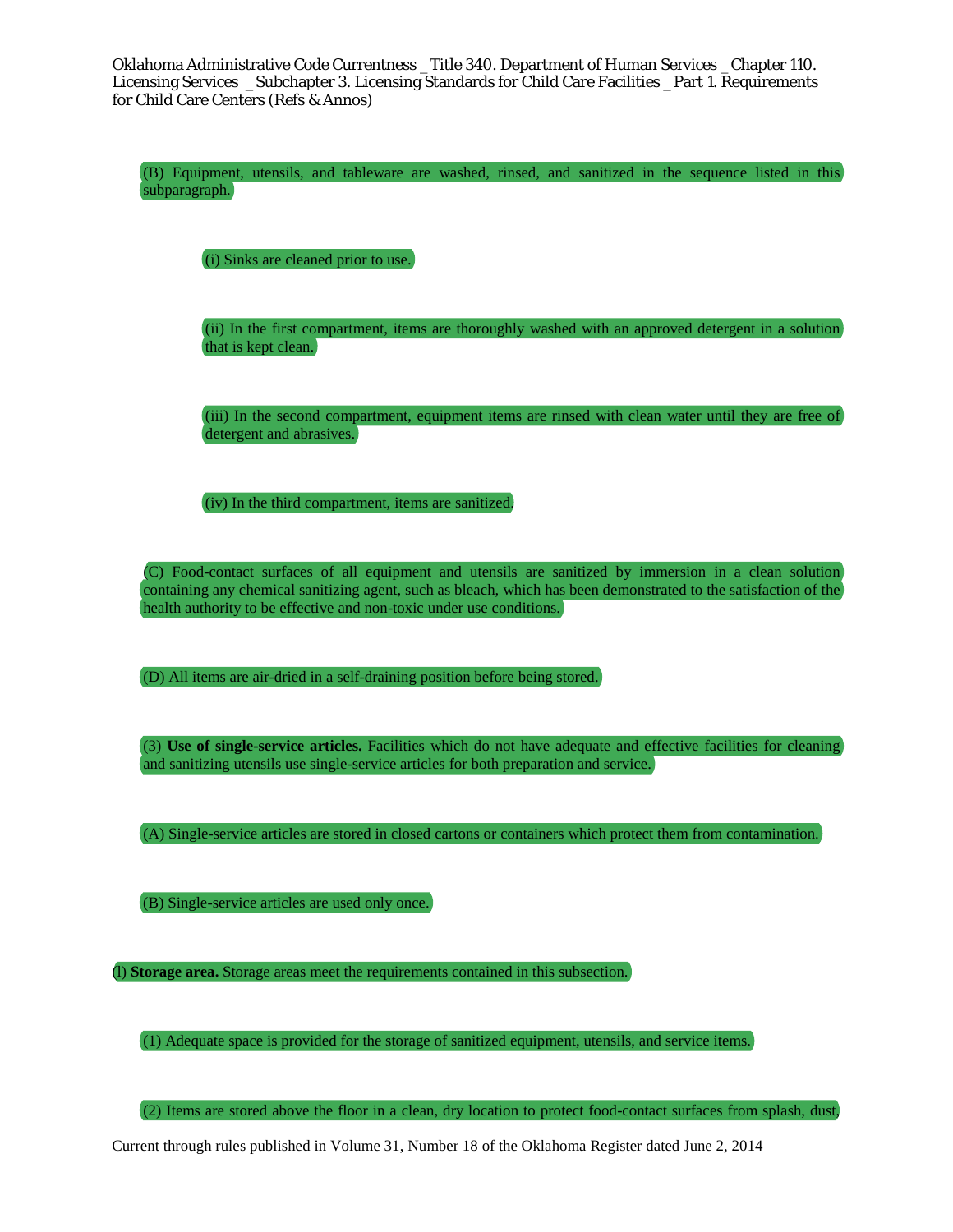and other contamination.

(3) Only poisonous and toxic materials that are required to maintain sanitary conditions and for sanitation purposes are used or stored in the food preparation area.

(4) Poisonous and toxic materials are identified and used only in a manner and under conditions that do not contaminate food or constitute a hazard.

(m) **Food service hand-washing facilities.** Hand-washing facilities equipped with hot and cold running water with a mixed-valve faucet are provided in the food preparation area in any facility licensed after June 1, 1987. When a center operates in housing which was originally designed as a family residence and was licensed prior to the effective date of these requirements, hand-washing facilities in a bathroom on the same floor as the kitchen are deemed convenient and adequate.

(1) Cleansing soap or detergent and approved sanitary towels or other approved hand-drying devices are provided.

(2) Facilities are kept clean and in good repair.

(3) Food preparation and dishwashing sinks are not used for hand-washing purposes.

(n) **Food preparation and service areas.** Food preparation and service areas meet the requirements listed in this subsection.

(1) **Floors.** The floor surface in all rooms or areas in which food is stored or prepared is of smooth, nonabsorbent materials.

(A) Unsealed concrete and carpet are not permitted.

(B) Floors are constructed so that they are easily cleaned and are kept in good repair.

(2) **Walls and ceilings.** Walls and ceilings, in areas in which food is prepared or utensils or hands are washed, are kept in good repair, easily cleaned, and have washable surfaces up to the highest level reached by splash or spray.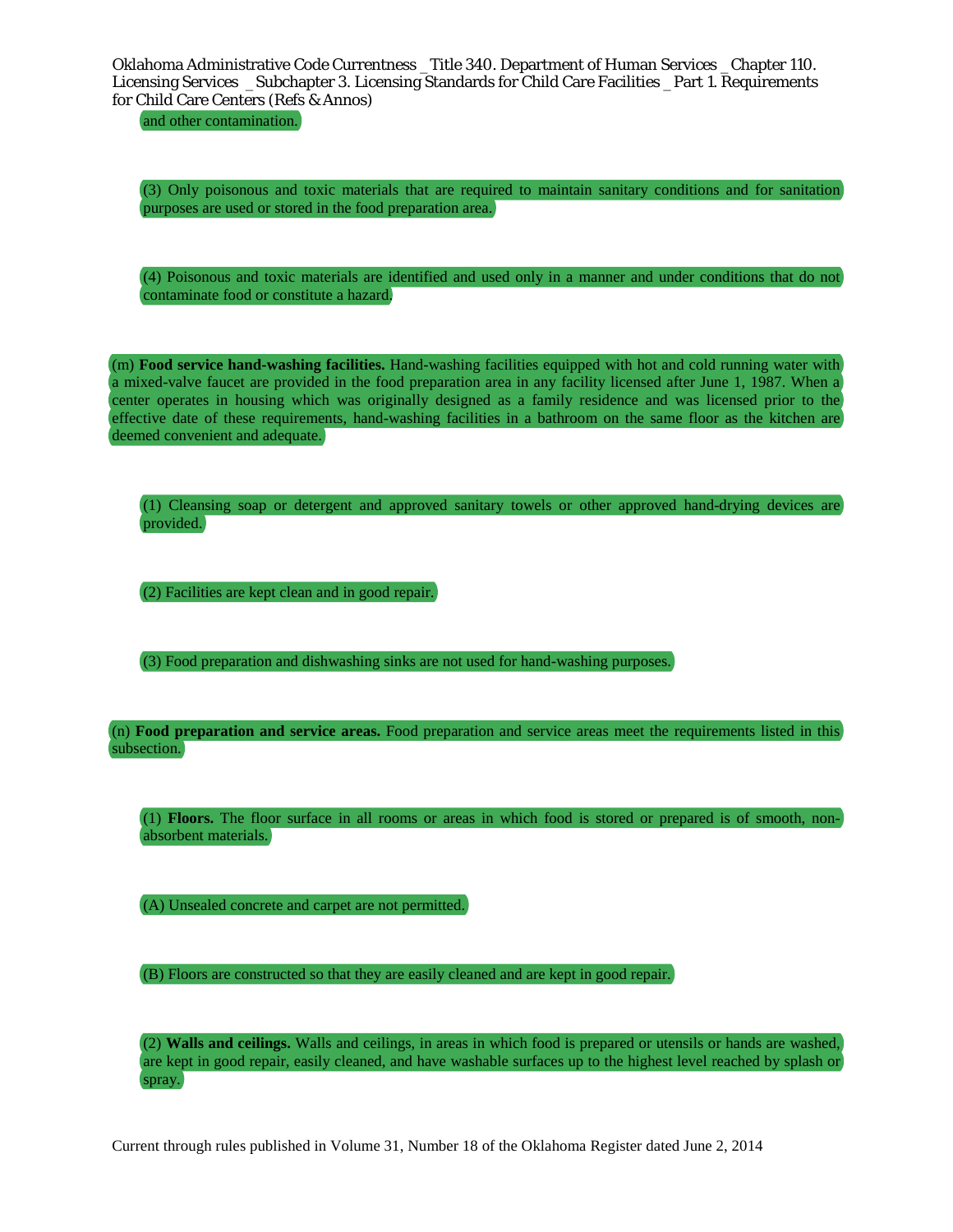(3) **Lighting.** The requirements addressing lighting are contained in this paragraph.

(A) All areas in which food is prepared or stored, as well as hand-washing areas, toilet rooms, and garbage and rubbish storage areas, are well-lighted.

(B) All lighting fixtures are shielded.

(4) **Ventilation.** Rooms are properly ventilated.

(A) All rooms have sufficient ventilation to keep them free from heat, steam, vapors, obnoxious odors, smoke, and fumes.

(B) Ventilation systems comply with applicable state and local fire prevention requirements and, when ventilated to the outside air, discharge in such a manner as to not create a nuisance.

(5) **Housekeeping.** All areas where food is prepared and served are kept clean, neat, and free from litter and rubbish.

(A) Cleaning operations are conducted in a manner that minimizes contamination of food and food-contact surfaces.

(B) Soiled linens, coats, and aprons are kept in containers until removed for laundering.

(C) Live birds or animals are not allowed in any area used for food service operations.

(o) **Construction and maintenance of physical facilities.** Construction and maintenance requirements are listed in this subsection.

(1) **Building.** Buildings used to house child care facilities are structurally sound.

(A) Exterior and interior walls are maintained in sound condition, free of holesand peeling paper and paint.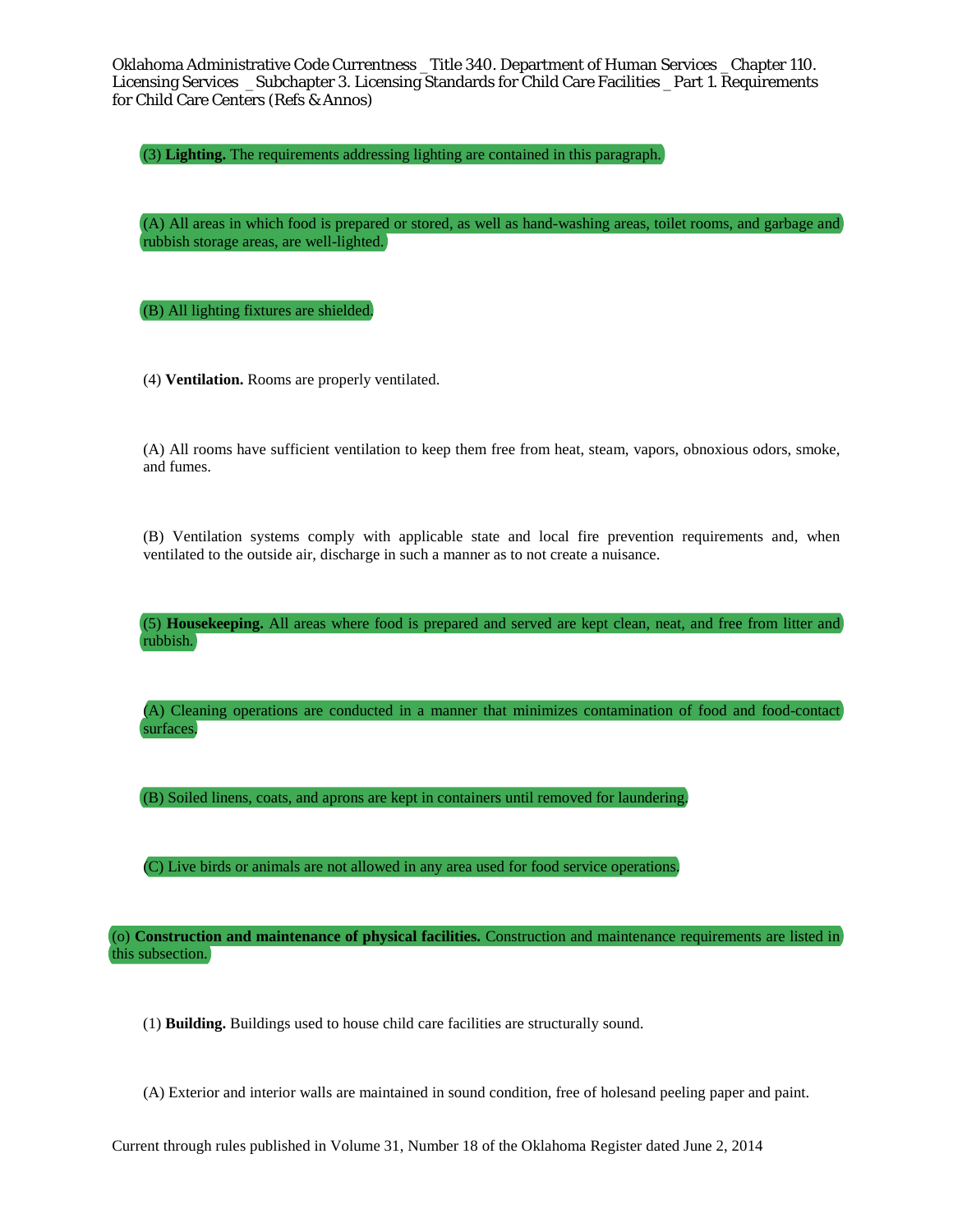- (B) Windows and doors are in good repair, free of broken glass or hazards.
- (C) Window and door screens, where required, effectively minimize the entry of insects.
- (D) Floors are cleanable and in good repair.
- (E) All uncovered floors, including concrete and wood floors, are sealed.
- (2) **Premises.** The premises are maintained in accordance with the requirements listed in this paragraph.
- (A) The premises are free of harborage for insects, rodents, and other vermin.
- (B) Safe, effective measures are taken to minimize the presence of, and to protect against, the entry of vermin.
- (C) The premises are otherwise maintained free of hazards to children.
- (3) **Water supply.** The water supply is adequate, of a safe, sanitary quality, and from an approved source.

(A) When water is not from a public water supply, for example, well water, it meets local and state testing requirements.

(B) All areas where food is prepared or equipment, utensils, or containers are washed have hot and cold water under pressure.

(4) **Sewage disposal.** All sewage, including mop water, is disposed of in a public sewage system or, in its absence, in a manner approved by the health authority.

(5) **Plumbing.** Plumbing is sized, installed, and maintained in a safe manner and in accordance with the Oklahoma Plumbing License Act.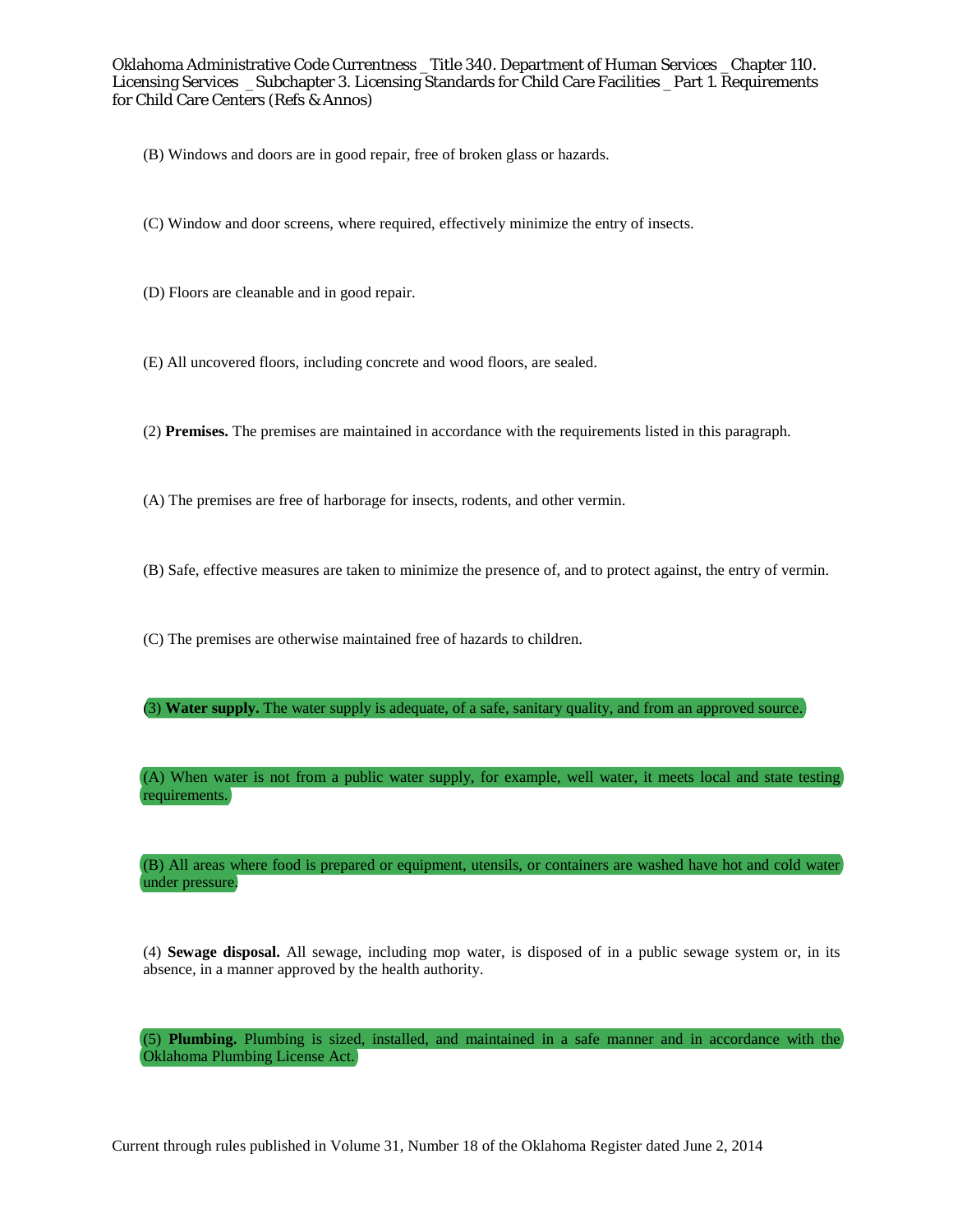(A) Plumbing constructed after June 1, 1987 is installed in compliance with the currently adopted State Plumbing code or applicable local ordinances.

(B) Any cross-connection between the potable water supply and any nonpotable or questionable water supply, or any source of pollution through which the potable water supply might become contaminated is prohibited.

(6) **Electrical.** The electrical distribution system is sized, installed, and maintained in a safe manner and in accordance with the Oklahoma Electrical Licensing Act. Portions of the electrical system constructed, repaired, or replaced after June 1, 1987 are installed in compliance with the current National Electrical Code.

(7) **Garbage and rubbish disposal.** Prior to disposal, all garbage and rubbish containing food wastes or diapers are kept in leak-proof, non-absorbent containers and covered with tight-fitting lids when filled, stored, or not in continuous use.

(A) The containers are adequate for the storage of all food waste and rubbish accumulating on the premises.

(B) Each container is thoroughly cleaned each time it is emptied.

(C) Garbage disposal units, if used, are of suitable construction and installed in compliance with state and local standards.

(D) All garbage and rubbish are disposed of frequently and in a manner that prevents a nuisance.

(E) All hazardous material is disposed of properly.

#### Okla. Admin. Code 340:110-3-32

### 340:110-3-32. Building, equipment, utilities and grounds [REVOKED]

Okla. Admin. Code 340:110-3-33

### 340:110-3-33. Fire safety

Minimum construction requirements. Current local codes are enforced for all new construction including additions or major alterations of existing licensed centers and conversion of buildings not previously licensed as child care centers. In the absence of such ordinances, the state-adopted building code applies.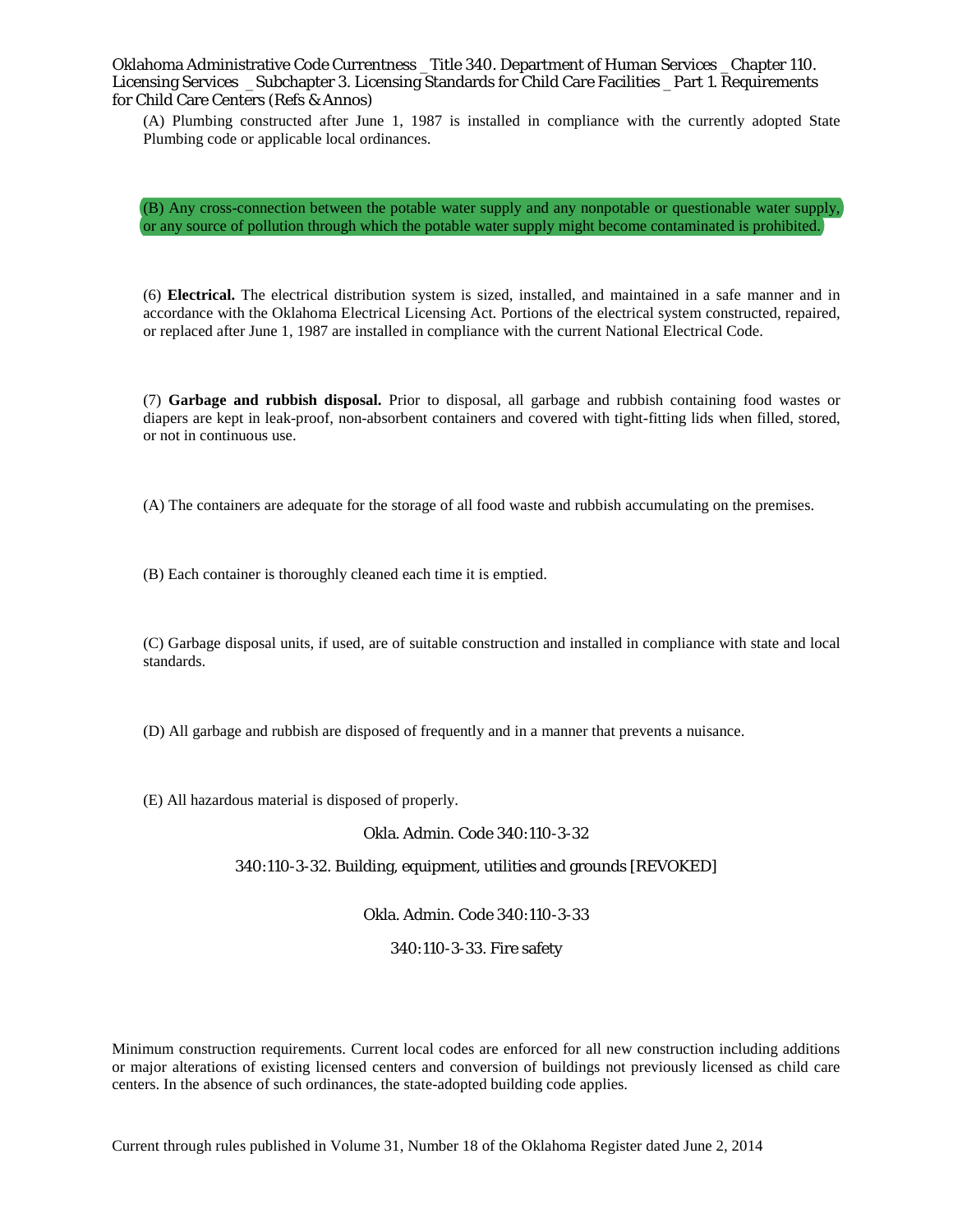(1) Plans for construction of a new building, addition to, or major alteration of existing buildings are submitted to the local fire or code authority for approval prior to start of construction. If no local authority exists, plans are submitted to the State Fire Marshal.

(2) Licensed facilities in operation on the effective date of this Part are required to comply with the construction and fire safety codes applicable at the issuance of their license.

## Okla. Admin. Code 340:110-3-33.1

## 340:110-3-33.1. Requirements for drop-in centers

(a) **Drop-in centers.** A drop-in center is a child care center that provides care for children on an occasional basis where no child is in attendance for more than six hours a day for a maximum of 24 hours a week with an allowance for six extra hours per child three times a year.

(b) **Requirements.** Drop-in centers are required to meet the rules contained in OAC 340:110-3-1 through 340:110- 3-33.1.

(c) **Notifications.** In addition to the requirements contained in OAC  $340:110-3.5(c)(1)$ , a notice provided by the Oklahoma Department of Human Services (OKDHS) stating the maximum number of hours a child may be in care at the facility is prominently posted. This statement is also included in all drop-in center literature and advertising.

(d) **Attendance records.** In addition to the requirements pertaining to daily attendance records in OAC 340:110-3- 6(b)(3), a record of each child's time of arrival and departure, with weekly documentation of total hours of attendance, is required.

(e) **Toilets and sinks.** Drop-in centers operating after July 1, 1995, are exempt from the requirements in OAC 340:110-3-11(b)(10). One toilet and one sink are required for every 25 children.

(f) **Outdoor play space.** Drop-in centers are exempt from the requirements pertaining to outdoor play space contained in OAC 340:110-3-11(d)(2). If outdoor play space is not provided, the drop-in center is also exempt from the requirements contained in OAC 340:110-3-22.

(g) **Indoor equipment.** Drop-in centers comply with the requirements contained in this subsection.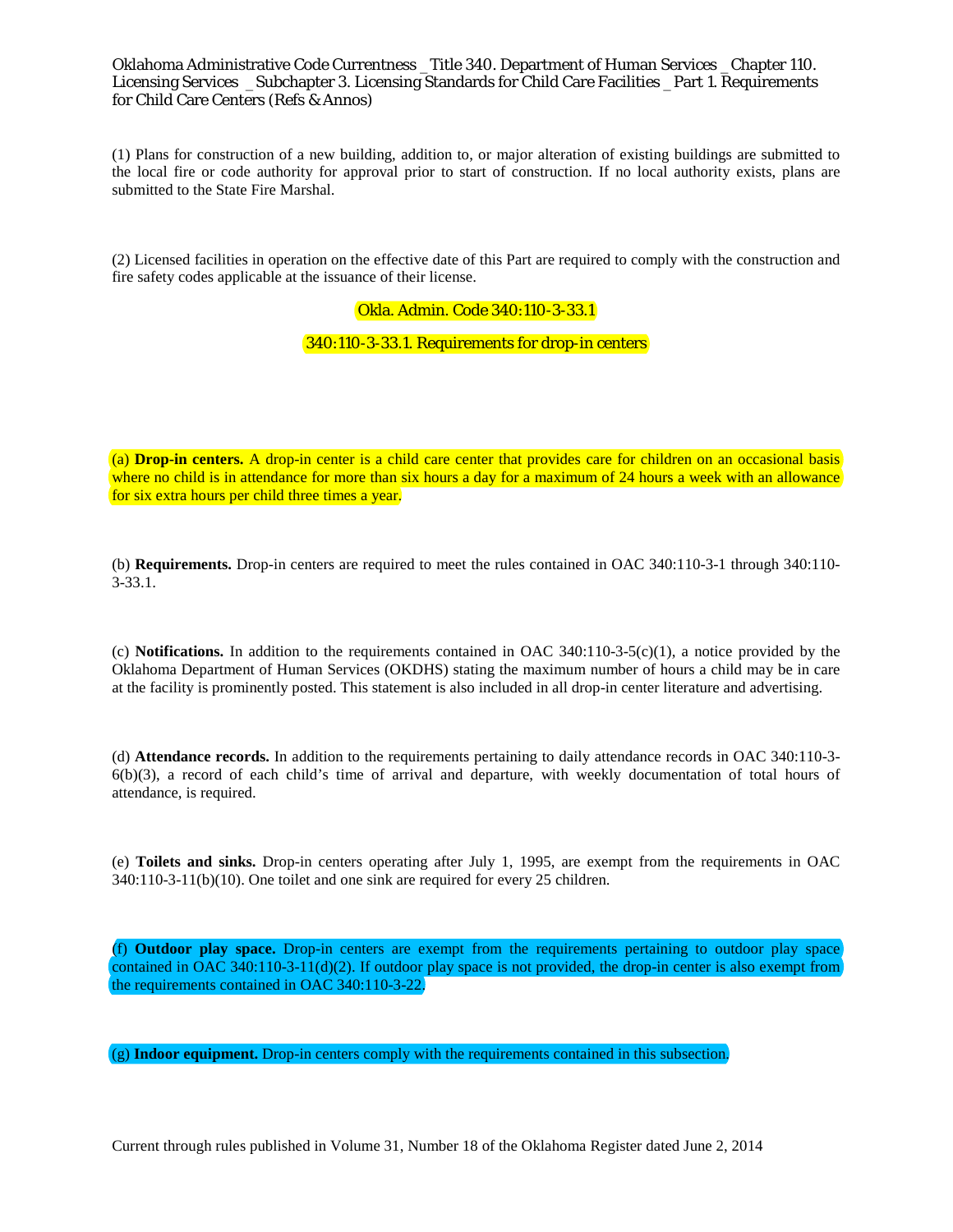(1) Drop-in centers are exempt from the requirements contained in OAC 340:110-3-14(b)through (g) with the exception of crib safety features and requirements for mattresses and playpen pads. Drop-in centers are required to have equipment from each category in OKDHS Appendix L-5, Child Care Center Minimum Indoor Equipment Requirements, for each age group served. A sufficient amount of equipment and materials is available to avoid excessive competition among children or long waits for equipment.

(2) If outdoor play space is not available, large muscle equipment is provided according to the number of children in care, as listed in (A) through (D) of this paragraph. No more than two of the same item are allowed.

(A) 1-12 children, 3 items.

(B) 13-24 children, 6 items.

- (C) 25-36 children, 9 items.
- (D) 37-48 children, 12 items.

(h) **Program.** Lesson plans and daily schedules as required in OAC 340:110-3-25.1(a)(1) through (6) reflect the flexibility of the program.

(i) **Food and nutrition.** Drop-in centers that provide limited food service only are exempt from the requirements in OAC 340:110-3-28. All drop-in centers must:

(1) serve a snack or meal to each child who is in care for four or more consecutive hours;

(2) allow children in care to bring food from home if food is not provided;

(3) refrigerate perishable foods at 41 degrees F. or below and keep a thermometer in the refrigerator or ice chest; and

(4) post a daily menu if food is provided.

(j) **Food service and sanitation.** If limited food service only is provided, the food service and sanitation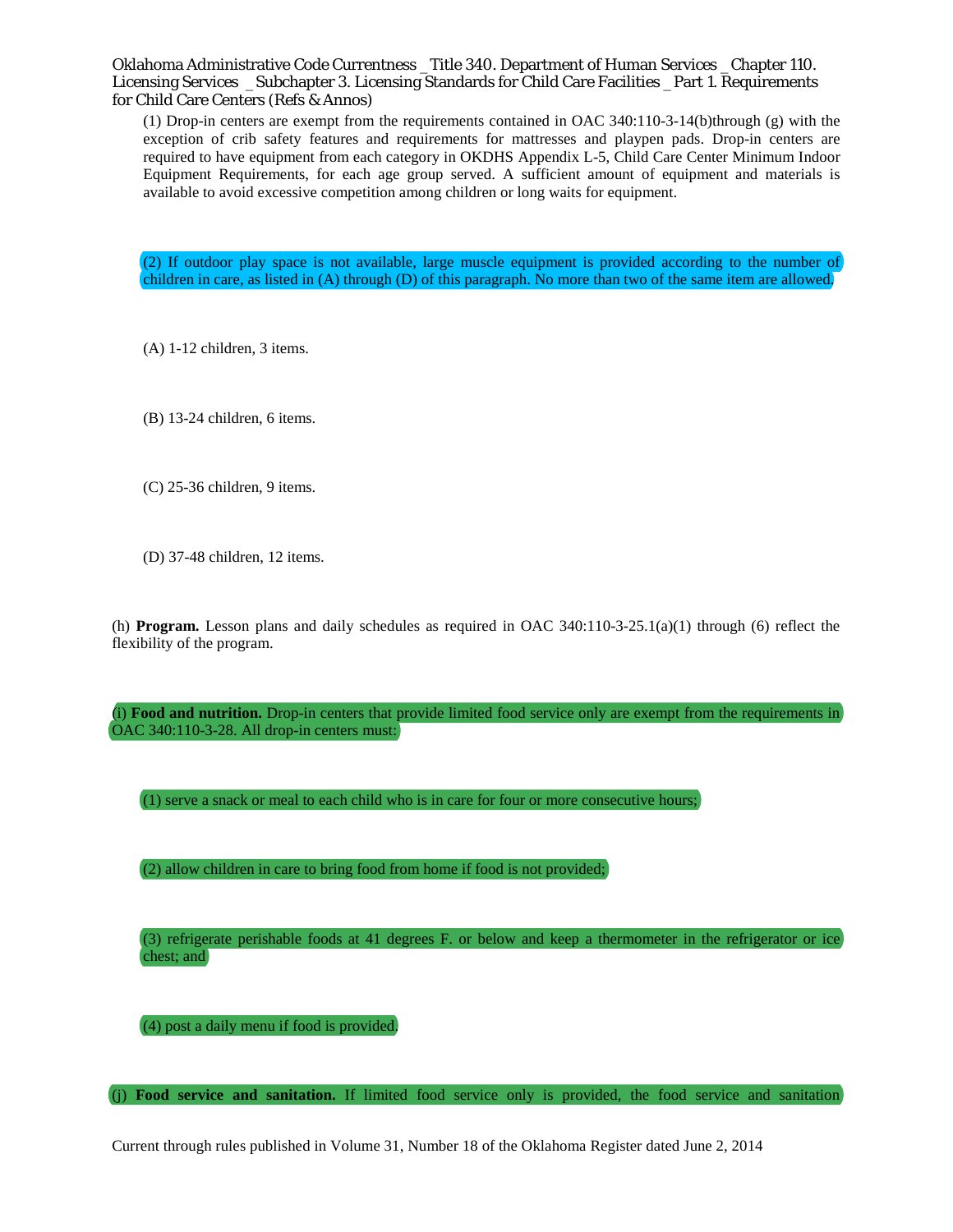requirements in OAC 340:110-3-31(a) through (n) are not required.

Okla. Admin. Code 340:110-3-33.2

340:110-3-33.2. Requirements for child care centers for sick children

(a) **Centers for sick children.** A center providing care for sick children is a child care center that serves children with illnesses or symptoms that:

(1) prevent them from comfortable participation in program activities in a child care center caring for well children; and

(2) require more care than child care staff in a regular child care center can provide without compromising the health and safety of other children in care.

(b) **Requirements.** Centers for sick children are required to meet the rules contained in OAC 340:110-3-1 through OAC 340:110-3-33, except as otherwise provided in this Section.

(c) **Definitions.** The definitions for words and terms used in this Section are contained in this subsection.

(1) **Health professional.** A health professional is a registered nurse, pediatric nurse practitioner, physician's assistant or physician with at least one year of pediatric or public health experience.

(2) **Level I center.** A Level I center:

(A) is a component of a regular child care center that is licensed to care for no more than eight sick children and serves only children who are mildly ill; and

(B) does not serve children with illnesses or symptoms that meet the criteria for exclusion in a Level I center as defined in OAC 340:110, Appendix DD.

(3) **Level II center.** A Level II center: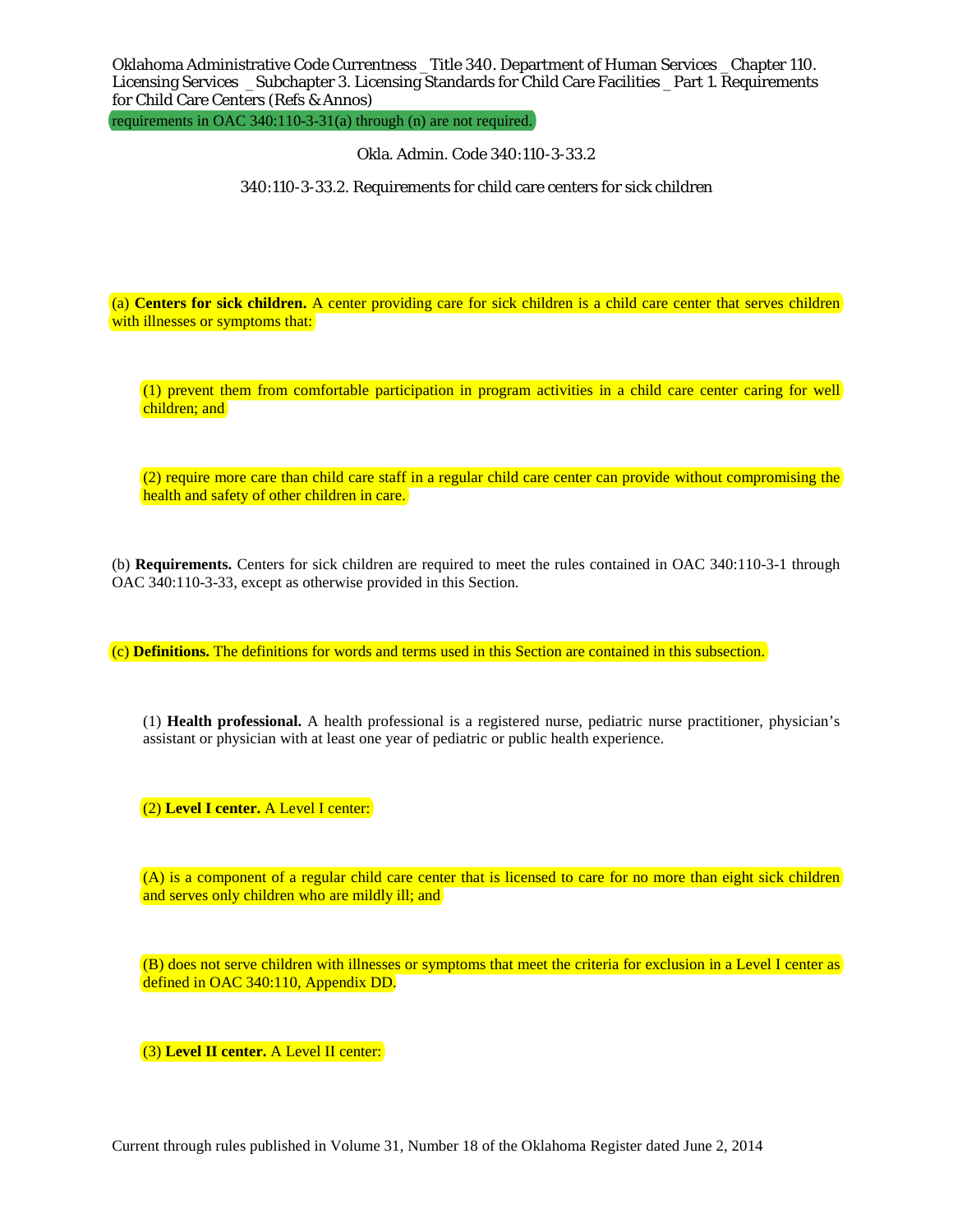(A) is licensed to care for nine or more sick children;

(B) is licensed to provide child care only for sick children; or

(C) is a component of a regular child care center and serves both mildly and moderately ill children.

(4) **Mildly ill.** Mildly ill means children with mild symptoms of an episodic minor childhood illness who do not present a risk of serious infection to other children. Mildly ill children show interest and involvement in program activities and are able to participate.

(5) **Moderately ill.** Moderately ill means children with symptoms of an episodic illness which prevents them from being cared for in a child care center serving only well or mildly ill children due to the risk for contagion and the need for increased care. Moderately ill children display more severe symptoms than mildly ill children.

(d) **Inclusion and exclusion criteria.** A center licensed to care for sick children may serve any child who exhibits symptoms or illnesses for which they are excluded from a center caring for well children unless prohibited by the exclusion criteria specified in OAC 340:110, Appendix DD.

(e) **Admission criteria.** The guidelines for admission in a center for sick children are described in (1) - (2) of this subsection. A provider is not obligated to admit a child if the provider does not have adequate information about the child's condition or diagnosis to determine whether he or she can be safely included in the program.

(1) **Level I.** A written physical assessment of the child is conducted by the director or designated caregiver to determine the appropriateness of the child's attendance that day or the need for a medical evaluation prior to admission. The assessment includes:

(A) any pertinent information from the parent or authorized adult relevant to the child's condition and symptoms; and

(B) an evaluation of the child's general appearance including physical appearance, demeanor, mood and activity level.

(2) **Level II.** A written medical evaluation that includes a diagnosis from a licensed physician indicating a child is eligible for admission is required before a child can be admitted to a Level II center.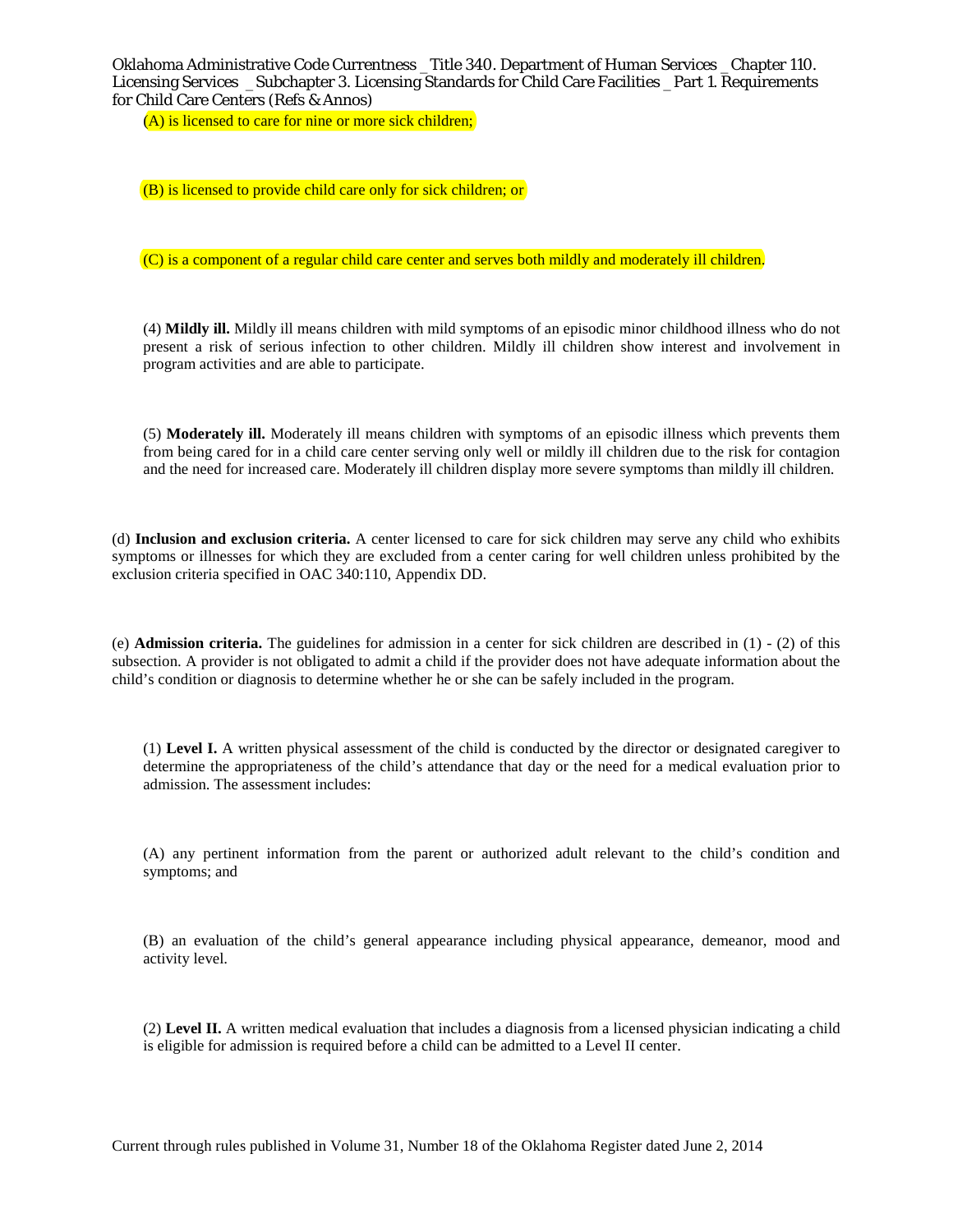(f) **Policy and procedure.** The center has written policies and procedures that are approved in writing by a licensed physician or by a pediatric nurse practitioner.

(1) In addition to the requirements in OAC  $340:110-3-5.1(a)$  (1)-(8), the center policy must also include:

(A) the criteria for admission in the center;

(B) intake and admission procedures;

(C) plans for the daily care of children including methods used to monitor the condition of children;

(D) plans for staff training and communication with parents and health care providers; and

(E) procedures for injury prevention and infection control.

(2) A health professional provides on-going consultation to the program in its overall operation and the management of illness for individual children.

(g) **Staff qualifications.** In addition to the requirements for child care center employees contained in OAC 340:110- 3-7.1(a)-(h), employees caring for sick children are required to have completed:

(1) at least one year of satisfactory full-time experience in a child care setting; or

(2) a minimum of 20 documented clock hours of training in child development, early childhood education or a closely related subject.

(h) **Staff training.** The training requirements for staff caring for sick children are contained in  $(1) - (4)$  of this subsection.

(1) Staff caring for sick children must have current documentation of completed training in community first aid and CPR, including infant and child, conducted by an individual certified as an instructor through the American Red Cross, First Care or American Heart Association, or by a health professional trained as an instructor in CPR and first aid training.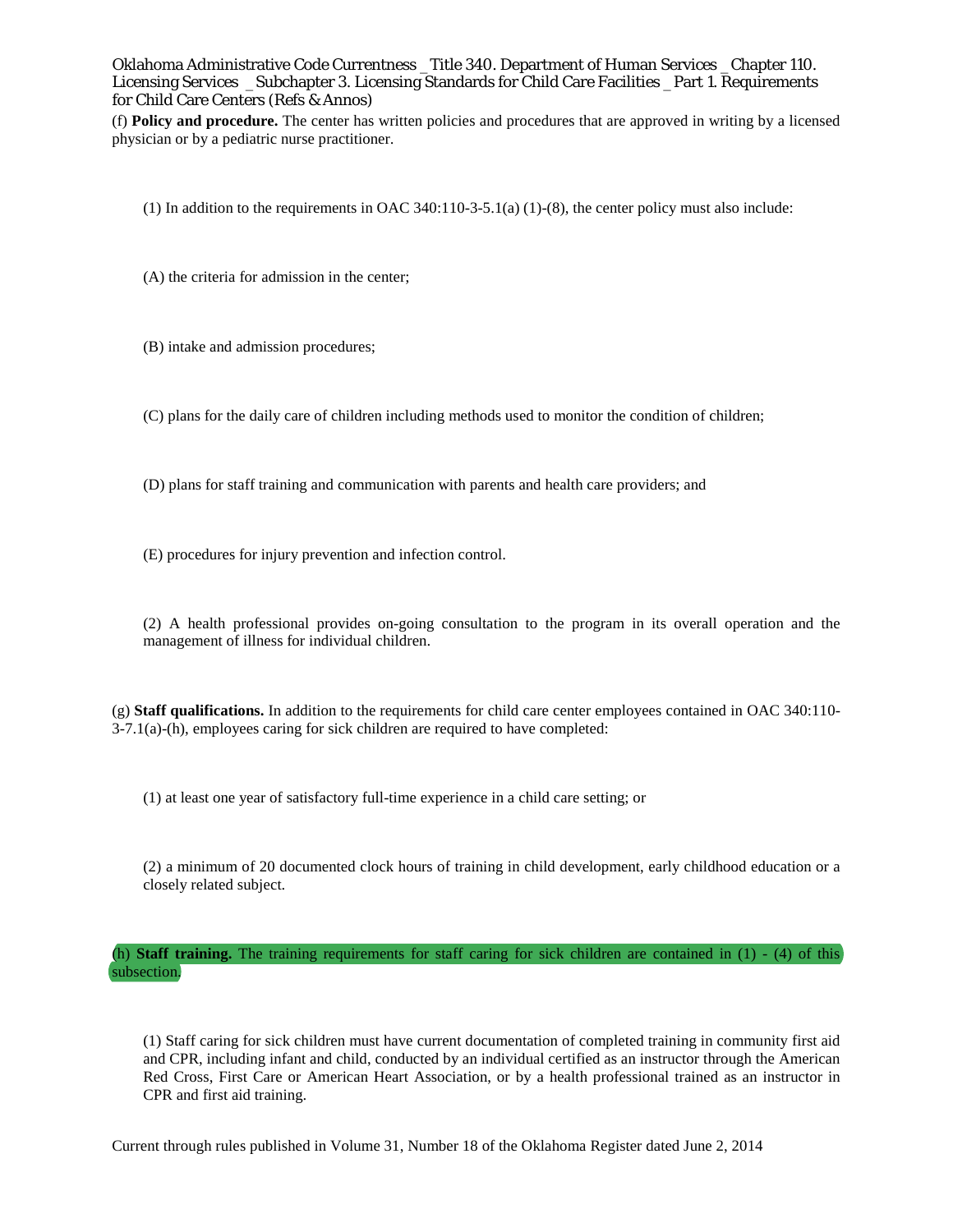(2) Prior to working with sick children, employees must complete the DHS approved training for the care of sick children which is conducted by a health professional. The training includes:

(A) policy and procedures relating to the care of sick children;

(B) recognizing signs and symptoms of illness;

(C) administration of medication;

(D) when and how to call for medical help;

(E) taking children's temperatures;

(F) infection control procedures including handwashing, handling contaminated items, use of disinfectants and food handling;

(G) communicating with parents concerning a child's illness; and

(H) any other care that may be required for admissible illnesses and conditions.

(3) Staff caring for sick children must obtain two hours of training annually related to the care of sick children and the prevention and control of communicable disease.

(4) All training required for staff who care for sick children will count toward the 12 hours of annual training required for all child care center staff listed in OAC 340:110-3-7.1(j)(3).

(i) **Staff-child ratios.** A program providing care for sick children is exempt from the requirements pertaining to staff-child ratios in OAC 340:110-3-9.1(e)(1)-(4). However, the program is required to meet the minimum staffchild ratios described in  $(1)$  -  $(4)$  of this subsection.

(1) When all children in a group are under 2 years old, the staff-child ratio is 1:3 with a maximum group size of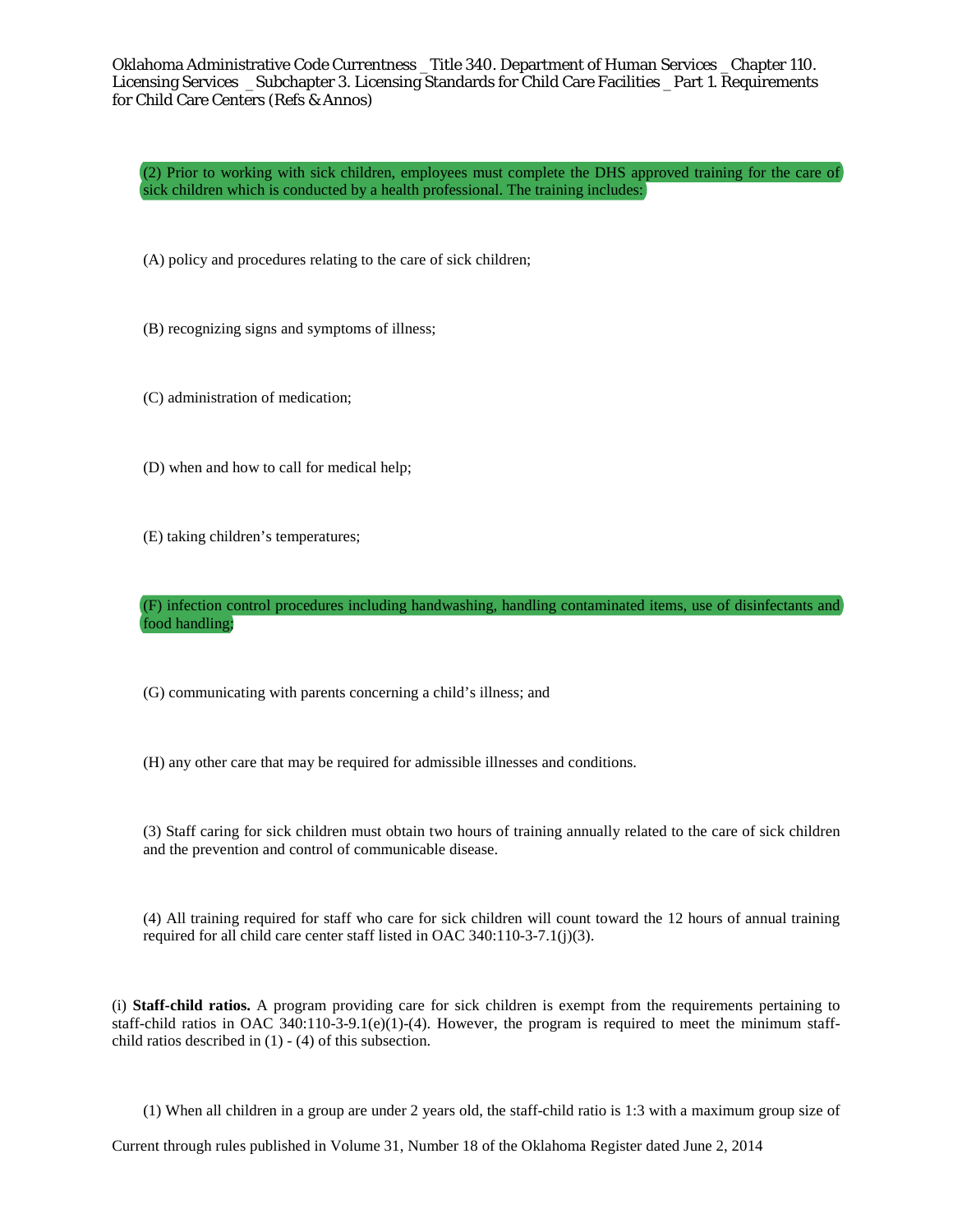6.

(2) When the children in a group are 2 through 5 years old, the staff-child ratio is 1:4 with a maximum group size of 8.

(3) When all children in a group are 6 years old and up, the staff-child ratio is 1:6 with a maximum group size of 12.

(4) When children of mixed ages are cared for in the same group, the staff-child ratio and group size for the youngest child apply.

(i) **Indoor space.** In addition to the requirements pertaining to indoor space in OAC 340:110-3-11(a)-(d)(1), a center providing care for sick children meets the additional requirements regarding indoor space listed in (1)-(7) of this subsection.

(1) Toilets are in a bathroom that is adjacent to or opens directly into each room used to care for sick children.

(2) Sinks for hand-washing are located in each room used for the care of sick children, or in a bathroom that opens directly into the room.

(3) The use of potty chairs is prohibited.

(4) Rest equipment is available and accessible for use by children throughout the day and is placed three feet apart when in use.

(5) Mats may not be used as rest equipment.

(6) The use of carpet is prohibited; however, rugs may be used if they are washed daily.

(7) In a Level I facility:

(A) rooms used for the care of sick children are separated from other components of the center by floor to ceiling walls; and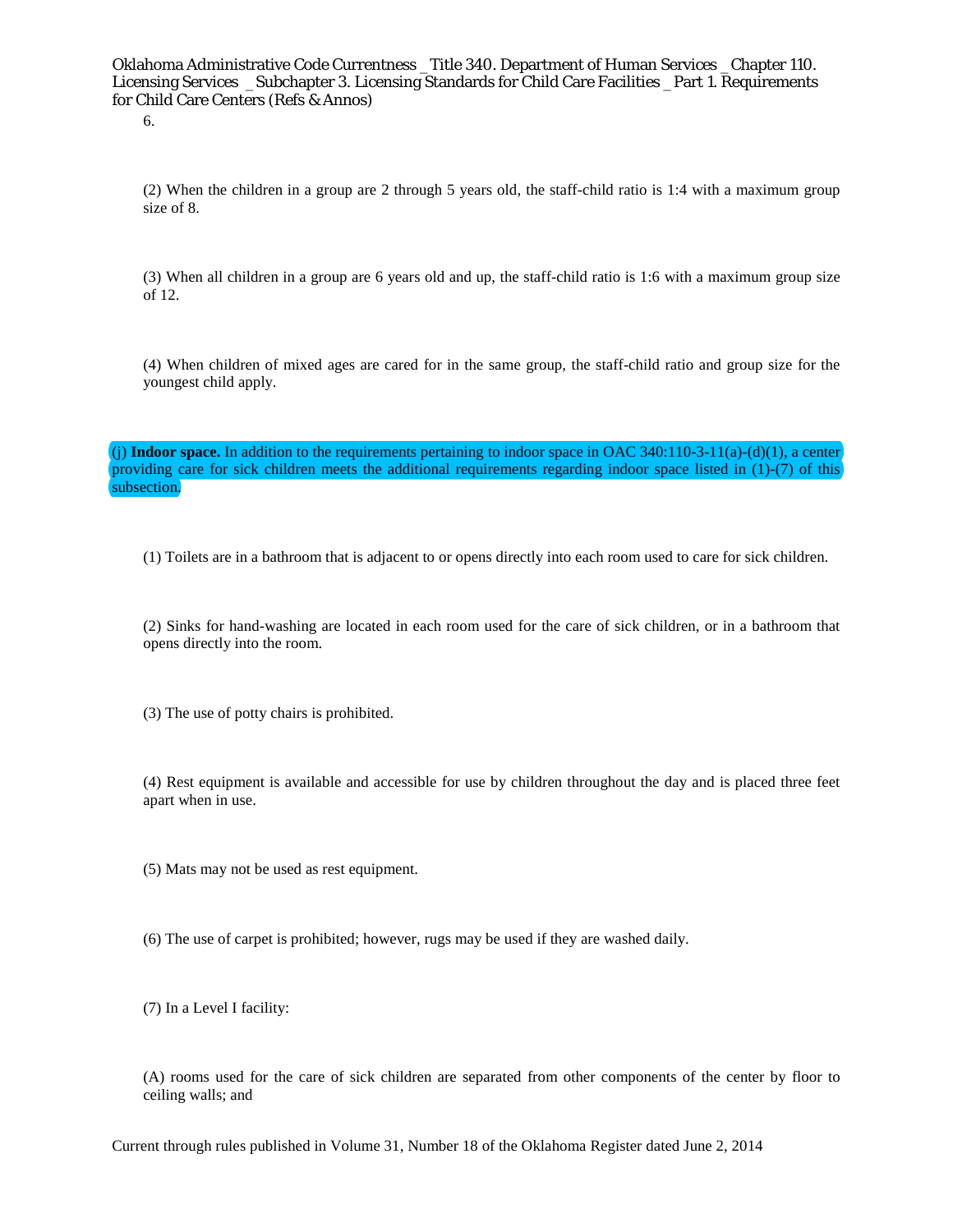(B) rooms, fixtures, furniture, equipment and supplies used by sick children are not used by staff or children from any other component of the child care center when sick children are in care.

(k) **Outdoor space.** A center for sick children is exempt from the requirements pertaining to outdoor play space in OAC 340:110-3-11(d)(2), and in OAC 340:110-3-22(a)-(d). However, if outdoor play space is provided:

(1) all requirements in OAC 340:110-3-11(d)(2), and OAC 340:110-3-22 (a)-(d) are met; and

(2) if the same area is shared by well and sick children, it is used at separate times.

(l) **Health.** In addition to the requirements in OAC 340:110-3-27(a)-(h), a center for sick children:

(1) requires staff to monitor and record the condition of each child throughout the day. The monitoring includes:

(A) temperature;

(B) amount of fluid and food intake;

(C) output including urine, vomit and stools, as appropriate;

- (D) medication administered; and
- (E) sleeping patterns and general behavior.

(2) notifies parents immediately of any significant change in a child's condition; and

(3) takes additional precautions to prevent the spread of disease, including: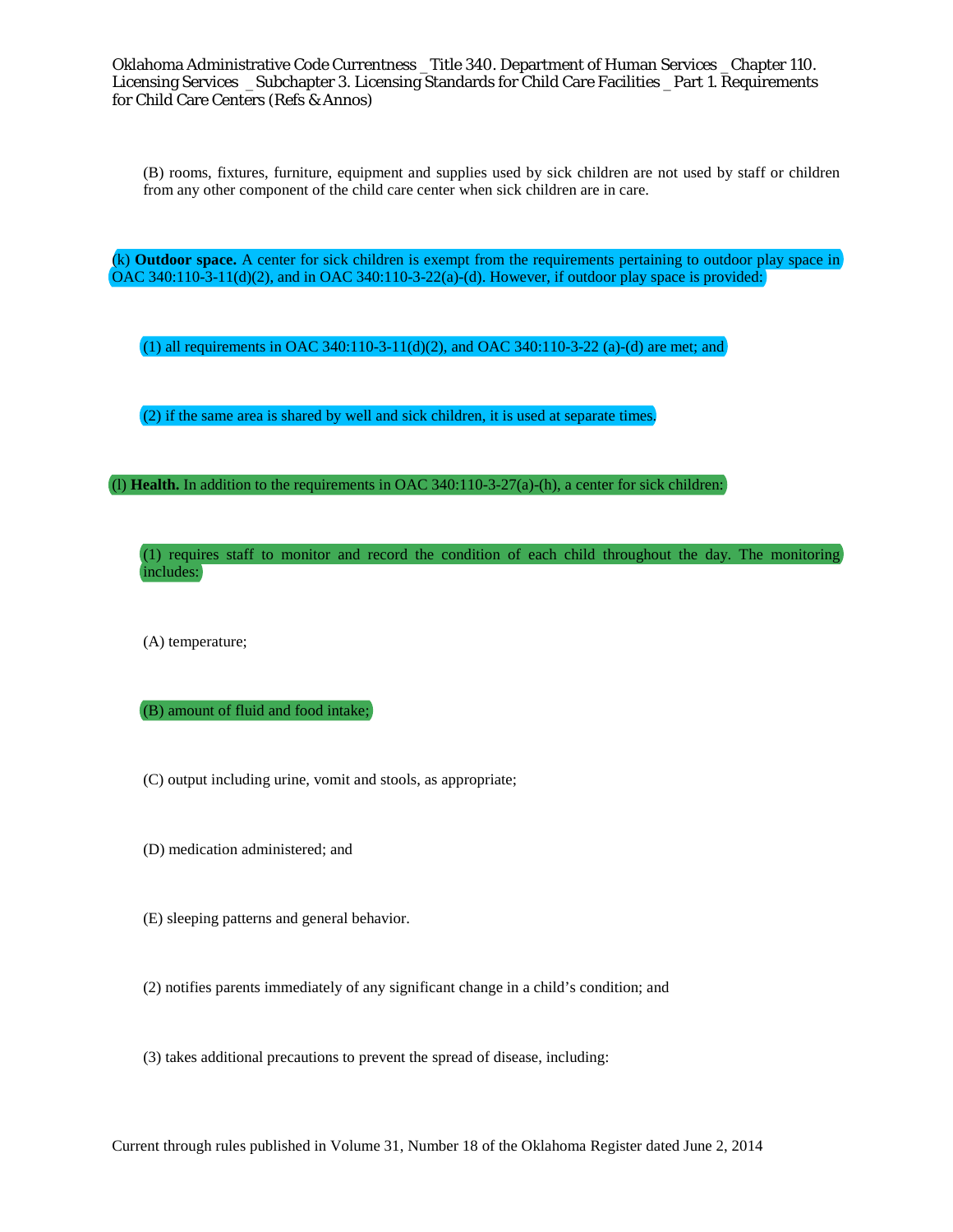(A) cleaning and disinfecting floors, toys, equipment and furniture daily or more often if necessary, or before being used by another group of children;

(B) posting the proper procedure for hand washing at each sink;

(C) providing liquid soap from mounted dispensers for hand washing;

(D) using paper towels from a dispenser with waste containers provided for disposal;

(E) providing toys that are non-porous and easily washable; and

(F) prohibiting staff and children who begin their day in the area serving sick children to transfer to any other part of the child care facility during that day.

(m) **Food and nutrition.** In addition to the requirements contained in OAC 340:110-3-28(a)-(e), a center caring for sick children:

(1) modifies menus to meet the individual physical condition of each child in care;

(2) prohibits staff involved with food preparation or service from changing diapers or assisting children with toileting;

(3) uses only single-use and disposable eating and drinking utensils. Infant bottles and toddler drinking cups may be used if they are sent home daily;

(4) prohibits the use of drinking fountains; and

(5) requires staff to frequently offer drinking water and other fluids to each child.

(n) **Additional requirements for Level II centers.** In addition to the requirements listed in (a)-(m) of this Section, a Level II center must meet the requirements outlined in (1)-(6) of this subsection.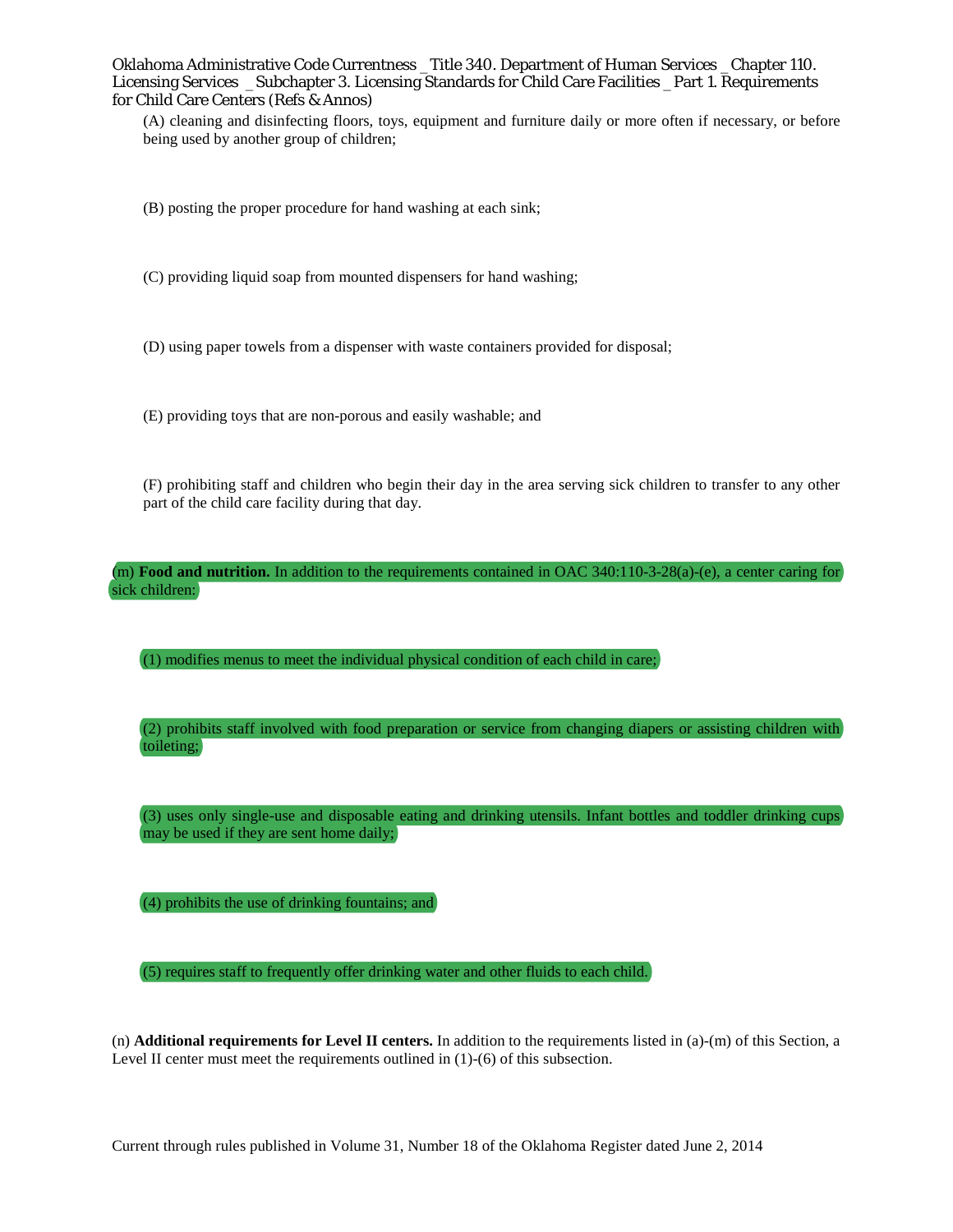(1) A physical assessment of each child is conducted by a health professional as the child is admitted to the program.

(2) A health professional or licensed practical nurse (LPN) with immediate, direct access to a health professional must remain onsite at all times when sick children are in care.

(3) The LPN may not make the determination whether to admit a child into the program. The LPN may provide care and collect clinical information, and must report to the health professional.

(4) Children are cared for in separate rooms unless grouped with other children diagnosed with the same illness.

(5) Separate outside ventilation is required when care is provided for children diagnosed with:

(A) measles;

(B) diphtheria, until 5 days of the appropriate antibiotic therapy, which is to be given a total of 14 days;

(C) rubella;

(D) tuberculosis; or

(E) chicken pox.

(6) In a Level II center that is a component of a center caring for well children:

(A) rooms are separated from other components of the center by floor to ceiling walls;

(B) rooms, furniture, equipment and supplies used by sick children are not used by children or staff from other components of the center; and

(C) a separate entrance is required for sick children.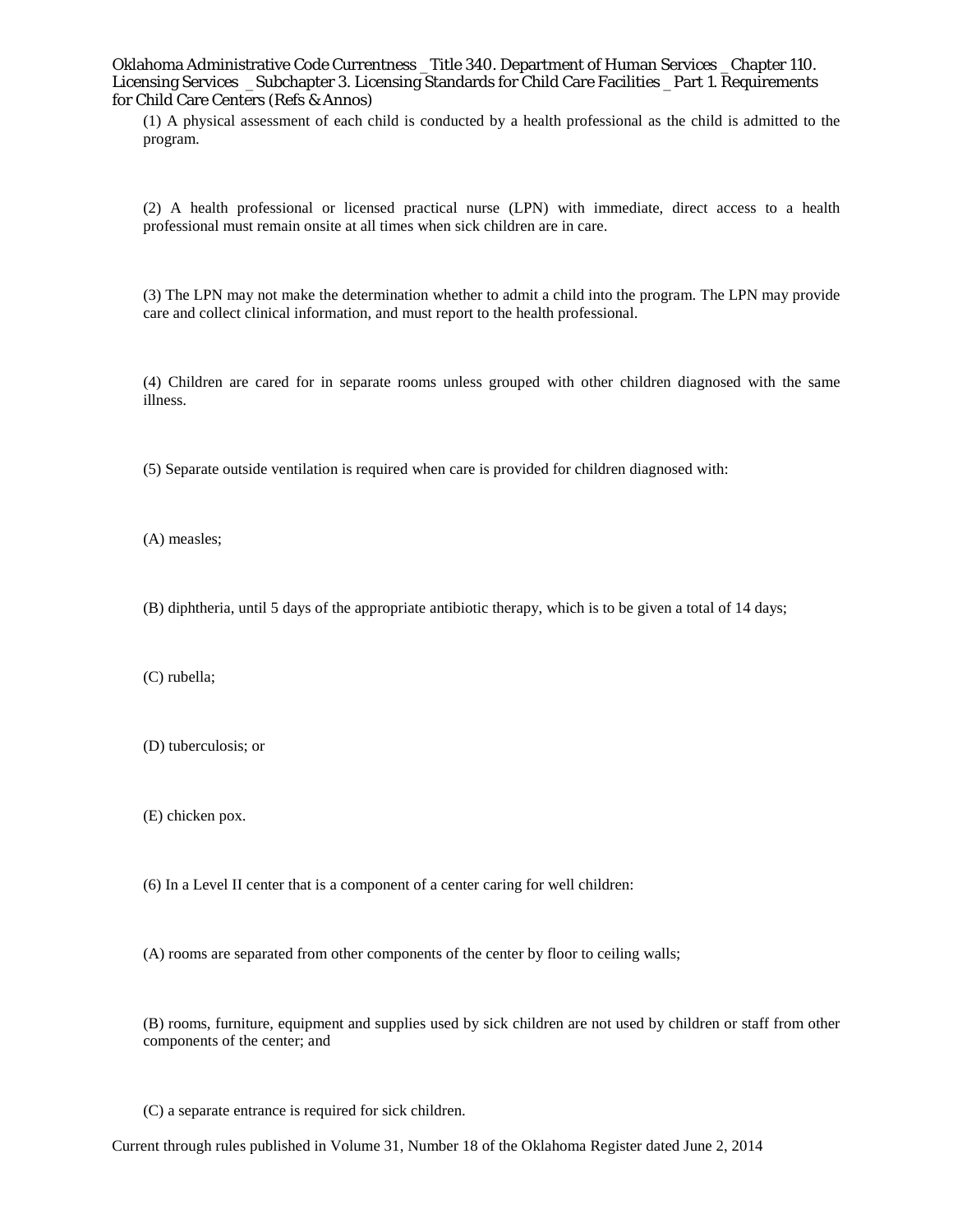# Okla. Admin. Code 340:110-3-33.3

340:110-3-33.3. Requirements for day camps

(a) **Day camps.** Day camps are programs that serve only school-age children and operate during regular school vacations for no more than 12 hours a day.

(b) **Requirements.** Day camps are required to meet the rules contained in OAC 340:110-3-1 through 340:110-3-33, except as otherwise provided in this Section.

(c) **Professional development.** Day camp employees are required to meet the rules contained in OAC 340:110-3- 7.1(h) regarding professional development. However, prior to working with children, all staff must complete the orientation and health and safety training described in OAC 340:110-3-7.1(h)(1)-(2).

(d) **Supervision of children.** Day camps are required to meet the rules contained in OAC 340:110-3-9.1 pertaining to supervision of children, except as otherwise provided in (1) - (2) of this subsection.

(1) In a day camp, children must be within sight and hearing of staff at all times. However, when bathrooms or locations where medication is dispensed are located in areas away from children, the center must submit for approval a plan to the Department describing how they will monitor the whereabouts of children when they are out of sight and hearing of staff when going to those areas.

(2) A staff-child ratio of 1:15 is maintained.

(e) **Physical Facility.** Day camps are required to meet the rules contained in OAC 340:110-3-11 regarding the physical facility, except as otherwise provided in (1) - (3) of this subsection.

(1) If the facility utilizes the out-of-doors as its major program component for six or more hours each day, there is either a minimum of ten square feet of indoor space per child available for children's use that is maintained between 65 and 85 degrees Fahrenheit or a covered permanent structure. If only a covered permanent structure is available, an alternate site must be designated for use during inclement weather. This does not include auxiliary spaces listed in OAC 340:110-3-11(b).

(2) Sinks are not required if adequate running water, soap, and paper towels are available for hand-washing. If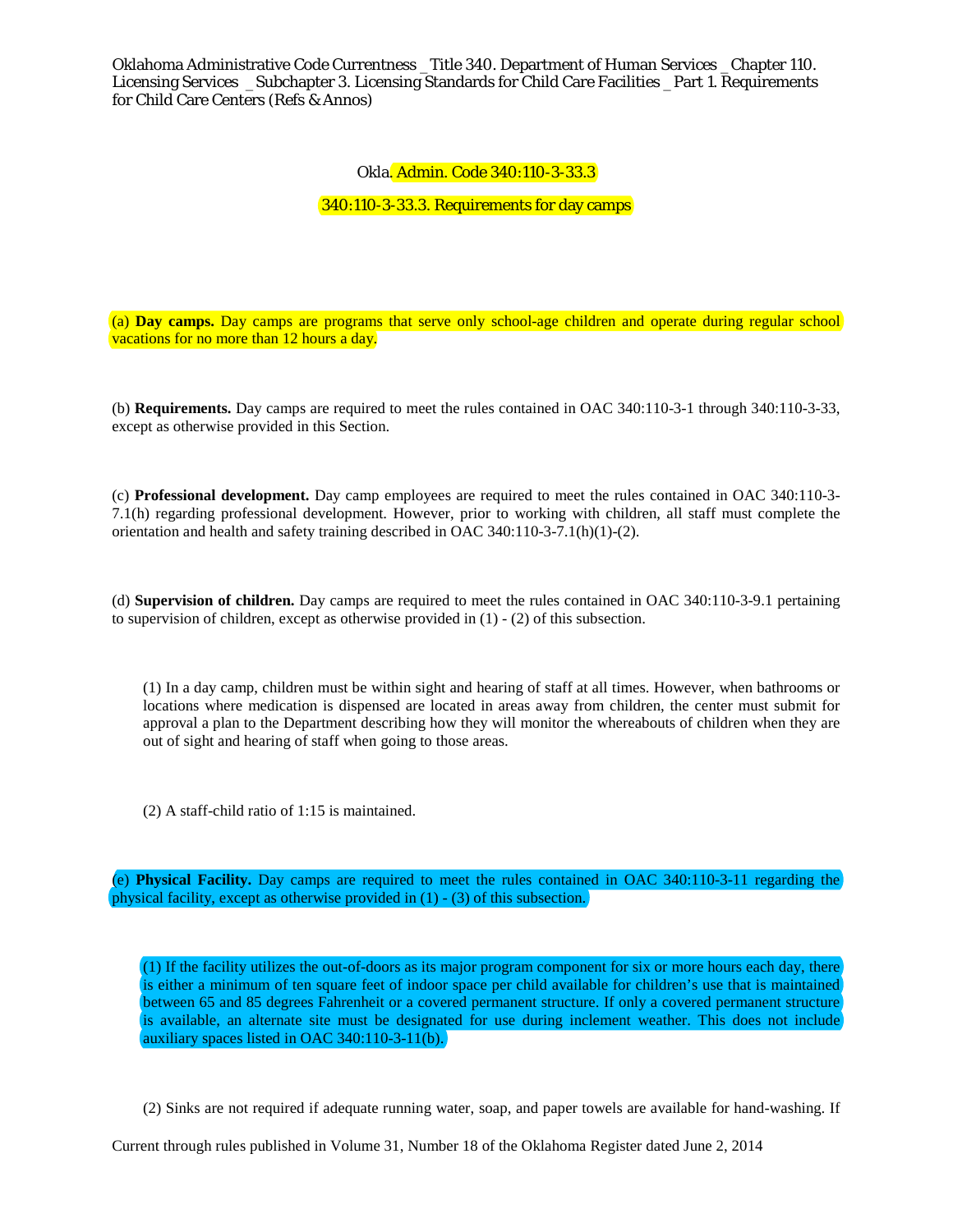another method of hand-washing is used, it must be approved by the health department.

(3) Commercial portable toilets meeting all state guidelines for environmental inspections may be used in place of flushable toilets.

(f) **Equipment.** Day camps are exempt from the equipment requirements contained in OAC 340:110-3-14(b). The program must provide age-appropriate materials and equipment in amounts to avoid excessive competition between the children and to avoid long waits for the use of materials and equipment. The materials and equipment must be from at least five of the categories listed in (1) - (10) of this subsection.

(1) Large motor development.

- (2) Arts and crafts.
- (3) Manipulative toys.
- (4) Dramatic play.
- (5) Blocks with accessories.
- (6) Books or child-oriented magazines.
- (7) Science.
- (8) Music and rhythm.
- (9) Carpentry.
- (10) Sand and water play.

<sup>(</sup>g) **Outdoor play space.** Day camps with an outdoor play space are required to meet the rules pertaining to outdoor space found in OAC 340:110-3-11(d)(2) and 340:110-3-22.